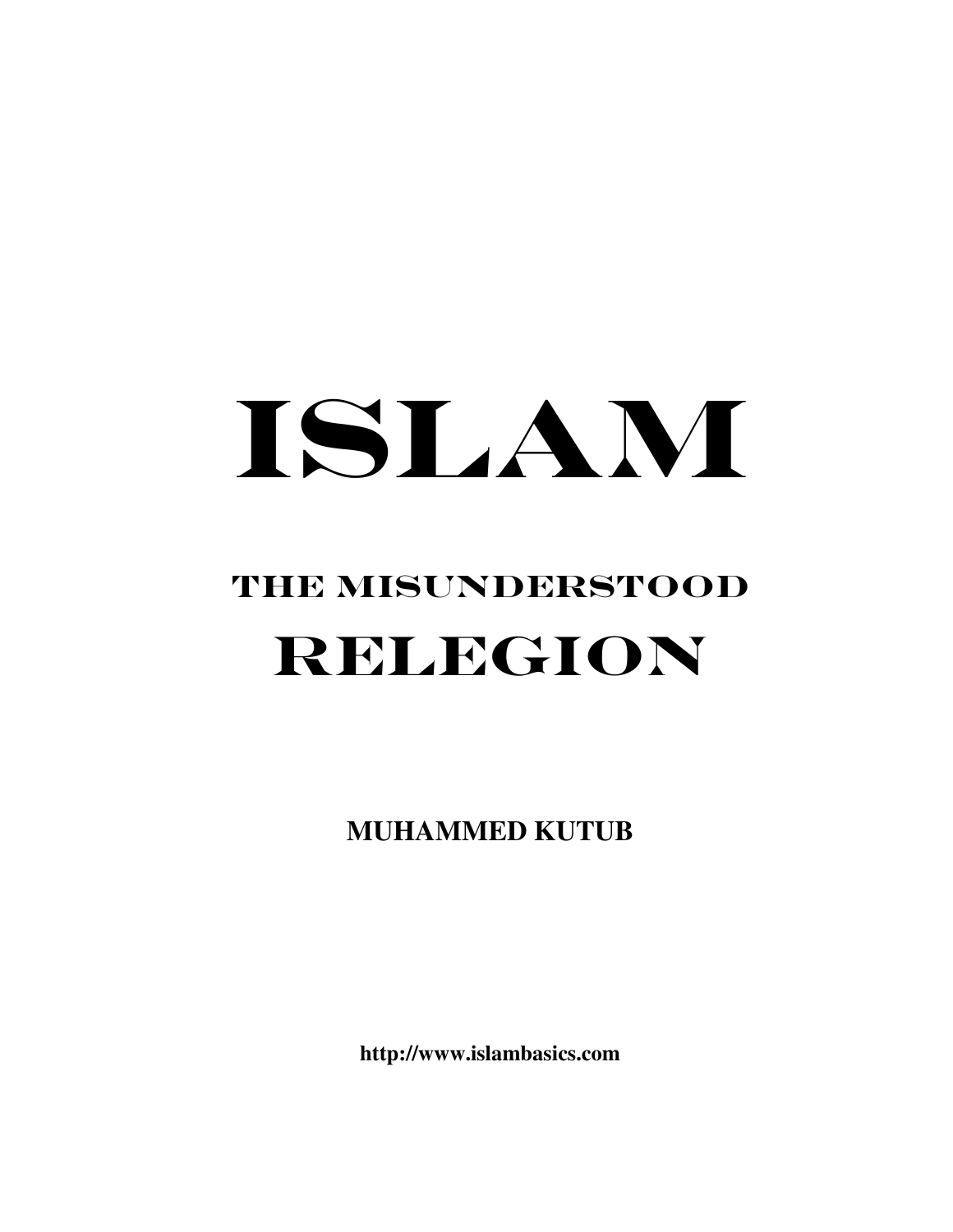### **CONTENTS**

- 1. Preface
- 2. Is Religion Antiquated?
- 3. Islam and Slavery
- 4. Islam and Feudalism
- 5. Islam and Capitalism
- 6. Islam and Private Ownership
- 7. Islam and The Class System
- 8. Islam and Alms
- 9. Islam and Woman
- 10. Islam and The Concept of Punishment
- 11. Islam and Civilization
- 12. Islam and Reactionarism
- 13. Islam and Sexual Repression
- 14. Islam and Freedom of Thought
- 15. Religion: The Opium of the People?
- 16. Islam and Non-Muslim! Communities
- 17. Islam and Idealism
- 18. Islam and Communism
- 19. What Next?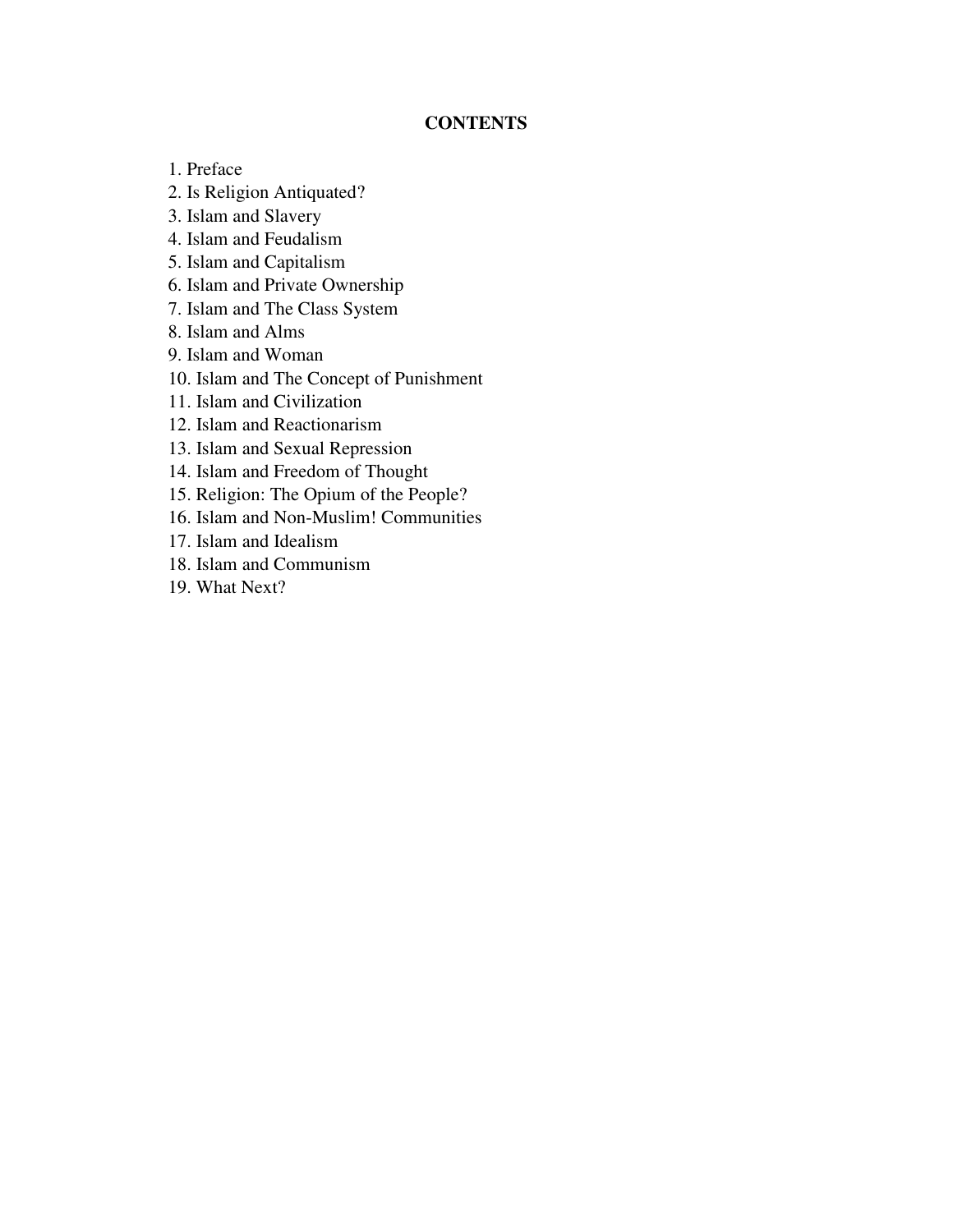#### P**REFACE TO THE SIXTH EDITION**

As I wrote this book over the years I did not entertain the hope that it would elicit such a warm reception and appreciation, And when it went to the press over and over again I thanked God and felt grateful to the readers who took so much interest in the contents of this book.

 I was, however, beginning to feel that in the future this book need not be republished, For, in my view, we had better no way some thing positive about Islam itself in the context of the various fields of life it embraces, and the positivity and the supervisory character that its law enjoys with regard to practical life, as I have attempted in the books appearing after the present one, instead of limiting our efforts to defending it against the various doubts given currency to by its enemies in order to confuse and throw us on the defensive.

But when I read the orientalist Mr. Wilfred Cantwell smith's book "Islam in Modern History", and found that the author had in three places referred to this book of mine in words so angry and disparaging that came very near to openly calling names. I decided that the book that had roused the anger of a rancorous crusader to such an extent must remain in circulation and be published over and over again.

All my thanks are due to Allah; His Grace alone brings succor.

#### MUHAMMAD QUTB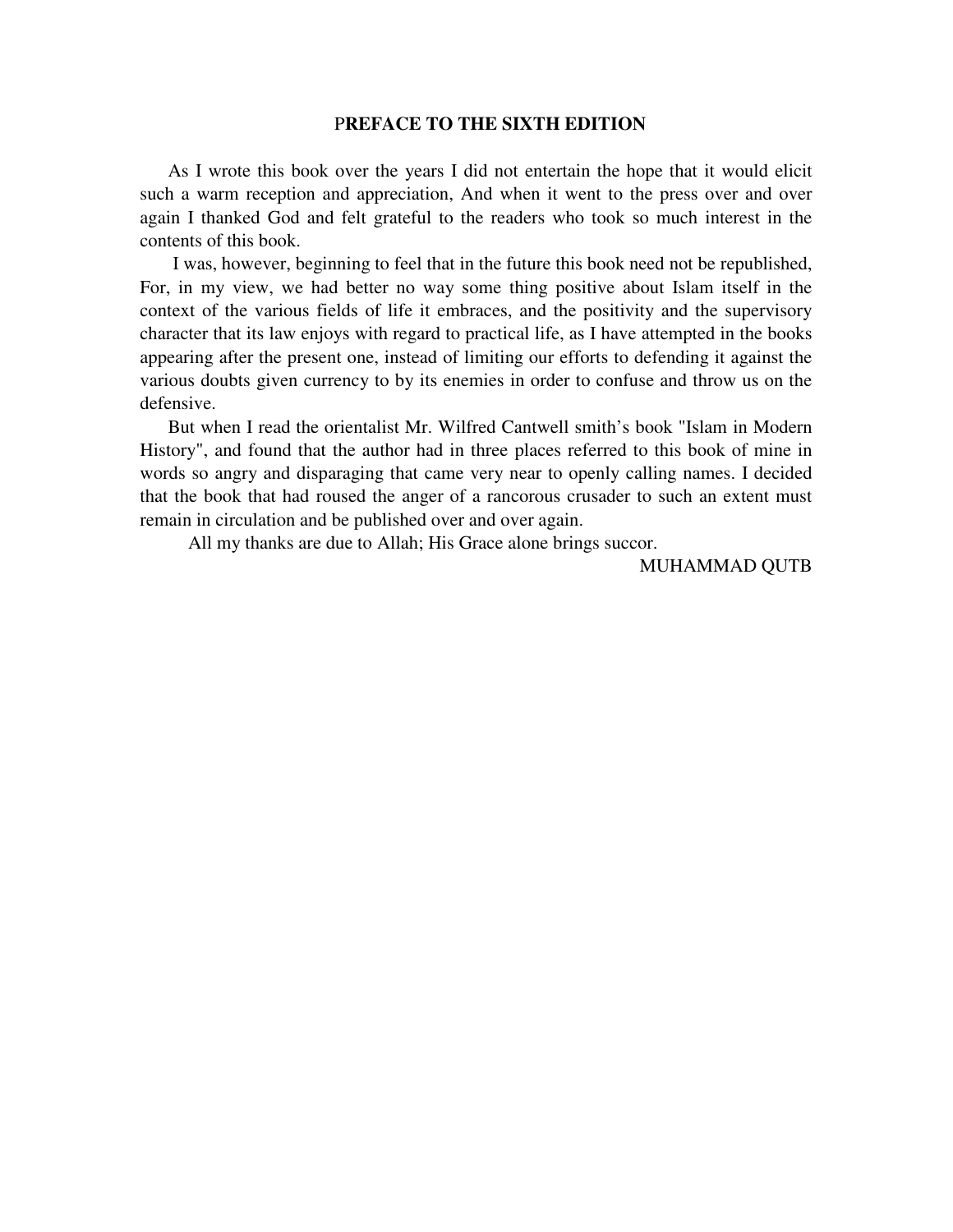#### **PREFACE**

The majority of the modern "educated" people are today faced with a religious crisis. Is religion really a fact of life? It might have been one in the past, but does it still remain so in the world of today when science has changed the whole course of life, and when there is no place in it for anything save science and what scientific facts approve of? Does religion represent a genuine need of humanity? Or is it something wholly dependent upon the temperamental constitution of an individual so that one may not believe in it as there is no difference between the two states of belief and unbelief '?

Talking about Islam they betray a similar state of intellectual crisis when the missionaries of Islam tell them that Islam is not a mere creed, nor does it represent simply an edification of souls, or a refinement and training of human virtues but is rather a harmonious whole that also includes a just economic system, a well-balanced social organization, codes of civil, criminal as well as international law, & philosophical outlook upon life along with a system of physical instruction, all of these flowing from the same fundamental creed of Islam and its moral and spiritual temperament. When they hear all this, these "educated" people are greatly perplexed, for they supposed that Islam had since long ceased to exist as it has become outmoded and had exhausted all its usefulness. That is why they are surprised when they hear devout Muslims saying that Islam does not belong to a remote past, it is not obsolete or antiquated but is a living and flourishing system of life even at the present moment, as it holds within itself such elements of life as no other system known to humanity does including socialism as well as communism or any other system.

At this their surprise exceeds limits, they can no more contain themselves, so they scream at these preachers of Gods words: Do you tell us all this about the religion that approves of slavery, feudalism and capitalism-the system which holds that woman is only a half-man and imprisons her within her household; which prescribes such punishments as stoning to death, mutilation and whipping; which lets its people live on charity; which splits them up into different classes, some exploiting the other; a system which provides no security of decent living to the toiling people; and a system which is such and such, how is it possible that such a system should even hold its own today, let alone its survival in the future? Not to speak of its triumph and contending successfully, how can such a system even hold out in the ruthless ideological struggle going on at present among different modern socio-economic systems?

 Before proceeding further let us, however, pause awhile and see as to who these "educated" skeptics are? Whence does their skepticism originate? Is this attitude of mind a result of their own free thinking or are they merely parroting the words of other, without even so much as understanding them?

The fact is that the skepticism exhibited by these gentlemen is not at all a result of their own independent thinking, nor did it originate in their own minds as such. For its true source we win have to go back a little over the history of modern times.

The Middle Ages witnessed crusades between Europe and the world of Islam. Furious battles were fought between the two after which followed a period that saw a suspension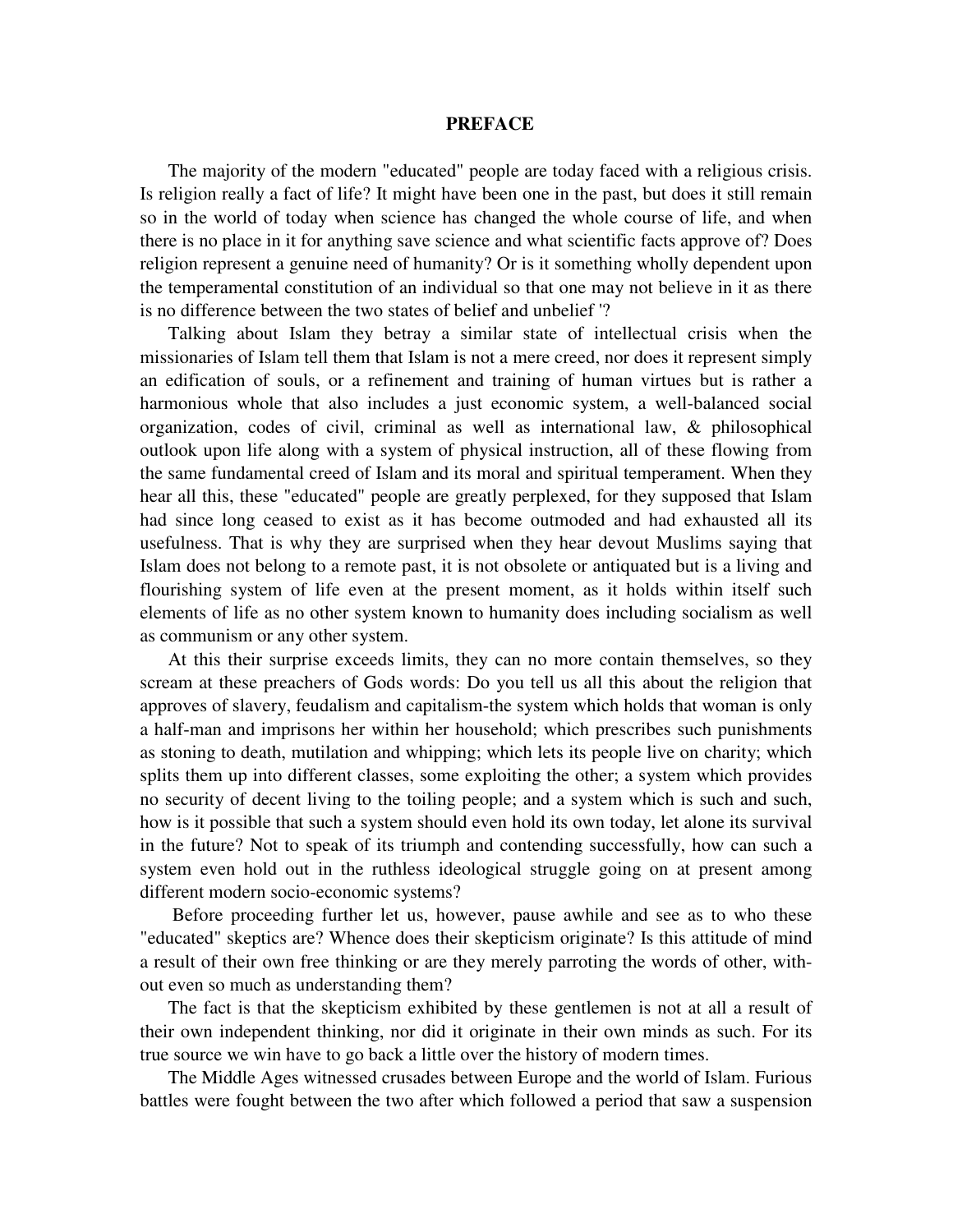of hostilities between the two camps but their hostility towards each other never ended as is well borne out by what Lord Allenby said in clear terms on the occasion of the British occupation of Jerusalem in World War I: "Now have the crusades come to an end!'

We must also keep in mind that during the last two centuries European imperialism remained in conflict with the Islamic Orient.

The British stepped into Egypt in 1882 following Taufiq's treachery. They hatched a plot with him for the military occupation of Egypt in order to thwart the popular revolution under the leadership of Orabi. Thereafter the British policy of necessity revolved around one basic aim: strengthening their hold more and more on the Islamic world and safeguarding their interests from being swept away by the true Islamic spirit of the Orient. We would in this respect like to refer to what the British Prime Minister of the Victorian age, Mr. Gladstone said in the House of Commons. Holding up the Holy Qur'an in his hands he told the members of the House: "So long as the Egyptians have got this book with them, we will never be able to enjoy quiet or peace in that land".

Naturally the policy pursued by the British was one of deriding Islamic laws and principles, of exiling the sense of their sanctity from Muslims' hearts, and of painting Islam in the blackest of colors so as to make them look down upon it and in due course of time to discard it totally. They did all this in order to tighten up their imperialistic grip on this country.

The educational policy they adopted in Egypt was such as left the students quite ignorant about the reality of Islam, except that it was a religion embracing worships, prayers, praising and glorifying God, and pursuing mystic practices; that the Qur'an was a book read in order to invoke God's blessings and that Islam was a theoretical invitation to pursue the noblest and most generous of moral precepts. Students were never told anything about Islam as a socio-economic system of government or as a constitution, or as a basis of internal and external policy, or as a system of education, or as a way of life and a watcher over life. What they were taught instead was the doubts cast against Islam by the orientalists and other European crusaders in order to make the Muslims forsake their religion and succumb easily to the evil machinations of imperialism.

They were taught; that the only genuine social system in existence was that which Europe possessed, the only true economic system was one that was conceived by the European philosophers, the right and most appropriate form of constitutional government was what the Europeans, thanks to their various experiments, evolved. They were taught that the rights of man were first taken cognizance of by the French Revolution, that democracy was fostered and made popular by the English people, and that it was the Roman Empire that provided any basis of civilization. In short, the British depicted Europe as a rebellious but mighty giant with none to stand in its way or check its progress whereas they presented the East as a dwarfish underling with no standing of its own save that of subordination to Europe and complete dependence upon it for its social and cultural outlook.

This political policy at last took effect. Among the Egyptians there sprang up generations who were shorn of any thought of their individuality or independent cultural existence. They were completely enthralled by Europe; they worshipped it most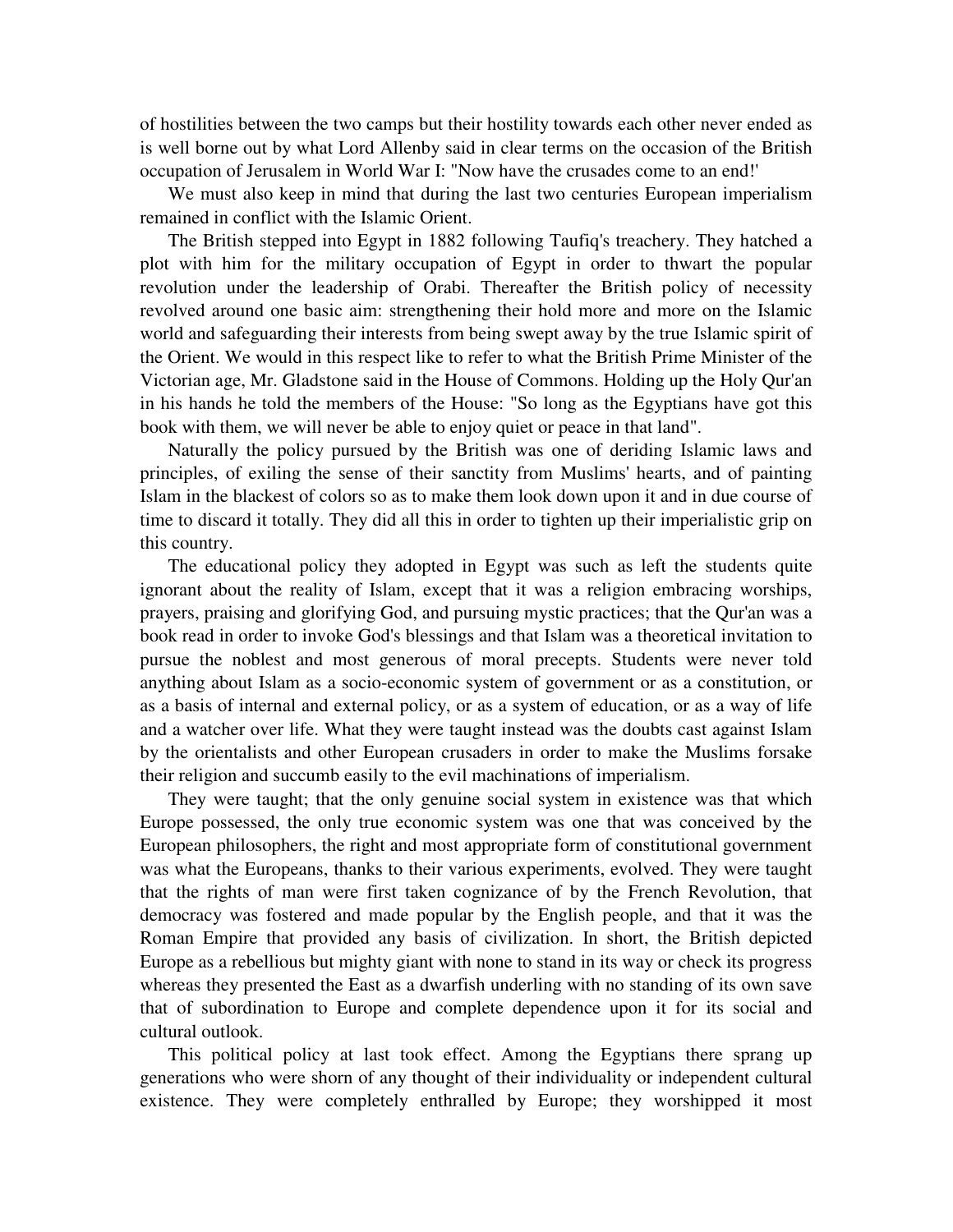devotedly; they could neither see with their own eyes nor were they any more left capable of thinking for themselves; they would see just what the Europeans wanted them to see; and they thought what they wished them to think.

The "educated" intelligentsia of today represents as such the culminating point of what the imperialists with their political maneuvers achieved in-this country.

These poor people know nothing about Islam but doubt. About Islam they have no information save what they received through their European masters. That is why they are seen shouting like them advocating the separation of religion from the state and of science from Islam.

But in their ignorance they pass by the fact that the religion that Europe shook off was one quite different from what the advocates of Islamic ideology call upon people to adopt; and that the particular circumstances that prevailed in Europe at the time and made it turn its back upon religion were confined to that region of the world only. Nothing of the sort ever happened in the Islamic orient; nor is there any likelihood of its ever happening there. Thus when they call upon their countrymen to discard Islam or declare that Islam should have no say in the management of social, political and economic affairs of community and life, they are merely expressing and parroting the imported thoughts of their masters.

Europe was the scene of a conflict between religion and science, because the church there had arbitrarily embraced certain theories and dogmas (inheriting them from Greece) and insisted that they were sacred and a gospel truth. So when the theoretical and the empirical science demonstrated the error and fallacy of these theories, the people there had no other course but to believe in science and disbelieve in the church as well as in the religion these churchmen stood for. The war between religion and science gained in intensity and the enthusiasm to get free from the dominance of these religious men increased as the church in Europe conferred upon itself divine power and proceeded to enforce it in a most tyrannical manner. Thus for the people there religion came to signify an abominable ghoul that harassed them in their working no less than in their sleeping hours. It exacted from men costly extortion and reduced them to an abject state of subordination to the churchmen, besides calling upon them to swallow nonsense and superstitions in the name of God. The torturing of scientists and burning them alive because they said, for instance, that the earth was round, was the ugliest of crimes that made it a sacred duty of every sensible, free-thinking and conscientious individual there to come forward and help the forces that sought to destroy this abominable ghoul or at least put it in chains so as not to let it ever again harass and oppress the people besides harming the cause of religion by misrepresenting it and making others feel as if religion contained nothing but falsehood and untruth.

But what about us, we who live in the Islamic East? Why should we separate science from religion or hold that the two are at variance and war with each other? Is there even a single scientific fact which has been found to contradict Islam and its basic creed? Were scientists ever subjected to persecution in the domain of Islam? The whole history of Islam is before us. It testifies that there have been great doctors, astronomers, mathematicians, physicists as well as chemists but never were they persecuted for their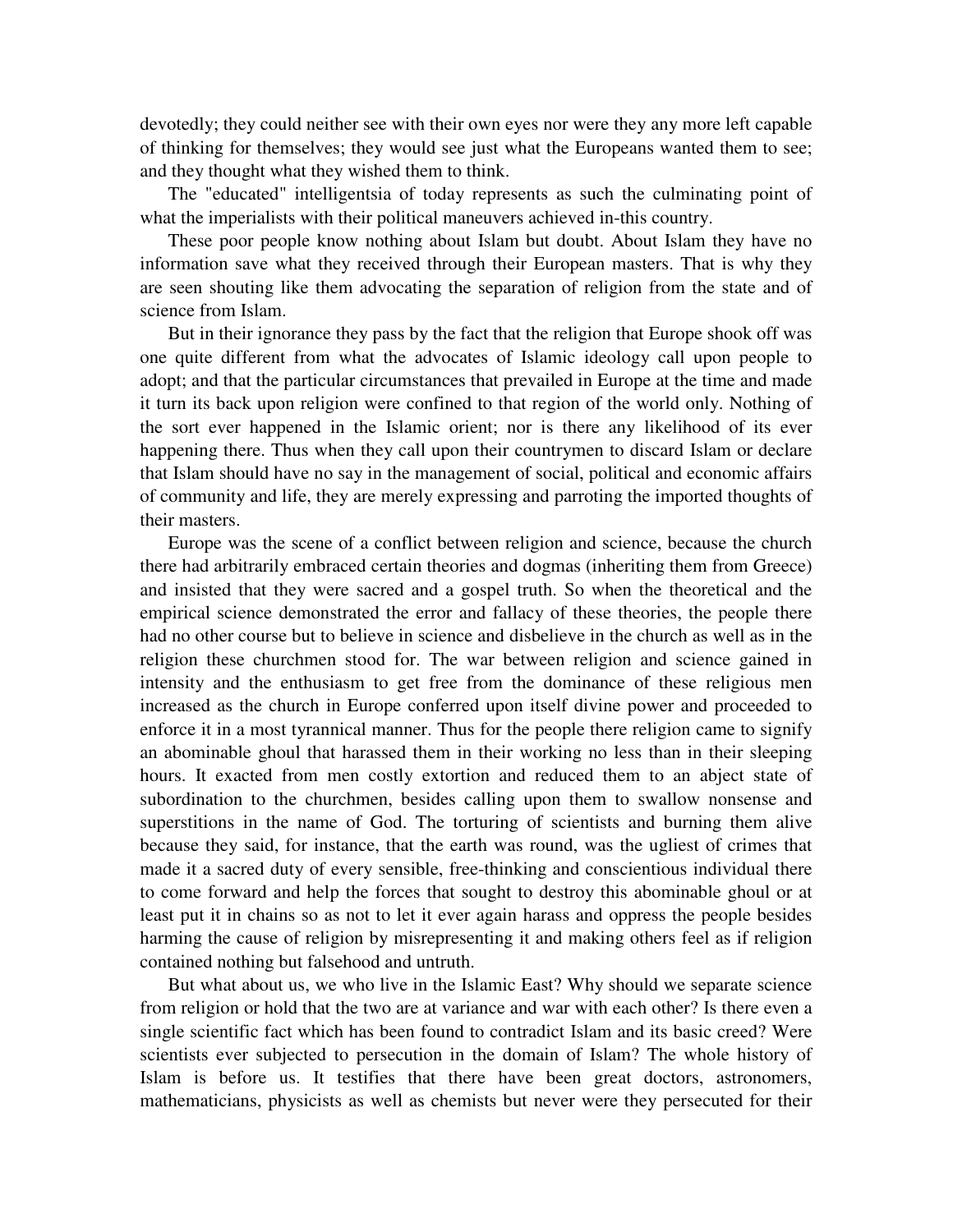views. There is no trace of any conflict between science and their religious beliefs to be found in the minds of these great Muslim scientists. Nor did there exist any hostilities between them and the ruling authorities such as might have led to their suffering or burning alive.

What is it then that makes these "educated" people plead for separation of religion from science, for attacking Islam and finding faults with it without any understanding or knowledge of it? Their feverish crying is nothing but a symptom of the poison that had been administered to them by the imperialists, of course, without their knowing it.

This class of the "educated" elite was not at all in my mind when I wrote this book. They would never return to what is right until their masters in the West also do turn towards it after despairing of their Godless materialistic civilization and recognize that it can bring them no salvation, and so return to a system of life that is at once spiritual as well as practical-a system embracing belief no less than life at once and at the same time.

I had rather another class before me in writing this book-the sincere and enlightened youth, who earnestly wish to find out the reality, the truth, but the doubts and lies spread about Islam by the deceitful imperialistic powers leave them helpless to see the light, or the answer to these lies, and so they are left groping about in darkness, for the slaves of imperialism and the devils of communism would not let them march out to the right paththe path to freedom, honor and sublimity. It is to this enlightened and sincere group of young men that I present this book and hope that it may please God to help me dispel doubts about Islam from their minds.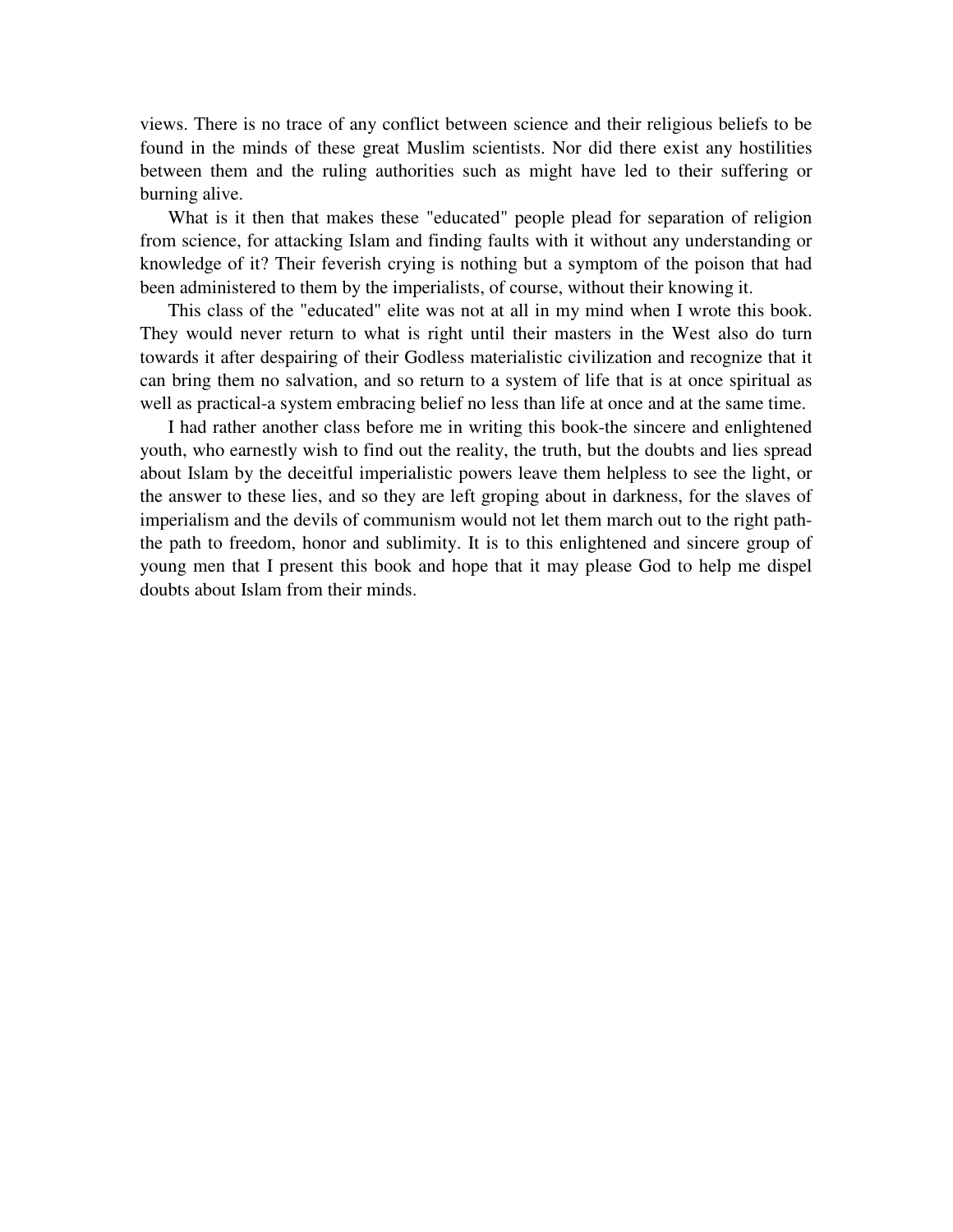#### **IS RELIGION ANTIQUATED?**

Dazzled by the achievements of science during the 18th and 19th centuries many Westerners thought that religion had exhausted all its usefulness and surrendered to science once for all. Almost all the eminent western psychologists and sociologists expressed themselves in similar terms. Thus Freud the renowned psychologist, for instance, showing the futility of any advocacy for what religion stood for in modem time says that the human life passes through three distinct psychological phases: superstition, religion and science. Now being the era of science all religion was out of date.

As we have already explained in the preface there were certain causes which led the men of science in Europe to adopt a view of life antagonistic to religion, and based on its hatred. It was due to the great controversy that raged there between men of science and the Christian church which made them think-quite justifiably of course-that whatever the church stood for was reactionary, retrogressive, backward and superstitious, and that therefore it must of necessity vacate its seat for science so as to enable humanity to move ahead on the path of civilization.

 Without appreciating the difference between the peculiar conditions of life obtaining in Europe at the time of this unhappy conflict and these in their own Islamic orient, people opposed to their sacred traditions handed down to them from past generations demanded their outright abolition. Then came the contagion of imitation which plagued the dominated Islamic orient and led the naive among its people to fancy that the only way to progress was that followed by the dominant nations of Europe, and they have to discard their religion just as Europe had already done failing which they feared that they would be trapped in an abyss of reactionarism, backwardness and humbug.

But such people overlooked the fact that even in the west not all the outstanding scholars were antagonistic towards religion, nor do their works exhibit anything of this sort. On the other hand, we find some intellectuals among them of great eminence, who, freed of the materialism of the Godless Europe, were driven to the conclusion that religion is a psychological as well as an intellectual necessity for mankind.

The most noted figure among them is the astronomer, James Jeans who started his intellectual career as a Godless skeptic but was led finally by his scientific exploration to the conclusion that the greatest problems of science could not be resolved without believing ...God. The famous sociologist, Jeans Bridge went so far as to eulogize Islam for achieving a successful amalgam of the temporal with the spiritual into a harmonious system of thought blent with a practical code of life. The well-known English writer, Somerset Maugham epitomized the whole attitude of modem Europe towards religion when he remarked that Europe had in the present era discovered a new god-science, discarding the older one.

The god of science has, however, turned out to be extremely fickle, ever changing and constantly shifting positions, upholding today as a fact and reality what it rejected yesterday as false and spurious and vice versa, with the result that we see its "worshippers" doomed to a fate of perpetual restlessness and anxiety, for how can they find rest and peace of mind under such a capricious god? That this constant restlessness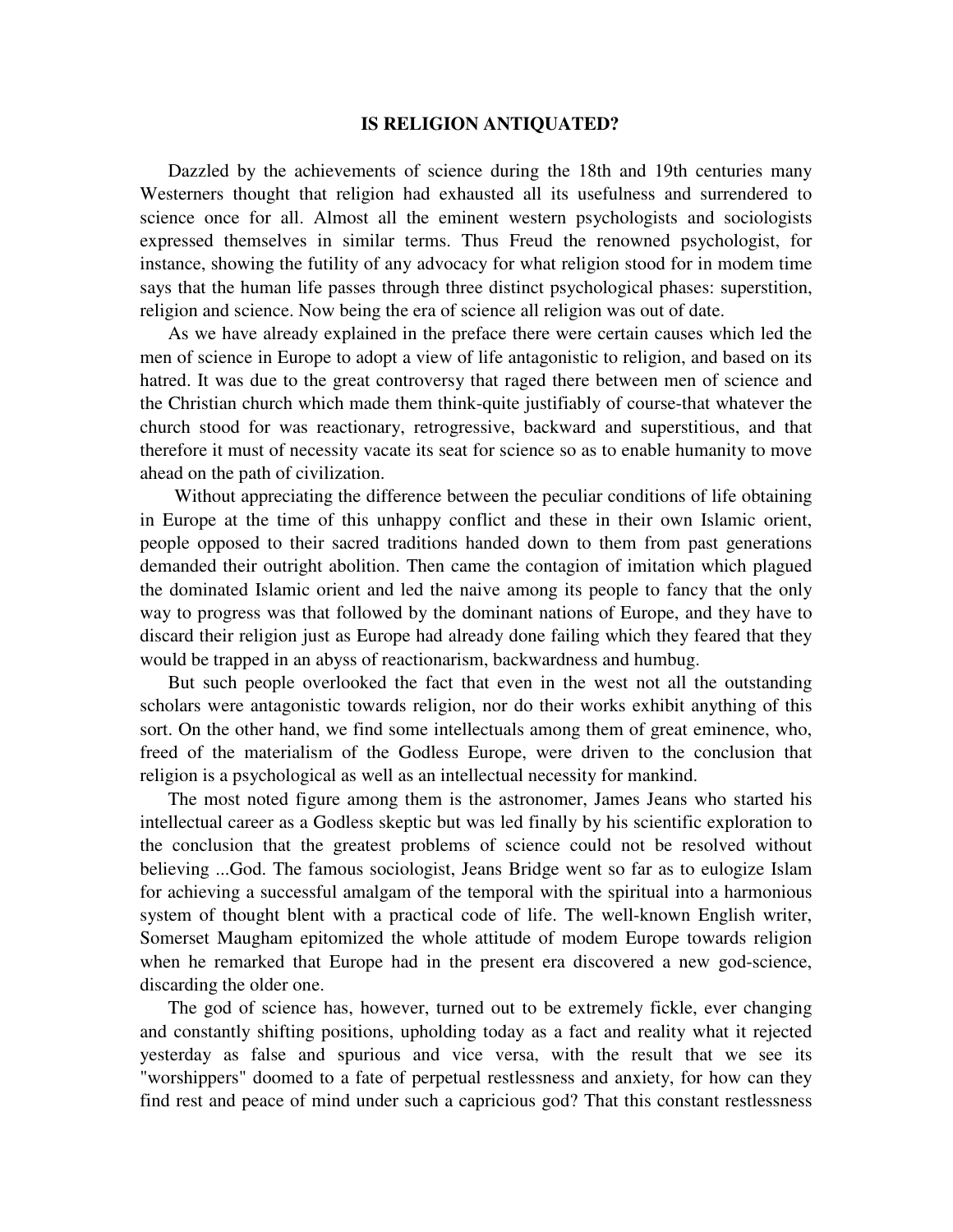with which the modern west is afflicted is a fact, is borne out by the large number of psychological and nervous disorders that are so common in the western community of today.

A still another result of this deification of modern science is that the world we live in is devoid of all meaning and purpose with no higher order or power to guide it, with a persistent struggle ever going on between opposing forces. As a result, everything in this world suffers change; economic and political systems change; relations between state and individuals alter; even scientific "Facts" do change. What can man expect save misery and perpetual restlessness in a world with such a somber setting where no Higher Power exists whom he should turn to for support, strength and comfort in this ruthless struggle of life.

It is religion and religion alone that can restore to the world of humanity peace and tranquility. It instills in man love for goodness and courage to stand up to the forces of evil and tyranny as a necessary condition of obtaining God's pleasure and to make His will predominant on this earth awaiting with patience His reward in the Hereafter. Doesn't mankind really need peace, tranquility, comfort, in a word, religion?

What will become of man but for faith and belief in an eternal life in the Hereafter? In this context man's life upon earth assumes new dimensions opening far higher horizons of progress before him in the absence of which he is inevitably oppressed by a torturous sense of nothingness, as it means a virtual cutting short of man's total life-span, making him a mere plaything in the hands of his whims and caprices which teach him nothing but to derive the maximum possible amount of pleasure during this short sojourn upon earth. Mutual rivalries, savage battles and conflicts over the possession of material gains follow, as now there is no Higher Power to lay checks on men's desires. So, blinded by his greed and lust, each one of them wants to gain whatever he can lay his hands on in the shortest possible time.

Thus man is degraded to lower planes of feeling and thought. His imagination sinks low and so do his ideals and the means to achieve them. They are all marked with abjectness. Mankind is doomed to a perpetual life of hideous internecine wars that scarcely permit it to soar to higher and nobler ends in life. In such a world there is no room for love or sympathy as men are wholly obsessed with their carnal pleasures. They are led by their blind passions. How can they in such a context have lofty aspirations or even appreciate genuine human feelings?

Men in such a world no doubt gain some material profits. But of what use are these when fellowmen are constantly wrangling over them, each ready to cut his brothers throat should he find it opportune for his own material welfare. Materialism spoils life so much that even man's material achievements are rendered useless and senseless. Men are enslaved by greed, lust and avarice. Blind appetites alone govern them. They have no control whatsoever over these vices. Nor can they ever hope to extricate themselves from their trammels.

Similarly, the nations too, due to similar causes, get entangled in devastating wars which spoil all harmony in life. And science with all its dreadful weapons is employed for the extermination of the human race and its obliteration rather than make it serve man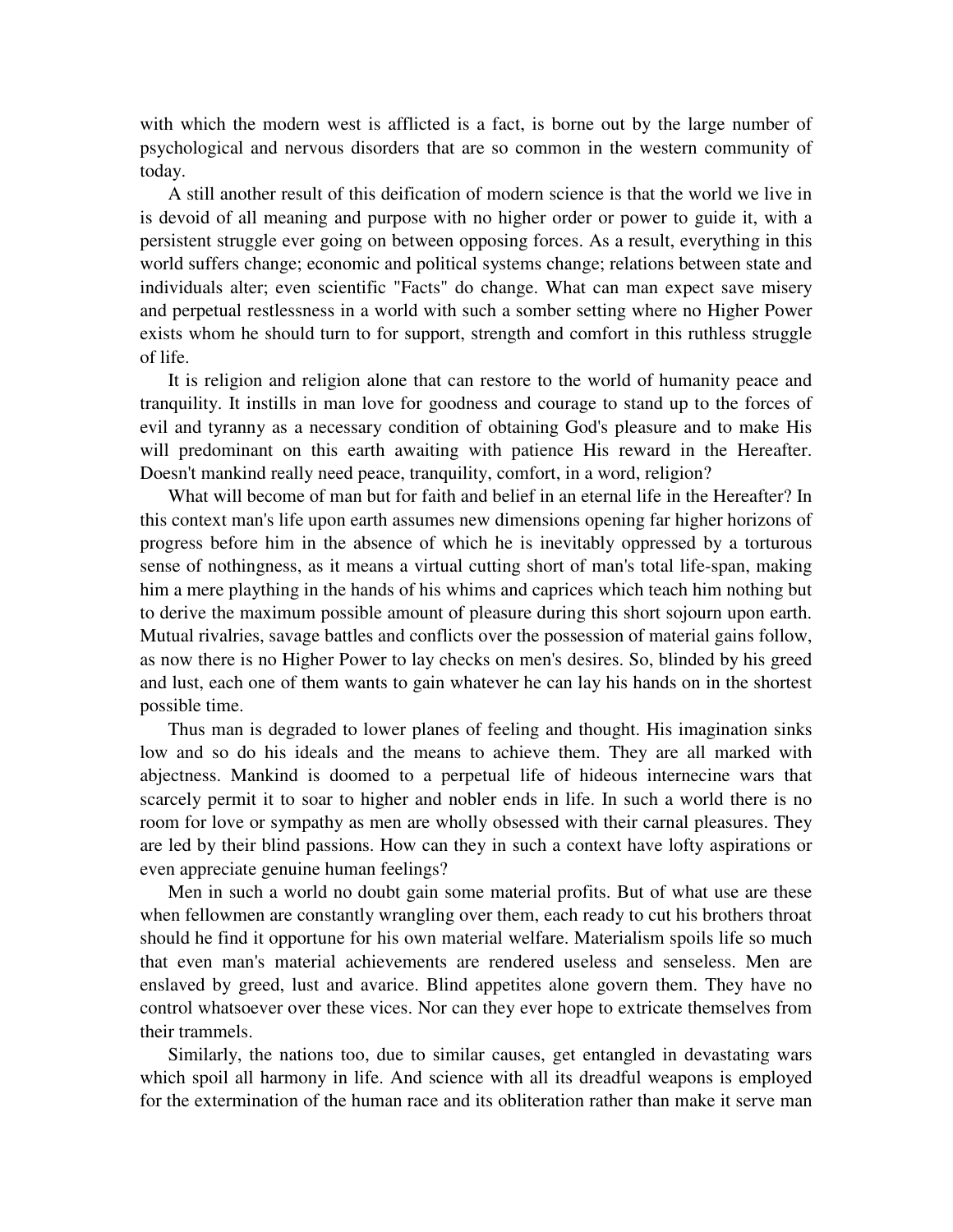and contribute towards his well-being.

Viewed in this context religion means broadening the mental horizon of mankind, for life is not confined to this world alone but continues even beyond it-up to eternity. This brightens hope in man's heart and encourages him to fight steadfastly against evil and oppression. Religion teaches love, sympathy and universal brotherhood and is thus the only way to peace, prosperity and progress which is in itself a sufficient reason for its retention. It equips man in the best possible way for the hard struggle of life.

Furthermore, it is faith and faith alone that can inspire man to rise above his self and suffer for noble and lofty ideals. Once it is taken away from him he is left with nothing else to look up or pin his hopes to outside his own self. He changes into a brute immediately. Many a man fell fighting in the noble cause of truth spending the whole of their lives in the struggle yet achieving nothing in the materialistic sense of the word. What inspired these noble souls to engage in a battle that brought them no material rewards, hat caused them rather lose whatever little they happened to possess? Undoubtedly, it was one of the many miracles of the Faith, for, so far as selfish motives viz. avarice, greed, lust etc. are concerned, these can never make man achieve anything really good, noble or of a permanent value. This is why the material triumphs won by selfish avarice are so short-lived and temporary as the incentive for immediate gain cannot equip man with character, nor can it give him the courage to stand fast suffering patiently and for long for a truly noble and lofty cause.

There are in fact some so-called "reformers" who seek inspiration from hatred rather than love. This is the headspring of their inspiration, which they say gives them the courage to bear hardships for their cause with patience. The hatred they cherish may be personal in character or it may spring among a class of people and be directed against mankind in general or the generation they may have happened to be born in. Such rancorinspired people may realize some of their ends by way of "reformation". Their rancor coupled with their fiery and innate cruel natures may as well sustain them and boost their "morale" to willingly suffer privation for the sake of the cause they stand for, but a doctrine based on malevolence rather than love can never lead humanity to anything good. They may remove certain evils and put an end to the existing state of injustice but offer no sound remedy for these ailments of mankind. Based on hatred and malevolence, such a philosophy of life is bound sooner or later to degenerate and create far more evil and injustice than that it had originally professed and sought to cure.

On the other hand, a creed that does not aim at the immediate gains of this world, nor derives inspiration from malevolence but fosters in men noble passions of love, fraternity and a will to lay down their lives serving their fellowmen, can alone guarantee to humanity a reward permanent and worth striving for, and pave the way to its future progress and prosperity. The essence of such a creed is faith in God and love for Him with a consequent virtuous mode of living that helps man get nearer unto his Creator. But both of these remain lifeless so long as one does not believe in the Hereafter as well. Belief in the Hereafter gives man a sense of security banishing from his heart fear of extinction with his physical death and promising him an eternal life. This, in other words, means that his efforts shall not be wasted away but shall be crowned with their fullest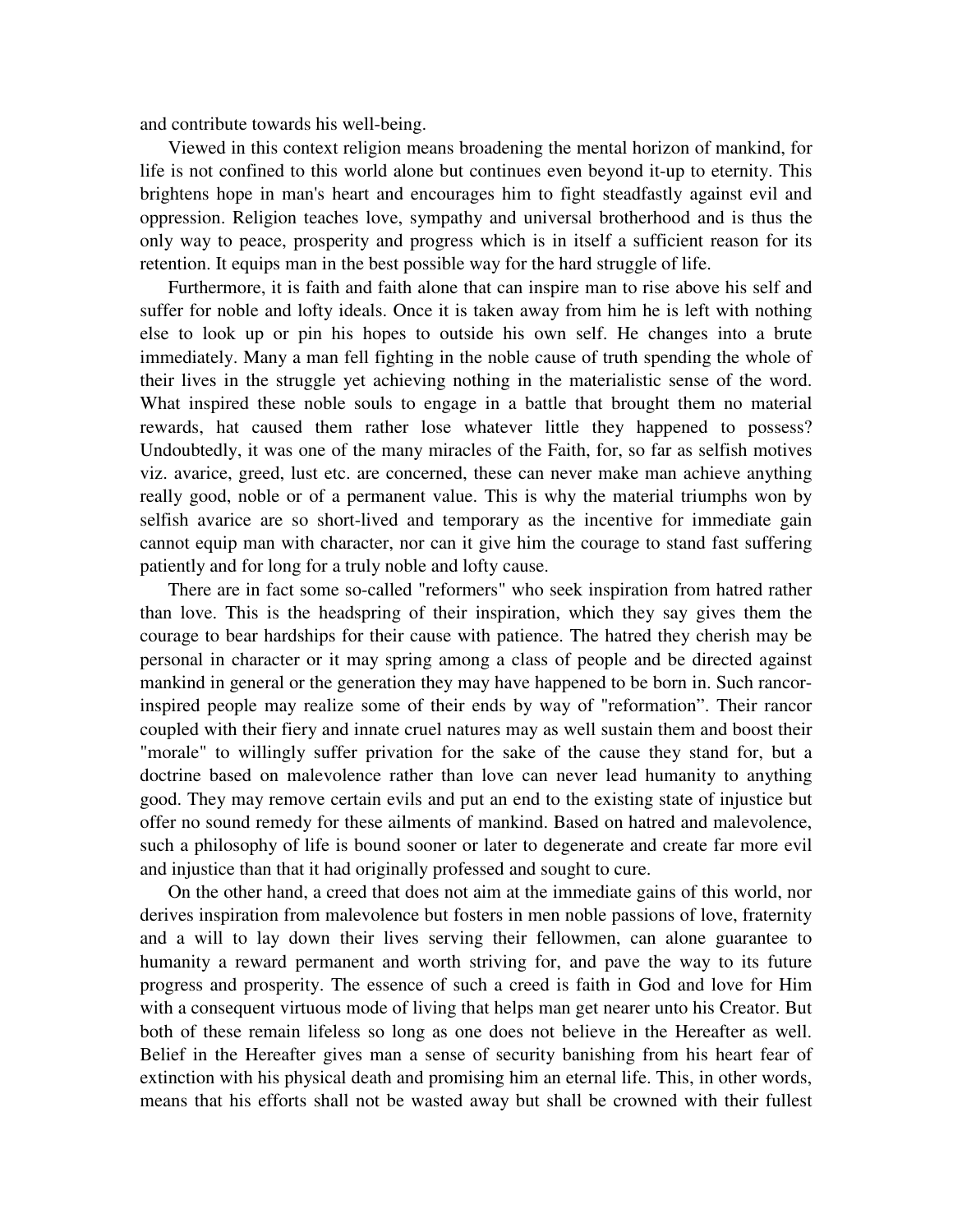reward in the life to come, if not in the life herein.

All this is, however, what follows as a natural corollary to a simple belief in God and the Hereafter as such. But so far as Islam is concerned it does not stop short there, but goes a long way ahead: it has a quite different and far more fascinating story to tell.

Those who may imagine that Islam has become outmoded and is no longer needed, do not know as to what it stands for, nor do they in any wise seem to understand its real mission in human life. As taught to them in the history books prescribed by the agents of imperialism in early life they think that Islam was revealed merely to put an end to idolatry and guide man to the worship of God alone, that the Arabs were torn into antagonistic tribes, so Islam came and united them and made them a strong and unified nation, that they were addicted to drinking and gambling and led depraved lives, so Islam came and checked them from these depravities as it did abolish so many other evil customs prevalent among them such as burying alive their daughters and wasting away their strength in acts of revenge, and that Islam called upon Muslims to disseminate its message which they did, this in turn leading to the battles that ultimately determined the boundaries of the Islamic world as we know it today. This was then according to these people the sole purpose of Islam in human life! "Being a historical mission it has long since been fulfilled: there is no idol-worship in the Islamic world; the once antagonistic tribes have been more or less subject to a process of absorption losing their identity in the larger nationalities or communities. As far as gambling and drinking are concerned let us bear in mind that human civilization has advanced to such an extent now that it is useless to declare such pastimes unlawful as we see that despite all religious taboos they still persist. It is no use insisting on their abolition. Thus they conclude that Islam has served its purpose in this world; it has had its day but is now quite out of place and is, therefore, no longer needed. We must, therefore, turn towards the modern doctrines of life as in these alone lies our salvation".

Thus parroting the ideas of their western teachers these people betray their own ignorance. They know nothing about Islam or its real mission in human life. Let us, therefore, before proceeding further, see what Islam is, and what in fact it stands for.

Islam, in a word, means liberation from all sorts of slavery such as may inhibit the progress of humanity or may not allow it to follow the path of virtue and goodness. It means man's freedom from dictators who enslave him by force or fear, make him do what is wrong and deprive him of his dignity, honor, property or even life. Islam liberates him from such tyranny by telling him that all authority vests in God and God alone; He alone is the Real Sovereign. All men are His born subjects and, as such, He alone controls their destinies, none of them having the power to benefit aught or even avert any distress from his own self contrary to or independent of His Divine Will. All men shall be presented before Him on the Day of Judgment to account for their performance in this life. Thus Islam brings to man freedom from fear or oppression inflicted on him by men like himself who are in reality as helpless as he, and who are no less subject to the Dominant Will of God Almighty than he himself is.

Not only this. Islam means freedom from lust as well, including even the lust for life, as it is this very weakness of man which is exploited by tyrants and dictators intentionally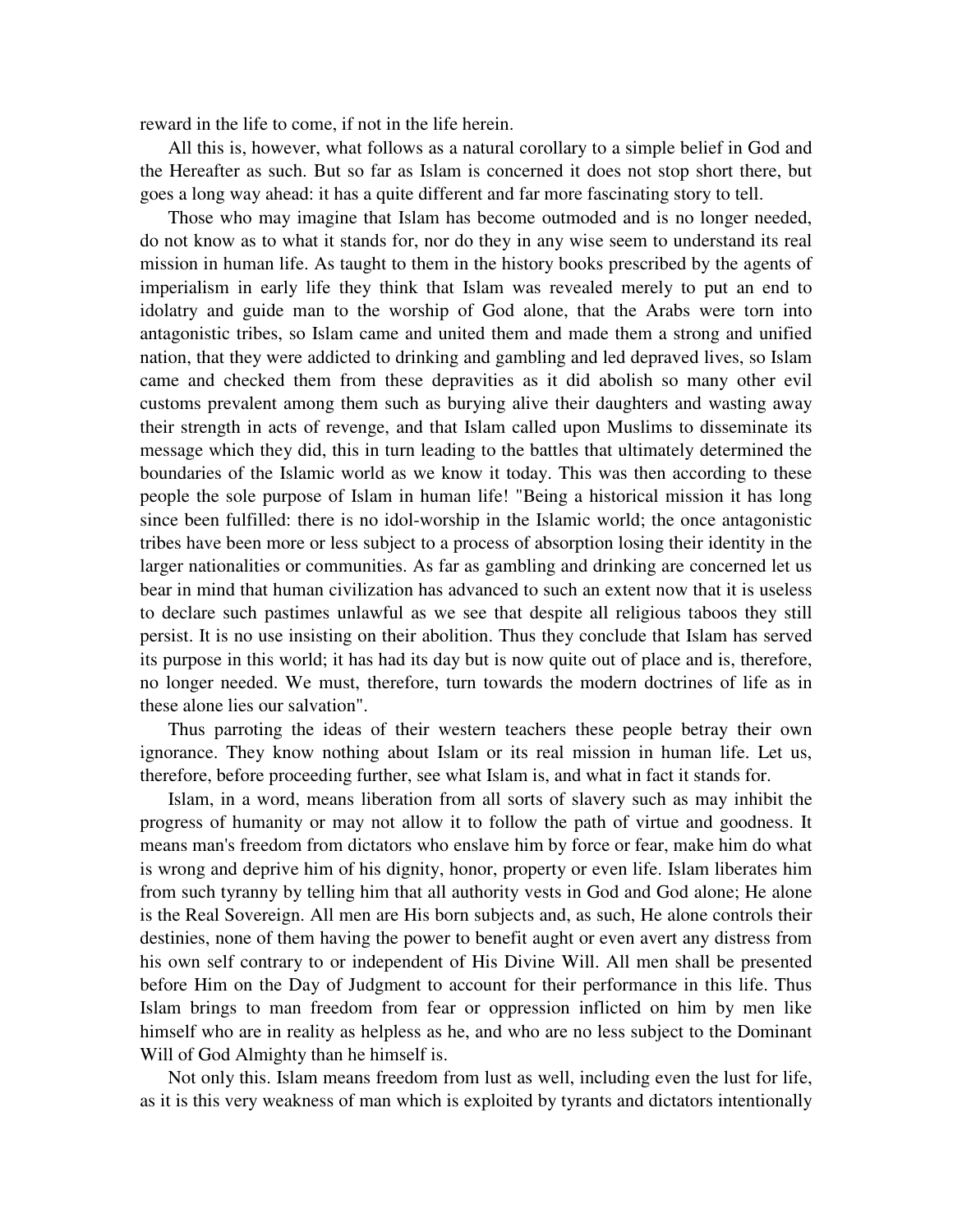or otherwise in enslaving their fellowmen, But for it no man would silently accept slavery to men like himself or sit idle to watch tyranny strut abroad and dare not challenge it, It is a great blessing of Islam that it taught man to fight tyranny and oppression bravely rather than cringe before them in abject servitude, Says the Holy Qur'an : "*Say: If it be that your fathers, your sons, your brother, your mates, or your kindred, the wealth that ye hale gained, the commerce in which ye fear a decline, or the swellings in which ye delight-are dearer to you than God, or His Apostle, or the striving in His cause,-then wait until God brings about His Decision: and God guides not the rebellious"* (ix: 24),

Contrasting the blind passions and appetites with the love of God, that represents in life love, virtue and truth and striving hard in His way-in the way of all that is good and lofty in life, Islam subjects the former to the latter, Unruly passions must be kept in check by the love of God; it must be the dominant and real directing force in man's life as without this no man can claim to be a true Muslim,

A man engrossed in sensual pleasures may form a mistaken out look upon life and think that he enjoys life more than others do. But soon he realizes his mistake as not long after this he is reduced to a mere slave to his blind passions, He is doomed to a perpetual life of deprivation and restlessness, for animal desires once run rampant are never satisfied: they are rather sharpened all the more and degrade man to lower levels of animalism where all his efforts are focused on one object: how to derive the maximum possible sensual pleasure in life? Such an attitude towards life is, however, not conducive to progress, material or spiritual, as humanity cannot soar in higher realms unless it is freed from the dominance of the blind animal appetites. Only then can it march ahead freely in the fields of science, arts or religion,

It is for this very reason that Islam attaches so great an importance to the freeing of man from his animal passions. For this purpose it neither favors monarchism, nor does it forbid its followers to partake freely of the good things of this life. Rather it aims at the attainment of a balance between these two extremes. Whatever things are here, are for man. They are to serve him, not to dominate or rule over him. He should not, therefore, allow himself to be made slave to them. He should rather use them as means to a higher end i.e. his spiritual perfection by disseminating the word of God amongst his fellowmen. Thus Islam has a twofold objective in this regard: in the individual life, it aims at making a just and sufficient provision to each and every individual so as to enable him to lead a decent, clean life; and in the collective sphere, it arranges things in such a way that all the social forces of a community are directed towards the enhancement of progress and civilization in accordance with its basic outlook Upon life that aims at striking a balance between the units and the whole, between individuals an d the community.

Islam has also had the most liberalizing effect on human intellect as it is diametrically opposed to all sorts of superstition. Humanity has been in the course of history found to fall a prey to diverse absurdities of thought as well as practice, some of which were the lively play of man's fancy and were acknowledged as such, whereas others were referred to as originating with gods to whom human hands gave shape. Thus did the human intellect grope about in the dark before the advent of Islam. With Islam it attained maturity and freedom from this hotchpotch of nonsense, symbolized in these so-called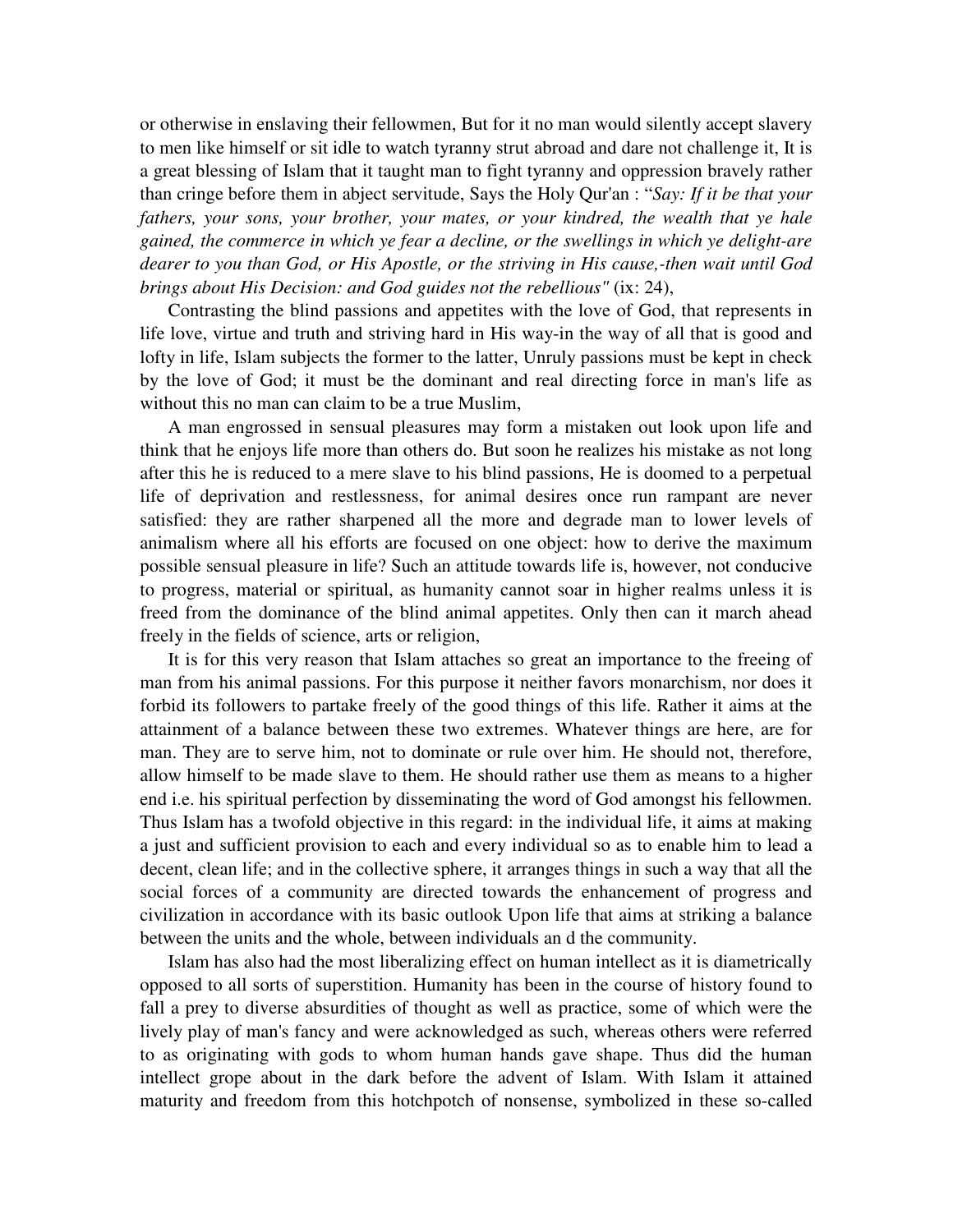gods, the Jewish traditions, and the imbecilities of the Christian church, and was once again brought back to the folds of True Faith and True God.

Islam uses a very simple terminology. Its teachings are very easy to understand, perceive and believe in. It invites man to make use of the faculties given to him and try to acquire the fullest possible understanding of life surrounding him. It does not as such admit of any inborn hostility between reason and religion or, for that matter, between science and religion. It does not force man to believe in silly stuff as a prior condition to his belief in God. Nor does it compel him to renounce his God so as to be able to admit of scientific facts. Not Content with this, Islam impresses upon man in clear and unequivocal terms that it is God and God alone Who has in His immense mercy subjected all the things on this earth to man, and that all the facts that are discovered by scientific exploration or the material benefits that flow there from to man, are in fact a blessing of God, for which man should other his thanks to God, and strive hard so as to become a worthy slave of so Merciful and Beneficent a Master. Thus Islam holds knowledge and science as a part of faith rather than regard these as an evil intrinsically opposed to genuine belief in God.

None of the above-mentioned problems staring mankind in the face' have yet been resolved: the higher real human objectives are yet to be realized. Mankind is still the victim of various imbecilities, it still groans under tyrants and dictators and is yet far from being free from the oppressive demands of anima1ism and sensual pleasures. Islam has still a great and glorious part to play.

One half of the inhabitants of the world of today remain idol worshippers as ever. As an instance we may refer to India, China and a great many other parts of the world that are inhabited by such people. The remaining half or thereabout dotes on still another type of deity that has exercised as great, nay a far worse, corrupting influence on men's thoughts and feelings carrying them still further away from the right path. It is this very deity that is styled Modern Science.

Science is a powerful instrument to help us increase our knowledge of the things around us. As such it has an impressive record of achievements to its credit. All these brilliant achievements were, however, vitiated by one fatal mistake of the westerners: they installed science as supreme God declaring that it alone had the right to claim the adoration and submission of man unto it. Thus they denied themselves all means of acquiring knowledge save that recognized by empirical science which let humanity wander farther away rather than bring it nearer to its real objective or destination. Consequently the otherwise vastly immense range of human endeavor and progress was shrunk small with the limitations such as all empirical sciences entail. For, in some cases it is just possible that the scope of empirical science, concerned as it is with mere matter, may be narrower as against the inherent capacities of man or it may not be able to soar higher than man is otherwise capable of with wings not of intellect alone but with those lent him by his spirit as well, bringing him nearer to his Creator and enabling him at the same time to obtain a far sounder and more correct understanding of the ultimate reality.

The protagonists of science also claim that science alone can introduce man to the secrets of this universe and life: hence, only that which is upheld by science is true; the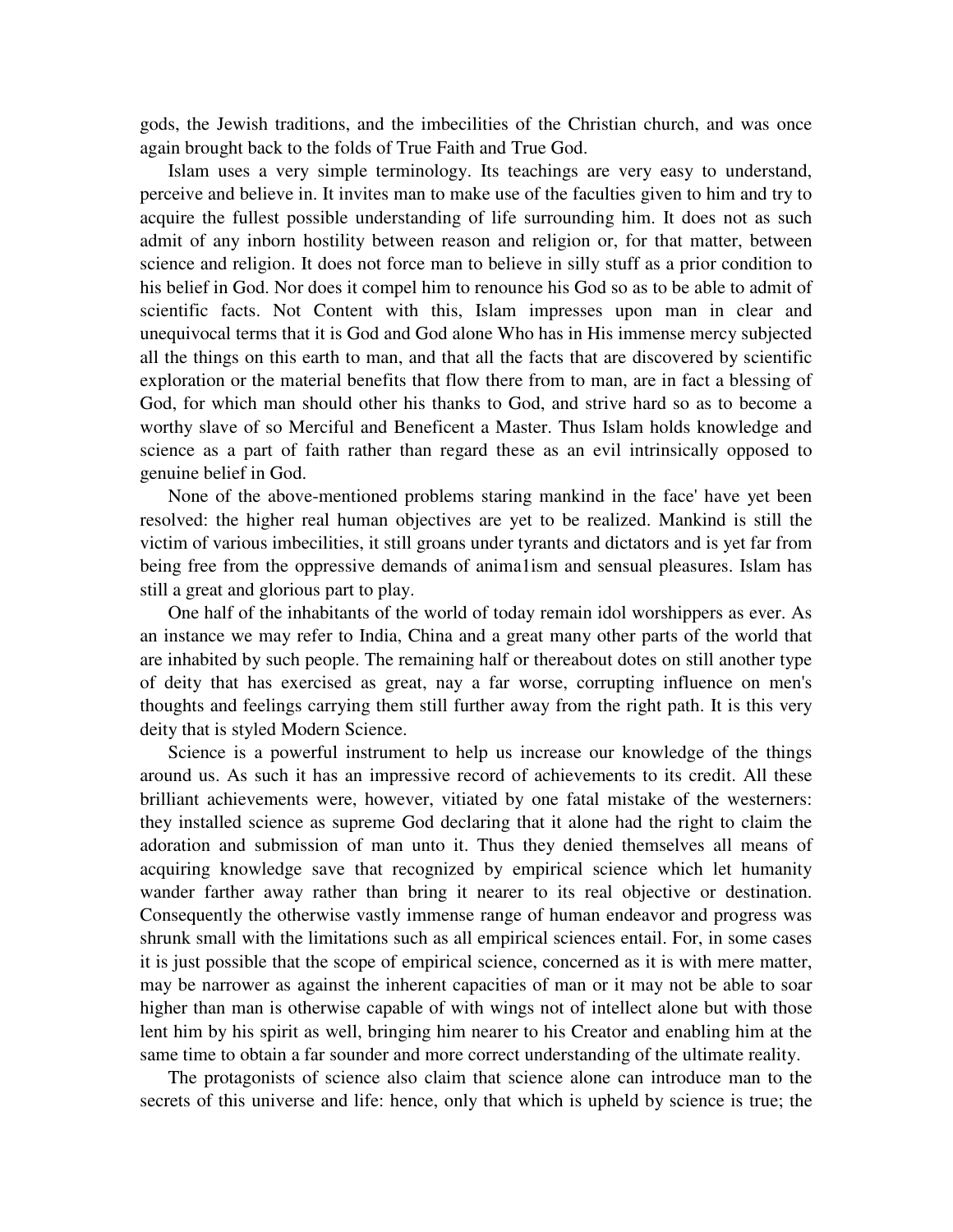rest is all trash! But while making such a statement they overlook the fact that science with all its brilliant and impressive record is still in its infancy and ever hesitant to commit itself as regards the veracity or supposititiousness of many things for the simple reason that it cannot penetrate deep into the heart of reality beyond effecting a mere superfluous survey of it. But still its votaries clamor and tell us with a very authoritative air that there is no such thing as human soul in existence. They deny that man, confined as he is within the limitations of his sensory organs, can ever have any contact with the Unknown -nor get even a glimpse of it through telepathy<sup>1</sup> or dreams. They repudiate all these not because they have proved them to be mere illusions but simply because the experimental science with its inadequate instrument has not yet been able to fathom their mystery, as it pleased God to reserve these as something above and beyond the field of human perception. That it belongs to a higher order of things not subject to man's observation was, however, sufficient to make these gentlemen turn their backs on it, some of them hurrying forward to announce to the waiting world that there was no such thing as human soul in existence.

Such then is the "enlightened ignorance" man suffers from today, which shows how desperately he stands in need of Islam to blow away these "scientific" cobwebs of today as well as the imbecilities inherited from a remote past. Idol-worship was the older form wherein human folly found expression: the cult of science-worship is its latest version. To liberate human reason and spirit, both of these needs must be shaken off. It is in this perspective that Islam emerges as the only hope for humanity, for it alone can restore peace between religion and science, bring back once more the tranquility and concord to this distressed world of today that has lost them through the perverted attitude towards life of the dominant West, forestalling an irreconcilable antagonism between man's reason and intuition, between his desire for knowledge and a craving for God.

Historically the modem European civilization is the descendant of the ancient Grecian civilization bequeathed to modern Europe by the Roman Empire. In this Grecian civilization the relations of man to his gods were viewed as of mutual antagonism and active antipathy. Thus the mysteries that human endeavor lays bare or the good things that he happens to lay his hands on in this world were viewed as something he forcibly wrenches from these jealous but ineffectual gods, who would ban and take back all these if they could. Viewed in this light, the scientific achievements of man were just another name for his conquests that he won against his gods with a vengeance as they did not allow these willingly but only grudgingly.

It is this very pernicious spirit of the Grecian culture that still pervades the

<sup>&</sup>lt;sup>1</sup> Telepathy is the Dame for the communication of one mind with another at a distance. The most notable example of it is that incident wherein Caliph Omar called out to Sariah, a Muslim commander saying: "Sariah! To the mountain! To the mountain!' Sariah heard this warning coming from hundreds of miles away. So he led his contingent to the mountain, escaped the enemy lying in ambush and won a victory over them. As such though telepathy is recognized as a scientific fact yet the modern scientist is so biased that its having anything to do with "soul' is denied outright. It is explained as a manifestation of a sixth but yet not fully explained faculty of the human mind.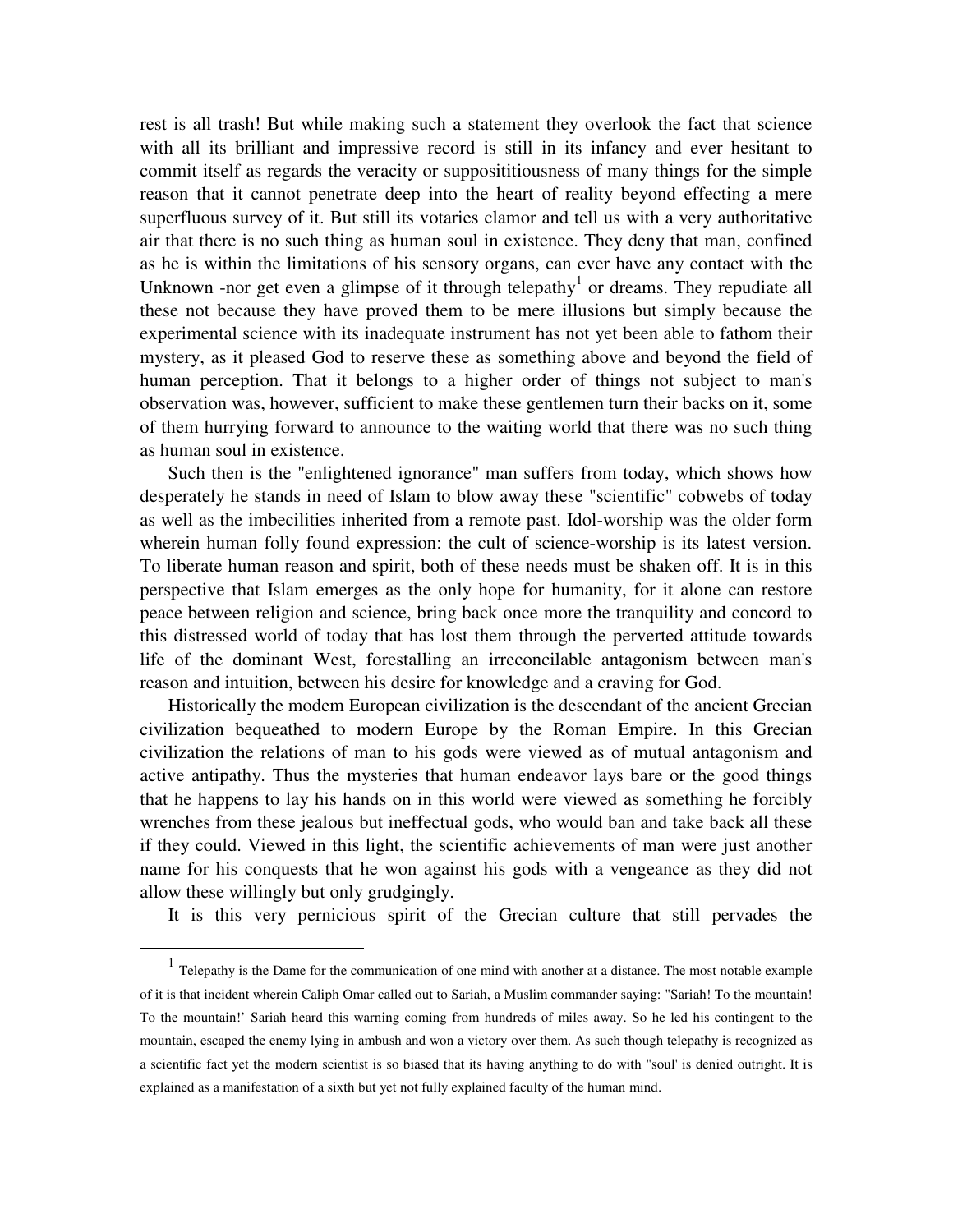subconscious of the modern West. It is manifest sometimes in its interpretation of facts. True to its Greek spirit the modern West speaks of the victories of science over physical phenomena as a coveted prize that man wrenched from the hands of a mysterious Higher Power subjecting thereby nature to him gradually. It may also be perceived in the attitude of the modem West towards God. The only thing that makes man prostrate himself before God, it says, is his own sense of weakness. But each big stride that man takes forward in the various fields of science raises him to a higher plane of being-brings him nearer to godhood-till in the end he should be able to unravel all the mysteries of life, create life itself an obsession of the modern scientist-and thus come on a par with that Being called God! Then he will no longer feel compelled to prostrate himself before an unseen God, for he shall then himself be raised to the position of one.

This is the most dangerous malady that the modern West suffers from at present. It has poisoned all life. Humanity is torn and divided, one part set against the others. Peace. harmony and tranquility have become rare phenomena. But still there is one last hope: that is Islam. Let humanity turn towards this word of God, as this alone can save it from the doom brought on it by the Godless West. Islam equips man with a sound outlook upon life telling him that whatever knowledge he acquires or the material or spiritual benefits he enjoys are in fact so many gifts to him of a Beneficent God. And that He is pleased with man so long as he employs the knowledge thus acquired in the service of mankind, and that God of Islam does never get angry with His creatures for their aspiring after knowledge, nor does He have any fear whatsoever of them that they would challenge His authority or vie with Him; and that He is provoked to anger only when man abuses his knowledge of science and makes it a means to torment others or commits aggression against his fellowmen.

Thus Islam establishes not only peace and harmony but also rids mankind of tyranny and oppression. The contemporary world presents in this respect no better view than it did thirteen hundred years ago, when Islam freed it from all false gods. Tyranny still struts abroad in the guise of haughty kings, insolent demagogues and heartless capitalists who are busy as ever in sucking up the blood of the working millions, subjugating them and making capital out of their helplessness and miserable plight. There is still another class of dictators who rule with fire and sword, usurp peoples' liberties and go about chanting that they are merely instruments in enforcing the people's or the proletariat's will.

The assertion that Islam helps humanity shake off all of these shackles may occasion some readers to ask: why does not Islam then liberate its own followers from the oppressive tyranny of some of their rulers who have usurped all their liberties and exposed them to the most revolting forms of disgrace and dishonor in the very name of Islam? To such readers we would like to point out that though these dictators exploit the name of Islam yet Islam is far from being in power in their domains or exercising any control or check over them. They belong to the class about which God Himself has declared that:

*..And those who* do *not rule in accordance with what* is *revealed by God, are disbelievers"* (v: 44).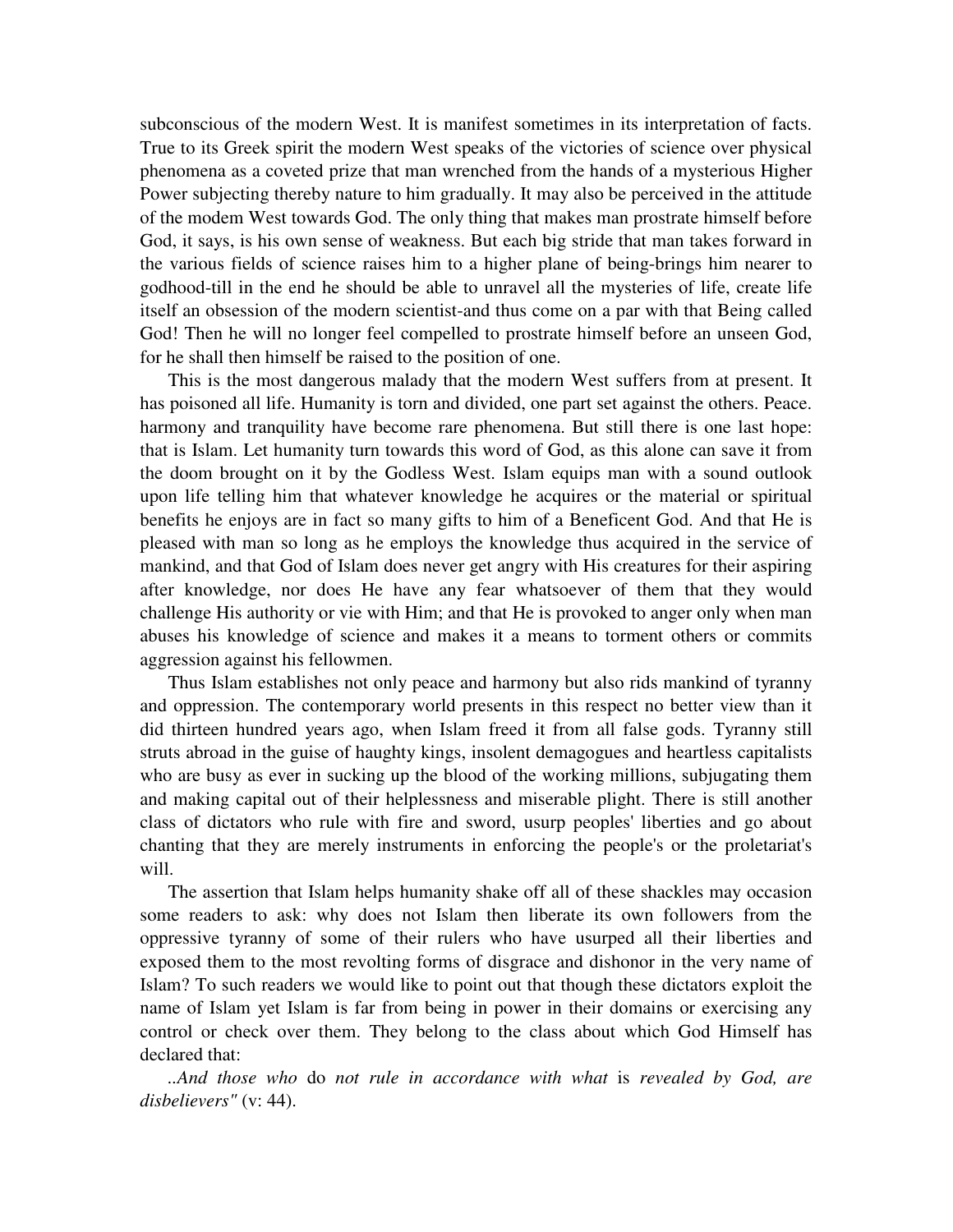And that:

*..But* no! *By your Lord! They* do *not believe (in reality) until they make you a judge of that which has become a matter of disagreement among them, and then* do *not find any straitness* in *their hearts as to what you have decided and submit with entire submission"*  (iv: 65).

The Islam that we call upon our fellowmen to adopt as their guide in life is not one and the same thing as that passed off under this name by some Muslim rulers of today's East. They have no respect or regard for the Divine Law as they seldom hesitate in breaking it at will. Thus when deciding their affairs they feel no need to be faithful to it following sometimes a man-made law borrowed from some European country and sometimes the Divine Law as may suit their needs or whims at the time. They are thus guilty of injustice towards both, towards men as well as God, for they choose from either side not what is right according to them but only that which might serve their personal ambitions, greed or lust.

The Islam that we know of is rather that which jolts down the haughty kings and insolent tyrants from above their proud seats of power. It makes them subject to the Divine Law along with other men and women or does away with them once for all, for "... .As *for the scum,* it *passes away as a worthless thing, and as for that which profits the people* it *tarries in the earth"* (xiii: 17).

In the domain of this Islam and as a consequence thereof, there shall be no tyrants as it countenances no tyranny, nor does it allow any man to subjugate others or impose upon them his will, save that of God and His Apostle who command but that which is good and just. The ruler in such a community shall, as a part of his obligations towards men and God, be required to enforce Divine Law failing which he may no longer have any lawful claim to his subjects' obedience. They may in such a situation quite lawfully disregard his orders. This was explicitly stated by the first Caliph, Abu Bakr (may God be pleased with him) when he said that "Obey me only so long as I obey God with respect to you; and if I should happen to deviate from God's obedience, then in that case my obedience shall no longer be incumbent upon you", As such the ruler in Islam has no more right to tamper with the Public Exchequer or state legislation than the lowliest of his subjects, Moreover none would in such a domain of Islam have any right to rule others except after his election to a post of authority that the other members might have willingly devolved upon him in a free, just and impartial election with no checks on voters save those of justice, virtue and decency.

Such an Islamic State will not only liberate its citizens from all tyrants at home but shall safeguard their freedom against any out side aggression as well, whether it be in the form of imperialistic exploitation or a threat of it, This is so because Islam itself is a religion of glory and power and as such it cannot tolerate that men should degrade themselves by prostrating at the feet of the false god of imperialism, Islam prescribes a very simple code of life for man. It exhorts him to strive hard to gain the pleasure of his Creator, surrender his will to that of His, follow His commandments and come forward with all the resources at his disposal to fight against the damned specter of imperialism and tyranny.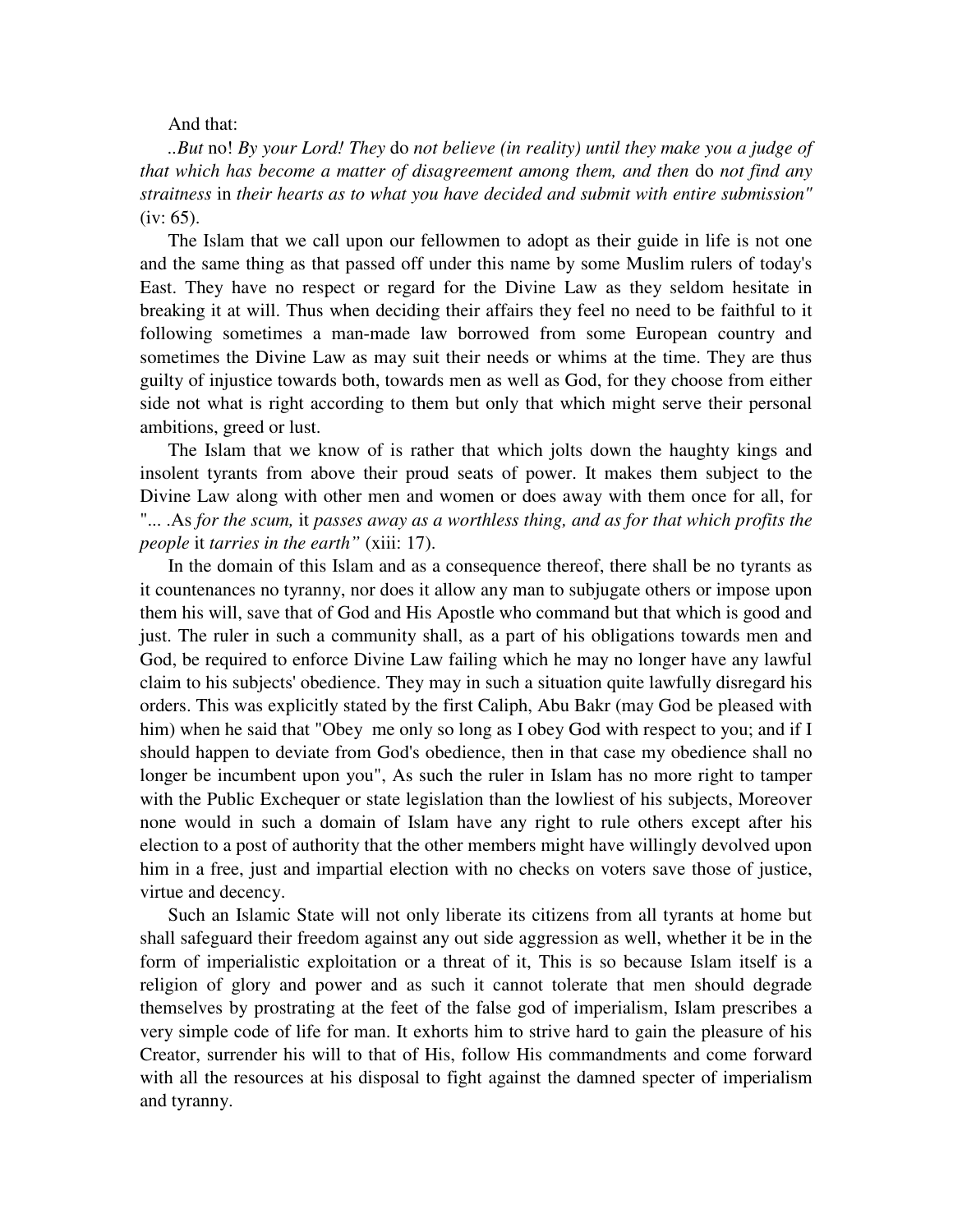Let men, therefore, turn towards Islam for right now is the time that all should flock together under its standard so as to sweep off from the face of the earth all the vestiges of imperialism. Therein lies the solitary hope of humanity of freeing itself from the clutches of this specter that still clouds the world scene. Here is the way to real freedom such as allows of no serfdom, promises all men freedom of thought, action, property and religion jealously safe guarding their integrity as well as honor. For only thus can we become Muslims worthy of our God, the object of our adoration *in* Whose path we tread, the path He chose for us: *"This day have I perfected your religion for you and completed My favor*  on *you and have chosen for you Islam as religion"* (v: 3).

Such a radical reformation effected by Islam is by no means a parochial one confined to the Muslim community alone, but is, on the other hand, by its very nature universal in character. It is nothing Jess than a blessing for the world of today afflicted as it is with internecine wars, with a still another and far molt: terrible third world war looming large on the horizon.

Today's world is divided into two big power blocs-the capitalist and the communist blocs, each set against the other in a deadly struggle for the capture of world-markets and important strategical points on the globe, They, however, despite all their differences still remain one and the same thing as both are imperialistic in outlook and are out to enslave other peoples of the world. With this end in view they are both anxious to capture the maximum possible resources, human as well as material. Other human beings are in their eyes no better than so many chattels (man power they call it) or mere tools with which to realize their nefarious designs. .

If the world of Islam should, as a whole, rise against the barbarous tyranny of the modern imperialist Powers-as it is in fact on the way to it-it can effectively end all international rivalries and bickerings that constitute so dangerous a threat for world security as well as peace. The Muslim countries can by closing their ranks very easily form a power bloc of their own. Thanks to its excellent geographical position, such a power bloc of Muslim nations would hold the key to a balance of power in the comity of world nations, situated as it would be midways between the old and the new world. They will then be free to choose sides with this or that party in keeping with their own collective interests rather than serve those of the Eastern or the Western imperialism.

Islam is the only future hope of humanity, and its victorious emergence out of the present ideological warfare 'is the only guarantee of man's salvation. But important as the triumph of Islam is for the future of mankind, its realization is also not a mere illusion. For, it can be effected if the people who are already in its fold and profess loyalty to it should right now pledge themselves for its glory and triumph. For this purpose they may not stand in need of any help whatever from outside. Such a triumph of Islam would, for the modern man, mean the abolition of the ever-menacing shadows of an approaching worldwide conflagration; it would mean no nervous breakdowns, no physical or psychological tensions, in fact a happy home and a happy, peaceful world.

There is, however, yet another aspect of the matter too. The Modern West has achieved tremendous successes in the field of science, yet in the field of humanity it remains as savage and backward as ever. Under its dominance science advanced but man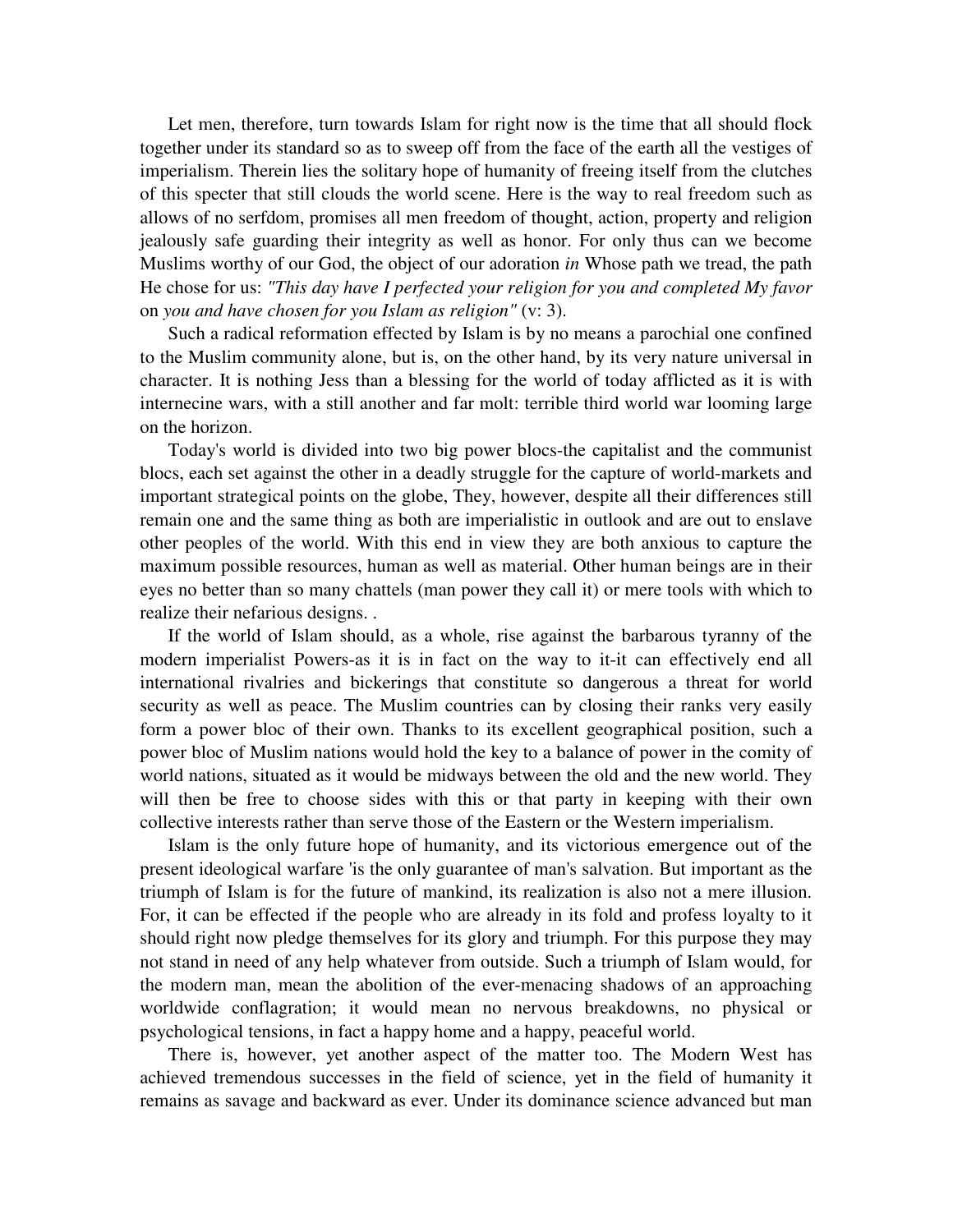lagged far behind gradually losing all respect for the higher values in human life. Modern civilization stressed matter more than spirit, attached more importance to sensuality rather than spirituality with the result that the individuals have come to attach far more importance to their personal pleasures and selfish interests than strive or suffer for the common weal. That is why we find the modern man so engrossed in his sensual pleasures. Such a state of affairs can hardly be termed as man's progress or humanity's advancement, for it means not only material progress and scientific advancement but man's freedom from the dominance of his oppressive animal appetites as well. It is here that Islam steps in; it alone can make man progress and be really advanced.

Progress is not synonymous to having fast-moving planes, atom bombs, radios or dazzling electric lamps as some misguided people seem to think. These things offer no criterion to judge progress in human terms. The criterion of it would rather be: whether man is dominated over by his animal appetites or he controls and keeps them in check? Has he the capacity to rise above these blind passions or is he a mere plaything in the hands of his unruly passions? If he is still no better than a mere slave to these then he is far from having achieved any real progress or advancement. He may in such a case be rightly called a miserable failure as a man, not withstanding his astounding conquests in the field of science and knowledge.

This criterion, however, is not an authoritative one arbitrarily fabricated by religion or morality. It is not a vision but a fact to the veracity of which history bears ample witness as it is well grounded in the human nature and ultimate reality, for no people have ever been able to retain their strength, glory and power and contribute towards the welfare and advancement of human race once they fell a prey to the extravagances and luxuries of this life. What was it that brought the proud Greece of ancient times low, and the Great Roman Empire? How was it that the glory of ancient Persia and that of the Islamic world towards the end of the Abasside period fadedout? And lastly, don't we still remember how the corrupt French Republic with its people wholly engrossed in bodily pleasures fared in the last World War? They surrendered to their enemies almost immediately. They could not withstand even a single blow of their enemy as they cared more for their personal pleasures than they were interested in the defense of their homeland, They were more concerned with the safeguard of their overpopulated Paris with its elegant dancing halls from the enemy shells than have any thought of redeeming the good name and honor of their once proud and brave nation.

 At times America is also referred to by some misinformed people in the East as an example of a nation steeped in worldly pleasures, yet powerful and great with the highest material output in the world. But these people forget that America is yet a young nation in the spiritual as well as material sense of the word. And, as all know, youth is the period when the effects of an insidious disease are hardly detected, for the body-politic is still vigorous enough and fully capable of checking the outward manifestations of the disease. But a penetrating eye may not be deceived by the apparent health and youthful vigor of such a people, as it observes all the symptoms of the fatal malady distinctly and unmistakably behind the thin veil of its resplendent exterior. That America is no exception to the rule may be illustrated by the following two news items appearing in the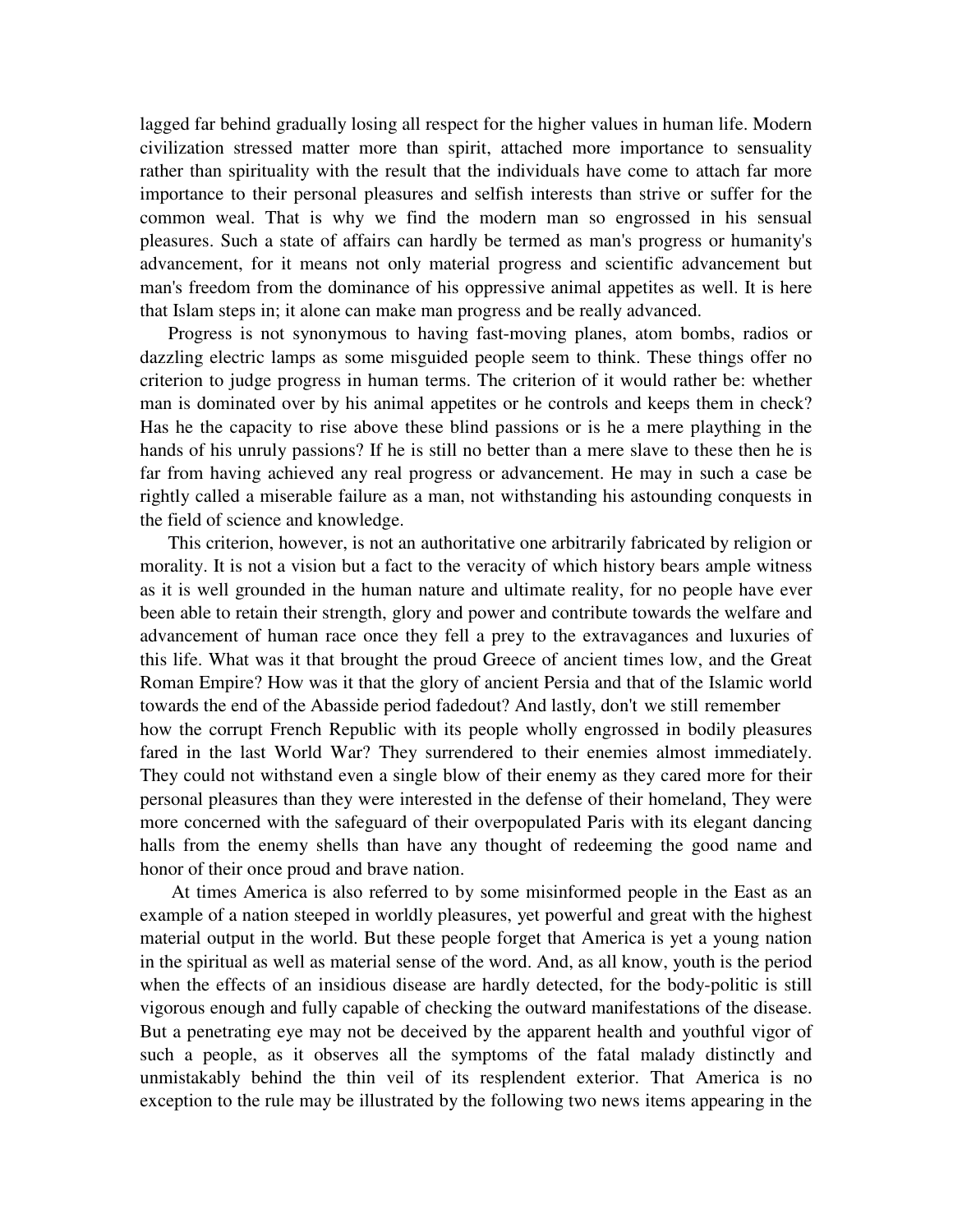papers some time back. They also show that science, despite all its progress, is still as ineffectual as ever so far as effecting any basic change in human nature is concerned, for science is itself a part of God's Law-"the law wherein ye shall never witness a change".

The first news item describes that the State Department of America gave sack to thirty-three of its employees as they were found of a loose moral character and guilty of betraying state secrets to their enemies.

The second news item purports to the effect that one hundred and twenty thousand American military men deserted the armed forces. This number is a fairly large one considering the total strength of the American armed forces and the fact that they belong to a nation still in its youth that also aspires for world leadership and domination.

This is just the beginning. The rest and the inevitable needs must follow if the American nation persists in its present materialistic attitude towards life.

However this is just one aspect of the picture. The other side shows that notwithstanding its highest material output, its relative youth and vast resources in men and land, the American nation has proved singularly barren in the world of principles and higher moral values due to the fact that it is, as a nation, wholly engrossed in physical pleasures and in this respect has seldom been seen rising higher than the purely animal level. The savage treatment meted out to the negroes in the United States represents a nation spiritually unsound with a plane of humanity miserably low. Surely the world can never progress by stooping low for the gratification of animal appetites-by worshipping them.

This is indeed a very distressing picture of today's world but still there is one redeeming factor that is Islam. It freed mankind from the tyranny of animal appetites thirteen hundred years ago; now again it is the only hope for mankind to shake off the shackles of lust and be free to direct all its faculties to reach a higher spiritual plane and propagate virtue and goodness in life.

Let none dare say that the revival of Islam is an impossible and hopeless undertaking, as the human race has in the past proved beyond any doubt that it is quite capable of rising above a purely animal level. And surely what once was possible in the past needs must still be possible in the present, for mankind has temperamentally not undergone any change ever since. The world of humanity had sunk then, as now, to quite as low level and was as much taken up with sensual pleasures as it at present seems to be. There is no difference between its present and past save the outwardly visible forms of voluptuousness or the names of the luxuries indulged in. Ancient Rome was no less rotten morally than its modern Counterparts-Paris, London and the cities of America. Similarly, in ancient Persia sexual anarchy was as rank as is at present associated with the communist Countries. It was in this historical perspective that Islam was revealed to the world. It brought about a complete change, lifted mankind from the abyss of moral degradation, gave human life a lofty purpose, dynamism, movement, and infused into it a spirit to strive hard in the way of truth and goodness. Humanity under Islam flourished, prospered and there was set afoot a dynamic intellectual and spiritual movement that encompassed the East as well as the West. No forces of evil and mischief dared check the onward march of Islam with the result that the whole out look of human life was radically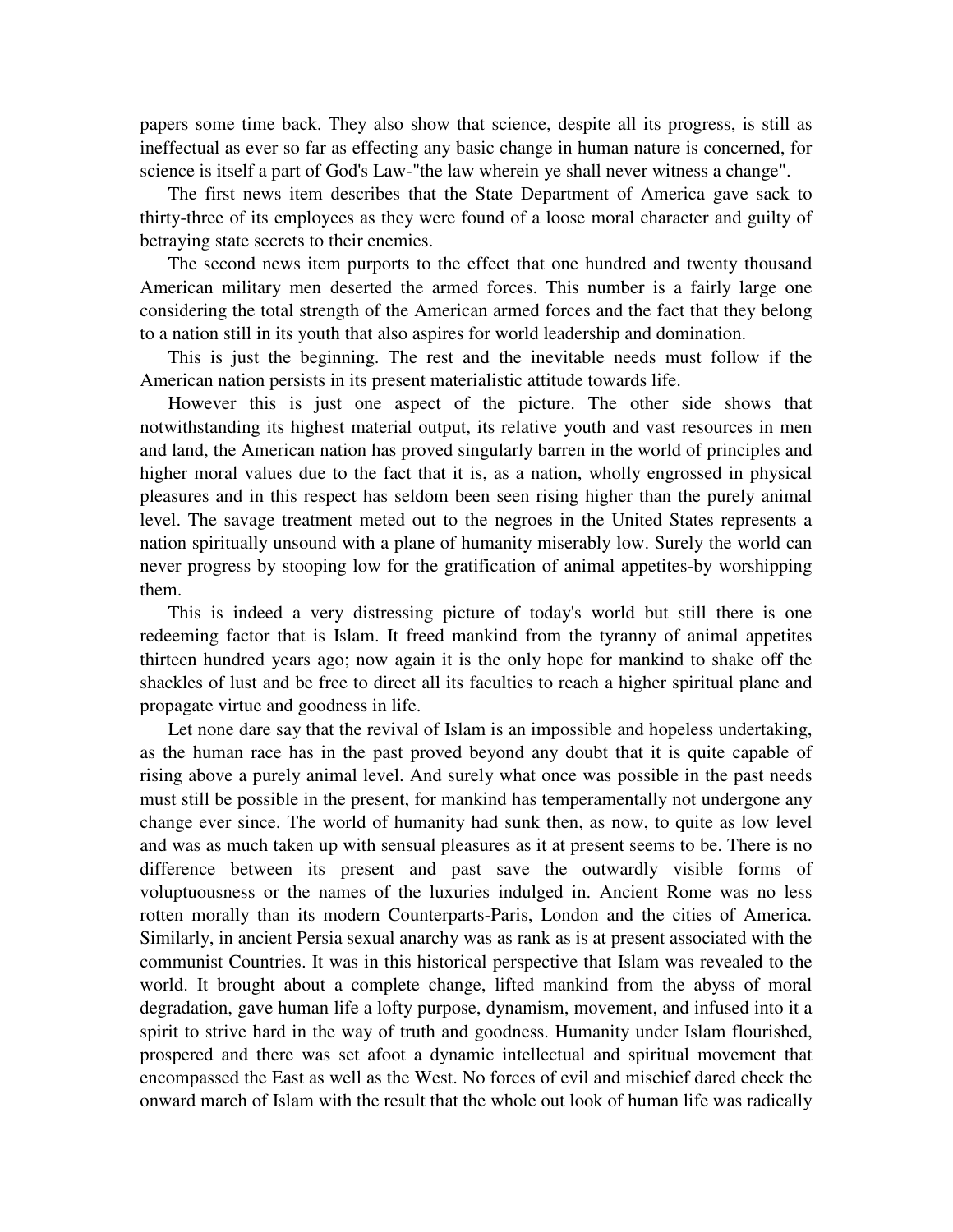transformed. Thus the world of Islam became the headspring of light, excellence and progress in the world for a long time to com" During this long period of its dominance never did the Islamic world find itself lagging behind materially, intellectually or spiritually for the simple reason that it did not encourage moral corruption, sexual anarchy or Godlessness. Its followers were looked upon as symbols of goodness and excellence in all spheres of human activity till they ceased to reflect in their lives the noble and exalted ideal of Islam and became mere slaves to their whims and animal desires. It was then that all their glory and power came to an end in accordance with the immutable law of God.

The modern Islamic movement that is still gathering force derives its strength from the past and makes use of all the modern available resources with its gaze fixed on the future. It has great potentialities and as such has a bright future ahead, for it is fully capable of performing that great miracle which has once been already effected by Islam making man look higher and beyond animal pleasures with his feet planted firmly on the earth and with his gaze fixed beyond the heavens.

This does not, however, mean that Islam is a mere spiritual creed, or a plea for morality, or just an intellectual research in the kingdom of heavens and earth. It is a practical code of life that fully embraces worldly affairs. Nothing escapes its penetrating eye. It takes notice of all the diverse patterns of relationships binding men together irrespective of the fact that such relationships fall under the political, economical, or social heads; regulates them by prescribing suitable laws and then enforces them in human life, the most out standing characteristic of the performance being the achievement of a unique harmony between the individual and society, between reason and intuition, between practice and worship, between the earth and Heavens, between this world and the Hereafter, all beautifully couched together in a single harmonious whole.

The space at our disposal in the present chapter is too limited to admit of any detailed discussion of the political, economical and social system of Islam. The following chapters will, however, throw some light on some of the salient features of this all comprehensive system of Islam in the course of dealing with the misunderstandings spread against by the Western scholars. The following facts we would, however, like to lay down here before our readers:

*Firstly,* it must be well understood that Islam is not a mere ideological vision. It is, on the other hand, a practical system of life that fully appreciates all the genuine needs of mankind and tries to realize them.

*Secondly,* in trying to meet the genuine requirements of man

Islam effects a perfect balance so far as the limitations of human nature would allow. It starts with the individual maintaining a balance between his requirements of body and soul, reason and spirit, and in no case allows one side to predominate the other. It does not suppress the animal instincts in order to make the soul ascend the higher planes, nor does it, in hankering after the bodily desires, make man stoop to the low level of mere animalism. On the other hand, it makes them both meet on a single higher plane doing away with all the internal psychological conflicts that threaten the entity of human soul or set a part of it against the other parts. Thence it proceeds to achieve an equilibrium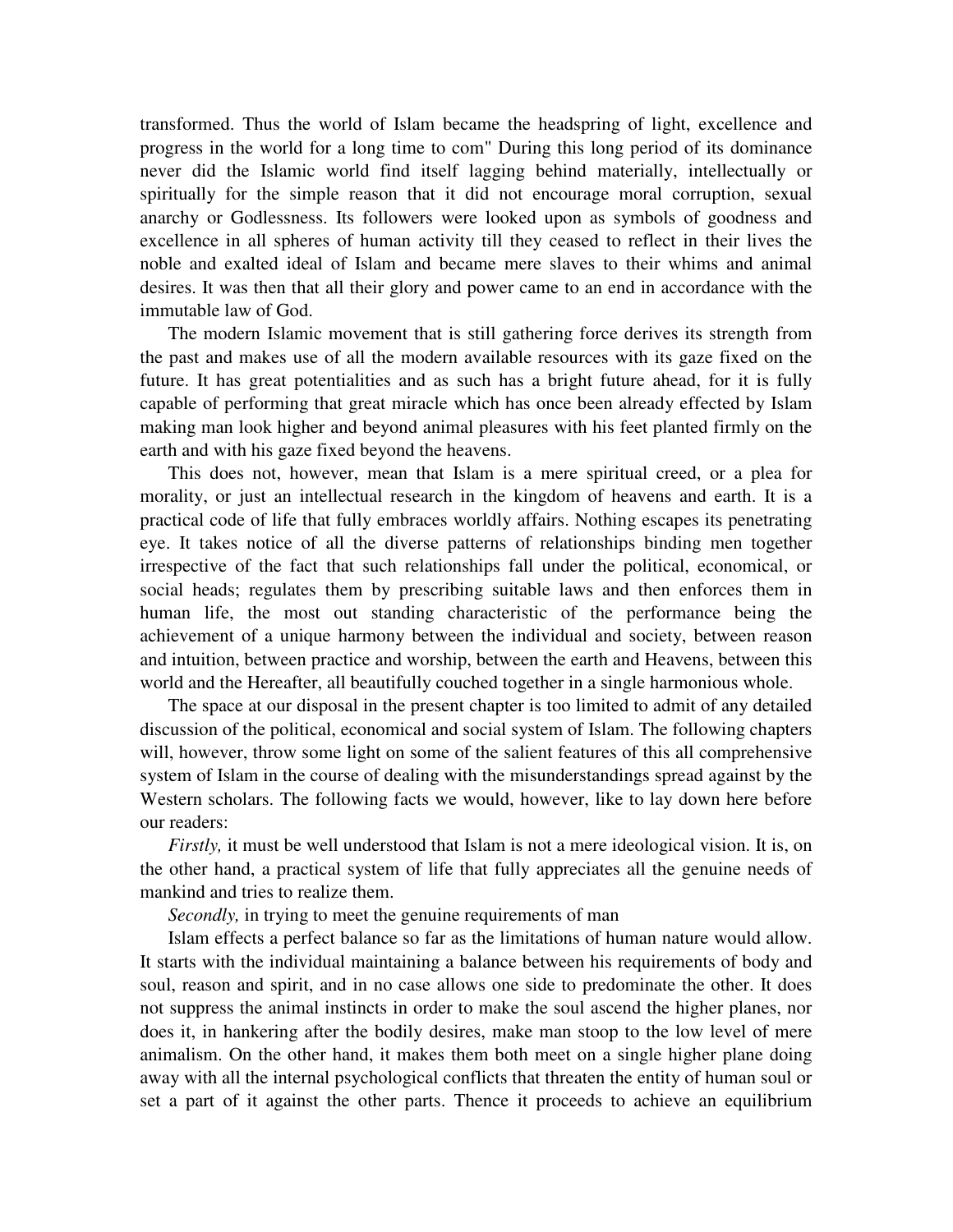between the needs of the individual and those of the community. It allows not an individual to transgress other individuals, or the community. Nor does it allow the community to commit transgression against the individual. It also does not approve of one class or people to enslave another class or people. Islam exercises a beneficent constraint on all these mutually opposed forces, prevents them from coming into collusion with one another, calling upon them all to join hands and co-operate for the general good of mankind as a whole.

Thus Islam strikes a balance between different factors of society, between spiritual and temporal, economic and human factors. Unlike communism it does not believe that economic factors i.e*.* the material aspect alone, dominate the human existence. -or does it contribute to what the pure spiritualists or idealists say claiming that spiritual factors of high ideals alone arc sufficient to organize human life. Islam rather holds that not one or two but all these diverse elements put together form what is called human society; and that the best code of life is that which takes note of all these, making full allowance for body as well as reason and spirit and arranging them all in the framework of a harmonious whole.

*Third/y,* it must always be kept in mind that Islam has an altogether independent existence of its own as a social philosophy as well as an economic system. Some of its outward manifestations may on the surface appear to resemble those of capitalism or communism, but in fact it is far from being the one or the other. It retains all the good characteristics of these systems yet is free from their shortcomings and perversions. It extols not individualism to that loathful extent which is characteristic of the modern West that holds the individual as the basis of social order and says that freedom of the individual must in all circumstances be preserved and in no case interfered with by the community. From this germ sprang up in the West the modern capitalism that is based on the concept of the individual's freedom to exploit others including the community that up brings and preserves him. Islam, while emphasizing the importance of society, docs not go to the extreme such as is witnessed in the countries of Eastern Europe. They hold society the basis of human life wherein the individual is no more than an insignificant midget with no existence whatever of its own outside and independent of the herd. Therefore, the community alone enjoys freedom as well as power; the individual has no right to question its authority or demand of it, his rights. Thus did there originate communism claiming that the state holds the absolute power to shape, howsoever it should desire, the lives of the individuals.

Islam strikes a balance between these two extremes-communism and capitalism. Recognizing the importance of both it so harmonizes the individual and the state that individuals have the freedom necessary to develop their potentialities but not to transgress against others of their fellowmen as also it gives to the community or the state that represents the organized community, vast powers to regulate and control the socioeconomic relationships, so as ever to guard and maintain this harmony in human life. The basis of this whole structure as envisaged by Islam is the reciprocity of love between individuals and groups. It is not erected on the basis of malevolence and class conflict as the communist societies.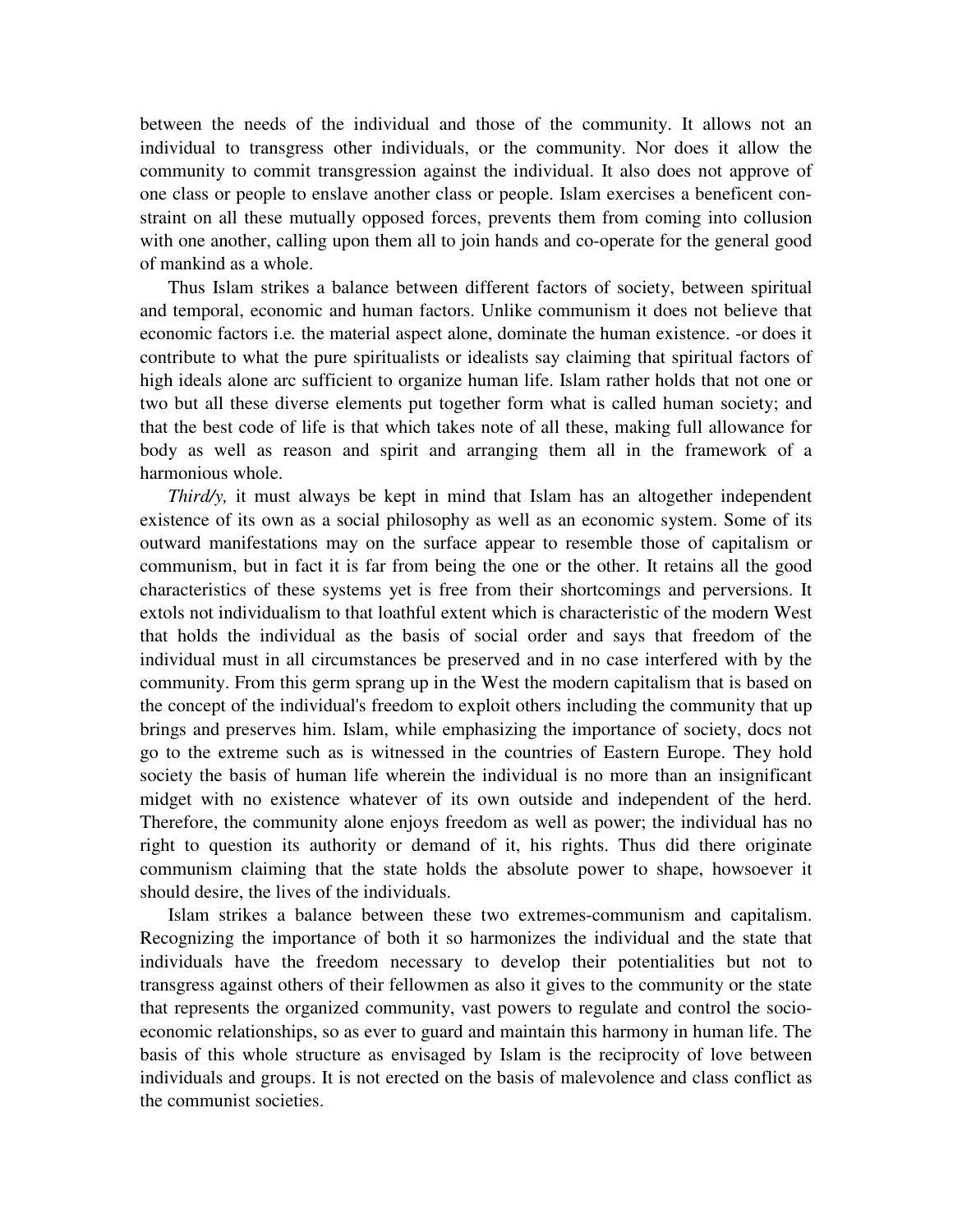It may all so be pointed out her\: that this unique system of life, as envisaged by Islam, did not originate as a result of any economic pressure, nor was it an outcome of some mutually conflicting interests of antagonistic groups of people, No, not only this but it was revealed to the world as the ordained system of life at a time when men attached no particular importance to the economic factors, nor did they know anything about social justice in the sense we know it in modern times. Both communism and capitalism are much later growths. As far as reformation in the social and economic spheres of human life is concerned, the basic needs of man-food, housing, and sexual satisfaction-with which the name of Karl Marx is generally associated as being the first to hold that it was the duty of the government to make provision for these basic needs of man. This is claimed as a great revolution in the history of human thought. But long before Karl Marxthirteen hundred years ago-Islam had already proclaimed these very rights of the individual before the world. Thus the Holy Prophet (peace be upon him) said that:

*"Whosoever acts as a public officer for us* (i.e. *the Islamic State) and has no wife, he shall hare a wife: if he has no house, he shall be given a house to live in*; *if he has no servant, he shall have one; and if he has no animal (a conveyance), he shall be provided*  with one". This historical announcement of the fundamental human rights not only includes those voiced by Karl Marx, but it adds to them some more as well, without however necessitating any inter-class hatred, bloody revolutions, and without, of course, rejecting all those human elements in life that do not fall under the above three heads: food, housing and sexual surfeit.

 These are some of the salient features of the Islamic code of life. They are sufficient to prove that a religion with such laws and principals and so comprehensive as to include the whole of the human existence, emotions, thoughts, actions, worship, economic; dealings, social relationships, instinctive urges and spiritual aspirations all arranged in the framework of a single harmonious but unique system of life, an never lose its usefulness for mankind. Nor can such a religion ever become obsolete as its objectives are the same as those of life itself and, therefore, destined to live on so long as there is life on this planet.

Considering the existing state of affairs in the contemporary world, mankind cannot reasonably afford to turn its back upon Islam or reject its system of life, Mankind is still afflicted with the most savage and odious forms of racial prejudices in even this so-called enlightened twentieth century, America and South Africa may offer a case in point in this respect, Surely the twentieth century world has yet a great deal to learn from Islam, Long ago Islam freed humanity from all racial prejudices, It did not content itself with the presentation of a beautiful vision of equality alone but in practice did also have an unprecedented state of equality between all people black, white or red, declaring that none enjoyed any priority over the others except by virtue of piety, It not only freed the black from slavery but also fully recognized their rights to aspire even to the highest seat of authority in the Islamic State, They could, like freemen, become the heads of the Islamic State. The Holy Prophet (peace be upon him) said: "*Listen and obey even if a negro slave be appointed as your superior so long as he should enforce amongst you the Law of God,"*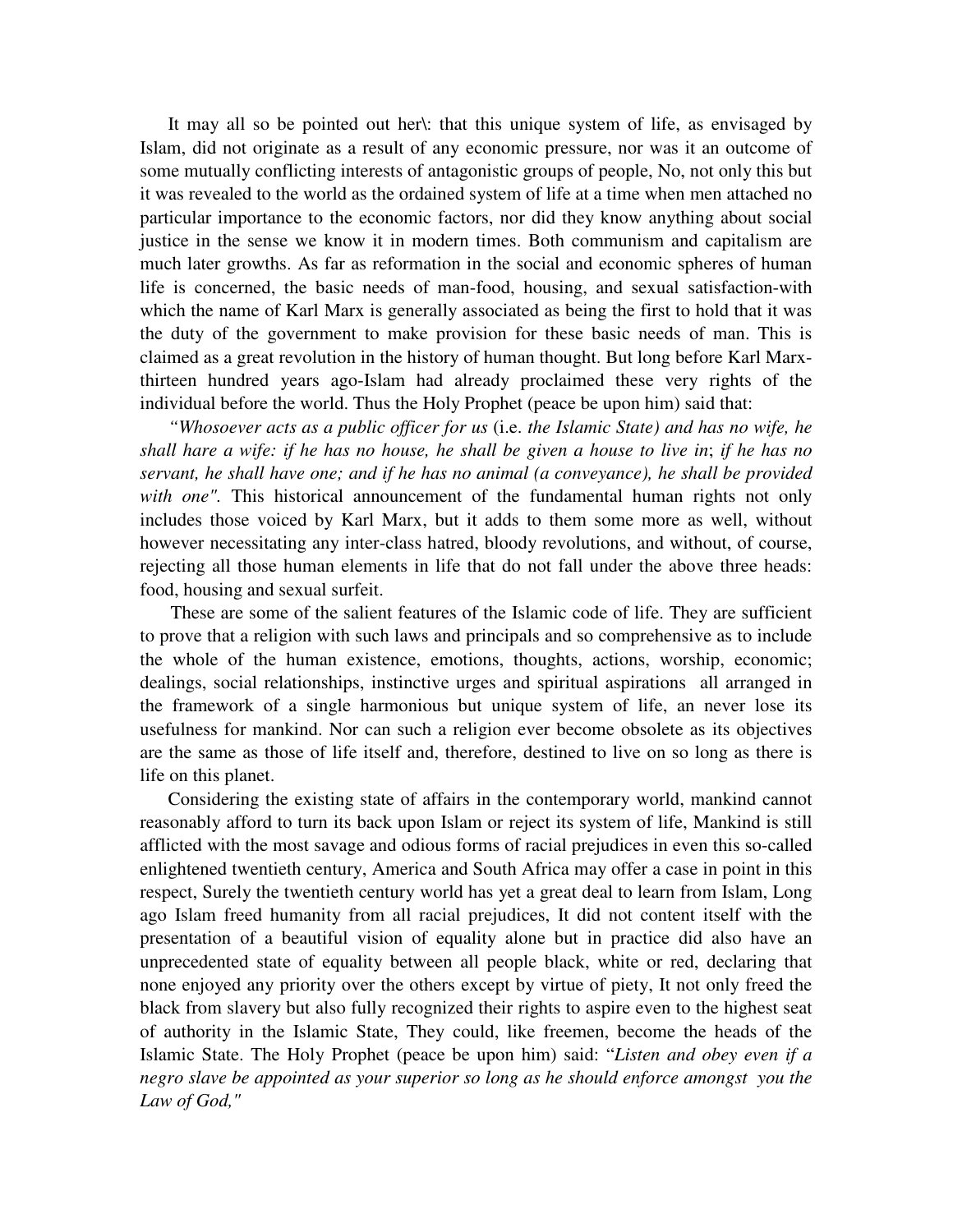How can also the world of today ignore the message of Islam stricken as it is with the evils of imperialism and tyranny with all their barbarous attributes, for Islam alone can help mankind shake off their chains, It is opposed to imperialism and all forms of exploitation, The treatment of Islam with the peoples of the countries it conquered with a view to spreading the word of God, was so generous, lofty and sublime that the eyes of the pygmies of the "Civilized" Europe can hardly penetrate those heights, We may in this regard cite the famous decision of the Caliph. Omar bin Al-Khattab to whip the son of Amr bin Al-Aas, the victorious general and honored governor of Egypt as he had beaten an Egyptian Copt without any legal justification with the renowned father himself having a very narrow escape from the whip of the Caliph, This shows how great civil liberty was enjoyed by the subjects of the Islamic Slate. Then there is the evil of capitalism that has poisoned all life its abolition and the need to rid human race of its evil consequences again call for Islam. For, Islam prohibits usury and hoarding which taken together form the mainstay of the capitalist economy. This, in other words, means that Islam alone can effectively check the evils of capitalism as it did check them thirteen hundred years ago.

Similarly, the world dominated over by the materialistic, godless Communism cannot help standing in need of Islam as it achieves and maintains social justice of the highest order without recourse drying up the spiritual head-springs in human heart. Nor does it confine man's world to the narrow world of the senses. Above all, it neither endeavors nor aims at the imposition of its own creed on mankind forcibly with the iron rod of a proletarian dictatorship for. *"There is no compulsion in religion; indeed righteousness has been differentiated from wickedness"* (ii: 256).

Finally, the world with the shadows of war still hanging over it cannot but turn towards Islam-the only way to establish and maintain real peace on this earth.

The era of Islam has in a way just started, not ended; it is not a spent force, but a living dynamic force. Its future is as bright as its great historical past is glorious when it illumined the face of the earth at a time when Europe was still groping its way in the dark recesses of medievalism.

 The Holy Qur'an states: "*And such of your slaves as seek a writing (of emancipation), write it for them if ye are aware of aught of good* in *them, and bestow upon them of the wealth of Allah which He hath bestowed upon you"* (xxiv: 33),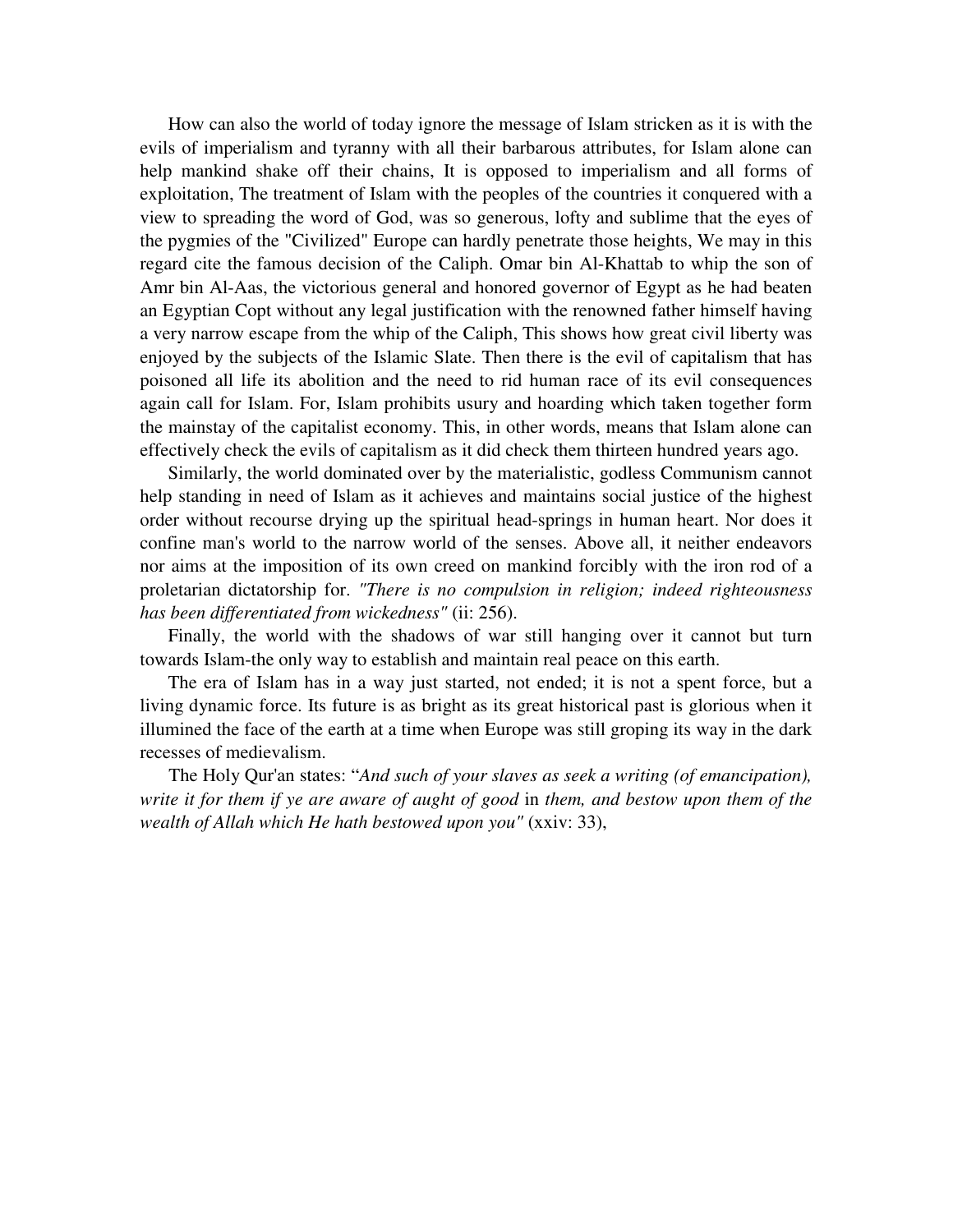#### **ISLAM AND SLAVERY**

Perhaps this is the most odious form of doubt exploited by the communists in order to shake the faith of the Muslim youth in his religion, Islam. If Islam were suited to every period of human history, it would not, as it did, approve of slavery, which proves conclusively that Islam was but meant for a limited period of history only. It has fulfilled its mission and now stands outmoded and obsolete for it was not designed to be a religion for all times and climes.

The sincere Muslim youth is also haunted by similar doubts. Why did Islam permit slavery? This religion is no doubt revealed by God: there can be no doubt about that, and that it was revealed for the good of the whole of mankind for all times to come, but how is it that it allowed slavery? How did the religion based on the notion of perfect equality among men, stressing the common origin of them all and then successfully translating its concept of equality in its social life, recognize slavery as a part of its social system and as such made laws for it'? Does God intend that human beings for ever should remain divided as masters and slaves'? Does He want that the human race should continue to have a group of people among them that is sold and bought as chattel as was the case with the slaves, when He Himself said of hum all beings:" *And surely We have dignified the children of Adam,"* and if God did not intend or like it, why did He not then explicitly forbid it in His Book and abolish it outright as He did, for instance, abolish drinking, gambling and usury etc., the practices which He abhors? In short the Muslim youth knows that Islam is a true religion but like Abraham he is perplexed and seems to be in a state of mind described in the Qur'anic verse:

"*And when Abraham said, my Lord, show me how You* give *life to the dead, He said: What! And do you not believe? He said: Yes, but that my heart may be at ease"* (ii: 260).

As against this the youth, whose reason is impaired and beliefs confused by the imperialistic machinations, does not wait for the truth to be made clear before him but is swept away by his passions and, without any inclination to inquire into the reality, jumps to the conclusion that Islam is antiquated and, hence, is no longer needed by man.

The communists, who hoodwink people by claiming to be scientific, trade in ideas borrowed from their masters abroad which they arrogantly parade giving a false impression of having discovered an unalterable and eternal truth, the genuineness of which cannot be challenged, nor contradicted. The truth they claim to have discovered is dialectical materialism-the theory which states that human life is divided into certain definite economic phases such as can neither be avoided, nor passed by mankind viz. first communism, slavery, feudalism, capitalism and the second communism (deemed to be the last page in the book of history) and that all creeds, disciplines, and thoughts that human history knows of were in fact a mere reflection of the various economic conditions or economic systems that prevailed at different periods of human history. These past creeds and beliefs were all right for those bygone ages, for they fully coordinated with the economic structure and circumstances of those times but they can never be suitable for the next higher stages of human development as these are always based on quite a new and different pattern of economy. Hence, they conclude, there can be no single system of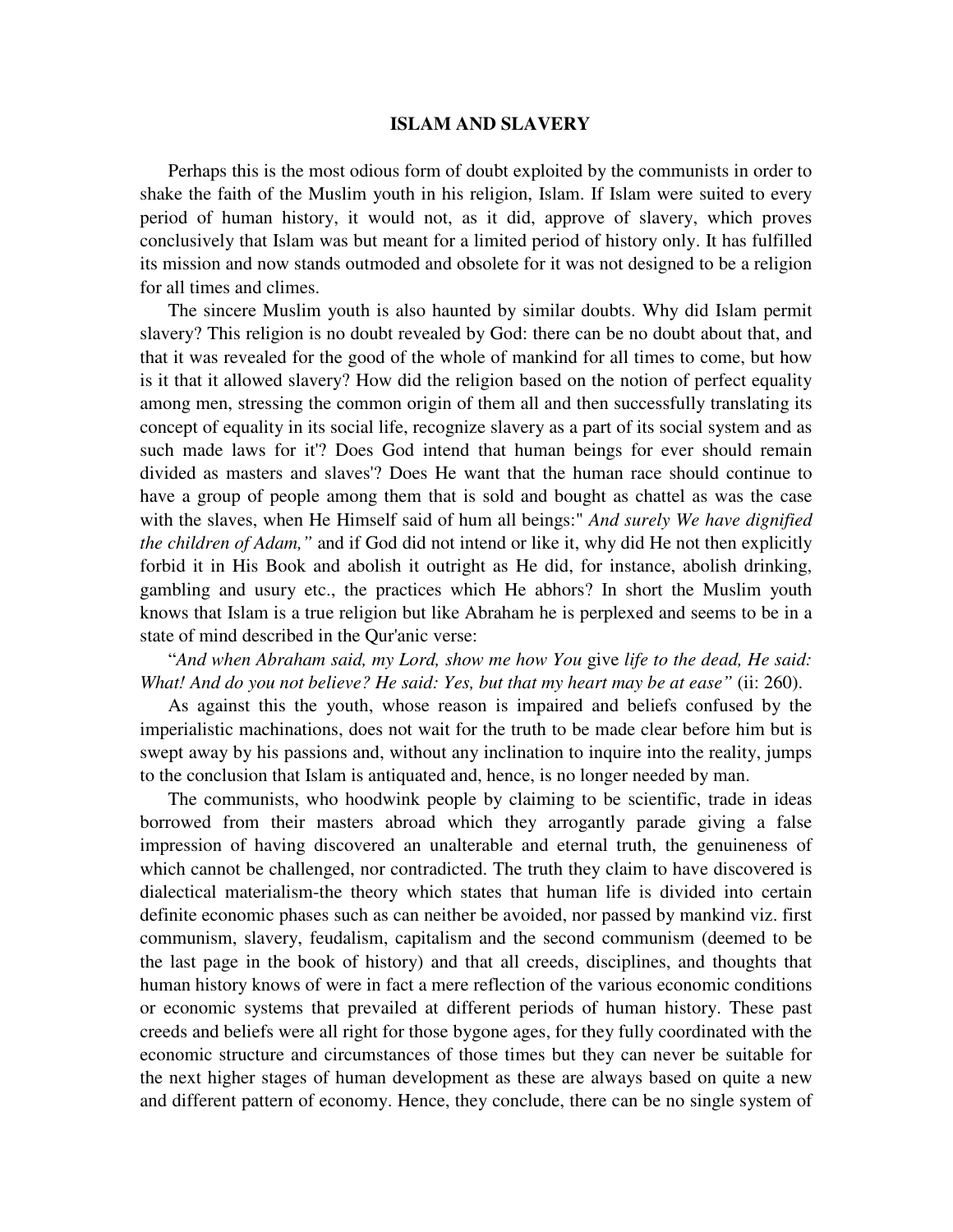life such as could be suitable for all times to come. Now as Islam came to the world at a time when the stage of slavery was coming to an end and that of feudalism just beginning, it brought with itself laws, creeds and a discipline of life all of which were in concord with the prevalent circumstances of economic existence. That is why it approved of slavery as well as permitted feudalism, for Islam could not anticipate the next stage of economic development nor give any system to the world for which the economic Conditions were not yet ripe for, as the blessed Lord Karl Marx said, it was absolutely impossible.

We intend to discuss this problem of slavery in its historical, social as well as Psychological Context with an open mind and without allowing ourselves to be hoodwinked by the clamors of these tricksters and so-called scientific scholars.

\_\_\_\_\_\_\_\_\_\_\_\_\_\_\_\_\_\_\_\_\_\_\_\_\_\_\_\_\_\_\_\_\_\_\_\_\_\_\_\_\_\_\_\_\_\_\_\_\_\_

When a modern man looks at the problem of slavery with his twentieth century background and in the light of the hideous crimes perpetrated during the slave trade and the abominably barbarous treatment that was meted out to slaves (especially in the Roman Empire) he discovers it as a most shocking and horrid crime. He is at a loss and finds it extremely difficult to understand as to how such a thing could be approved of by a religion or a system of life. He wonders: how could Islam allow slavery when all its other laws and principles point towards the freedom of man from all types and forms of slavery? and then overwhelmed by a sense of shame he desires: would that Islam had set our hearts and minds at ease by banning slavery in clear, explicit terms!

Let us pause here awhile and see as to what story the historical facts have got to tell us. The fact is that the hideous crimes committed against the slaves in the Roman Empire are quite foreign to Islamic history. We have got ample evidence with regard to the life the slaves in the Roman world led which is quite sufficient to illustrate the great change brought about by Islam in their fate.

The slave in the Roman world was considered a mere "commodity" and not a human being. He had no rights what so ever although he was encumbered with cumbrous duties and obligations. And whence did these slaves come? They were captured in wars, which were not initiated by any noble principle or lofty ideals but were solely directed by a wish to enslave other peoples and exploit them for self-aggrandizement. These wars were waged in order to enable the Roman people indulge in licentious luxuries and live in prosperity, enjoy cold and hot baths, costly costumes, delicious and tasty foods of every kind, and revel in sensual pleasures-drinking bouts, whoredom, dancing as well as public gatherings and festivals. In order to provide for these enjoyments they subjugated other nations and exploited them most mercilessly. Egypt which was freed from the Roman over lordship by Islam was treated no less cruelly. It constituted a granary of wheat for the Roman Empire, besides furnishing various kinds of other material resources.

To satisfy this greedy lust of the Roman imperialists the slaves toiled for them in the fields. As mentioned above, they enjoyed no rights. When working in the fields they were fettered in heavy manacles so as to prevent their running away. They were never fed properly but given provisions just sufficient to keep them alive and fit to do their work,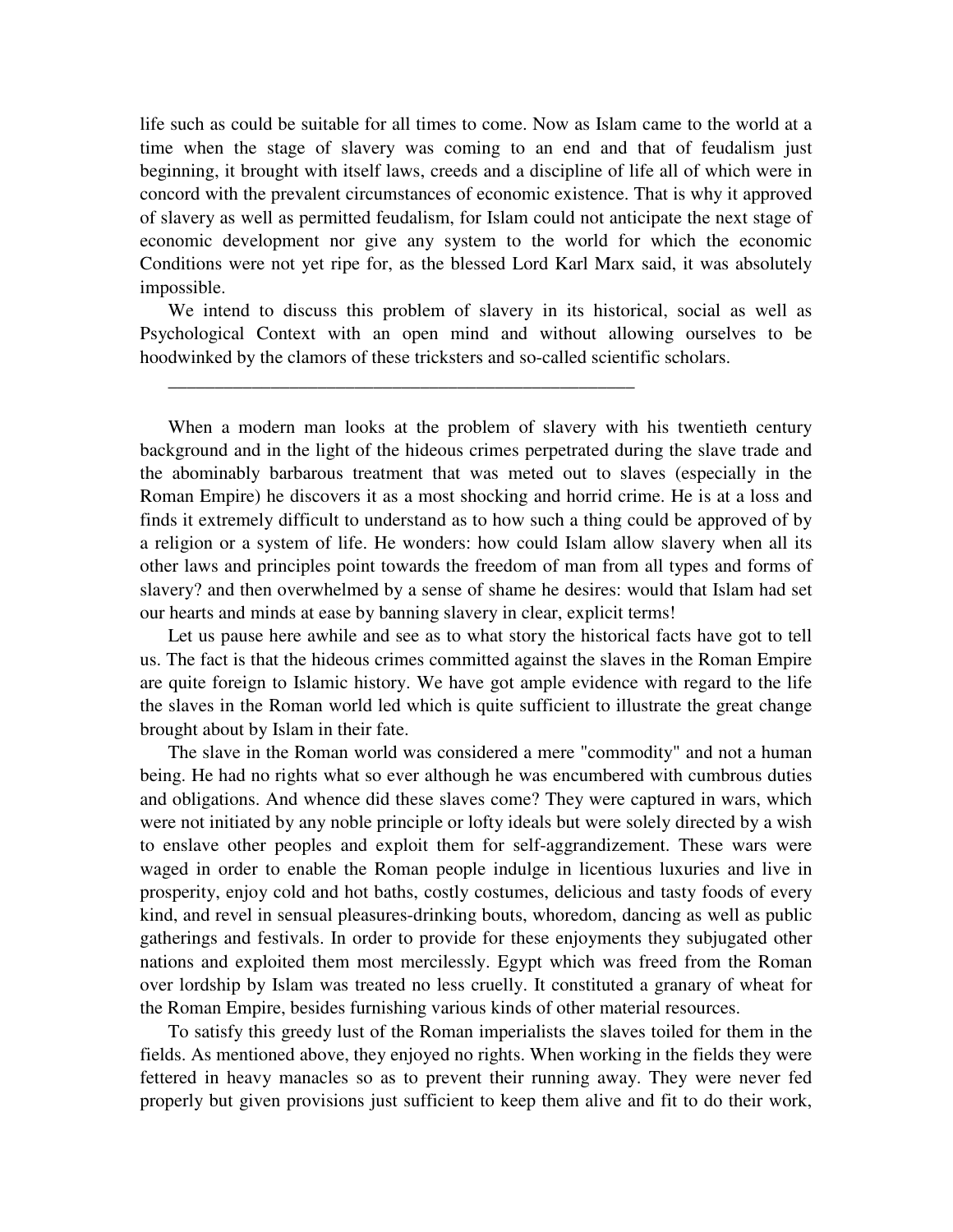and this too not because they thought it was their right to be provided for with sustenance as even the beasts and trees are. During the work they were whipped just for the savage pleasure of it which was much relished by their sadist lord or his agent. At the end of the day large groups of them-from ten to fifty men a group and still fettered in their manacles-were herded together to sleep in dark, foul-smelling cells infested with mice and insects. They were denied even the comfort of wide and spacious folds such as are enjoyed by cattle in their enclosures.

But the worst and most revolting feature of the Roman attitude towards these slaves was represented by what formed their best-loved diversion Which, by the way, also brings into light the innate, barbarous and inhuman character of the Roman civilizationthe civilization which is in modern times represented by modern Europe and America with all the means of imperialistic exploitation at their disposal. The slaves carrying swords and lances were led out into the arenas with their masters and occasionally the emperor himself seated around exalted seats in order to watch them fight, in dead earnest, for their diversion. The slaves fell upon one another with their swords and spears, recklessly hacking themselves to pieces. The climax was reached when someone of the fighters killed a fellow-slave and threw him cold and lifeless on the ground. At this he was lustily applauded with loud hurrahs, vigorous hand clapping and joyous, hearty laughter.

 This was how the slaves fared in the Roman world. We need not dwell upon their legal position in this set-up: the absolute right of the master to kill, punish or exploit them mercilessly without any right on their part, to complain even, and without expecting any moral support whatever from any quarter, as it would add little to our knowledge after going over all that we have in brief described above.

The slave was no better off than this in Persia, India and other countries. Despite all their minor differences the fate of the slave remained the same among all these nations: his life had no worth, is murder no retaliation, he was burdened with cumbersome obligations carrying with them little or no rights in return. The systems prevalent in these countries differed neither in intent nor ill Content with regard to the slaves: they differed merely in the degree or intensity of their cruelty and hideousness which they betrayed in their attitudes towards slaves.

Such were the conditions of life that obtained when Islam arrived on the scene. Its advent heralded the restoration of human dignity to these slaves. It told the masters as to their slaves:

*"You are (sprung) the one from the other" (iv:* 25). It proclaimed that: *"He who kills his slave, we shall kill him; who mutilates his nose, we shall cut his nose; and who gelds our slave, We shall get him gelded ill return"<sup>1</sup> .* It recognized a common, descent abode as well as return for all men, master and slave alike, saying "*You are all sons of Adam and Adam was created from dust*,<sup>2</sup>" and stressed that there was no superiority for a master over his slave merely because of his being a master: whatever superiority there was, it

<sup>1</sup> Al-Hadith, narrated by both Bukhari & Muslim besides Abu Daud Tirmidhi and Nasai.

 $2$  Al.-Hadith-Muslim &. Abu Daud.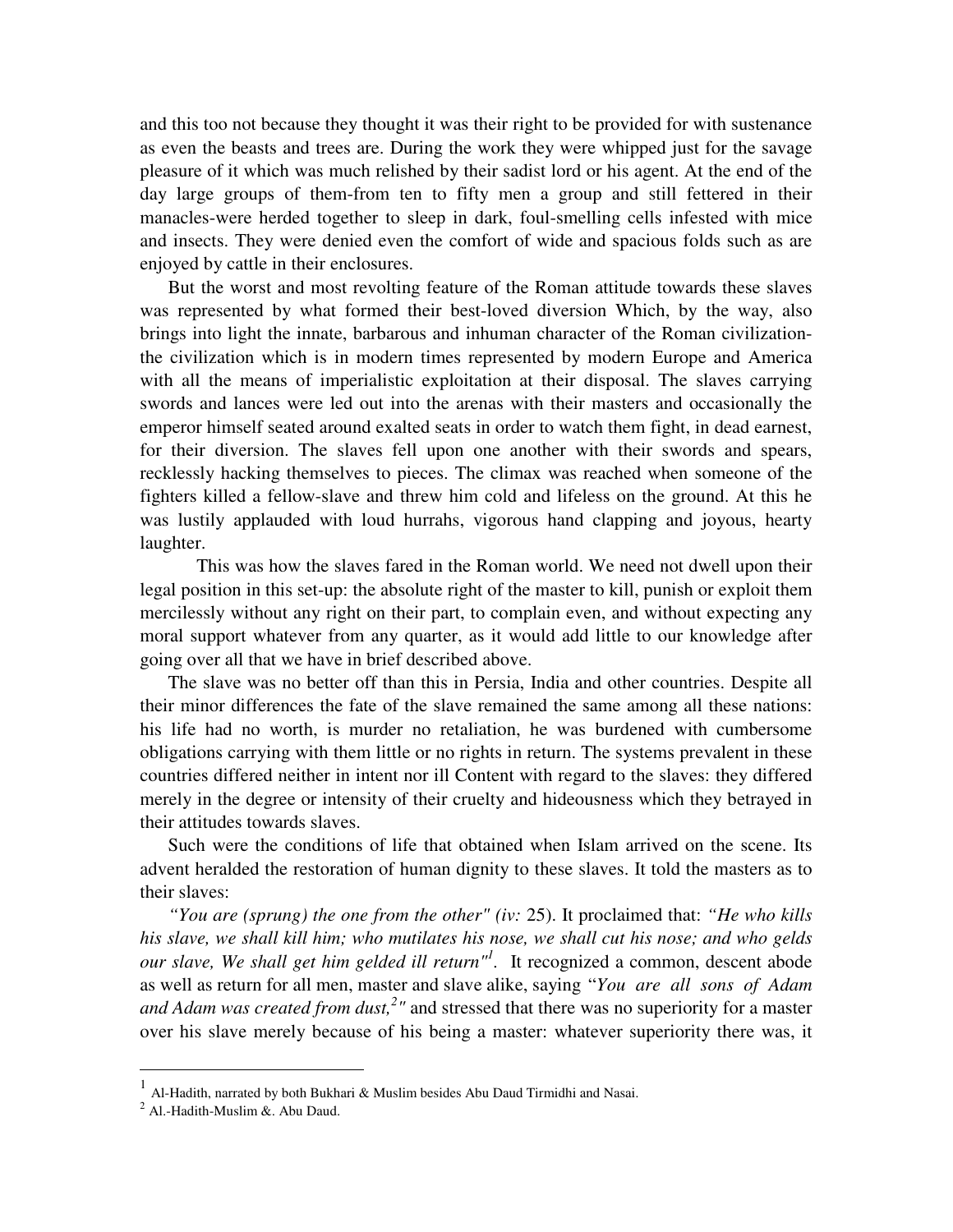rested on piety: *"There* is *no superiority for an Arab, nor for a black man over a red one, nor for a red over a black man save due to piety".<sup>1</sup>*

Islam came and told the masters that they should be fair and good in their dealings with the slaves: *"And be good* to the *parents and to the near of kin and the orphans and the needy neighbor of (your) kill and the alien neighbor and the companion in a journey and the wayfarer and those whom your right hand possesses; surely Allah does not love him who* is *proud, boastful"* (iv: 36). It stressed the fact that the true relationship between the master and his slave was not one of slavery and over-lordship, nor of subjection or objection but that of kinship and brotherhood. Thus the masters were permitted to marry the slave-girls they had in their possession: "……*Let them marry from the believing maids whom your right hands possess. Allah knoweth best (concerning) your faith. Ye (proceed) one from another.. so wed them by permission of their folk, and give unto them their portions in kindness" (iv*: 25).

Thus the masters were described as brothers to their slaves: *"Your slaves are your brothers..so he who has a brother under him should feed him and clothe him as he himself feeds and dresses; do not ask them to do things which are beyond their power and if you do ask them to do such things then help them".<sup>2</sup>*

*With* a mark of deference to the feelings of the slaves the Holy Prophet added: *"None of you should say: this is my slave and this is my slave-girl: he should rather say: This is my man and this is my maiden".<sup>3</sup>* It was on this authority that Abu Huraira, on seeing a man riding a horse and his slave trudging along after him, said to the man: "Get him seated on the horse behind you, for, surely he is your brother, and his soul is similar to yours".

This was, however, not all that Islam did for the slaves, but before proceeding with our inquiry, we would first like to sum up the great advance that, thanks to Islam, came about in the position of the slave at this preliminary stage.

The slave was now no longer regarded just a commodity-a merchandize-but was looked Upon as a human being with a soul similar to that of his master, whereas in the past be was regarded as a being quite different from his master, and created to serve as a slave in every way fit to suffer humiliation, It was because of this notion that their conscience never twinged them when murdering, punishing, cauterizing, or making their slaves perform loathsome and burdensome jobs. $4$  Islam them from this state of abject slavery to the exalted status of brotherhood with free men. These achievements of Islam were not mere professions but a fact to which history bears witness. Even the prejudiced writers of Europe too admit that in the early period of Islam the slave was exalted to such

<sup>&</sup>lt;sup>1</sup> Bukhari.

 $^{2}$  Al-Hadith.

 $^3$  Hadith narrated by Abu Huraira.

<sup>&</sup>lt;sup>4</sup> The Hindus (India) believed that the slaves (the Sudras) had sprung from the feet of the God and hence they assumed that they were innately mean and low, a fate they could never contend or change. Therefore the only way open before them was that they should suffer this humiliation and chastisement patiently in the hope that their souls may after their death transmigrate into a better creation. Thus their oppressors, not content with reducing them to the wretched state of physical slavery, proceeded further to deprive them even of the will to rise in revolt against the unjust social order that subjected them to humiliation and misery.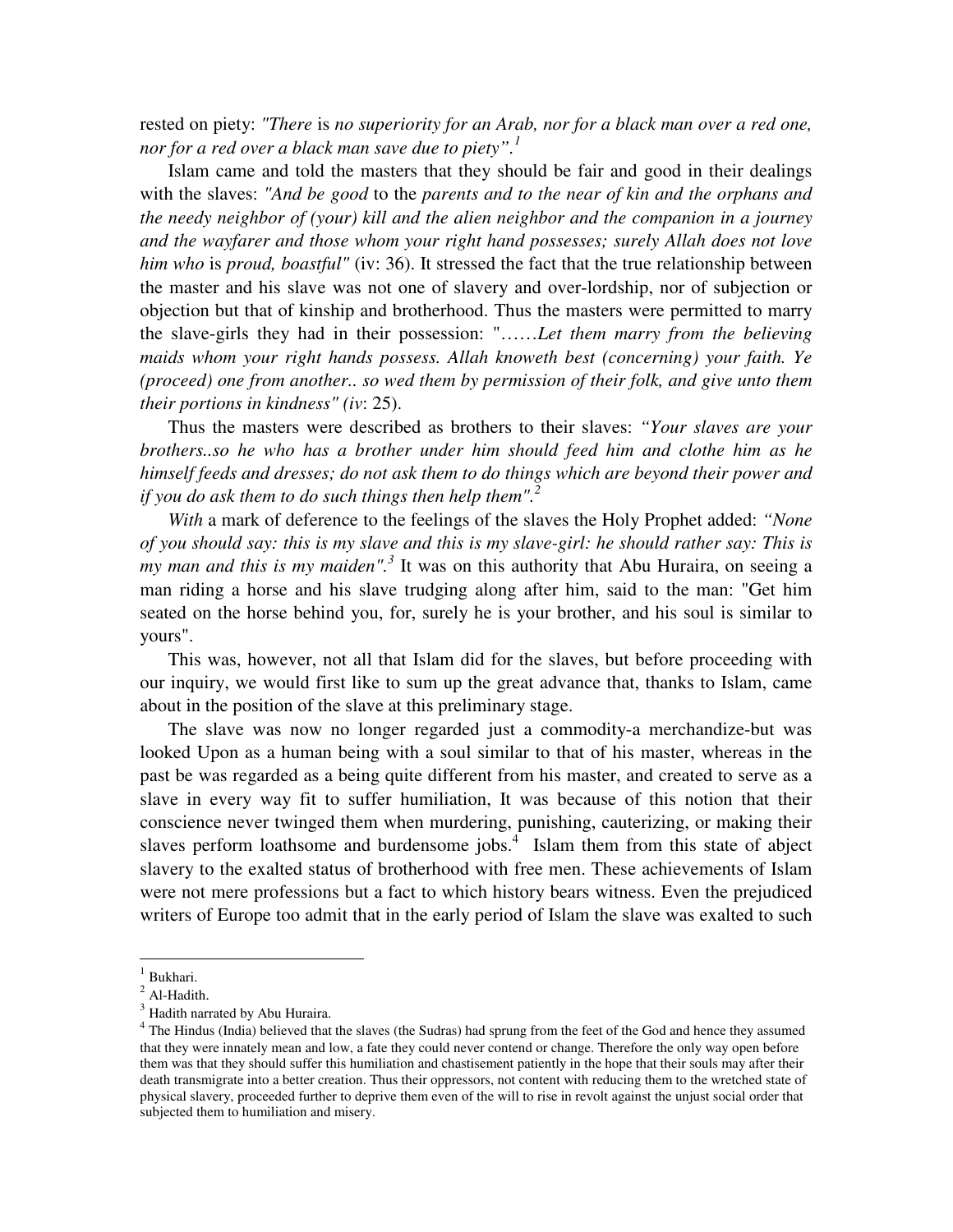a noble state of humanity as was never before witnessed in any other part of the world, They won so dignified a status within the Muslim community as made the freed slaves abhor betraying their erstwhile masters although now they stood in no need or fear of them and were now as free as they, The reason for this lay in the fact that they considered themselves to be members of the family of their previous masters and linked to them with ties akin to those of blood.

Also the slave now came to be regarded as a human being whose personal safety was guaranteed by law not permitting the commission of any transgression against him through word or act. As to the word, the Prophet forbade the Muslims to talk of their slaves as such and instead commanded them to address them in a manner that should make them think of themselves as members of their family, and blot out from their persons the stigma of slavery. With this in view he said: *"Sure/y God has made you their masters: and if He had willed He could have likewise given you in their possession as*  slaves".<sup>1</sup> This means that it was the particular conditions and circumstances that had made them slaves, otherwise they were as good as their masters. In this way Islam deflated a little the swollen pride of the masters along with raising the status of slaves so as to connect them all in a purely human relationship. It brought them closer and fostered love among them telling them that love and nothing else should form the basis of all their mutual relationships. In the case of physical harm or injury, for both of them a kindred punishment was explicitly laid down. "*He who Slavs his slave we shall put him to death,"*  is a principle very clear in its vast implications, all of which go to show that a state of perfect equality prevailed between the slave and his master as between one man and another, besides guaranteeing to both of them the right to live as human beings. Thus Islam made it clear that the present situation slavery-did not preclude them from their rights as human beings, These guarantees were not only quite sufficient to grant a slave his safety and security of life but were also so generous and noble that no other parallel in the whole history of slave laws exists at all either before or after the advent of Islam. In this respect Islam went to such an extent that it forbade the master to even slap his slave, except for the purpose of correction (which has its own prescribed limits that may neither be passed by nor overlooked under any circumstances, the punishment given being, however, similar to the punishment the master may award his own children on their mischief). This also provided a legal justification for setting the slaves at liberty. And with this we pass on to the next stage-the stage of actual enfranchisement.

In the first stage Islam gave spiritual enfranchisement to slaves. It gave them back their humanity and taught that from the stand point of a common origin they enjoyed a status similar to that of their masters and that it was the external circumstances alone that had deprived them of their freedom, preventing them thereby from participating directly in the social life of the community. But for this only point of different, there was no other difference between slaves and masters as far as their rights as human beings were concerned.

But Islam did not stop short there as the great fundamental principle of it is the

<sup>&</sup>lt;sup>1</sup> For reference please see Ghazali's 'lhya-Uloom-i-Din chapter on Rights of Slaves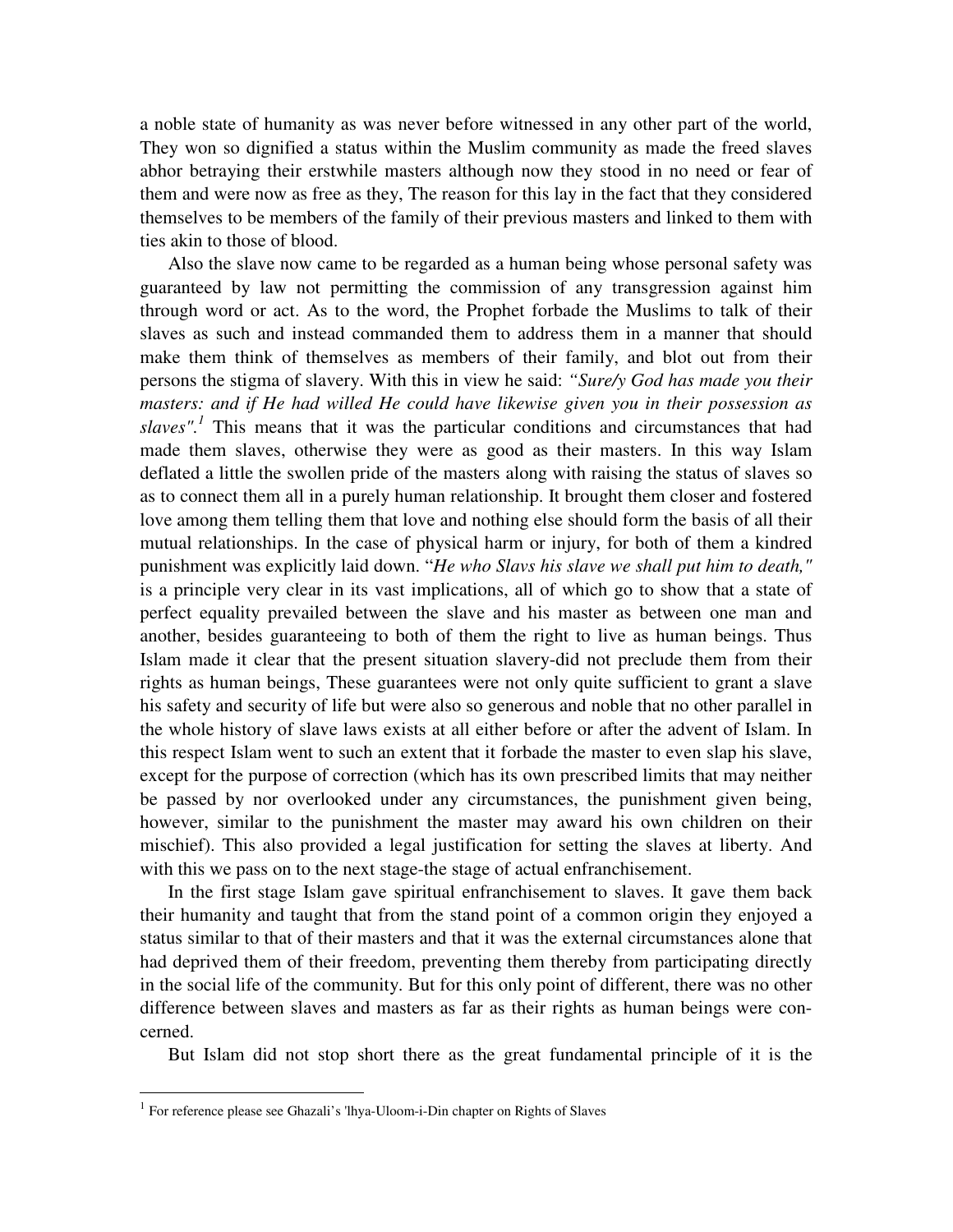achievement of perfect equality among all men making everyone of them equally free. Therefore it proceeded to bring about the actual freedom of the slaves by two important means: (1) voluntary emancipation by the masters (Al Itq) and (2) writing of their freedom (Mukatabah),

(1) As to the first of these *(i.e.* Al Itq) it was a voluntary act on the part of the master to set a slave at liberty. The practice was greatly encouraged by Islam and the Holy Prophet himself in this regard too provided the best example for-his followers. He freed all the slaves he had. His companions followed his example, Abu Bakr in Particular, spending large sums of money on buying off slaves from the idolatrous chiefs of Quraish to set them free later on. Besides this the slaves were also bought out of the Public Exchequer whenever there was some money to spare for this purpose so as to set them free. Yahya bin Saeed says: "Umar bin Abdul Aziz sent me to collect alms from Africa. I collected the alms and then looked for the poor to distribute the alms among them but I found none, nor I found anyone who might have accepted these from me, for Umar bin Abdul Aziz had enriched the people. So I bought a slave with the money and then set him free". The Holy Prophet used to free a slave who would teach reading and writing to ten Muslims or render any other kindred service to the Muslim Community. The Qur'an enjoined that atonement for some of the sins consisted in freeing of slaves as also the Holy Prophet encouraged it for the reparation of any other sin one might commit. This contributed more than anything to bring liberty to the greatest number of slaves, for no man could hope to be wholly free from sin as the Holy Prophet said: *"All sons of Adam are sinners".* It may be well to point out here one of the atonements prescribed by Islam for sins, as it in particular illustrates the stand point of Islam with regard to slavery. Islam prescribed that redemption for the killing of a believer by mistake was the freeing of a believing slave and paying blood money to his people: "*And whoever kills a believer by mistake, he should free a believing slave, and blood money should be paid to his people"*  (iv : 92). The murdered man killed by mistake was a human being of whose services his people as well as the community were deprived without any legal justification, for which reason Islam prescribed that a compensation should be made to both parties his people and the society: his people getting a just blood money and the society another man to serve it in his place i.e., the newly freed believing slave. Thus the freeing of a slave meant bringing back to life a human being as a compensation for the one who was lost due to his being killed by mistake. As is clear from this, Islam views slavery as death or a state very much similar to it notwithstanding all those securities that it did provide for a slave. That is why it eagerly snatched every opportunity to resuscitate this wretched class of human beings by restoring to them their liberty.

History tells us that such large numbers of slaves achieved their freedom through this voluntary emancipation (Al Itq) in Islam as have no other parallel in the history of any other nation, before or after Islam till modern times, besides the fact that the factors that contributed towards this emancipation were purely humane springing up from Muslims' sincerest wish to win their God's pleasure by freeing the slaves they possessed.

(2) The second means whereby Islam brought freedom to slaves was that of Mukatabah i.e*.* the writing of freedom to a slave on his asking for it by the master in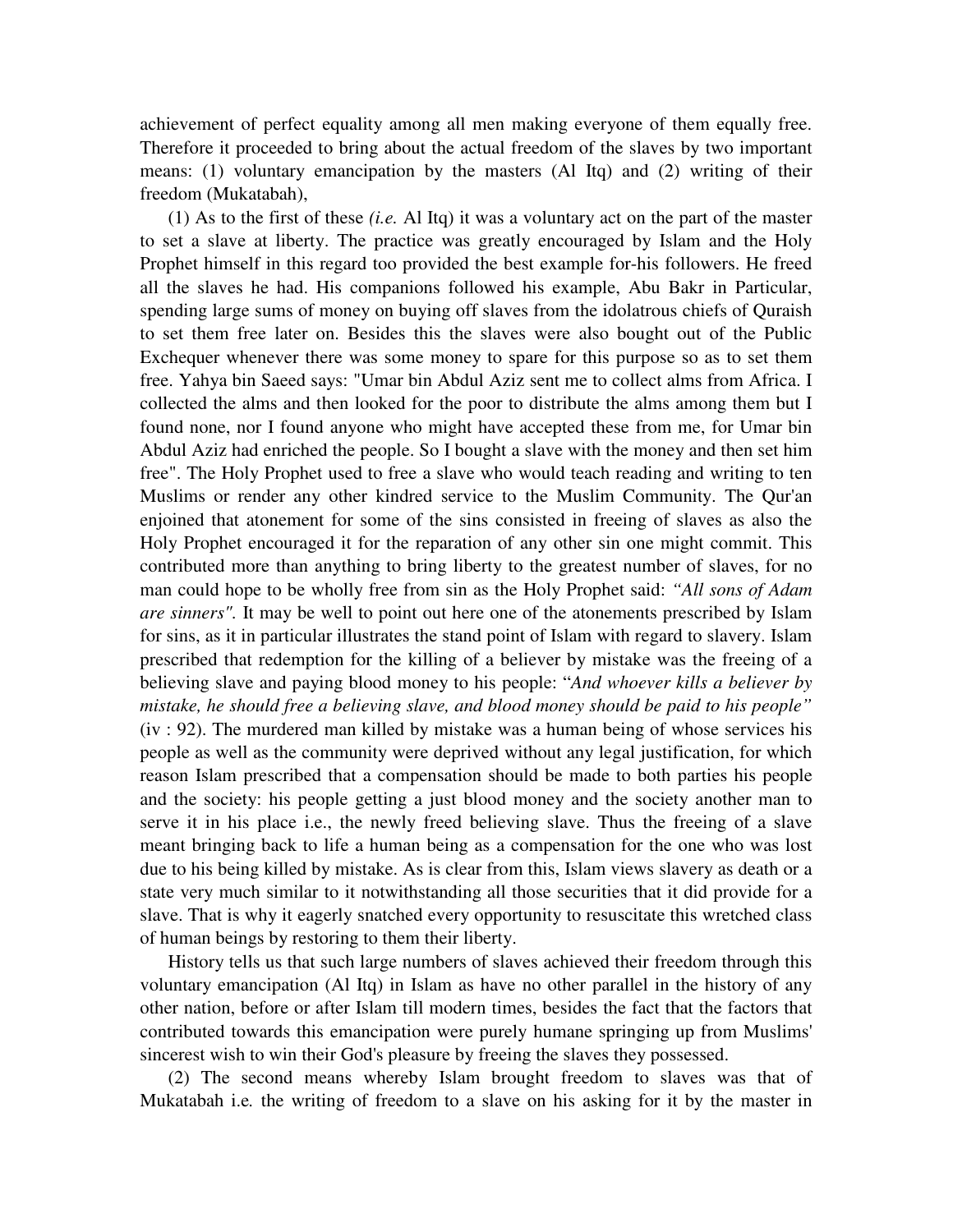return for a certain amount of money agreed upon by both of them. The master could in such a case neither refuse nor delay the freeing of a slave ready to ransom his freedom: he needs must set him at liberty on the receipt of the ransom. Otherwise the slave could move the court to decree his enfranchisement.

By this institution of Mukatabah, Islam paved the way for the freedom of all those slaves who happened to desire their freedom and not passively wait for their masters' good will or piety to set them at liberty at their own convenience.

From the moment a slave offered to ransom his freedom, not only his master could not turn down the offer, but there was also no need for him to fear any repercussions, for the Islamic Government guaranteed that he would henceforth work for his master in return for a fixed payment, or it would make arrangements for him to work outside for anyone else on hire till the time he is able to collect the money needed for the winning back of his freedom.

This was what happened in Europe afterwards in the fourteenth century, that is Some seven centuries after Islam had already enforced it in its domain, The great distinguishing feature of Islam that can hardly be looked for anywhere else, was the financial aid the Islamic Government advanced to slaves such as would demand the writing of their freedom out of the Public Exchequer. This was a clear manifestation of the great interest Islam had in the voluntary emancipation of slaves without expecting any material gains in return, merely with a view to securing God's pleasure and fulfilling one's obligations as a slave towards Him, The Qur'anic verse describing the uses of poor-rate (Az-Zakat) says: *"Alms are only for the poor and the needy, and the officials (appointed) over them….,and the (ransoming of) captives"* (ix : *60).* Thus the Qur'an laid it down that the poor-rate (Az-Zakat) should be spent for purchasing the freedom of such slaves as were unable to work out their own liberty with the help of their personal earnings.

These two institutions in Islam signified a great practical advancement achieved by Islam in the history of slavery, It forestalled the normal historical advancement of mankind by at least seven centuries besides featuring Some quite new ingredients of advancement such as security afforded by the state to the slave-something rare in the history of mankind till modern times-and others which mankind is far from having yet realized *i.e.* the noble and generous treatment of slaves, or freeing them of one's own free will without any external pressure of economic or political developments such as at last forced the peoples of Europe to grant freedom to slaves.

These two things are sufficient to confute the false assertions of the communists, who claim that all systems including Islam represent but a particular stage in the economic development of mankind. Faithful to the law of dialectical materialism thus Islam too with all its beliefs and views came at a time best suited for it, reflecting the economic and material conditions of the period, for a system may, according to them only reflect the economic life but can by no means anticipate a future economic stage. They insist that this theory cannot be false as it has been testified by the Reason of the One who *"can neither be influenced with falsehood from above nor from below"-the* Reason of Karl Marx, the most Exalted and Blessed one! But the bottom is knocked out of this falsehood by Islam- standing refutation of all this Marxist humbug, for it did not work up its way in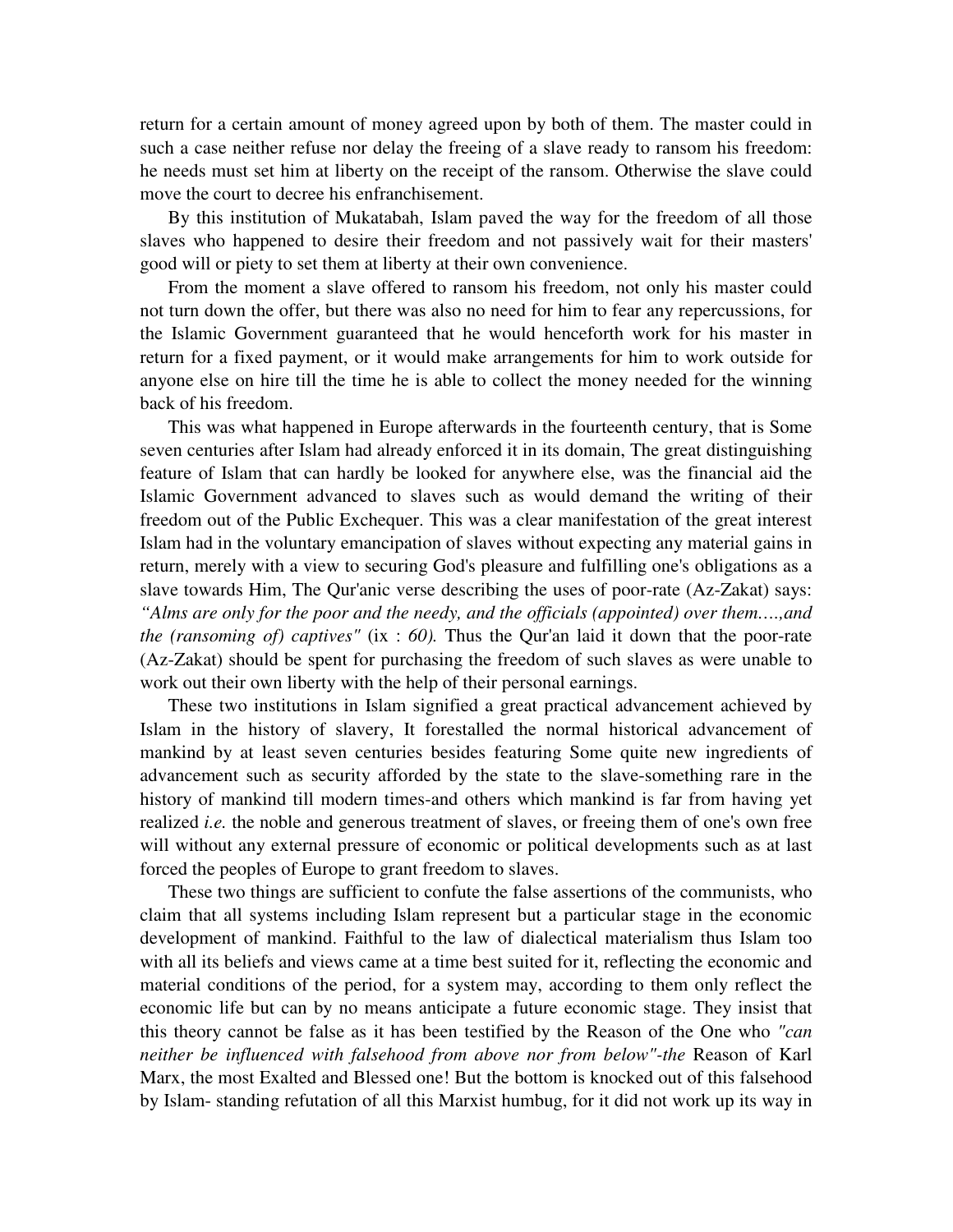the manner Marx prescribed, inside the Arabian peninsula, nor outside it all the world over, And this is true not only with regard to the life of slaves under Islam but is equally tenable in its manner of distributing wealth, in determining the mutual relationship of the ruler and the ruled, and of a master's to his hireling.<sup>1</sup> On the other hand, Islam raised its whole social and economic superstructure on voluntary obedience of such a style as in many ways still remains unsurpassed and unmatched in the history of social systems.

Here a very perplexing question may haunt some persons: Why is it that Islam-so great a champion of slave emancipation and taking such radical steps towards that end voluntarily and without any outside pressure or coercion before all the world did not also take the final and decisive step, and abolish it once for all, as it might have in that way immensely benefited mankind besides proving thereby that it was really a system most perfect and in effect revealed by God, Who dignified the sons of Adam over many of His creations?

For an answer to this question we need must inquire into the allied social, psychological and political problems of slavery-the reasons due to which Islam delayed its much expected and outright abolition. We must also during this inquiry bear in mind that actually the abolition of slavery was rather delayed more than Islam would have desired or allowed it if it had continued functioning properly in its pristine purity, unadulterated by extraneous ingredients of deviation.

In the first place then it must be recorded that when Islam came, slavery was prevalent throughout the world as an acknowledged fact of socio-economic existence, There was hardly a man to be met with who was repelled by it, or who felt any need for a change. As such the changing or the total discarding of it required a gradual process stretched over a long period of time. Thus we see that prohibition of liquor was effected not immediately but after years of preparation although it before all other things constituted a mere individual habit, not withstanding the fact that it carried so many social implications as well and that some of the Arabs practiced abstinence even in the days of ignorance believing it a vice degrading for a truly noble man. But slavery was looked upon by them as something quite different. It was deep-rooted in the social structure of the time as well as the psychology of the individuals, it entailed individual as well as social and economical implications and, as we observed above, nobody regarded its existence as something undesirable, That is why its abolition required a period of time far longer than the life of the Holy Prophet, the period which coincided with the period of Divine revelation through him. God, the Best Knower of all that He created, knew that the total prohibition of wine would be achieved after a few years by a mere commandment. So He did command its prohibition when such time came. Similarly, if the conditions of life had been such as a mere direction were to suffice to suppress the evil of slavery, God Almighty would have expressly forbidden it once for all without any further delay.

When we say that Islam is a religion for all mankind and for all times, and that it embraces in itself all the healthy elements necessary for the existence and continuance of

<sup>&</sup>lt;sup>1</sup> Please also see the next chapter.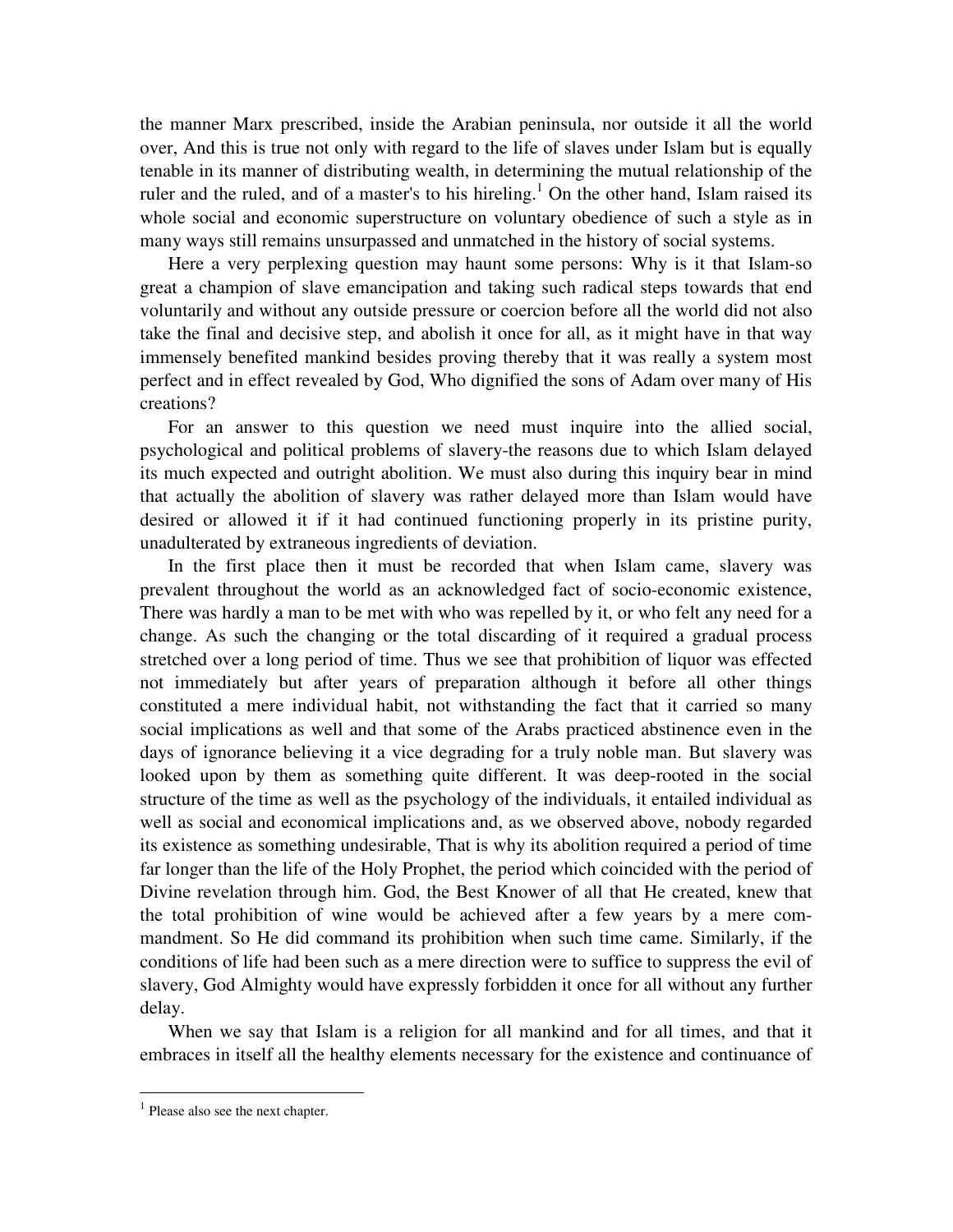good life, we do not at all mean that it has once for all laid down all the detailed rules for all times and climes. No, that is not so, for it has given such detailed directions only with regard to those basic human problems that remain unaltered through all the different vicissitudes of history, for the roots of these problems lie deep in the unchangeable, instinctive headsprings of human nature. As to the ever-changing conditions of life, Islam is content with laying down some general principles for them so as to outline their future course of development. This is precisely what it did with respect to the problem of slavery. It laid down a sound basis for the freeing of slaves through voluntary enfranchisement or by the ransoming of their freedom besides pointing out the course to a permanent resolution of this old and complicated problem in future.

Islam did not mean to change human nature. It rather sought to civilize it making due allowance for its inevitable limitations so as to help it ascend the highest possible planes of perfection without any recourse to suppression or repression. It recorded a miraculous success in transforming some individuals. As regards human society as a whole its success was no less glorious: it bears no analogy to anything else ever achieved in the domain of human history. But despite all this it did not aim at transmuting human beings to a degree of perfection both rare as well as impossible in the practical life of human beings with all their present human limitations. For, if God had intended that, He would have from the very first created men like angels and as such ordered them to bear burdens that can be borne by angels only, of whom it is said that: *"They do not disobey God in all that He orders them: and they do what they are commanded to"* (Ixvi : 6). God did not intend to transmute men into angels such as these. He rather made them men and as such He knows their potentialities and the time necessary for their flourishing so as to enable them to follow and successfully execute an order. However it is quite sufficient for Islam to be the first to initiate the emancipation movement which took the world some seven centuries to adopt and enforce. The fact nonetheless is that Islam had before long practically put an end to slavery in the Arabian peninsula and but for the presence of a new headspring of slavery due to which slavery lingered on everywhere in the world, it was quite capable of undertaking in earnest its similar effacement in the whole world of Islam. In the presence of this new cause of servitude it was not possible for Islam to abolish it outright, for it concerned not only the Muslims but their opponents as well on whom Islam exercised no control or power. The source that thus prevented the total effacement of slavery was war, the most fruitful source of slavery at the time. We would discuss it shortly in some detail.

In treating slaves well and restoring their human status Islam has left behind some most wonderful and admirable examples. Of these we have already referred to some of the Qur'anic verses and traditions of the Holy Prophet, Here we would in brief take some more examples from practical life in the early period. When in Madina, the Holy Prophet established brotherhood between some Arab chiefs and some freed slaves. Thus he joined as brothers Bilal son of Rabah and Khalid son of Ru-waihata Al-Khas'ami; Zaid, the treed slave of the Prophet, and Hamza, the uncle of the Prophet; and Kharijah son of Zaid and Abu Bakr. This relationship of brotherhood was a real bond akin to blood-relationship, so much so that the two persons thus made brothers inherited from each other just as only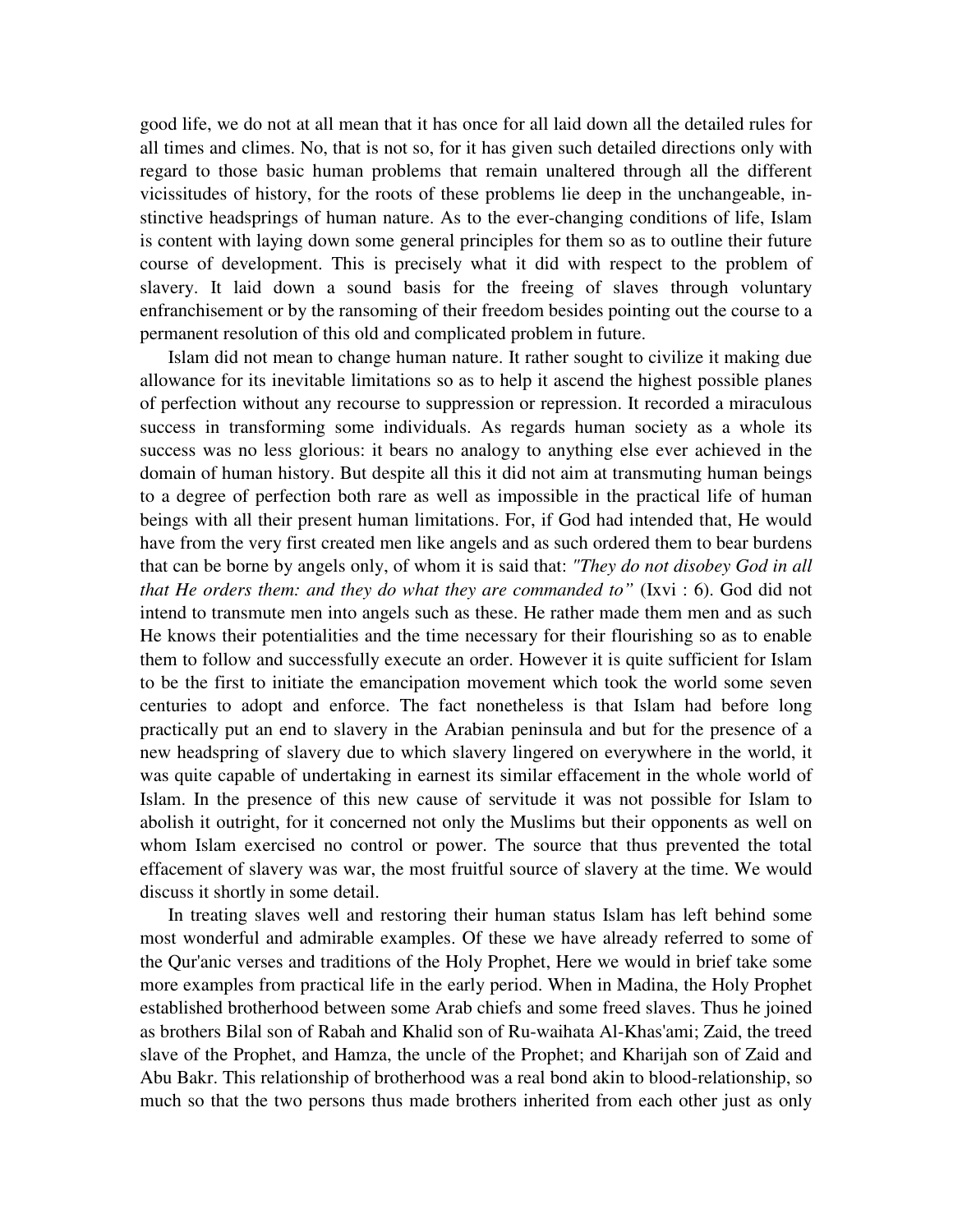the blood relations now do.

But Islam did not stop at that. It went a step farther. Thus the Prophet married away his cousin Zainab, daughter of Jahsh, to his ex-slave Zaid. But marriage touches a very delicate aspect of a person's life especially in that of a woman. Therefore, although Zainab accepted a man far below her in social status, she could not reconcile herself to be the wife of one who did not come of a noble family like her, nor possessed wealth, But the Holy Prophet did by this act set an example to show that a slave could attain to the highest level of a Qureishite chief from out of the abyss of ignominy into which he was hurled by his cruel fellow human beings. But still this did not satisfy Islam.

Slaves were exalted to the position of military commanders and leaders. Thus when the Holy Prophet sent out an army which consisted of the closest of the Companions-Emigrants and the Helpers, the acknowledged leaders of the Arabs-he entrusted Zaid, the slave, with the generalship of the army. After the death of Zaid the Holy Prophet appointed his son, Osma as the commander of the army consisting of such illustrious men as Abu Bakr and Omar, his two principal ministers and afterwards successors. Thus slaves were given not only a status equal and similar to others but were at the same time raised to the exalted positions of heading the armies of free men. In this regard the Holy Prophet went to such a great length that he is reported to have commanded the believers: *"Hear and obey (the orders of your leaders) although the man appointed above you as your leader be a negro slave with a raisin-like head so long as he continues to enforce*  among *you God's law".<sup>1</sup>* Thus even a slave could aspire to the highest office in the Islamic state. When faced with the problem of appointing his successor, Omar said: "Had Salim, the slave of Abi Huzaifa been alive, I would have appointed him caliph". This was just a continuation of the tradition founded by the Holy Prophet.

Omar's life affords yet another admirable instance bearing upon the respect enjoyed by slaves in the Muslim society. When he was vehemently opposed by Bilal, son of Rabah, an ex-slave, concerning the problem of Fay (conquered lands) Omar despairing of all other means of silencing his opposition prayed to God: "My God! Requite me with Bilal and his comrades!" What a reaction for a caliph in the face of opposition by one of ex-slaves from among his subjects.

The great superiority of Islam with regard to slavery is manifest in various aspects. It aimed at freeing slaves externally as well as internally but to achieve that end it did not merely rely upon the pious wishes as Abraham Lincoln had done by issuing an order without preparing slaves mentally. This demonstrates Islam's deep understanding of the human nature and how it employed all possible means to achieve its objective. It not only liberally restored these people's liberty but also trained them so as to safeguard it and bear responsibilities flowing from it. It infused a spirit of love and cooperation throughout the society. It did not wait till conflicts should break out within the society over these rights as had happened in Europe leaving behind them an odious legacy of bitter malice and hatred and sapping all the spiritual headsprings in human heart. In the end, let us now take up the main basis on which Islam worked out the final emancipation after a due

<sup>&</sup>lt;sup>1</sup> Bukhari.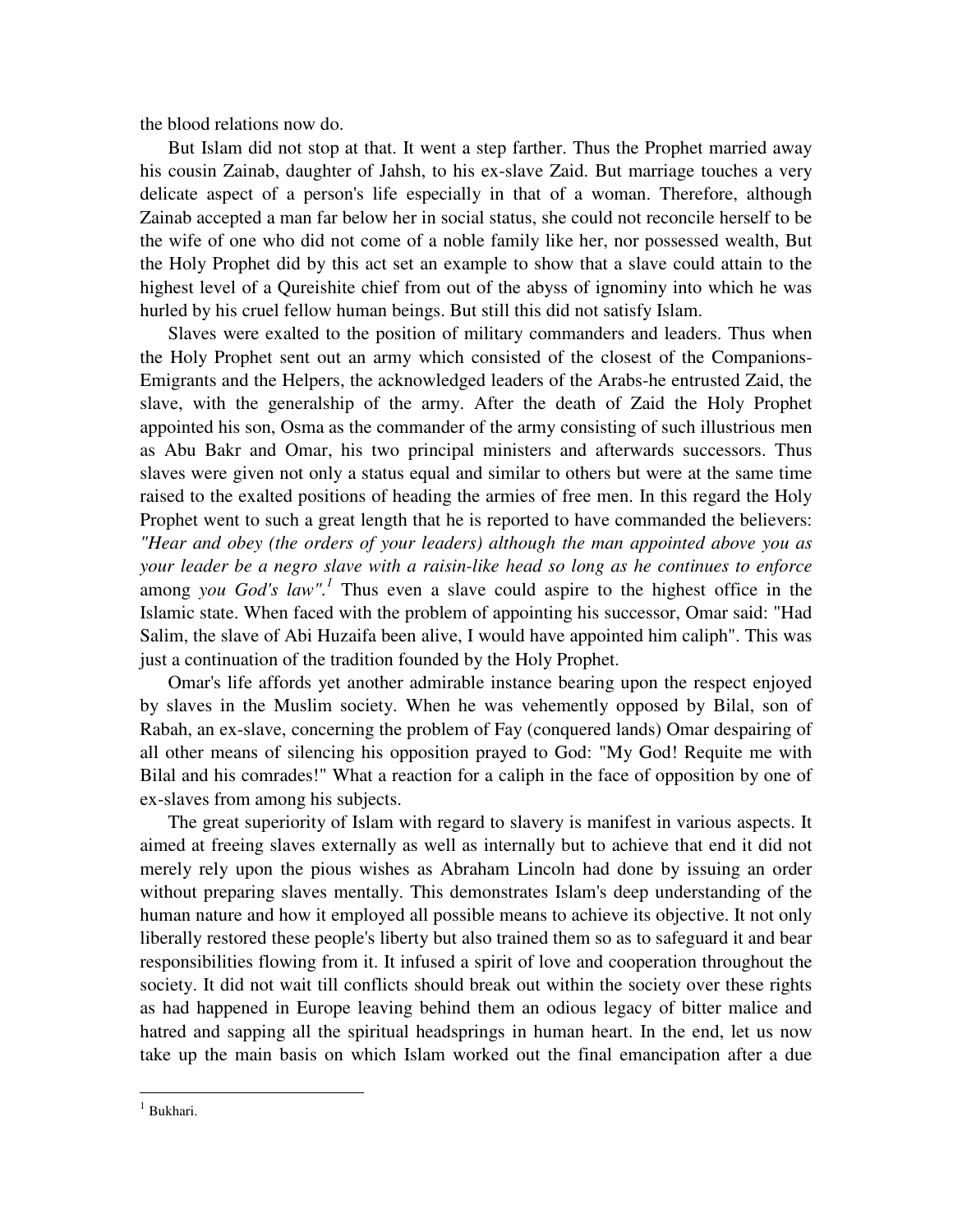process of spiritual elevation of slaves.

 $\overline{a}$ 

We have already pointed out that Islam successfully put an end to all those old sources whence slavery sprang up save one, which it was virtually impossible for it to do away with, and that was war, the only effective source of this evil left behind after the crusade of Islam against it. We propose to deal with it at some length.

The principal practice that dated back to the remotest past and was prevalent at the time was that prisoners of war were either enslaved or put to death.<sup>1</sup> It was a practice such as had with the passage of time come to stay as a necessary condition of human existence in those past ages.

It was against this social background that Islam was revealed to mankind. Many battles took place between the forces of Islam and its opponents. The Muslims taken prisoners in these wars were made slaves by their captors. Their liberties were forfeited. Men were exposed to oppression and all those miseries that were commonly the lot of a slave at the time, The honor of woman was violated in a most flagrant manner; several men-fathers, sons and friends-all jointly shared a single captive woman with no regard whatever to any rule or law, or respect for her womanhood, or any consideration whatever about her being a virgin maid or a married Woman. Besides this, the children, if captured, were brought up in a most odious and abject servitude.

As the conditions stood, it was not possible for Islam to forth with set at liberty all the prisoners falling in its hands from the camp, for it would have not only been a piece of bad policy but would have also implied a virtual encouragement to its enemies especially as the Muslims as well as their dear and near ones captured in war were being made slaves by the enemies and exposed to all sorts of tortures, atrocities and humiliations. In such circumstances, the best and the only course left Open to Islam was to treat them as captives as they treated the Muslims, The enslaving of the prisoners of war could not be abolished unilaterally by Islam when the enemies insisted on its continuance. So the practice was tolerated just so long as there did exist no alternative to it and till the time the peoples all the world over should agree among themselves Upon a basis other than that of slavery in dealing with their prisoners of war. We must not also overlook the great difference between Islam and other religions in their wars or the treatment of the prisoners captured in these wars.

Wars have been aud still are a melee of treachery, surprise, violence; and the enslavement of one nation to another due to its expansionist designs and the lust for exploitation in order to advance its own selfish ends. Such wars are and have been the outcome of personal ambition, pride, vanity or a wish for vengeance of a king or a military commander. Motivated as these wars were by low earthly designs, the people captured therein were made slaves not because of their creed or ideal, nor because they

<sup>1</sup> On page 2273 of the Historical Encyclopedia called, "Universal History of the World" We are told that in the year 599 A,D" the Roman emperor, Marius, motivated by his love for economy, refused to ransom a few of the millions of those prisoners that had been captured by his forces in Wars. He instead put them all without a single exception to sword.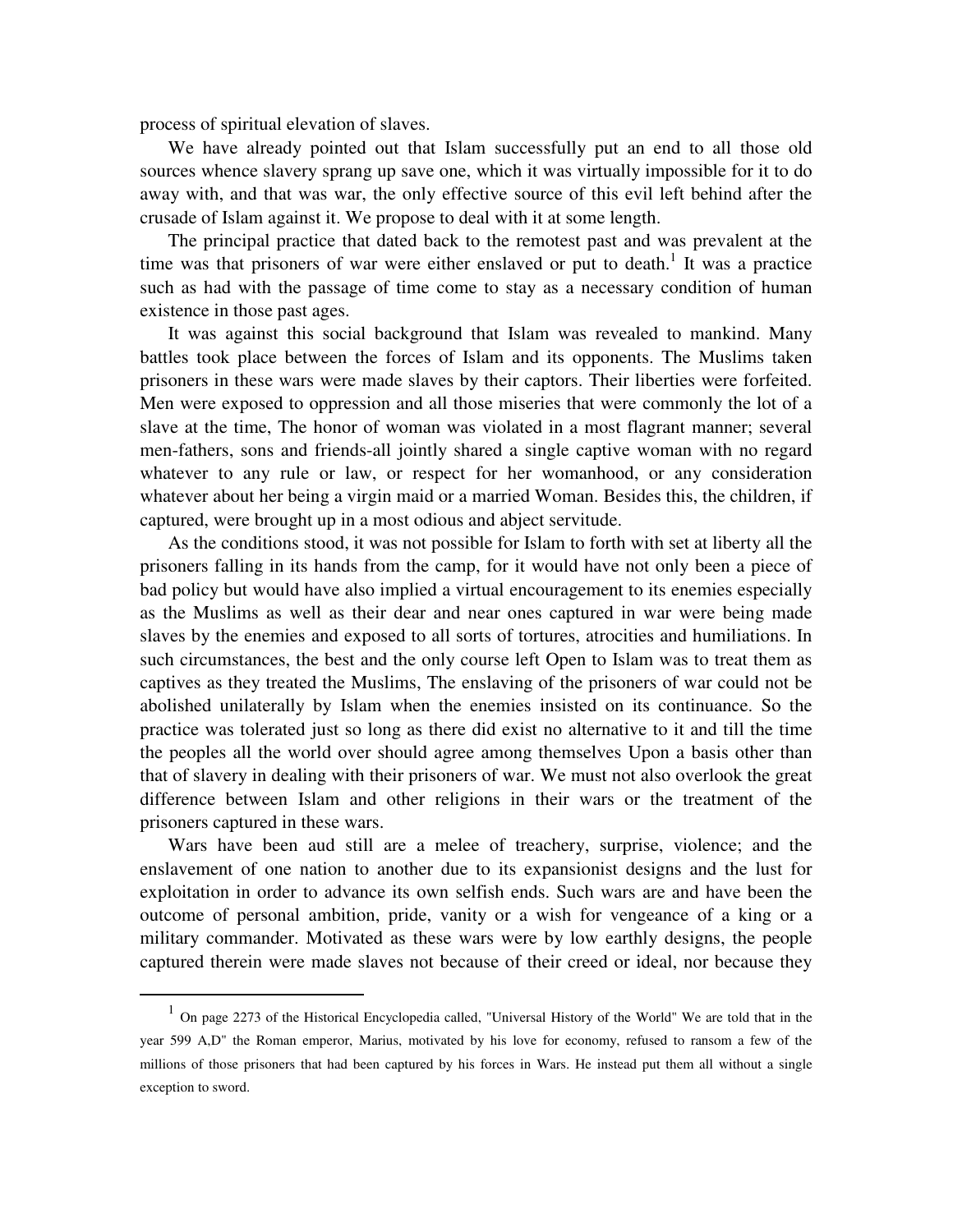were inferior in their physical, psychological or Intellectual equipment to that of their captors, but simply because they had lost the battle and belonged to the vanquished party. Moreover, there was nothing that could in the event of war, prevent a victorious party to subject the conquered people to humiliation and disgrace, violate their honor, raze peaceful cities to the ground and put women, children as well as old men to sword,-a logical sequence to lack of a lofty ideal, principle or creed to guide them.

With the advent of Islam all these practices were abolished. It prohibited all wars save the one fought in the way of God; to avert cruelty and injustice to Muslims; crush a tyrannous oppressor resorting to force and violence to prevent people from embracing true religion; or to remove a powerful but iniquitous impostor interposing between men and their God incapacitating them to see or hear and follow the truth independently. Thus the Holy Qur'an declared: *"Fight in the way of Allah against those who fight against you, but begin not hostilities. Lo! Allah loveth not aggressors"* (ii: 190) and, *"Fight them until persecution is no more, and religion is all for Allah"* (viii: 39).

The message of Islam thus becomes a message of peace, which none can dare ignore: *"There* is *no compulsion in religion. The right (direction) is henceforth distinct from error"* (ii : 256). That there are even today Christians and Jews in the Muslim world who follow their respective religions unchecked bears testimony to the irrefutable fact that Islam does not approve of using force in converting men to its own viewpoint.<sup>1</sup>

 If people accept this message of Islam and agree to follow the truth, the hostilities between them and the Muslims cease forthwith. They become part of the Muslim community and are not to be put to subjection or humiliation. They enjoy rights similar to those enjoyed by other Muslims, for no distinction is permissible between one Muslim and the other, nor had any Arab any superiority over a non-Arab except due to his piety. In the case of a people who refused to adopt Islam as their religion but were desirous to live under its protection with their own religion, Islam did not compel them to adopt its creed but gladly undertook to protect them in return for a special tax (Jizyah) with the understanding that all such taxes would be paid back to them in the event of Muslims proving unable to defend them against outside aggression.<sup>2</sup> And that despite the belief of Islam that its was a creed far superior to and better than the one it had undertaken to protect. But if a people their superiority in material wealth and arms. Only then and against these people it is that war is declared. But even such a war is not plunged in without a formal ultimatum or declaration as a last effort to prevent bloodshed if possible and spread peace the world over: " *And if they incline to peace incline thou also to it, and* 

<sup>1</sup> The famous English writer, Mr. Arnold has upheld this claim of Islam in his book "The Preachin**g** of Islam."

 $2$  History is full of instances such as bear upon this point. but we would mention just two out of Mr. T. W. Arnold's book "The Preaching of Islam". (Ashraf's edition 1965). On page 61 of the book he says: "Again in the treaty made by Khalid with some towns in the neighborhood of Hirah ", he writes {Tabari, the historian) : "If we protect you, then Jizyah is due to us; but if we do not, then it is not due". He goes on to say that "The Arab general, Abu Ubaydah, accordingly wrote to the governors of the conquered cities of Syria, ordering them to pay back all the Jizyah that had been collected from the cities, and wrote to the people saying, "We give you back the money that we took: from you, as we have received news that a strong force is advancing against us. The agreement between us was that we should protect you, and since this is not now in our power, we return you all that we took. But if we are victorious we shall consider ourselves bound to you by the old terms of our agreement".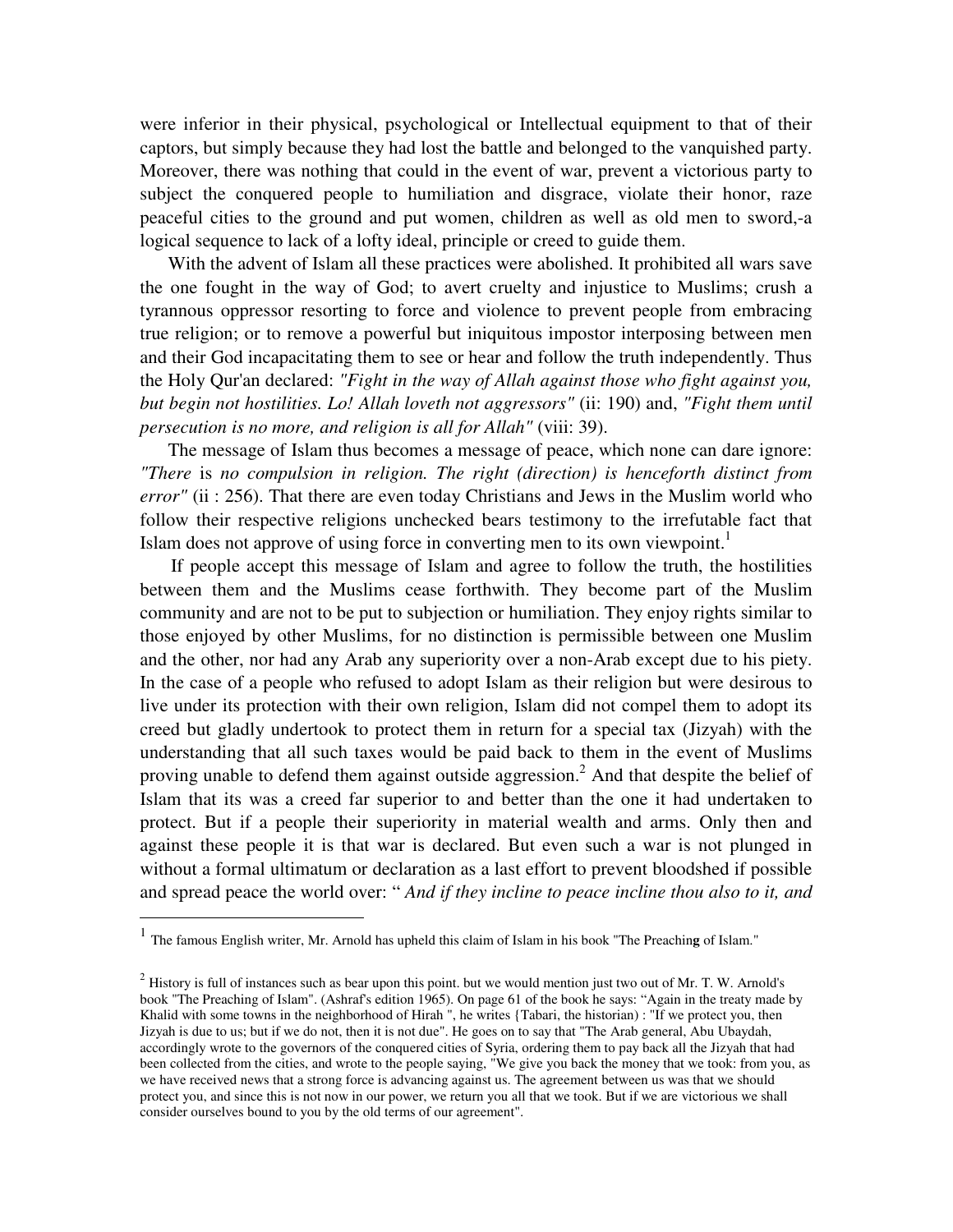*trust in Allah"* (viii: 61).

Such then is the story of the wars of Islam which sprang out of its wish to direct mankind to the right path if all peaceful means towards that end should prove ineffective. They were not motivated by any ambition to exploit or vanquish a people by any military commander, for they were, in a word, wars waged in the way of God. Not only this but clear injunctions and rules were also laid down for the conduct of these wars. The Holy Prophet admonishing the Muslims said: *"Go in the name of God to fight in the way of God; kill him who rejects God; fight but do not commit a perfidy, nor mutilate, nor kill a child".<sup>1</sup>* Also no man except he who carried arms against the Muslim army was to be killed. Nothing was to be destroyed or ruined, nor anybody's honor violated. No mischief or evil was to be encouraged, for "*Surely God does not love the mischief-makers".* 

History bears witness that the Muslims upheld all these noble traditions in their wars against their enemies, including even those they had to fight against their treacherous opponents, the Crusaders. The Christians when in possession of Jerusalem committed all sorts of iniquity and transgression against the Muslims living in the city. They violated their honor and recklessly put them to sword. Even the great mosque there did not escape from their transgression. But when the Muslims captured the city, they did not try to seek revenge against them although they were permitted by God to pay the transgressors back in their own coins: "*And one who attacked you, attack him in like manner, as he attacked you"* (ii: 94). Instead, they chose a course such as to this day remains unsurpassed in generosity and nobility.

This constituted the great fundamental distinguishing mark as to their war-aims and traditions between the Muslims and non Muslims. Islam could very easily adopt the view that all those who insisted on their despicable idol-worship and actively fought against Truth and Light were half-human and thus fit for being held in bondage only, for how could a people not defective in their intellectual or human make-up refuse Light and Truth? And that, therefore, they neither deserved respect, nor the freedom which is the privilege of human beings only.

But Islam did not adopt this course. It did not allow taking prisoners of war in servitude on the plea that they were sub-humans. They were taken slaves just because their people too treated the captured Muslims as their slaves, The problem of slavery was thus left by Islam undecided till all the belligerents should agree to a principle other than that of slavery in dealing with their prisoners of war, for, as the conditions stood, this was the only guarantee against the non-Muslims' ill-treatment of their Muslim prisoners or Subjecting them to misery and humiliation without any fear of retaliation.

At this price it must also be mentioned in passing that the only Qur'anic verse touching upon the fate of prisoners of war says that: *"And afterwards either set them free as a favor or let them ransom (themselves) until the war lays down its weapons" (xlvii:*  4), It does not mention the enslaving of prisoners, which would have enforced it as a permanent rule of war, What it explicitly laid down is rather the ransoming or setting them free as a favor, for it is these two that the Qur'an prescribed as a permanent law of

<sup>&</sup>lt;sup>1</sup> Muslim, Abu Daud and Tirmizi.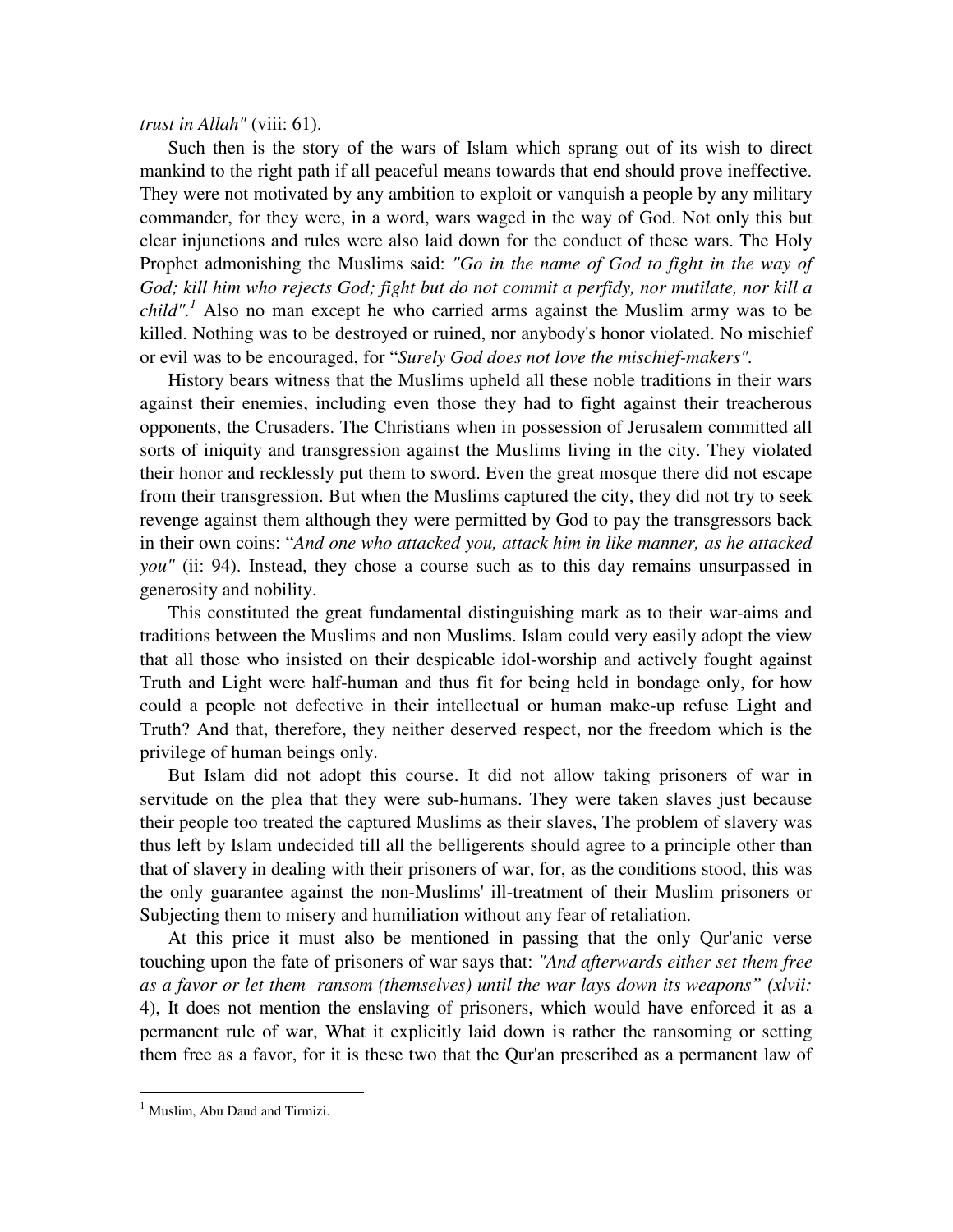war, Thus if the Muslims held the prisoners of war in slavery it was purely an act of policy dictated by the force of circumstances. It does not form intrinsic principle of the Islamic law.

But despite this the practice generally followed in Islam did not insist on taking prisoners of war as slaves. If peace was restored, they were never made slaves. The Holy Prophet set at liberty some of the Meccan prisoners captured in the battle of Badr, in return for a redemption, while he freed the others as a mark of favor. Similarly, he accepted Jizyah from the Christian deputation of Najran and returned their prisoners over to them. All these noble deeds were meant to serve as precedents for mankind when once it should be able to shake off the odious legacy of its past and be ready to treat the prisoners of war as human beings.

We may also add that the prisoners fallen in the hands of Muslims in wars were never ill-treated, tortured or subjected to the humiliation such as described above, They, on the, other hand, found that if they chose the way to freedom lay open before them provided also that they were ready to bear the responsibilities that go with freedom, If they fulfilled these conditions they were set free, although most of them were bondsmen before falling into the hands of the Muslims, and comprised to those slaves who were seized by Persians and Romans, and packed off to fight against the Muslims.

As far as the women were concerned, Islam respected them even in their captivity even if they were taken prisoners from foreign enemy lands. No one was allowed to violate their honor or treat them merely as a part of booty captured in war. They were no longer to be treated as a common property of all with every man having free access to them to gratify his animal passions. They were hence forth to belong to their masters alone. None else could establish sexual relations with them. Moreover, they were, like men, granted the right to work out their freedom through Mukatabah, besides providing that a slave-maid would be free the moment she gave birth to a child by her master. Besides the mother, the child would also be deemed free. The treatment given them by Islam on the whole during their captivity was equally noble and generous.

Such is the story of slavery in Islam-a story which constitutes one of the brightest pages of human history. Islam never approved of slavery in principle as it strove hard with all the different means at its disposal to eliminate slavery once for all. It tolerated its existence for the time being just because it had no other alternative for it concerned not only Muslims but those people as well who were not under its direct control. They held the Muslims in servitude making them suffer the worst possible forms of humiliation and miseries which drove the Muslims to adopt with respect to these people a Course of like treatment, at least in treating their prisoners of war as slaves though not in their actual transactions with these slaves afterwards.

Islam could not effect the abolition of slavery so long as the world did not agree to put an end to the only source of slavery enslavement of prisoners of war. So when that concord was achieved Islam welcomed it as it formed the unalterable fundamental principle of its polity: liberty for all, equality for all.

As to the instances of slavery, slave-traffic, seizure and sale of Muslims met with in some latter periods of Islamic history without any regular religious Wars having taken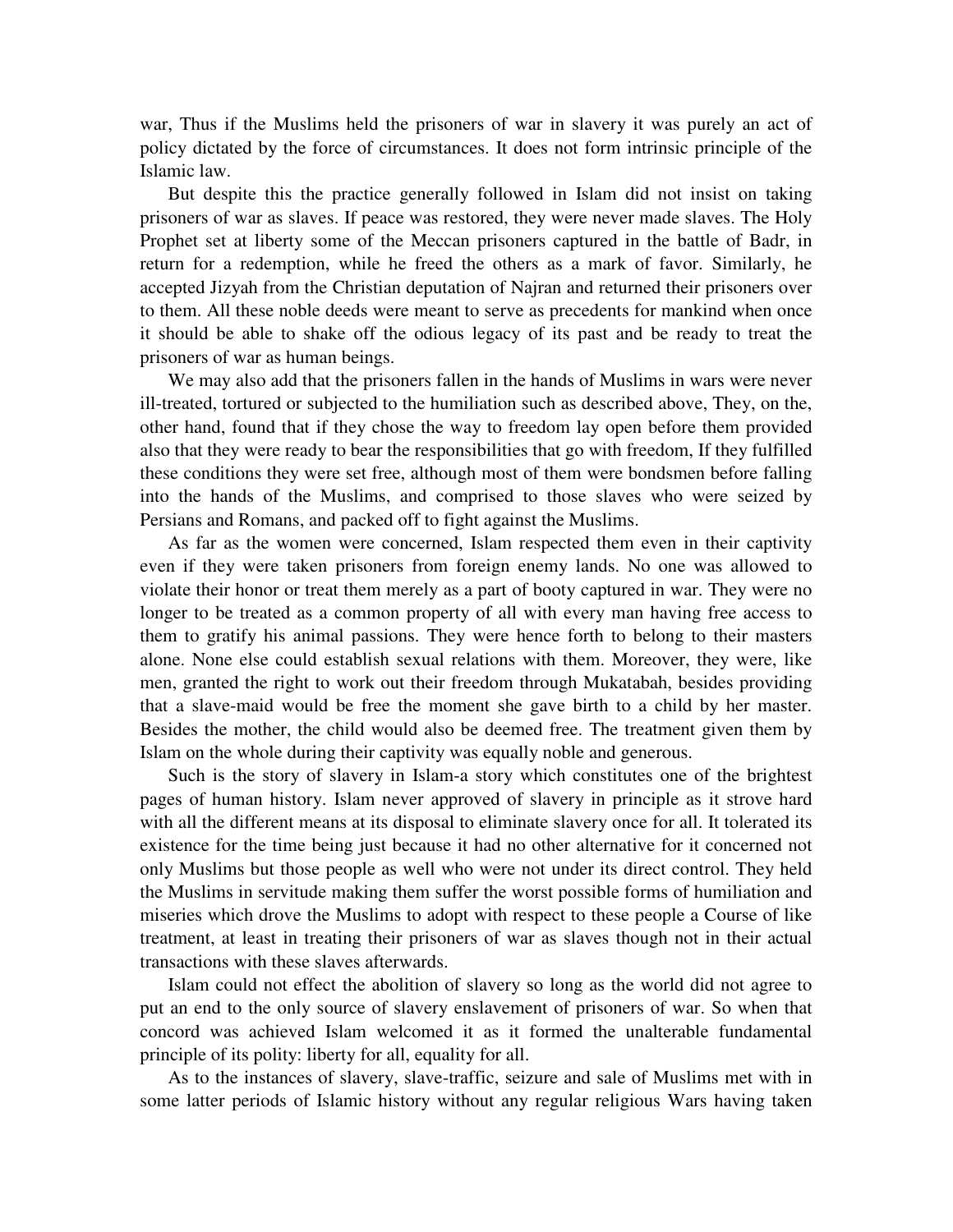place, they have no relation whatsoever to Islam. They can with no more justification and truth be imputed to Islam than the vicious crimes and guilt that are perpetrated by some Muslim rulers in the name of Islam at the present times.

In this respect we would do well to bear the following in mind:-

(1) The governments in the latter stages of history encouraged and tolerated slavery in several ways without any genuine need. They were motivated by their lust for power and conquest, one nation or class of people holding another nation or class of people in subjection. The other forms of slavery sprang up from causes such as poverty, birth into a certain class held as inferior and the fact that a man worked as a tenant on a Particular tract of land. Islam stood for the abolition of all these forms of slavery except that one and the only form of it, which, due to the unfavorable circumstances, it could not effectively check. Slavery was tolerated till such time as the circumstances should grow ripe and favor its abolition.

(2) Despite the fact that in Europe slavery prevailed in so many forms without any genuine need, the Europeans in fact did never abolish it even when they at last condescended to ban it. European writers themselves confess that in fact slavery in Europe came to an end only when due to their economic difficulties, lack of will to exert themselves and their incapacity to work, the slaves became more of an economic liability than an asset to their masters. The master had to spend far larger amounts of money on the sustenance and supervision of their slaves than the profits they got back as a result of their exertion. It was thus a Purely economic factor just a matter of profit and loss-that helped in bringing about the liberation of these European slaves and as such it bears no analogy to the lofty ideal that respected every man for his humanity and which inspired by that lofty concept of humanity restored to the slave his freedom. The freedom thus Won by the slave in Europe sinks into insignificance when viewed in the context of those successive revolutions that broke out there as a result of the restlessness among slaves and which in the end made it impossible for their masters to hold them any longer in subjection.

All these series of revolutions could not, however, help the slaves in winning back their liberty. They were rather as a result of these revolutions bound all the more securely, for henceforth they were held in serf hood bound to the soil they tilled and changed masters on the sale pr transfer of land. The slave could not leave the soil which, if he did, he was declared a fugitive by law, bound in chains, cauterized with fire and returned to his master, This form of slavery continued to exist in Europe till it was finally swept away by the French Revolution in the eighteenth century that is, some eleven hundred years after Islam had already enunciated the principle of emancipation.

We should not be taken in by beautiful names. The French Revolution in Europe and Lincoln in America abolished slavery along with the understanding among the peoples the world over to suppress it in all its forms hut all these were mere names, beautiful ones, of course, for, has slavery been abolished in reality? Isn't tyranny still strutting all the world over in different guises? What is called that which the French did in Algeria? In what other terms can we describe the black crimes of the Americans towards the negroes there, and the felonies of the English against the colored people of South Africa?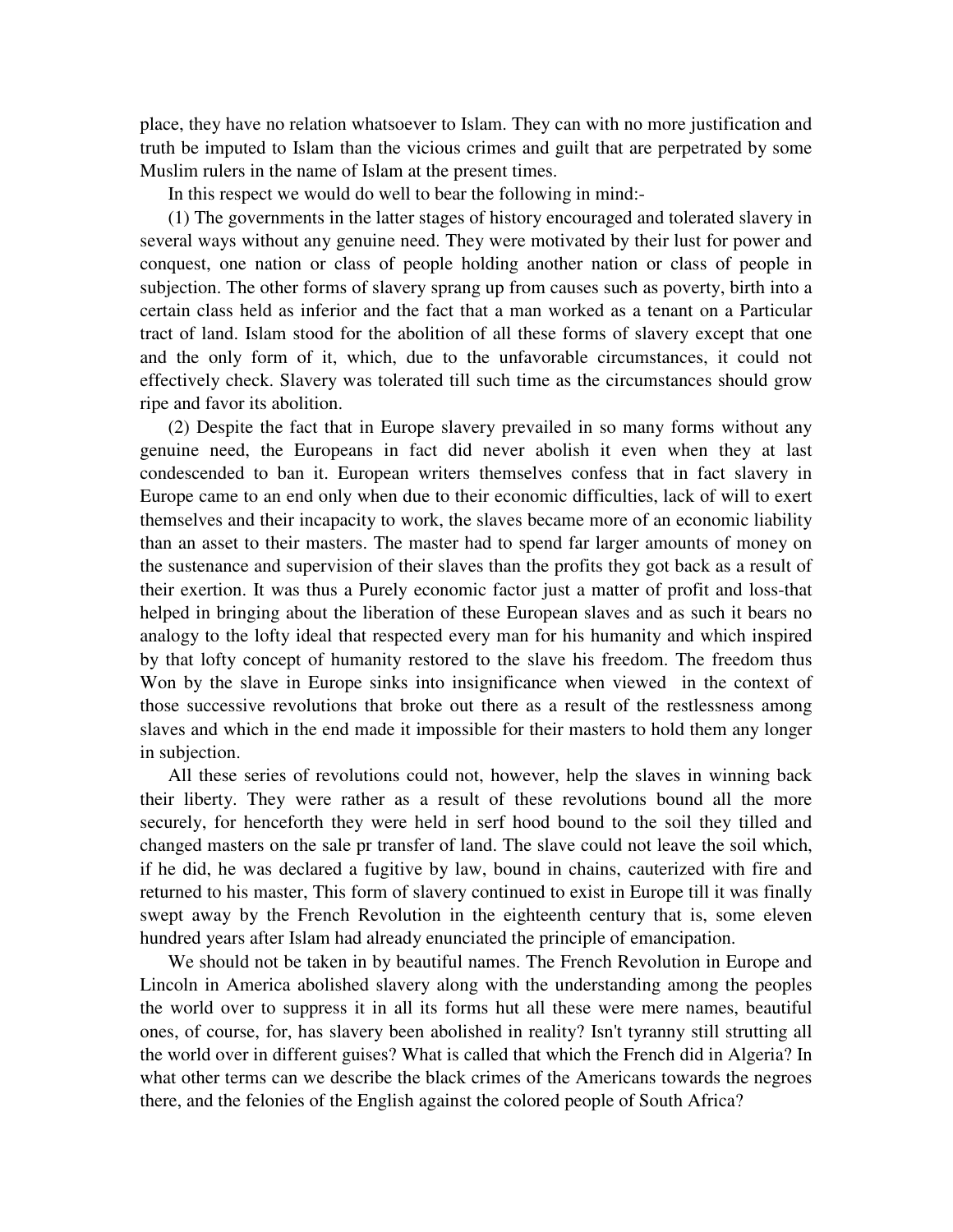Is not slavery in effect the subjection of a nation to another and the deprivation of a class of people of the rights enjoyed by other men like themselves? It means just that and nothing else. Why should we not then call a spade a spade? Why misname these different forms of slavery as liberty, fraternity, and equality? For, surely the surface decoration is of little value where the crimes perpetrated underneath are of the most monstrous and hideous nature yet witnessed by mankind during their long career on the earth.

Islam was very frank and explicit on what it stood for and advocated. It told the people in a straightforward manner, in clear and unequivocal terms as to what it thought of slavery, that such and such was the real cause of it, this is the way out of it to freedom; and that this is the way to its outright abolition...the way that was for the time being not checked due to the disagreement among the peoples of the world as to the treatment of their prisoners of war.

But the meretricious civilization of modern times is neither so frank nor straightforward with regard to its real aims and methods. It excels in one thing only: in painting its exterior in the brightest of colors, elegant outwardly but dark and gloomy from within. It killed hundreds of thousands of people in Tunis, Algeria and Morocco just because they demanded their freedom and human dignity; freedom to live in their respective homelands without any intrusion from abroad; the freedom to speak their own tongue, to follow their creed and religion, and to have a free homeland and a direct share in determining their political and economic relations with the rest of the world. They killed these innocent people, hauled them into loathsome dungeons without food or water, violated their honor, raped their womenfolk....killed them and ripped up their bellies wagering if the child they carried was a male or a female. These monstrous crimes are committed, but the twentieth century hypocritical civilization describes them as the propagation of the principles of liberty, fraternity and equality, whereas Islam's voluntary, ideal, respectful and generous treatment of slaves thirteen centuries ago, and its declaration that slavery was not a permanent condition of life but only a temporary one, are called backwardness, reactionarism and barbarism!

Similarly, this hypocritical civilization finds nothing shocking if the Americans put on their hotels and public places the notices announcing' "For the Whites only"; "The Black and Dogs not allowed"; and when a crowd of "civilized" white Americans mercilessly lynch a colored man throwing him on the ground and kicking him round with their boots till he is dead, for he despite being colored had dared succumb to the temptation of having relations with a white American girl, with the initiative, however, coming from her and not from him, while during all this the policemen stand around passively and do nothing to stop them or save one of their compatriots united to them through common bonds of language, religion as well as humanity. They perpetrate all these monstrous crimes and still they remain as "civilized" as ever, and their nation is looked upon as a pinnacle of modern civilization and progress!!

As against this we see that when a Parsee slave threatened Omar with assassination, refused Islam as well as denied to pay the Jizyah to the Islamic state, they were treated as real antagonists obstinately continuing their hostilities against Islam and turning down its offer for a peaceful agreement. They were the people who took upon themselves to arrest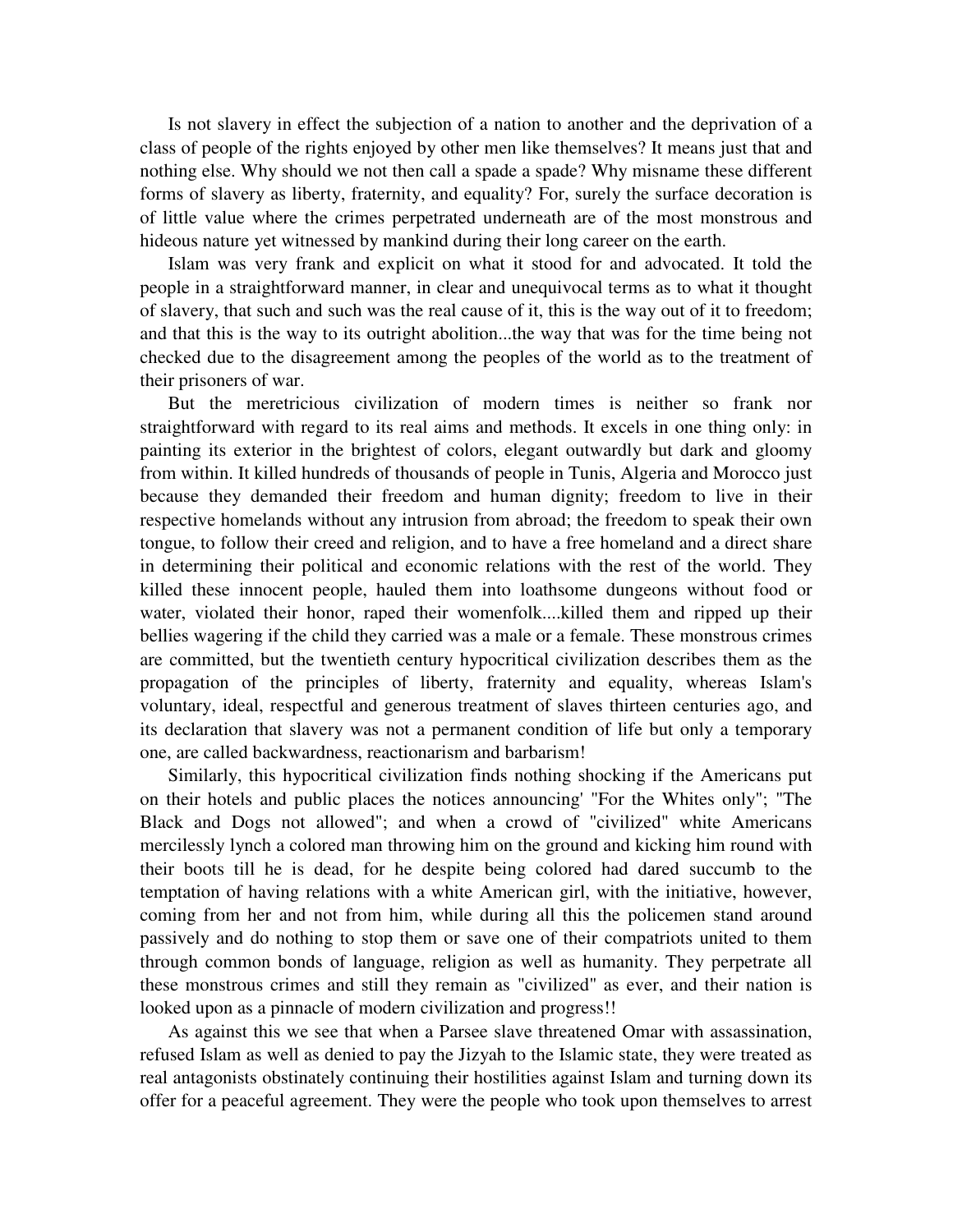the spread of Truth and Light ruthlessly employing all Omar did not say anything to the slave although he understood what the threat implied. The slave was neither imprisoned, nor banished from the country, nor did Omar order his execution on the plea that he belonged to a sub-human species who out of sheer prejudice and insolence insisted on worshipping falsehood even after he had with his own eyes seen the truth and the light. How vulgar of him and how contemptuous his attitude towards the slave as a man when he on hearing the threat said instead: "The slave has threatened me", and then went his way without in any way curtailing his freedom. He was charged with the assassination of the Caliph only after he did actually commit the heinous crime.

On the other hand, we see that the colored people of Africa are oppressed, killed or, as the English papers put it, are hunted down; and their human rights withheld from them as they have dared realize their human dignity and so demand of the English people their freedom. This is the English justice at its highest and the human civilization at its best!! And these precisely arc the "sublime" and "glorious" moral principles on the basis of which Europe claims precedence and dominance over the whole of the world. But so far as Islam is concerned it is extremely barbarous and frivolous, for adopting the course of a like-treatment towards its enemies, it allowed the enslaving of prisoners of war temporarily without, however, approving of slavery in principle. It is also very backward, for it never allowed 'man-hunting,' nor did it indulge in the killing of men because of their having a black skin. Far from that, its reactionarism advanced to such an extent that it declared: "Hear and obey even if the one appointed over you be a negro slave with a raisin-like head".

As far as women-slaves were concerned, they constituted a quite different problem.

Islam made it lawful for a master to have a number of slave-women captured in wars and enjoined that he alone may have sexual relations with them and that he might, if he wished, marry anyone of them. Europe abhors this law but at the same time gladly allows that most odious form of animalism according to which a man may have illicit relations with any girl coming across him on his way to gratify his animal passions without any consideration whatsoever to any law or human dignity. The guilt of Islam in reality is that it did not countenance adultery. That is why the Europeans seem so wroth with it.

The women captured in wars were among other nations forced to lead a shameful and vile life of prostitution, for they had none to take care of or look after them and as their masters' sense of honor was seldom injured by their pursuing such a wicked course of life. Far from it, the masters would often rather force them to it for their own material gains. But Islam, "the reactionary and backward Islam", never countenanced adultery; it rather made efforts to keep society clean of this hideous moral taint. Therefore, it enjoined that these slave women would belong to their masters only; they were to provide for their maintenance, feed and safeguard them from falling a prey to such a depravation, gratifying their sexual needs along with satisfying their own in a clean, respectable manner.

But the "conscientious" Europe cannot bring itself to countenance this animalism. That is why it approves of adultery extending it all possible support and protection of law and then, not content with that, spreads its cult throughout the world wherever its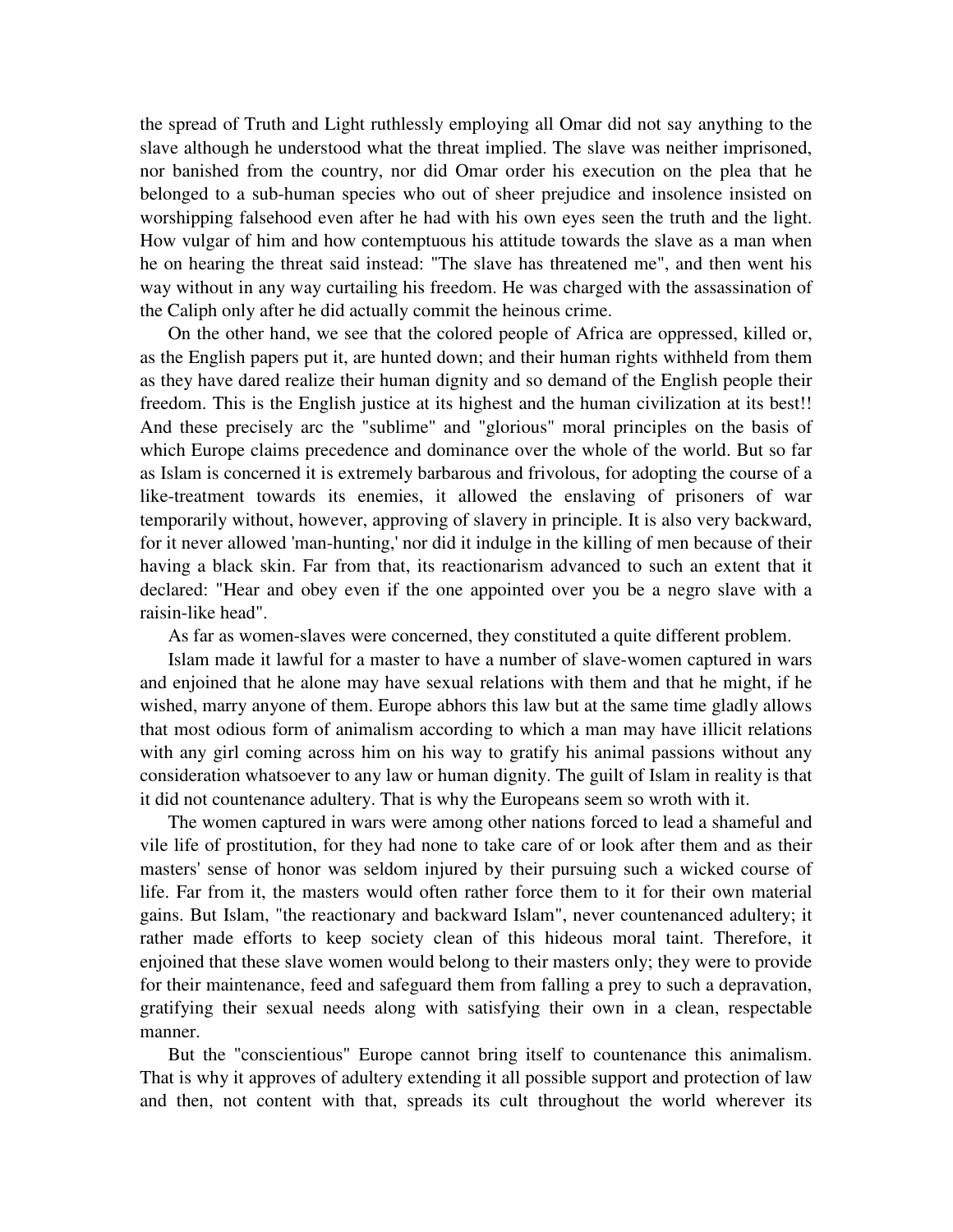imperialistic designs would lead it. The names have changed but the reality behind them remains unchanged: the woman is as slave to the lust of men as ever she was, for is a modern prostitute, despite all her much publicized freedom, really free to reject her customers the customers who have no interest in her save as a means to achieve the gratification of their own animal urge? Is she really a free woman? There is nothing common between this filthy, abominable trade of human bodies and that clean and spiritual bond that ties a maid to her master in Islam.

As against Islam, modern civilization lacks definiteness and clarity of vision. It does, for instance, recognize that prostitution is an institution of slavery, but still insists on its continuance on the plea that it is a "social necessity".

And why do Europeans consider prostitution a "social necessity"?

Prostitution has come to stay as a social necessity in European civilization because a "civilized" European does not want to burden himself by supporting anyone, a wife or children. He wants to have pleasure without the responsibilities that it generally carries with it. Therefore what he seeks is a woman, no matter who she is, or what she thinks of him or he of her, for the gratification of his sexual instinct. He wants her body and nothing else. As such he is far from being attached to any particular woman, for he may satisfy his animal passion with any woman walking in the street.

This is the social necessity on the basis of which slavery of women in the modern epoch is justified. However, it is no more than a mere bluff, for it ceases to exist the moment the European man should get rid of his vanity and animal passions and agree to ascend to a higher plane of humanity.

It may also be mentioned here that the civilized western governments, which at last prohibited prostitution, did not act so out of any respect for the human status of a prostitute as such, nor did they in any way manifest their moral, psychological and spiritual elevation rendering them immune to this crime. It rather sprang out of the fact that these prostitutes had lost all their usefulness, their place having been taken by the common sybaritic society girls. The crime was no longer regarded as a crime. And the governments just did not feel any need to interfere with the freedom of its citizens.

But still the Europeans have the audacity to blame Islam for its solution of the problem of captive women thirteen hundred years ago declaring that it was just a temporary arrangement and was not meant to perpetuate for ever and notwithstanding the fact that the system Islam stood for was far more superior and cleaner to that represented by their twentieth century modern civilization, the natural and the most perfect one, according to them that none may dare disown or even think of changing, it being the pinnacle of human civilization and as such destined to last for ever.

We must not be taken in by the ostensible freedom with which these sybaritic modern society girls surrender themselves to others and think that they are free, for we know that there has always been a group of slaves who were glad to surrender their freedom and willingly prefer servitude to freedom. That is what European civilization has, in fact, accomplished. It encourages adultery and moral corruption be it in the form of traditional prostitution or the presence of the sybarite society girls who willingly surrender themselves to men.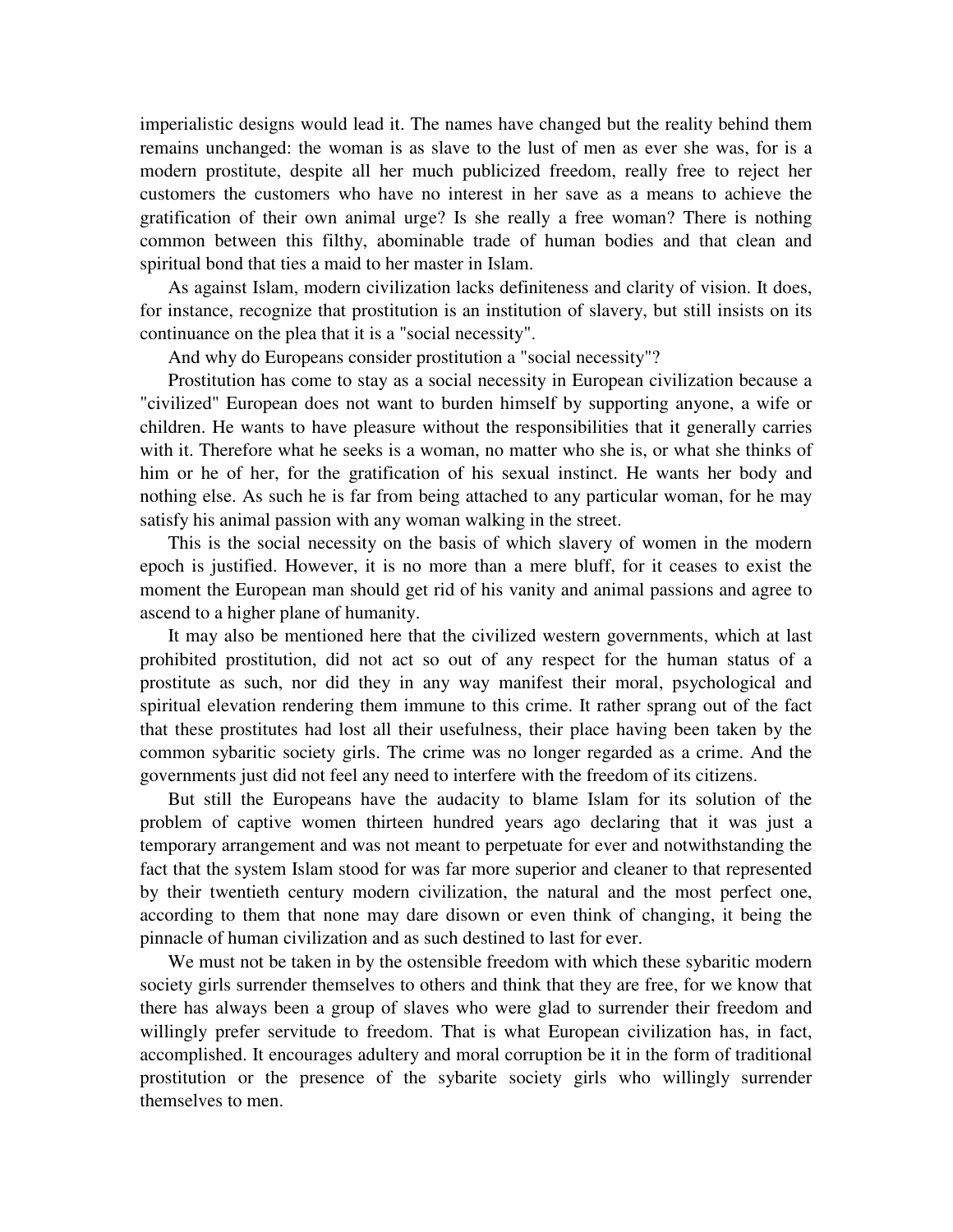This, in short, is the story of slavery in Europe right up to this twentieth century: slavery of men, women, of whole nations and classes. It was a slavery that sprang up from various new sources and causes; a slavery that was sustained without any real and genuine social need such as thirteen hundred years ago forced Islam to tolerate one and an inevitable form of it. It was founded in the vileness of European civilization and its innate inhuman character.

We may add a word about slavery under which the peoples of the communist countries are groaning. The government is the only master in these countries, all the other people being just slaves to it ever ready to obey orders. Men and Women do not even have the freedom to choose their job or the place they would like to work in. They are not more than slaves. A similar situation prevails in the capitalist countries of the West where big capitalists are the virtual masters who wield real power. The working classes are helpless and completely dependent upon them.

The reader may come across the votaries and supporters of one or the other of these systems but he should never be taken in by their loud professions if he would but keep in mind all that we have briefly sketched above. From this he can easily judge for himself if both these systems-capitalism and communism-are anything more than the continuance of all those centuries-old forms of slavery that have been imposed on the people in the name of civilization and social development. He can also see whether mankind during the last fourteen centuries has continually moved ahead on the path of progress and glory by ignoring the guidance of Islam or has it in stead been steadily sinking low going down and down showing there by how desperately it stands in need of the guidance of Islam to help it get out of the darkness it has long since been plunged in willingly accept their former state of servitude. But such readiness on the part of certain slavish individuals to forego their free human status is no justification to perpetuate their servitude according to Islam as well as any other religion or philosophy of life. This phenomenon is, however, a very sad reflection on the system of life that creates economic, social, political, philosophical and spiritual conditions under which people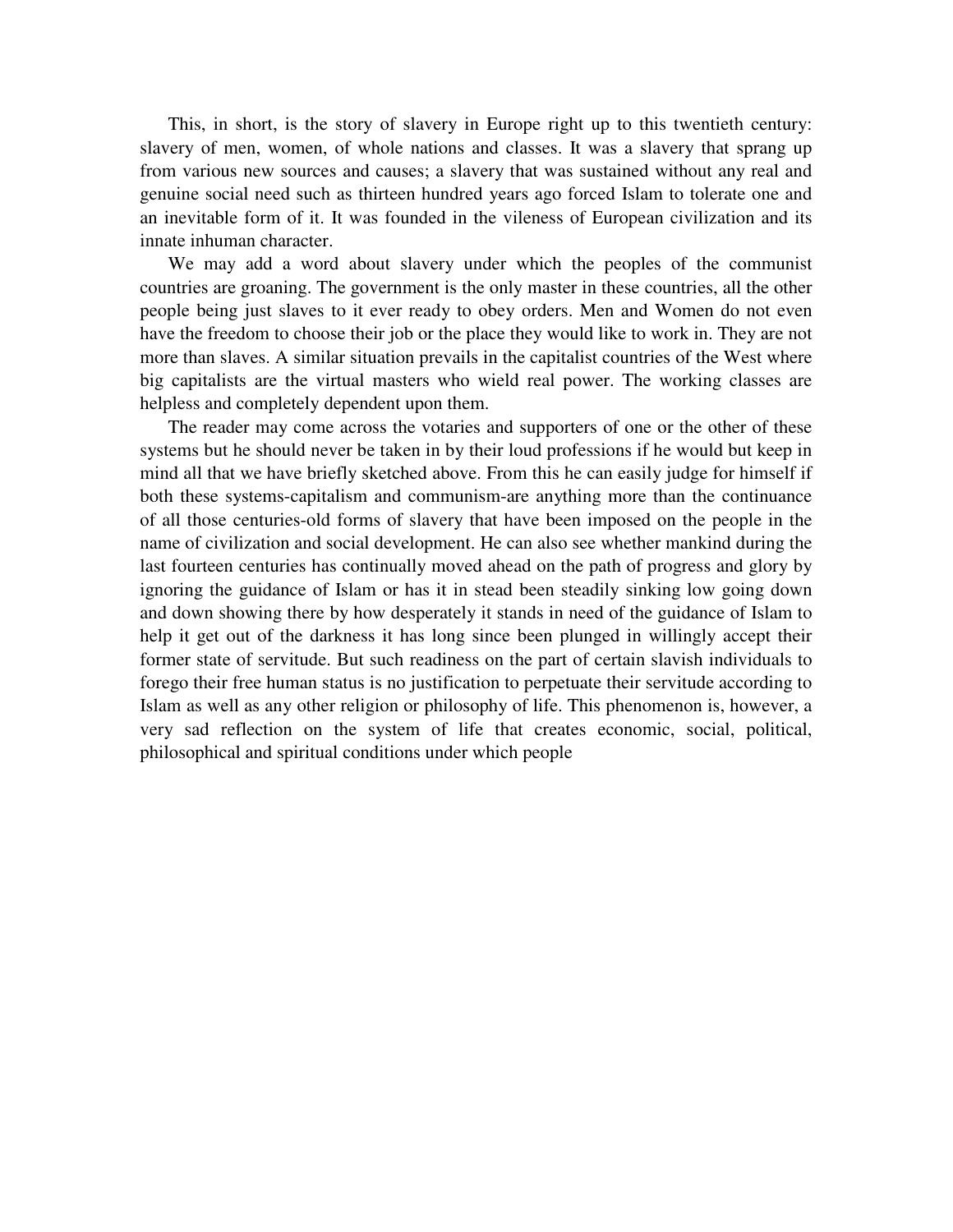## **ISLAM AND FEUDALISM**

Recently when I heard that a student wrote a thesis wherein he "proved" that Islam was a feudalistic system and received his Master's Degree, I was deeply surprised. The performance of both the student as well as the professors awarding him the degree was equally mystifying. But the student might well be excused on the plea that he was either ignorant of what he was writing about or did so out of ill-will towards Islam, but what about the learned teachers? How are we to account for their conduct, their knowledge of the socio-economic system of Islam, and their understanding of history?

But I no longer wondered as I remembered who these learned teachers were. Weren't they the members of a community enticed by the foreign exploiters and fashioned after an intellectual pattern serviceable to them? Aren't they the people in whom Mr. Dunlop<sup>1</sup> was particularly interested? They were sent abroad ostensibly to acquire knowledge, but, in fact, it was just a part of a conspiracy to turn them into complete strangers to their own culture and civilization; to make them look down upon their religion, their own selves, their history, their faith, and, instead, follow in the footsteps of their western teachers. No wonder then that they allowed such a monstrous perversion of history and truth!

Let us, however, see what the word feudalism means in fact and what are its characteristics. For this purpose we reproduce below extracts of a book, "Communism" by Dr. Rashid-al-Barawy, that has recently been published in Europe. Speaking about feudalism, the author says: "Feudalism is a way of production, the distinguishing mark of it being the existence of a perpetual system of serfdom. It is a system wherein the landlord or his representative is entitled to receive a fixed share of production and enjoys certain specific economic rights, carrying with them the privilege to make their tenants serve them or, instead thereof, receive payments from them in cash or kind. As an explanation of this, we may say that the feudal society is divided into two classes of people: (I) the owners of feudal lands, and (2) the tenants, who may again vary in their grades, farmers, agricultural workers, and slaves, the number of some of them dwindling off more rapidly than that of others. It is the farmers, the direct producers, however, who enjoy the right to possess land and have a share in the produce that is so necessary for them to support their families and themselves, besides the right to build farm-houses on the tillage. Against these benefits, they are required to serve the landlord every week by rendering free services in his fields working with their own cattle and instruments, along with performing for him a number of other services at the time of harvesting and reaping, and offering him on the occasion of festivals whatever gifts and presents they can. They are also expected to get their food-grains and grapes milled and pressed in his flour mills and pressing machines.

 $\overline{a}$ 

<sup>&</sup>lt;sup>1</sup> Dunlop was the British official entrusted by British colonialist authorities to plan and supervise educational policy in Egypt.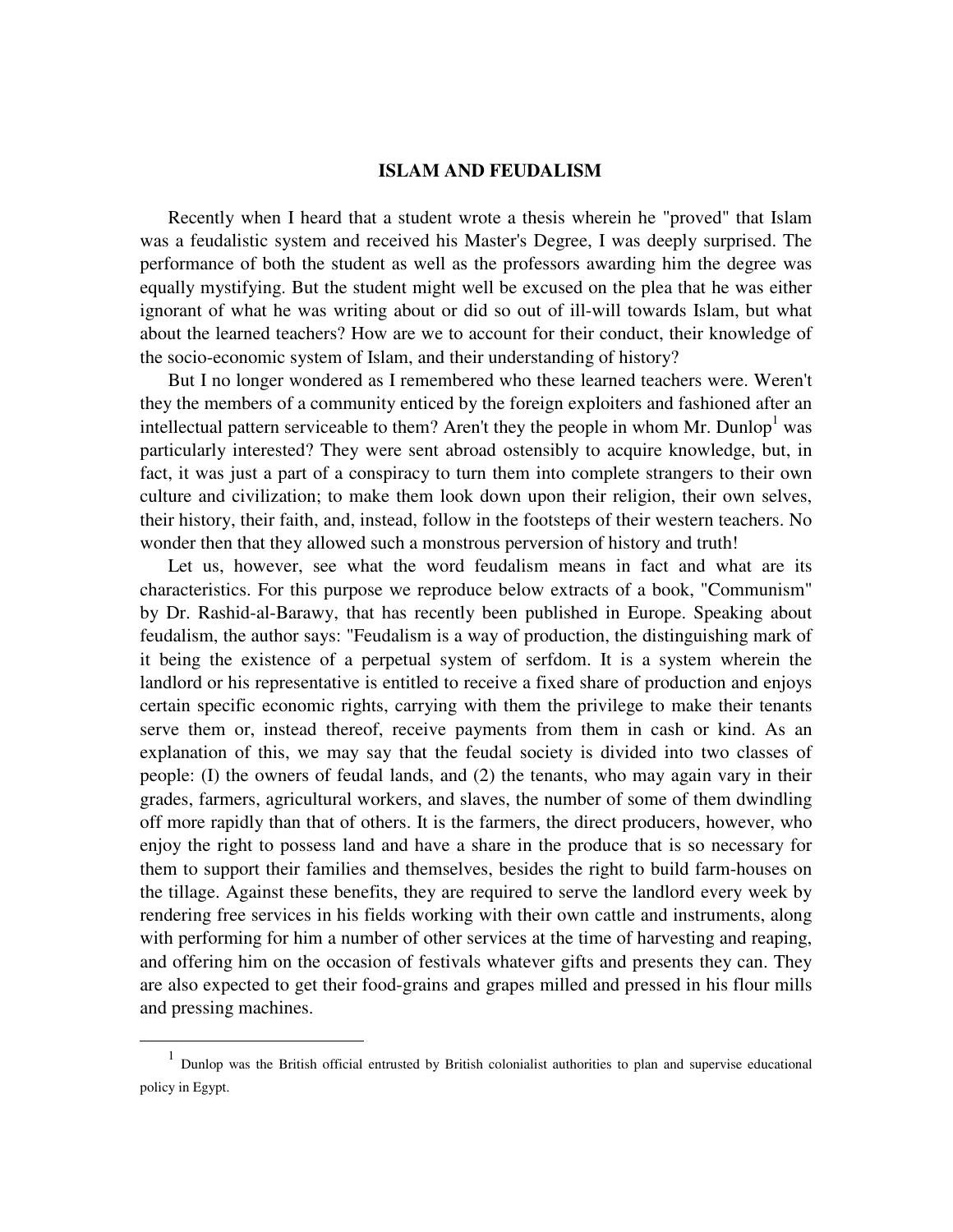"The landlord also exercises full executive and judicial powers over his tenants living within the bounds of his feudal lands.

"The real producer in feudalism did not enjoy freedom in the sense we know at present; he did not own the land, nor could he sell, inherit or give it as a free gift to others. He was compelled to a forced labor in the lands of his master even at the expense of his own material gains or considerations thereof. Moreover, as a mark of his obedience to the master he had to pay him taxes that were unlimited in amount as well as extent. With the land he too changed masters passing from one to the other, for he did not have the right to shift of his own free will from one fief to another in search of work or even join the service of still another master. As such, the feudal villain forms the connecting link between the slaves of olden times and the free tenants of the modern times.

"It was the master who fixed the extent of the land to be given by him to the peasant. He also decided about the services that he expected his tenants to render him without being under any obligation to have a consideration for the rights of the other landowners or the needs of the peasants while making such momentous decisions"

The writer goes on to say: "In the thirteenth century there ensued the great illegal migration movement that finally ended with the emergence of agricultural workers. This movement known as "the running away of peasants" caused the landowners to claim back their fugitive tenants, they among themselves agreed that every landowner would be fully authorized to capture all the workers happening to transgress into his feudal domain. But as the phenomenon-the running away of the peasants-was fast becoming a common feature of the times the landowners were forced to depend on and consequently engage more and more of hired labor for the tilling of their lands, Their mutual agreements gradually lost all significance which meant a steady decrease in their co-operation. From this proceeded still another inevitable result: wages to the workers were paid in cash in place of exacting forced labor out of them without any payment.

"Many of the peasants gradually prospered as against the needs of the nobility and landowners that were greatly multiplied and hence became a great burden on them economically. The circumstances favored the peasants and they bought off their freedom. This continued till the fourteenth century when the freedom of the agricultural workers was at last recognized as such by all. However, the important change that came over the times was that the basis on which the whole feudal structure rested was beginning to give way; the following centuries witnessed its complete abolition".<sup>1</sup>

These are the characteristics of feudalism, we have reproduced these extracts above in detail as we want that we should become clear-headed about feudalism and its characteristics and not confuse them with other seemingly similar manifestations. Bearing all these characteristics of a feudalistic society in mind, may we ask: when and where was such feudalism ever witnessed in the history of Islam?

Perhaps the outward semblance that has proved a stumbling block for many a research worker or has given the opportunists an excuse to cast aspersions on Islam, is the fact that in the beginning, the Islamic society for the time being consisted of two classes

 $\overline{a}$ 

<sup>1</sup> An-Nizam-ul-Ishliraki "Communism"-pp, 22-23.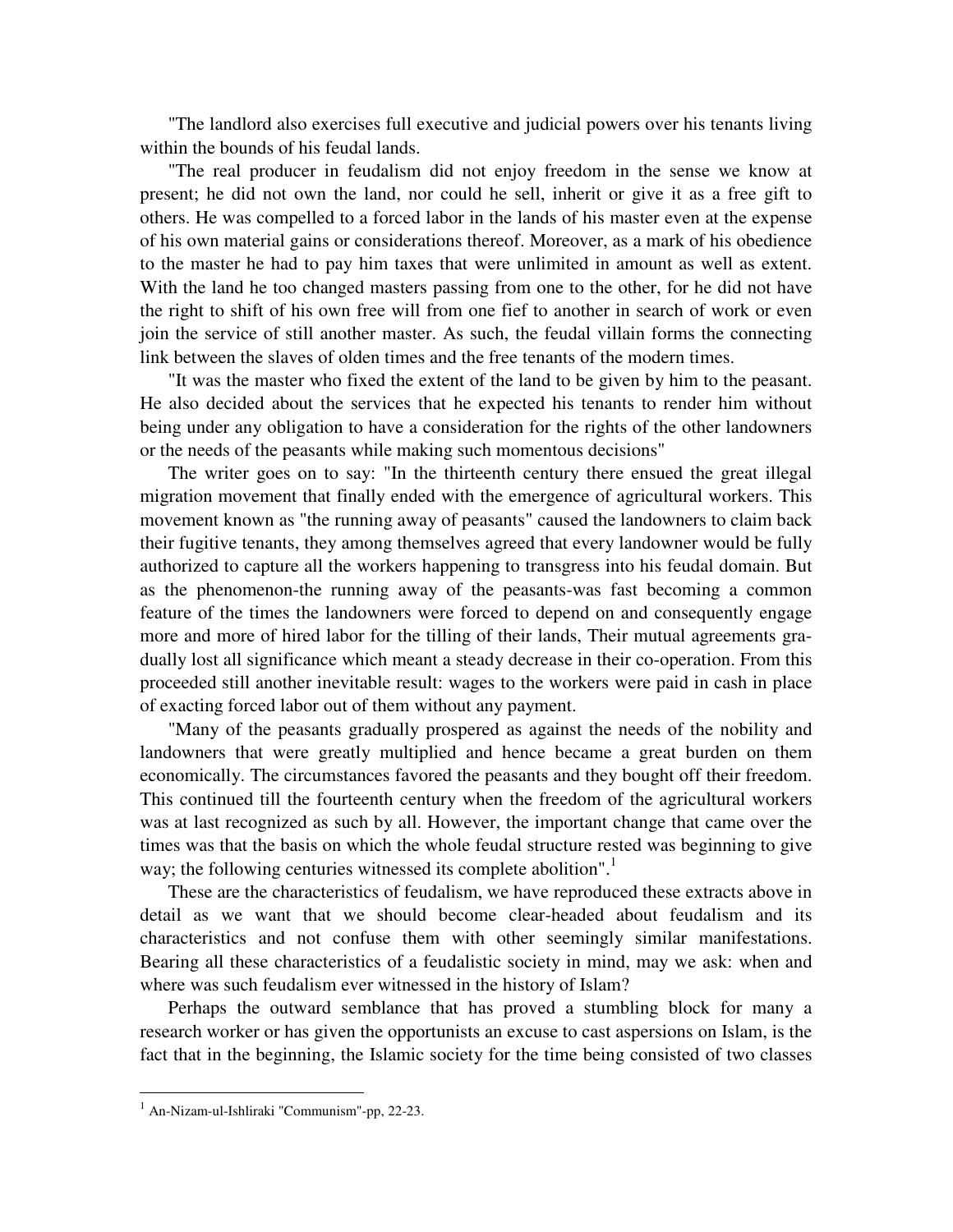of people: the landowners and the peasants who worked in their lands. But this was nothing more than a mere .outward semblance. It in no wise justifies the confusion of Islam with feudalism. In order to facilitate a comparison between Islam and feudalism we may sum up the basic characteristics of feudalism as follows:

(l) A perpetual serfdom.

(2) The duties which the peasant discharged towards his master consisted of:

(a) a whole day's free and forced labor in the lands of his feudal lord once a week;

(b) free and forced services rendered by him to his master in special seasons of harvesting, etc.;

 (c) presenting gifts on religious and other similar occasions of festivities, notwithstanding his poverty or the opulence of the recipient rich landlord;

 (d) an obligation to get his food-grains milled in the mills of the landlord. (We pass over his obligation to get his grapes pressed for his feudal lord as wine is prohibited in Islam).

(3) The right of the landlord to decide as his whims or desires might dictate as to the extent of the land to be held by the peasant, the services required of him and the taxes to be paid by him.

(4) The exercise of all judicial-cum-executive powers by the landlord not in accordance with a fixed law of the land but according to his own whims and desires;

(5) The obligation of the peasants to buy off their freedom with cash payments when in the end feudalism gave way and a process of its degeneration set in.

Let the readers first look at these and then glance over the whole history of Islam to find similar characteristics therein. They will surely be disappointed, for Islam has nothing to do with them.

There is no serfdom in Islam as it recognizes no other form of servitude save that of slavery, the causes and conditions whereof and the means or freedom from which we have already dealt with in the preceding chapter. Islam admits of no bondage arising out or a tenant's being bound to the soil. The only slaves that we know of in Islam were those captured in wars which are quite sufficient to prove that in the early Islamic society the number of slaves was far less in comparison with the total numbers of its free citizens. They worked on the soil of their masters till they were freed voluntarily or they themselves took the initiative and demanded as writing of (Mukatabah) their freedom of their masters. But there exists no such parallel in the history of the European feudalism as it primarily aimed at the subjection of the peasants as well as the agricultural workers rather than encourage them to demand freedom. That is why the peasants in Europe were looked upon as serfs bound to and transferable with the land from one master to another. As such, they could neither leave the soil they worked on, nor free themselves from the obligation devolving upon them towards their landlords.

Islam is not at all familiar with this type of serfdom or villains as it is in principle opposed to all forms of servitude save that rendered by man unto his God, the Creator of all life. There is no provision in it for the subjection of some creatures to other creatures like them. Whenever such an abnormal state-subjection of some men to others is found due to certain external causes without any initiative from Islam, it always is a temporary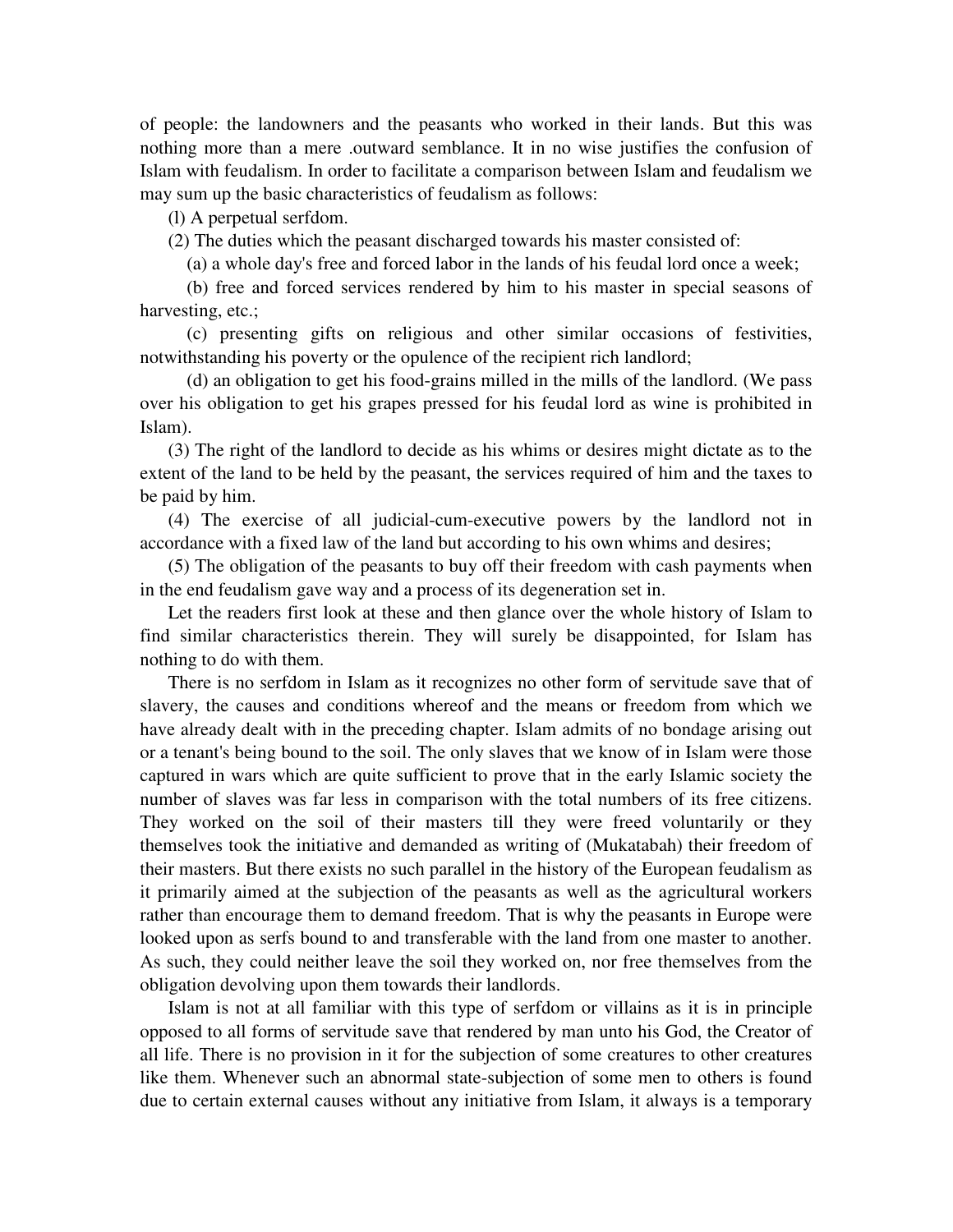or a transitional phenomenon, which it strives to do away with, with all the possible resources at its disposal, encouraging the slaves to earn their freedom besides holding the state responsible to render to them all possible help towards that end.

In economics too Islam does not recognize any bondage of man to other men like him. The system of slavery to which we have alluded above is an exception as there was no other economical alternative before Islam at that time. Islam tolerated it till the slaves were freed spiritually and till the time they were able to shoulder their responsibilities as free members of the community, whereupon Islam actively helped them in winning back their lost freedom.

Islam bases its economic structure on freedom of action coupled with a relationship of a complete co-operation and exchange of mutual services among all individuals. The Islamic government as such acts as a guardian and custodian of all such people as happen to lag behind in the struggle of life for some reason and are denied all amenities of a decent living. Thus with all the resources of the state at his backing in an Islamic community no man needs let himself become a bondsman to the landowners. Islam provides for all his basic needs without degrading him or making him lose his independence, self-respect or honor.

Thus both spiritually and economically Islam is opposed to feudalism. It brought to men freedom from feudalism even before they were caught up in the shackles of serfdom.

So far as the obligations of the peasant towards his feudal lord are concerned there is no evidence whatever of their existence in the whole range of Islamic history.

It is quite free of such nonsense. In this respect, Islam stands quite unique. In case a peasant is found guilty of some crime, it allows the owner of the land to discard him and give away the land to another one. But this is not to encourage oppression; it is rather a step towards the eradication of serfdom. Islam aims at the establishment of a free relationship between the landlord and the tenant.

The only relationship that Islam recognizes as lawful between the peasant and the landlord is either that of contract or that based on tenancy. In the former case, the peasant is required to pay to the landlord a fixed amount as the rent of the land proportionate to its produce and after that he remains quite free in his cultivation and expenditure as well as in the acquiring of all the produce of the land for his own personal consumption. If he happens to be a tenant he will share the produce of the land at the end of every year with the landlord. In such a case all the expenses are borne by the landlord; the peasant provides the labor only. In both of these cases there is no place for forced labor, dictatorial privileges or any other obligation incumbent on the peasant to serve his master without getting anything in return. Both parties rather enjoy full equality in freedom, in their rights as well as duties with a reciprocity of mutual give-and-take relationship. The peasant is, in the first place, quite free to choose the land he would like to hire or the landlord he would prefer to work with as a tenant. Secondly, he is on a par with the landlord and enjoys as much freedom to decide or agree to the amount for the contract to be paid by him to the landlord. If he does not find the bargain profitable he is free to back out of it and not agree to the contract, the landlord having no power or right to take him to task for that. As a tenant the peasant enjoys as much legal privileges as his landlord.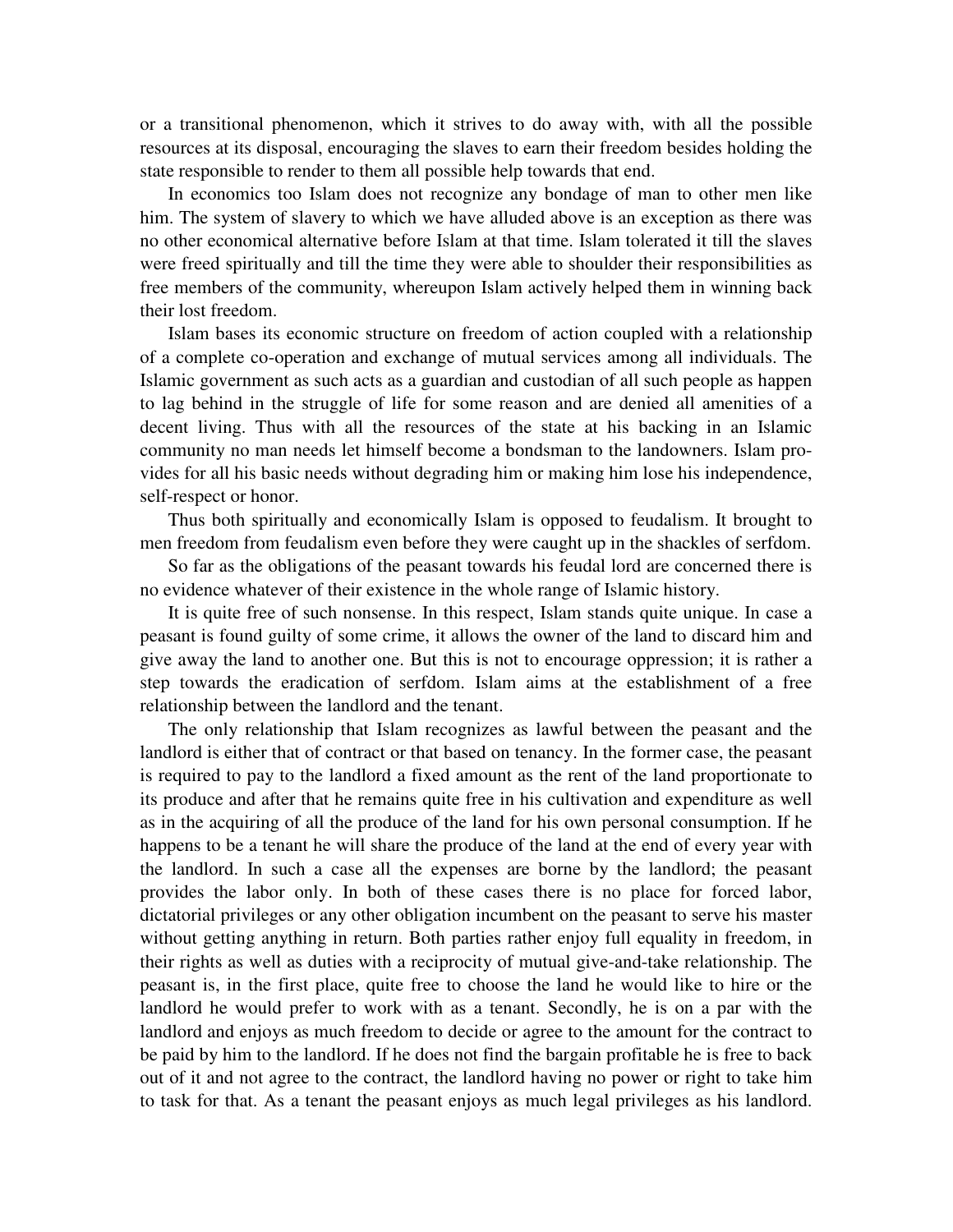They divide the profit thereof equally between themselves.

Besides this, we also find that contrary to what happened in the history of European feudalism, the practice commonly prevalent in Islam was quite different. It was the rich landlord and not the poor peasant who gave presents and bestowed bountiful gifts upon his tenants on the occasions of Eid and other festivals. This is specially true about the months of Ramadhan, a month of great importance and religious significance in Islam. During this month, friends and relations paid visits to each other and were entertained with feasts along with bestowing bountiful gifts upon the poor and needy ones of their community. It means, in other words, that the rich and well-to-do people were wont to spend their riches on others rather than exact costly gifts from the poor people as was the custom in "civilized" Europe.

From this it is clear that the duties that the peasants were encumbered with in feudalism and which degenerated into forced labor have no place in the Islamic system of life. It established rather a free relationship between the landowner and the peasant with a reciprocal respect and perfect equality. As regards the duties discharged by the feudal lords in Europe towards their tenants as a recompense for their unjustifiable forced labor and abject slavery to them in the form of defending them from others and safe guarding their rights, in Islamic society the rich people discharged voluntarily similar duties with regard to their tenants without expecting anything from them in return. In rendering these services to their fellowmen they sought nothing save God's pleasure. This is what distinguishes a system of life based on a lofty creed and the one devoid of it. In the one the social services rendered by a man towards others assume the character of a worship whereby he is brought closer to his God, whereas in the other they are nothing more than a commercial enterprise, each party striving hard to get hold of the lion's share and anxious to yield to the other nothing but that which is beyond its power to hold longer, with the result that in the end the most powerful party rather than the one rightfully deserving emerges victorious and gets away with all the profits.

The third characteristic of feudalism, that is, the right of the feudal lord to decide as to the extent of the land to be given to the tenant and prescribe the duties to be discharged by and expected of him, is a thing peculiar to the European concept of lordship and serfdom only. Such concept had never existed in the history of Islam which does not recognize the over-lordship of the feudal lord or the serf-hood of the peasant to him. The only factor which does restrict the choice of a peasant with regard to his acquiring a lease of land in Islam is his own free will and financial potentiality. The lesser enjoys no privileges against this save that of claiming the agreed upon rent of the land from the peasant. Similarly in tenancy the extent of the land to be farmed by a tenant is determined by his own physical ability or the number of the helping hands (consisting of his sons generally) he can get hold of. The duties imposed on him in tenancy are no more than what the rehabilitation of the land acquired by him may necessitate. The land in such a case is considered as a common property of the peasant and the landowner till it brings forth its produce. As to the land of the landlord other than that held by the tenant in tenancy, the tenant is not supposed to have anything to do with that, nor is he under any obligation to work therein whatever the form or nature of such a work or service might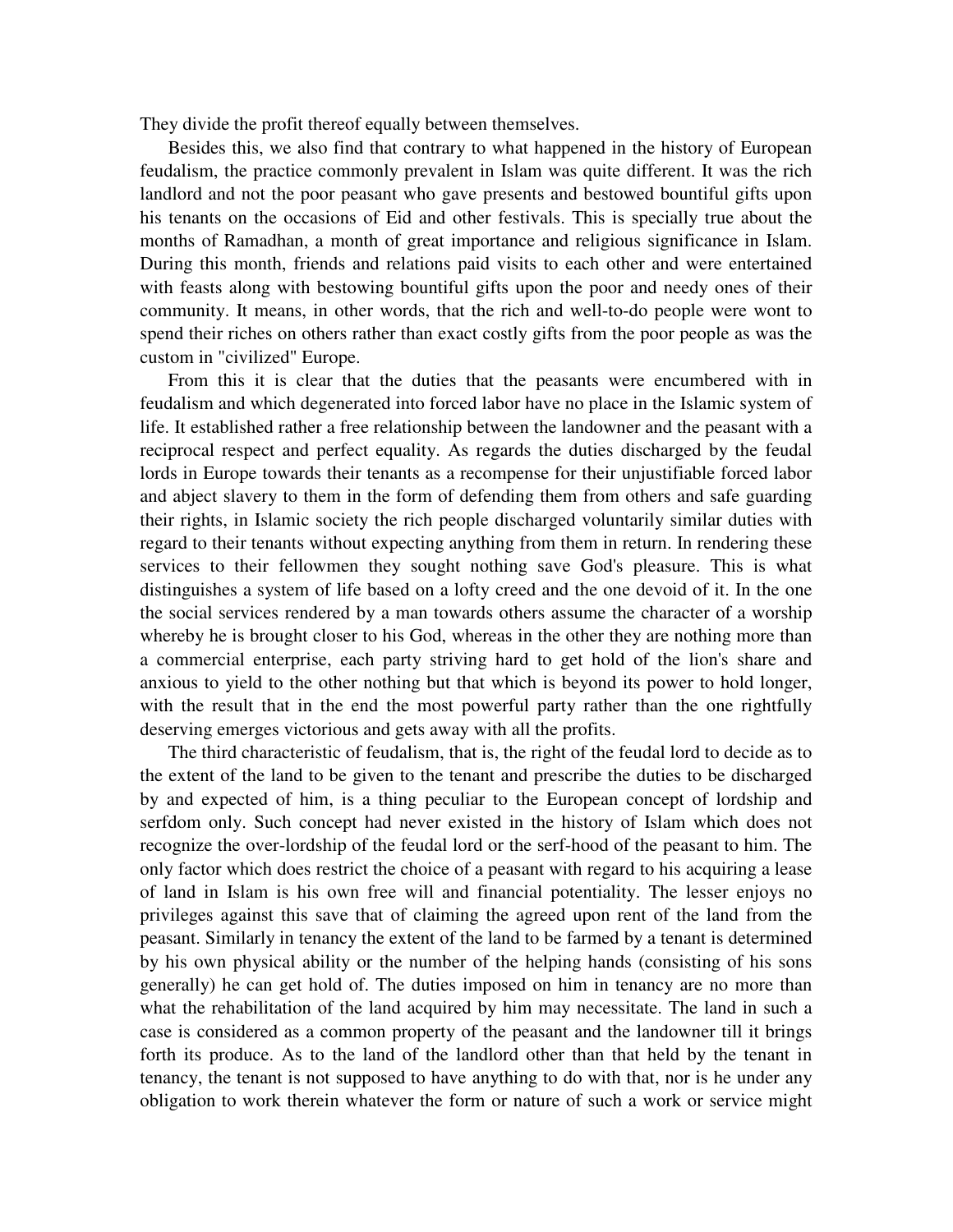The most striking point of difference between Islam and feudalism, however, is the judicial-cum-executive prerogative enjoyed by the landlord in feudalism. He alone in feudalism controls and regulates all social and political life within the bounds of his fiefs. Islam is diametrically opposed to such a prerogative as it aims at the abolition, rather than its retention, in the world of human relationships.

The European nations did not possess any law of the land in the real sense of the word with regard to the above-mentioned landlord-tenant relationship. The Roman Law, which later on formed the basis of all subsequent European legislation, conferred upon the feudal lords the right to become virtual dictators in their respective areas, make laws for the people, hold judicial powers among them, and enforce their decisions as they might think fit. Thus they held in their persons legislative, judicial and executive powers all in one and at the same time. Each one of them formed a government within a government. The government did not interfere with the internal affairs of the feudal monarchies so long as they continued to carry out their financial and military obligations towards it at the hour of need.

Nothing of the sort is to be found in Islam, It had its own central government with its own law of the land which it strove to enforce in the lives of all those living within its boundaries, Judges were appointed to enforce the law of the land in all parts of the country. All were made equal before law, None enjoyed any priority over others. The individual was called to account only when he committed a mistake or acted wrongly. Later on when contrary to the teachings of Islam, the government degenerated into a hereditary monarchy it still retained some Islamic characteristics. Thus, for instance, the government continued exercising a supervisory authority over all the different peoples and individuals that lived within its sphere of influence. The law of the land was one and the same for all people living within its vast territories. The only exception appears to be differences of the jurists among themselves on certain legal points, which is no more than what is met with in almost all the systems of law found on the face of the earth. It was this rule of the law that provided a safeguard for the peasants against the oppression of the feudal lords as well as their greed, lust or whim. They were ruled in accordance with the divine law rather than the whims and wishes of the feudal lords. It held not only the landlords and the tenants as equals as both of them were now made free men but also treated all men alike and in the same manner.

Of course there are found certain unfortunate Incidents in the history of Muslims as well, wherein we see that judges gave judgments contrary to their own conscience as well as in contravention of the spirit of the law in order to win favor with the feudal lords or the rulers, but these incidents were no more then certain stray instances. They are merely exceptions as is shown by the historical facts to the veracity of which even the European scholars bear witness. As against these few stray case of injustice there are a great many instances in Islamic history which show that judges gave judgments in favor of extremely poor men against not only landlords, governors or ministers but even against the caliph himself-the caliph who wielded absolute authority and power. But, in Spite of this, neither any judge was dismissed from his post, nor did the ruler seek any revenge against

be.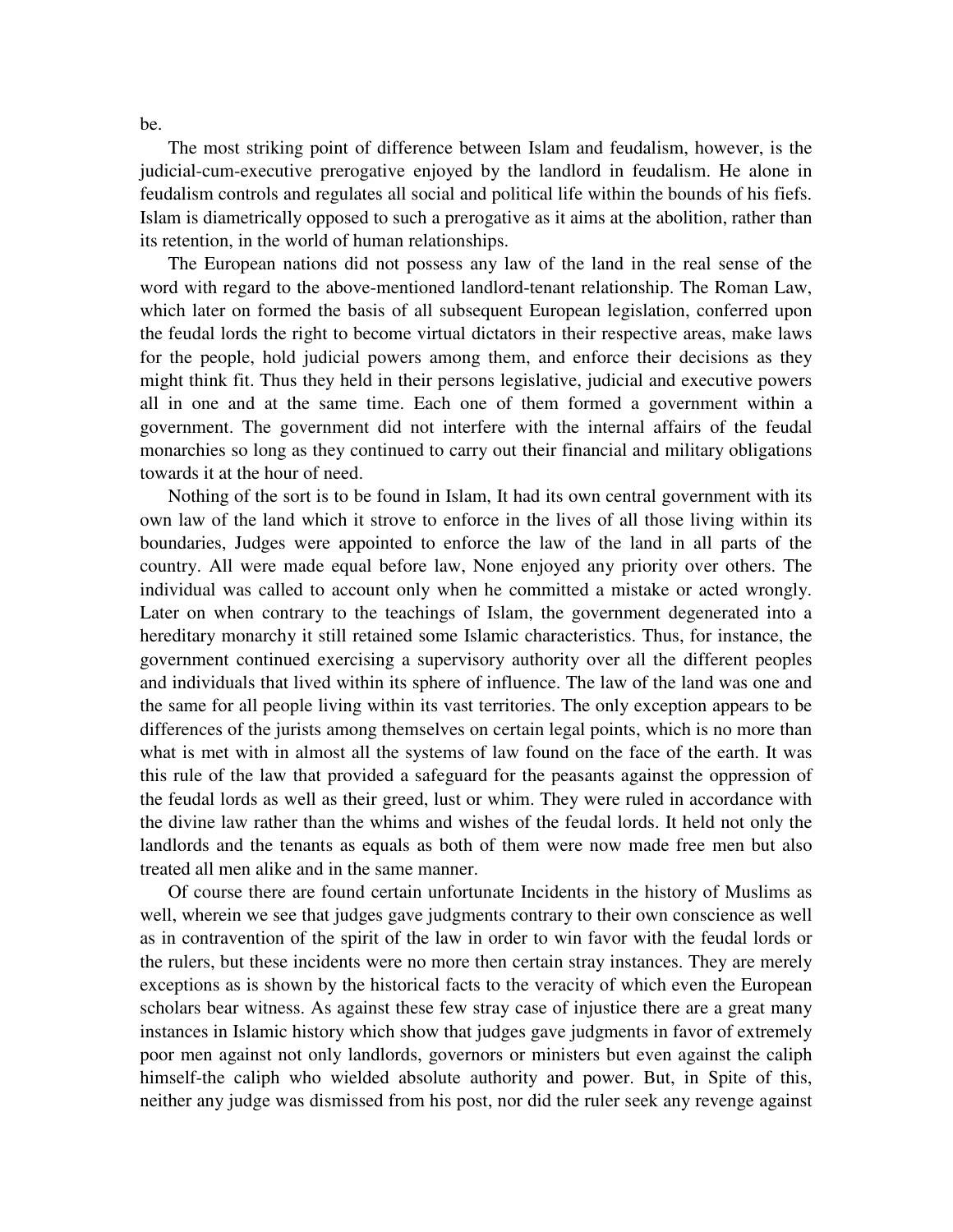him.

Similarly, there is not any escape movement of the peasants met with in the Islamic history as was witnessed in Europe. This was so because the peasants enjoyed not only the rights to move freely from one farm to the other but also from one country to another within the boundaries of the vast Islamic Empire. Nothing prevented them from shifting from place to place except their own fondness for or attachment to a particular tract of land as was, for instance, the case with the Egyptian farmers. The peasants in other parts of the Islamic world, however, fully availed themselves of this freedom of movement as they did not happen to be so attached to their particular areas as their Egyptian counterparts were and as no obstacles were hurled in their way to prevent their movement such as blocked the way in the case of the European peasants in the form of serfdom and the various obligations they were encumbered with.

The peasants in the history of the European feudalism towards its final phase had to buy off their freedom. This too has no parallel in the history of the Islamic peoples for the simple reason that among them peasants enjoyed as much freedom as any other section of the community did. They as such had no need to buy off the freedom they already possessed,

Moreover, it may also be added that in the Islamic world a large number of small states existed throughout its history. These states provided livelihood to their possessors, helped them carry out various kinds of sea or land trade and support the various industrial crafts. But in Europe all of these were completely swept away by the upsurge of feudalism. It was then that a dark night of spiritual ignorance and intellectual darkness settled on Europe. It was shown light by Islam, first when it came into contact with the Islamic world during the crusades, and again, when the two encountered each other in Spain. These encounters set Europe onto the path of the Renaissance and so Europe gradually climbed out of that dark night of intellectual and spiritual stagnation.

Thus we find that feudalism as such did never exist in the world of Islam so long as Islam remained dominant in the Muslim lands because its spiritual and economic system as well as its basic creed, principles and laws are all opposed to feudalism. Not only this but it also does away with all the causes conducive to its growth. Whatever semblance of feudalism was witnessed during the Ommayad and Abbaside periods was limited in its sphere, besides the fact that it never flourished so as to become a common feature of the social life of the Muslims.

Of Course we do find feudalism in the Islamic countries in the modern history towards the end of the Ottoman Empire when headsprings of Islamic faith had dried up in the hearts of Muslims and the political power had passed into the hands of those who knew nothing as regards Islam save its name. The picture became all the more dark when the Godless, materialistic and aggressive European civilization marched in triumph against the Islamic world. It staged military occupations, destroyed all spiritual values and put an end to the spirit of co-operation, replacing these with the most hideous forms of capitalistic exploitation and a life-long misery to the poor. This feudalistic system imported as it was from Europe still continues to linger in some of the Muslim lands with all those features that characterized its parent-the European feudalism. It is quite clear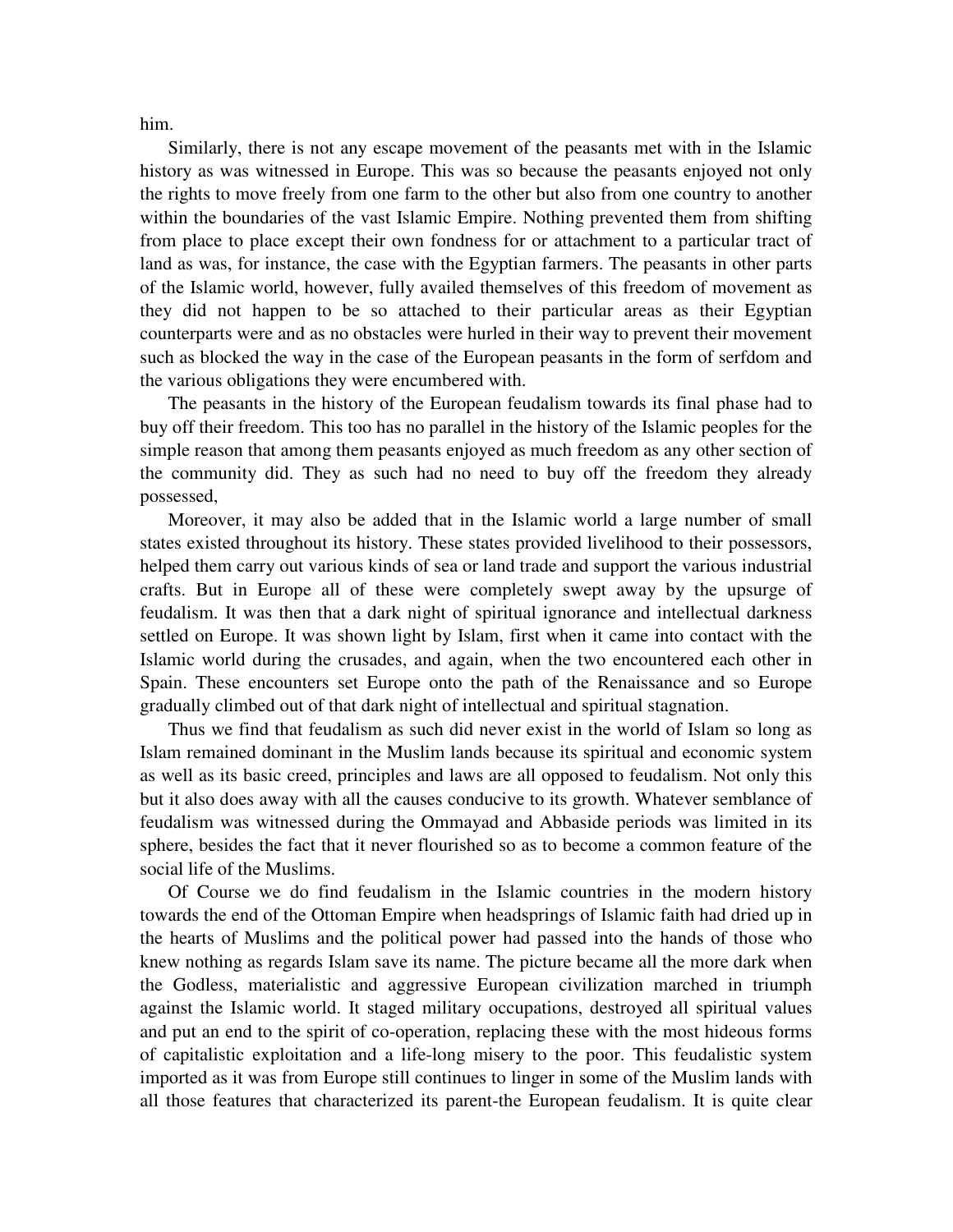that Islam owes no apology for the presence of it in the contemporary Islamic world, nor is it in any way responsible for its emergence or existence. It could be held responsible only if it were a ruling power in the Muslim lands. Some Muslim rulers are at present ruling their peoples in accordance with the constitutions and laws imported from various European countries rather than according to the Islamic laws. They remain the most faithful followers of their western masters that were ever witnessed on the face of the earth.

From the above discussion certain facts stand out clearly that have become a centre of the ideological conflict raging in the modern World. Of these the following facts may be pointed out:

 (1) It is not the factor of ownership as such that inexorably paves the way for the growth of feudalism with human will having no part in its enhancement. It is rather the manner of possessing and the nature of relationship between the owners of the land and those who have no land in their possession that favor its growth. That is why ownership was there in the Islamic world and yet feudalism did not exist because the ideology of Islam as well as its various applications to practical life establish between the individuals such relationships as do not favor the growth of feudalism.

(2) If Europe was condemned to feudalism it was not because feudalism is an essential stage of evolution on the path of evolution that can never be bypassed by mankind even if it should so desire. Europe suffered from it rather because of the fact that it did not possess any system or creed such as might have regulated human relationships and offered a sound intellectual guidance. Had there been present such a creed and ideology as was the case with the world of Islam, to guide and organize their socioeconomic relationships, no feudalism could ever have sprung up or flourished in Europe.

(3) The different stages of economic evolution-first communist society, slavery, feudalism, capitalism and then the final communist society-which the dialectical materialists describe as a common phenomenon in the history of mankind, really have no existence whatsoever outside the European history. These stages were never passed through by any people outside Europe. The world of Islam never in its whole history passed through the stage of feudalism; it has never also as such till now come to the stage of communism, nor will it ever reach that stage.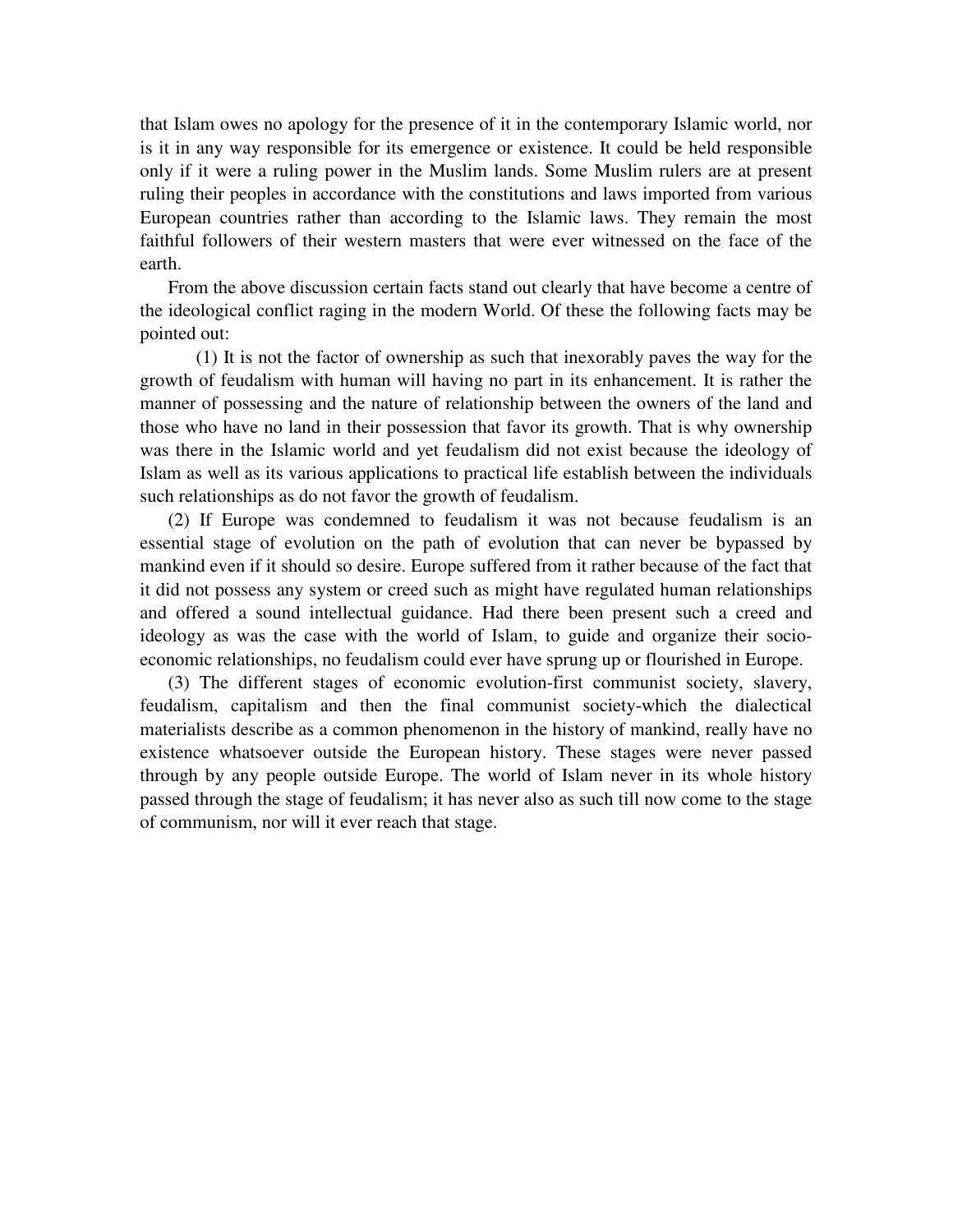# **ISLAM AND CAPITALISM**

Capitalism did not originate in the Islamic world as it came into being only after the invention of the machine which took place by chance in Europe.

Capitalism was imported into the Islamic world at a time when it was under European domination. Together with the wave of development, it spread into the Islamic world which suffered from poverty, ignorance, illness and backwardness. This made some people think that Islam approves of capitalism, with both its evils and merits. They also claim that there are no provisions in the Islamic law or regulations such as might be in conflict with capitalism. They argue that as Islam permitted individual ownership it must likewise permit capitalism.

In answer to this accusation it might suffice to point out that capitalism cannot prosper or grow without usury and monopoly both of which were prohibited by Islam about one thousand years before the existence of capitalism.

But let us tackle the question at some greater length. If the invention of the machine had taken place in the Islamic world, how would Islam have faced the economic development resulting from such invention? How would Islamic legislations and laws have organized work and production?

There is consensus of opinion among economists-including those who are opposed to capitalism *(e.g.,* Karl Marx-that capitalism at the start brought about great progress and rendered considerable services to humanity. production was increased, means of communication were improved and national resources were exploited on a larger scale. The standard of living among the working classes became higher than when they were mostly or completely dependent on agriculture.

But such a glorious picture did not last long because the natural development of capitalism, as they say, led to the amassing of wealth in the hand. If capitalist owners and to a relative diminution of the properties owned by the working classes. This enabled the capitalist owners to use workmen-the real producers in communist eyes-in considerably stepping up the production of various commodities but the wages paid to workmen were too low to ensure decent lire because the employers took all the profits and spent them leading a life of luxury and corruption.

Besides this the scanty wages paid to workmen did not enable them to consume all the production or capitalist countries. This led to the accumulation or surplus production. As a result of this the capitalist countries began to look for new markets for their surplus production, which in turn gave rise to colonialism with all its incessant conflicts among different nations over markets and raw material resources. Destructive wars were the inevitable outcome or all this.

Moreover, the capitalist system is always exposed to periodic crises resulting from depression caused by low wages and the scantiness of world consumption in relation to increasing production.

Some propagandists of materialism refer all the problems of the capitalist system to the nature of capital itself rather than to any ill-will or desire for exploitation on the part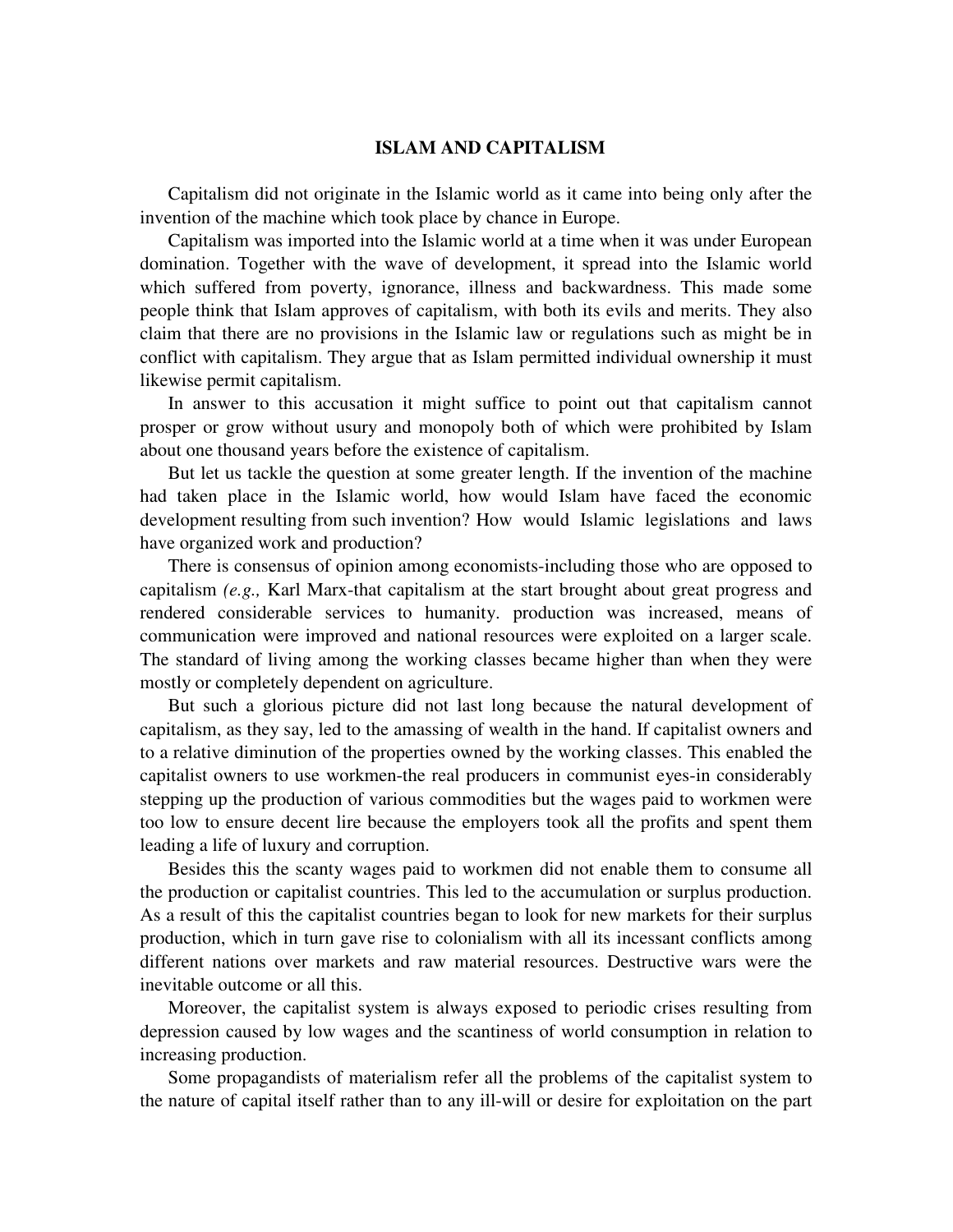of the capitalists. Such naive and strange reasoning means that man with all his emotions and thoughts is but a helpless creature in the face or the power of economy.

There is no doubt that Islam would have encouraged the good and progressive achievements that were brought about by capitalism in its early stage. But Islam would not have left capitalism without legislation to organize it and to preclude any exploitation which might result from ill-will on the part of the employers or from the very nature of capital. The Islamic principle which was laid in this respect entitles the workmen to share the profit with their employers. Some Maliki jurisprudents went so far as to give to the employee an equal share in the profit. The employer provides all capital and the workman does the work; the two efforts are equal and accordingly they are entitled to an equal share in the profit.

The above-mentioned principle illustrates Islam's great concern with the establishment of justice. Such concern for the establishment of justice was voluntarily introduced by Islam. It was not forced thereon by any economic exigency nor was it the result of the struggle among classes which is regarded by the propagandists of certain economic doctrines as the sole effective factor in the development of economic relations.

In the beginning, industry consisted of simple manual work involving a small number of workmen who worked in simple workshop" The above-mentioned principle would have organized the relation between work and capital on an equitable basis such as Europe had never had.

Economists say that the development of capitalism from its early benevolent phase to its present morbidly evil phase was accompanied by its increasing dependence on national loan. This led to the creation of banks which carried on financial operations, and advanced loans in return for some interest. Without that such loans as well as the majority of banking operations are based on usury which is expressly prohibited by Islam.

On the other hand, tough competition, which is another feature of capitalism, leads to the destruction of minor companies or to their merger into major ones. This encourages monopoly which is also prohibited by Islam, as is borne out by some sayings of the Prophet. He said: "*He that monopolizes is a wrong-doer*" Because Islam prohibited usury and monopoly it would have been impossible for capitalism to develop under Islam into its present evil stage which involves exploitation, colonialism and war.

# **What would have been the fate of industry if it had originated under Islamic rule?**

Surely Islam would not have restricted industry to minor workshops whose profit is shared by the employer and the workman. Production would have rather grown but the relationship between the employer arid workmen would have developed on different lines from those outlining the development of the employer-employee relations in Europe in the nineteenth and twentieth centuries. It would have developed in accordance with the basic principles of Islam such as the above-mentioned principle which provides for an equal division of profit between the workmen and their employer.

By so doing Islam would have avoided resorting to usury or monopoly and would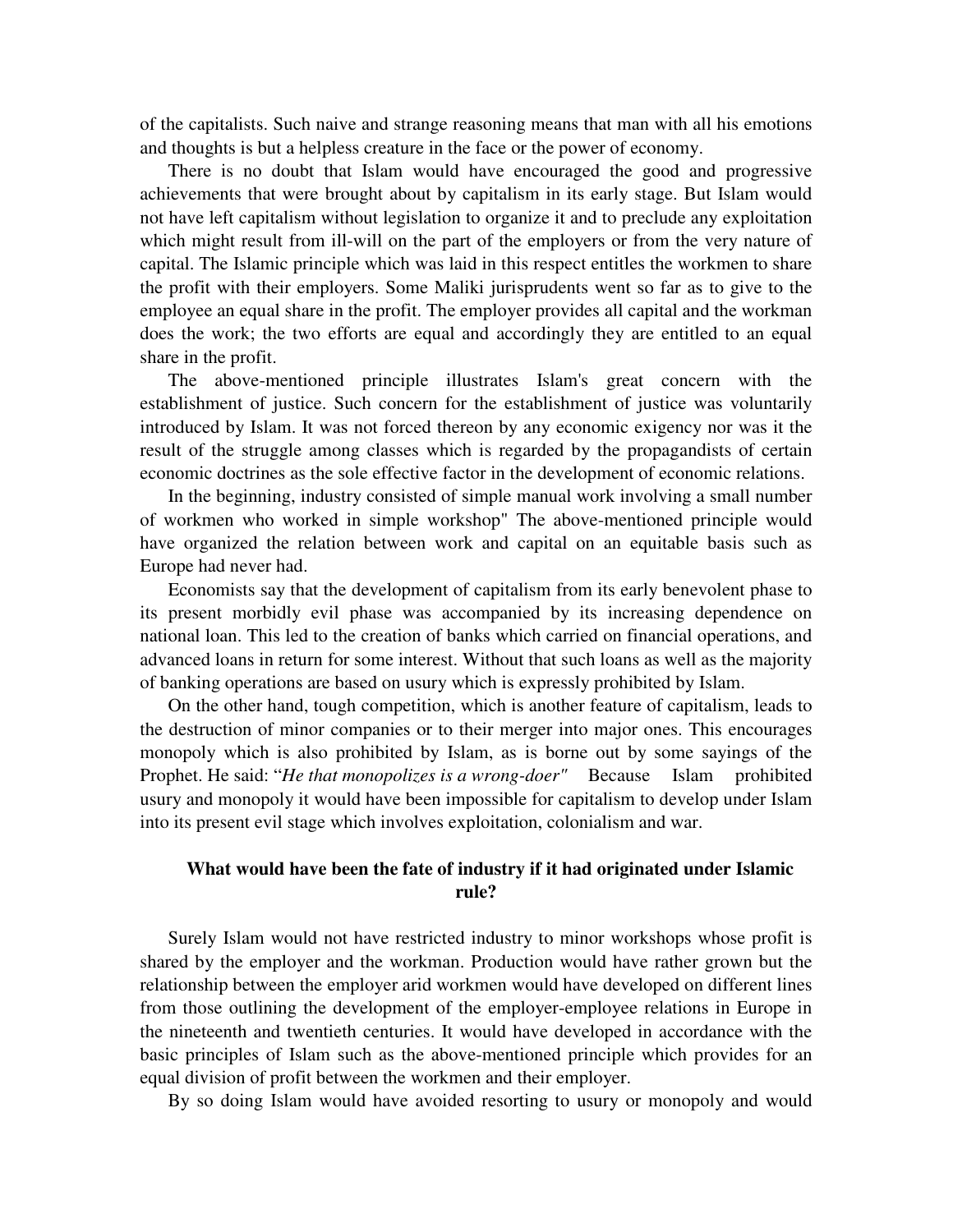have precluded the injustice to which workmen are subjected under capitalism where they are exploited and left to suffer poverty and humiliation.

It would be foolish to suggest that Islam could not have established such justice without first passing through hard ordeals, class conflicts and economic pressures which would ultimately lead to the amendment of its legislations. It is proved beyond all doubt that Islam had been ahead of all nations in dealing with the questions of slavery, feudalism and early capitalism. In so doing Islam was not acting under any outside pressure whatsoever. It was rather acting voluntarily and in accordance with its own conception of eternal equity and justice scoffed at by communist writers. On the other hand, it is a fact that Russia, a model communist state, itself passed directly from feudalism to communism without passing through the intermediary stage of capitalism. In this way Russia which adopted the doctrine of Karl Marx-practically gives the lie to Marx's theory regarding the phases of development which, he says, every state has to experience.

As to colonialism, wars and exploitation of peoples, it should be pointed out that Islam is firmly opposed to all these as well as to all the other universal evils engendered by capitalism. It is not one of the principles of Islam to colonize other peoples or to wage any war against others for the purposes of exploitation. The only war approved by Islam is that which is waged against aggression or is meant to spread the Word of God where its peaceful dissemination is rendered impossible.

The communists and their like allege that colonialism is an inevitable phase in human development. They add that colonialism could not have been averted by any doctrine or moral principle since it was essentially an economic phenomenon resulting from a surplus is the production of industrialized countries and the need for foreign outlets for marketing such surplus.

Needless to say, Islam does not recognize such nonsense about the inevitability of colonialism. Besides, the communists themselves say or profess that Russia will solve the problem of surplus production by reducing both working hours and workmen's role in production. The solution which communism professes to have found may be used by other systems as well.

History bears witness that colonialism has been an ancient human propensity. It did not originate with capitalism although capitalism with its modern weapons of destruction rendered it more ferocious. As to the exploitation of the vanquished, Roman colonialists were more ruthless and monstrous than their modern counterparts.

History furnishes us with the best evidence to the effect that Islam has been the cleanest of all systems as far as war is concerned. Islamic wars have always been free from exploitation as well as subjection of others. Therefore, if the industrial revolution had taken place in Islamic countries, Islam would have solved the problem of surplus production without resorting to war or colonization. Besides, it may be said that the problem of surplus production is an outcome of the capitalist system in its present form only. In other words, if the basic principles of capitalism are changed, the problem would not exist.

As against this, the ruler in the Islamic state shall not remain helplessly indifferent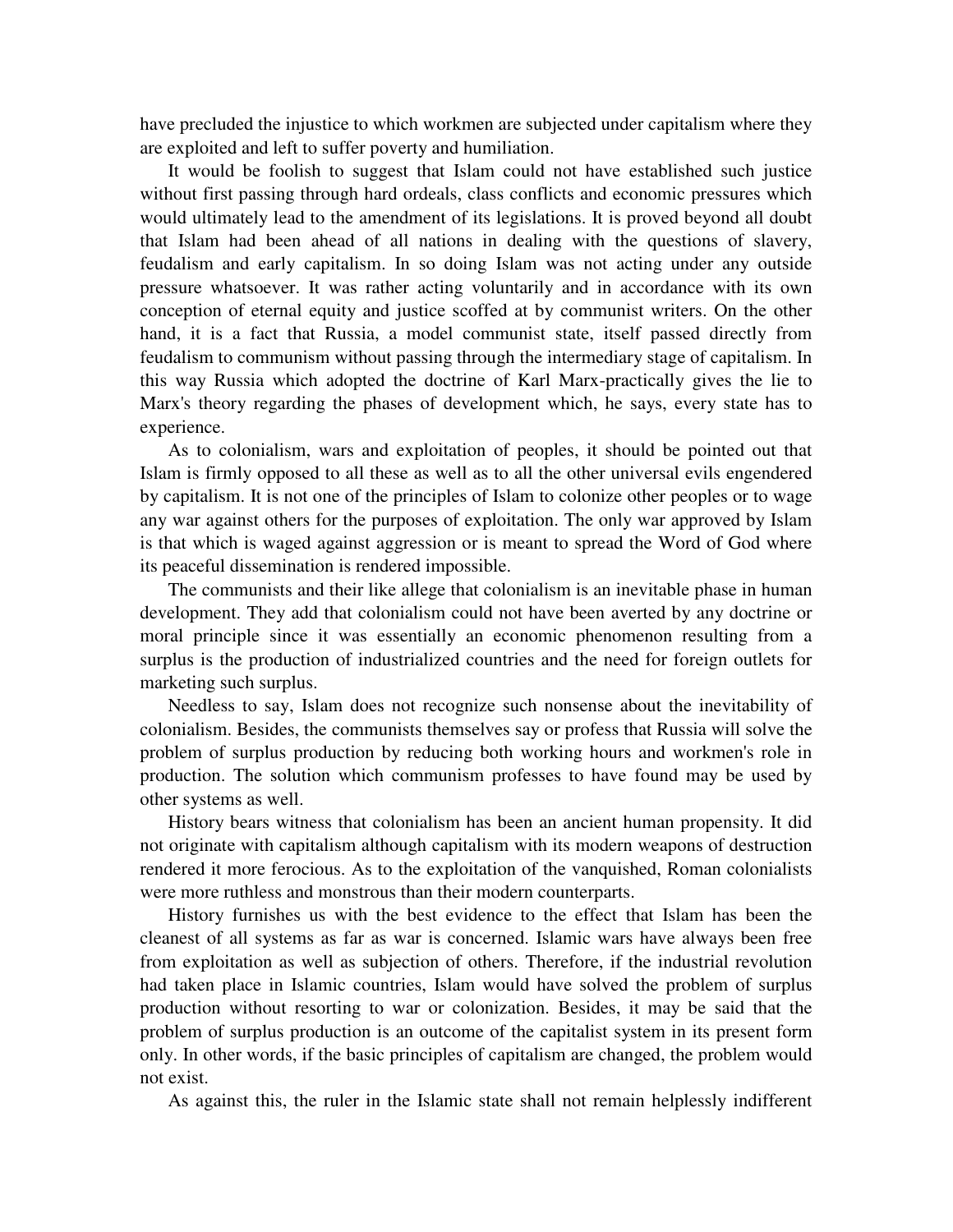towards the problem of the accumulation of wealth in the hands of a few people while the majority are suffering from poverty and deprivation. Such amassing of wealth is contrary to the principles of Islam which expressly prescribed that wealth should- be fairly distributed among all the people lest it should be confined to the rich only. The ruler in Islam is charged with the enforcement of *Sharia* (Islamic law) by all means at his command without any injustice or harm to anyone. In this respect, the ruler is invested with full and unlimited powers within the bounds set by God's law-the law that precludes the accumulation of wealth. We might refer in this respect to the law of inheritance which ensures that wealth left by each generation is properly distributed. Reference should also be made to Az-Zakat which prescribes that 2 1/2% of the capital and profit should be annually earmarked for the poor. In addition, Islam explicitly prohibits the hoarding of wealth. It likewise prohibits usury which is the basic factor in the accumulation of capital. Moreover, the relationships among the members of Islamic society are based on reciprocal responsibility rather than exploitation.

It should also be added that the Holy Prophet (peace be on him) ensured for officials of the state certain rights including the basic necessities of life: *"If a person who if charged with work for us (i.e. the state) has no wife, he shall have one; if he has no dwelling place, he shall have one; if he has no servant, he shall have one; if he has no animal, he shall have one".* 

Such guarantees are not to be confined to officials of the state only. They are the basic necessities required by every person. They can be obtained in return for work done in the service of the state or through any profession or occupation from which society may benefit. If the state ensures the basic necessities for its officials it must also ensure the same for every working individual in the state.

This is evident from the fact that the Public Treasury is responsible for supporting those who are unable to work owing to old age, illness, or childhood. The Public Treasury is also responsible for providing basic necessities to persons who cannot obtain them owing to the insufficiency of means.

All the above-mentioned facts emphasize the responsibility of the state to ensure by all means the basic necessities for workers. It is of no great importance as to by what means should such necessities be provided to the workers; what really matters is the principle which guarantees that profit and loss shall be equally shared by all members of the nation. By providing such necessities for workers Islam protects them against exploitation, besides ensuring a decent life for all.

Islam would not have allowed capitalism to grow into the monstrous forms which are presently prevalent in the "civilized" West. The Islamic legislations-whether originally prescribed by *Sharia* or newly adopted to face new developments within the frame work of Sharia-would not have allowed the capitalists to exploit the working people or suck their blood. Islam would have precluded all the evils of capitalism including colonization, war and the enslaving of people.

Islam, as usual, is not content with the mere enactment of economic rules and laws, In addition to law, Islam also makes use of moral and spiritual incentives which are satirized by the communists because they see that such values have no practical significance in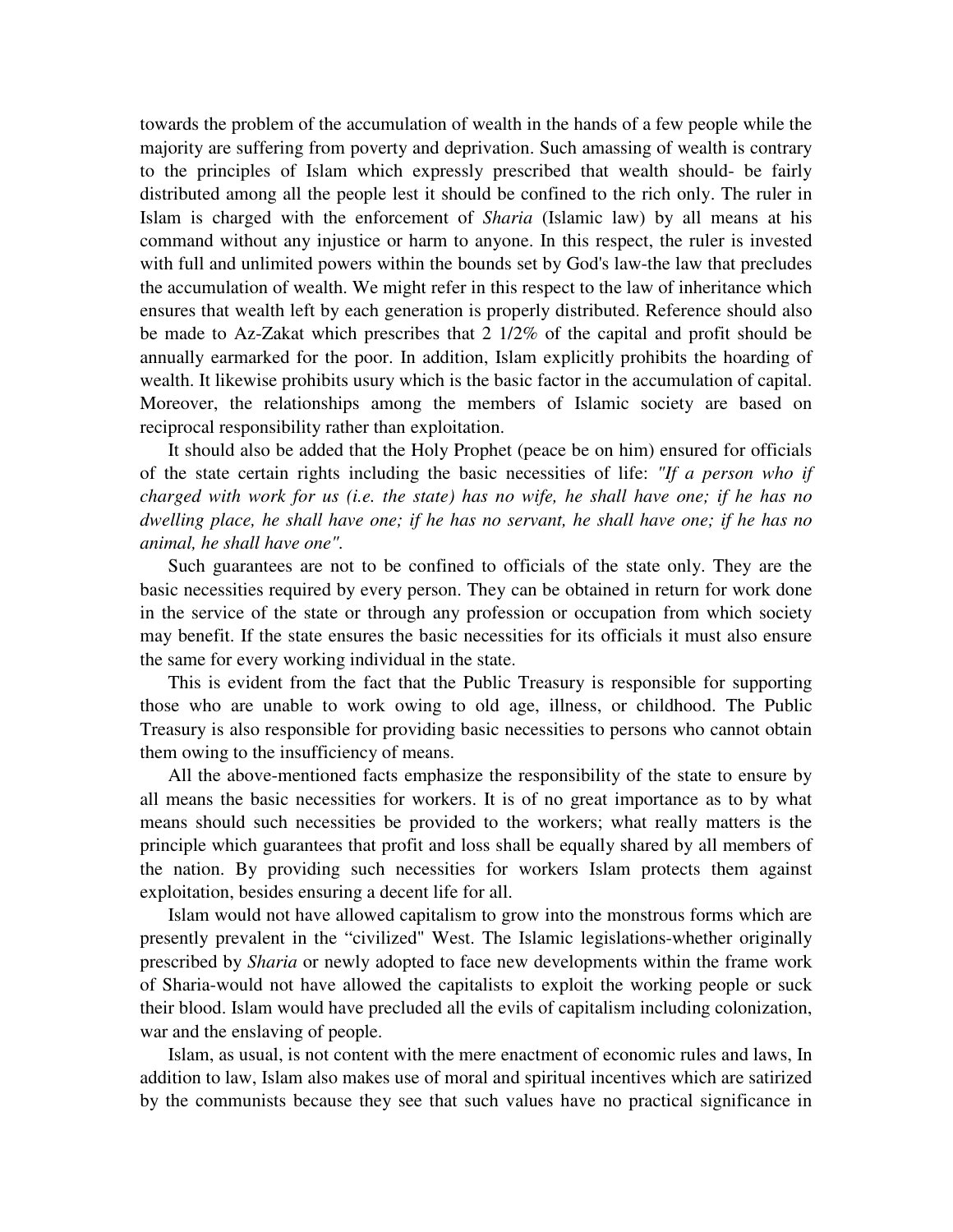Europe, But in Islam moral and spiritual values are not separated from practical considerations, Islam has a unique manner of combining and harmonizing both the purification of the spirit and the organization of the community. The individual is never left to wonder how to reconcile the ideal with the practical, Islam formulates its legislations on a moral basis so that the moral values are always in harmony with the legislations, In this way, each side supplements the other without any fear of conflict or divorcement, Islamic morality prohibits and discourages all forms of luxury and sensuality which are the inevitable results of the amassing of wealth in the hands of a few people, Along with this, Islam also prohibits being unjust to employees or underpaying them. As the amassing of wealth is an outcome of in justice to employees, it invariably means that it must also be discouraged. Islam calls on the people to spend their money in the way of God-even if that should lead to disposing of all ones property. It is because the rich people spend their money on themselves rather than in the way of God that the majority of the people live in poverty and deprivation.

The spiritual elevation of men brought about by Islam brings them closer to God and makes them renounce all worldly pleasures and profits in striving to attain God's pleasure and in expectation of His recompense in the other world. There is no doubt that a man who keeps his peace with God and has faith in the other world, in heaven and hell, will not rush madly for the amassing of wealth or resort to exploitation or injustice for the realization of his selfish ends.

In this way the moral and spiritual edification will pave the way for economic legislations which aim at curbing the evils of capitalism. Consequently, when such legislations are made they are sure to be complied with not because of fear of punishment but rather because people would be acting according to the dictates of their conscience.

In conclusion, it should be made clear that the monstrous capitalism which is currently prevalent in the Islamic world is not a pan of Islam and consequently Islam cannot be held responsible for its evils.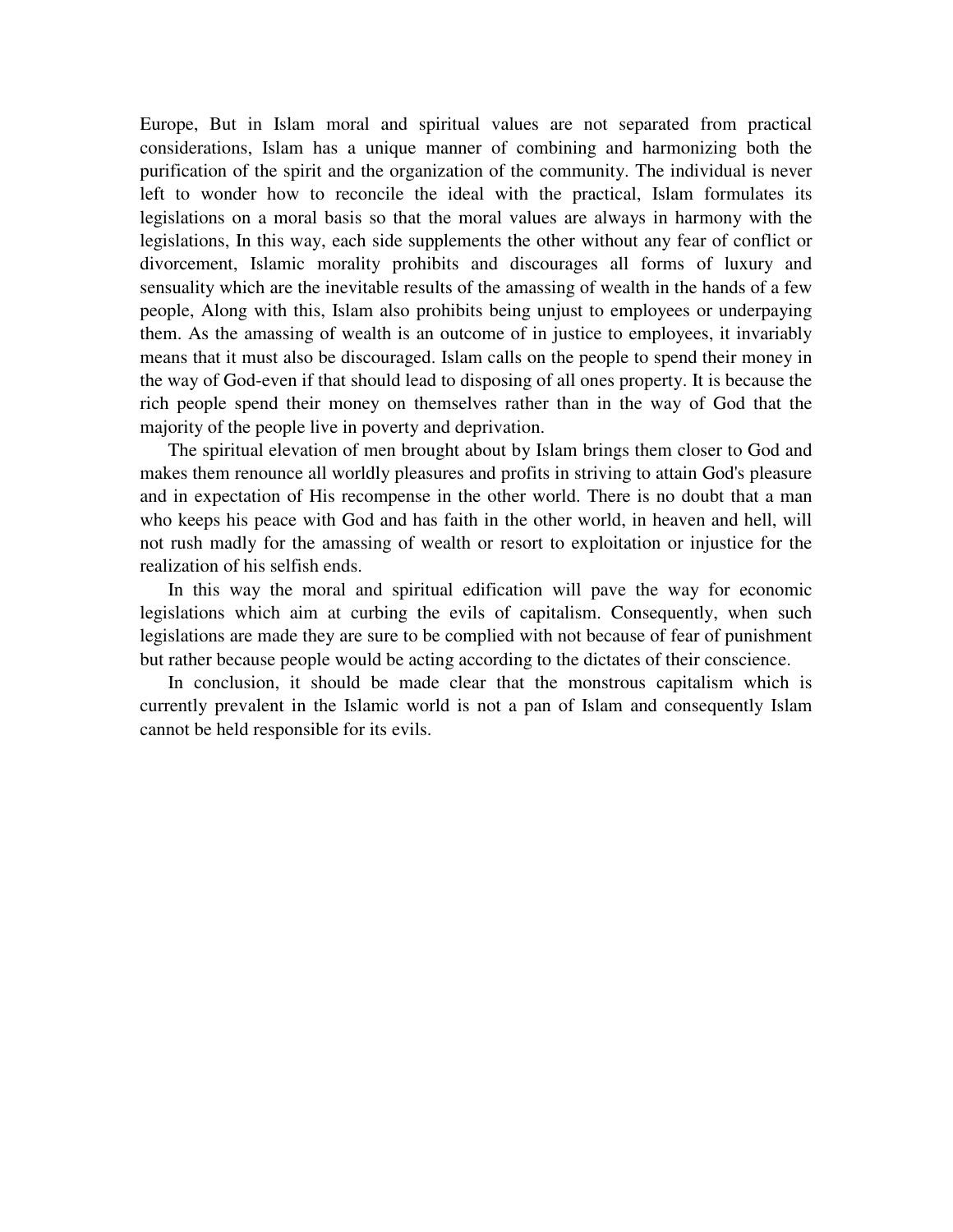# **ISLAM AND PRIVATE OWNERSHIP**

## *Is private ownership* a *natural propensity?*

Communists and their likes insist that it is not. They claim that there was no private property in the earliest societies where the "first communism" prevailed. All things, they say, were public property shared by all people who were guided by a spirit of affection, co-operation and brotherhood. They sadly regret that such "an angelic era" did not last because the discovery of agriculture involved disputes over the cultivated land and the means of production. This inevitably led to war. The Communists allege that humanity can put an end to this dreadful evil only by returning more to "the first Communism" where no one had a property or one's own and all production was equally shared by all people. They believe that this is the only way to restore peace, affection and harmony to the world.

 On the other hand, psychologists and sociologists do not agree upon a clear distinction between natural and acquired human emotions, concepts and manners. Likewise they differ regarding private ownership. Some psychologists and sociologists maintain that private ownership is a natural propensity born with man regardless of the conditions of his environment. Others believe that it is acquired through man's environment. A child, they say, refuses to part with any of his toys either because they are too few or because he fears that another child may take them. When there is just one toy for ten children, quarrel is sure to break out, but, they say, where there are ten toys for ten children everyone will have a toy of his own and there will be no conflict.

Our answer to the arguments put forward by communists and other psychologists and sociologists is as follows:-

1. No scientist has been able to prove beyond all doubt that private ownership is not the outcome of a natural instinct. All that the leftists could say in this regard is that there is no conclusive evidence available that it is the outcome of a natural instinct. But that is another question.

2. The example-about children and their toys-which the communists give in support of their stand cannot lead to the conclusions they aim at. That quarrels do not break out when ten children are given ten toys does not rule out the existence of a natural desire for ownership. It means that the desire for ownership may, in healthy cases, be satisfied by absolute equality. The aforesaid example does not rule out the existence of such desire but it may help to define its nature. Besides, no one can deny that many children would not hesitate to usurp the toys of their friends unless they are prevented from doing so for reasons beyond their control.

3. As to "the angelic era" which the communists suppose to have accompanied the earliest societies, it may be said that there is no real evidence that such an era did really exist. Even if there had been such an era, there could have been no means of production at the time. How could disputes arise over something that did not exist? At that time people got their food easily and directly from trees. When they went hunting they had to go in groups for fear of wild animals. It was impossible to store slain animals for they would soon go bad. So they had to be eaten up as soon as possible. The absence of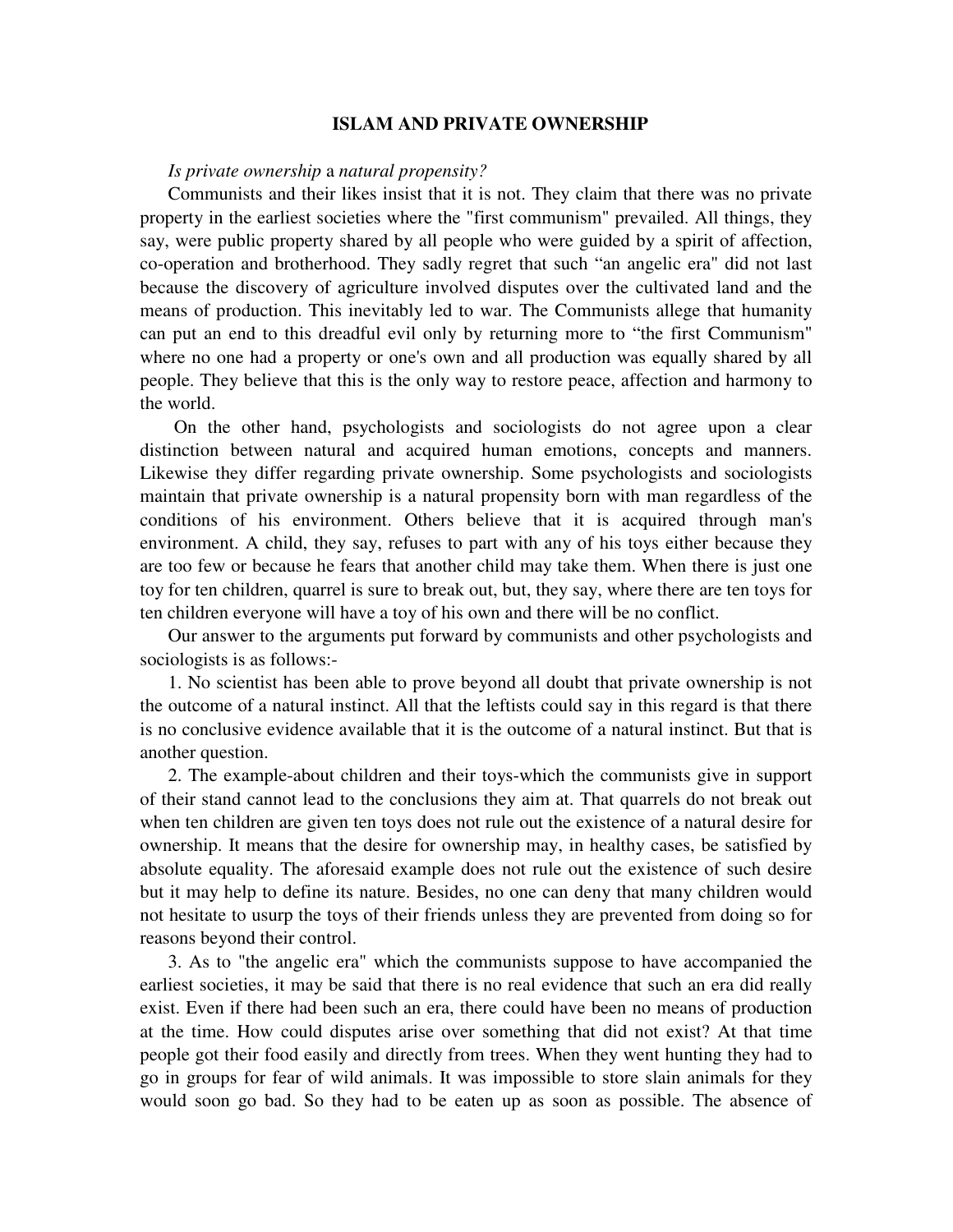conflict in that case does not rule out the existence of a natural desire for ownership. As a matter of fact, absence of conflict is due to absence of anything worth the strife. This is why the discovery of agriculture brought about conflict. The said discovery stimulated a hitherto dormant tendency which till then lacked the incentive for action.

4. No one could firmly deny that at such an early era a conflict could have existed among a number of men for the possession of a particular woman. In spite of the existence of sexual communism in that era no one can say for sure that it was prevalent throughout society or that its existence prevented men from fighting each other for possessing a woman whom they considered very attractive.

This leads to an important conclusion: where all things are equal and similar the possibility of a conflict may be ruled out. But as long as things are different, conflict and struggle are bound to break out even in the imaginary "angelic society" upon which communists build their future prospects.

5*.* Finally, no one could rule out the fact that some men who lived in that early era desired to achieve personal distinction either by showing their bravery and physical strength or by any other means. Some primitive tribes-examples of the so-called "first communist society"-do still refuse to give their daughters in marriage except to those men who would endure a hundred lashes without showing any signs of weariness or pain. There is no doubt that the only reason that invites young men to set out for such a painful ordeal is their desire to achieve personal distinction.

If it is true that all things follow a state of absolute equality, we must then search for a reason that leads some people to assert that they are not equal to but even better than others. This leads us to the conclusion that if private ownership is not the outcome of a natural tendency it must be closely connected with another natural tendency namely the desire to achieve personal distinction present in man from time immemorial.

The communists allege that private ownership has been coupled throughout the ages with injustice and, therefore, if humanity wants to maintain peace and rid itself of bitter conflicts it must abolish private ownership.

But communists seem to forget two important facts: that individual efforts contributed to the progress of humanity and that do progress had been achieved during the so-called "angelic era" of "the first communism". It can be said that humanity started to make any progress only after the existence of conflict over ownership. This means that such conflict is not after all an absolute evil. On the contrary its existence, within reasonable limits, is a psychological, social and economic necessity.

In addition to this, it should also be borne in mind that Islam does not take it for granted that private ownership underlies all the injustice which afflicted humanity. The serious injustice that accompanied, private ownership in Europe and other non-Islamic countries in general was due to the fact that the propertied classes in those countries were themselves the legislators as well as the rulers. It was only natural that such a class should make the legislations that safeguarded its interests at the expense of the other classes. Islam does not recognize the existence of a ruling class. In Islam laws are not made by a specially privileged class; these had been made by God who created all classes. It is beyond imagination that God should favor some individuals or classes at the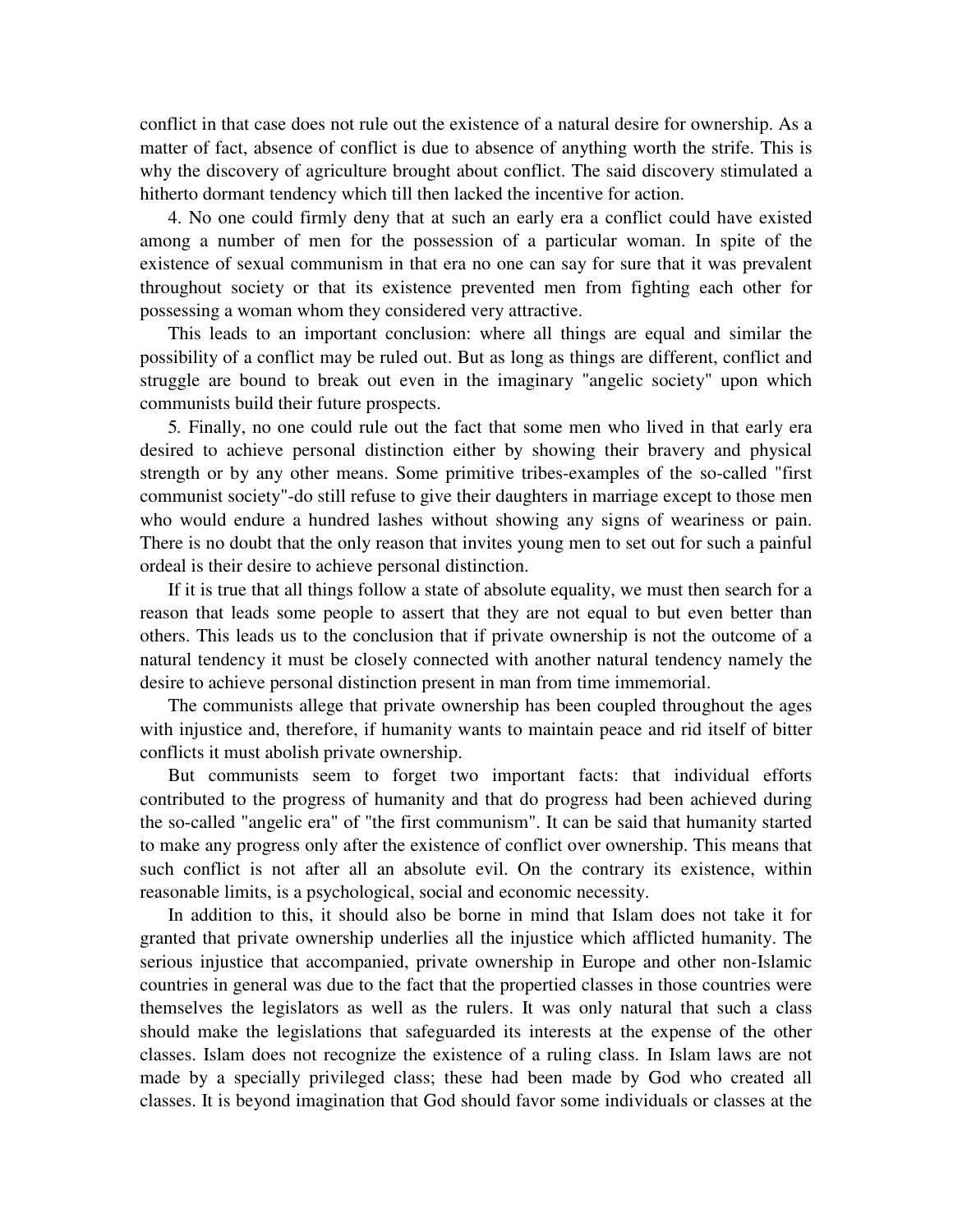expense of others. What reasons could He have for such favoritism? According to Islam, the ruler is freely elected by all the Muslims. He is not nominated to office by virtue of any class consideration. After assuming the duties of his office, the ruler must follow a law which he did not make, a law that was revealed by God Himself. In this connection we may quote a saying by Abu Bakr, the first Caliph: "Obey me as long as I obey God in my rule over you but where I disobey God you shall not obey me". A ruler in Islam has no legal power authorizing him to confer upon himself or others any legislative privileges. He has no power to prefer one class to another or to act in response to the political influence of the propertied class by enacting legislations which safeguard its interests while oppressing other classes.

It should be pointed out that when we talk about Islamic rule we refer to that period in Islamic history wherein the principles and instructions of Islam were fully applied in their true sense. We do not refer to the periods when corruption changed the system of rule into a monarchy. Islam does not recognize such governments nor can it be held responsible for such rule.

That Islamic rule with all its justice and idealism remained in force only for a brief era should not mean that it is an imaginary system unfit for practical application. After all, what was successfully applied once may be applied again, and it is the duty of all people to work hard for the restoration of such an era. The present time, however, is more propitious than ever for the re-establishment of Islamic rule.

Under Islamic rule, the propertied classes will not be given the chance to make laws which serve their interests only. Islam prescribes that all people must be treated according to the same laws without any discrimination regarding human rights or dignity. In case of any differences as to the interpretation of some provisions of law-which happens with respect to every law on earth-the jurisprudents will have the last word. It is to be recorded with pride that the great Muslim jurisprudents did never interpret any law in a manner which might serve the interests of the propertied classes at the expense of the poorer ones. On the contrary, they have always been especially inclined to satisfy the basic demands of the working classes and to give them their full due. In fact, some Muslim jurisprudents went so far as to regard the workman or the peasant to be in partnership (as far as profits are concerned) with his employer.

On the other hand, Islam does not rate human nature so low as to take it for granted that ownership will always inevitably lead to injustice and oppression. In the field of refining and educating human nature, Islam achieved an unmatched success. Some Muslims owned property yet *"they entertained no desire* in *their hearts for that which hath been given them but give preference to others over themselves though poverty become their lot"* (Iix: 7). So they willingly shared their own property with others without expecting any return save forgiveness and recompense from God.

We should always try to remember such noble and lofty examples-rare as they may be. They should be regarded as a ray of light that guides our future steps and unfolds to us the noble achievements which humanity may aspire to realize in future.

It should be understood that Islam never wants us to live in a world of dreams nor does it make the public interests wholly dependent on uncertain "good intentions".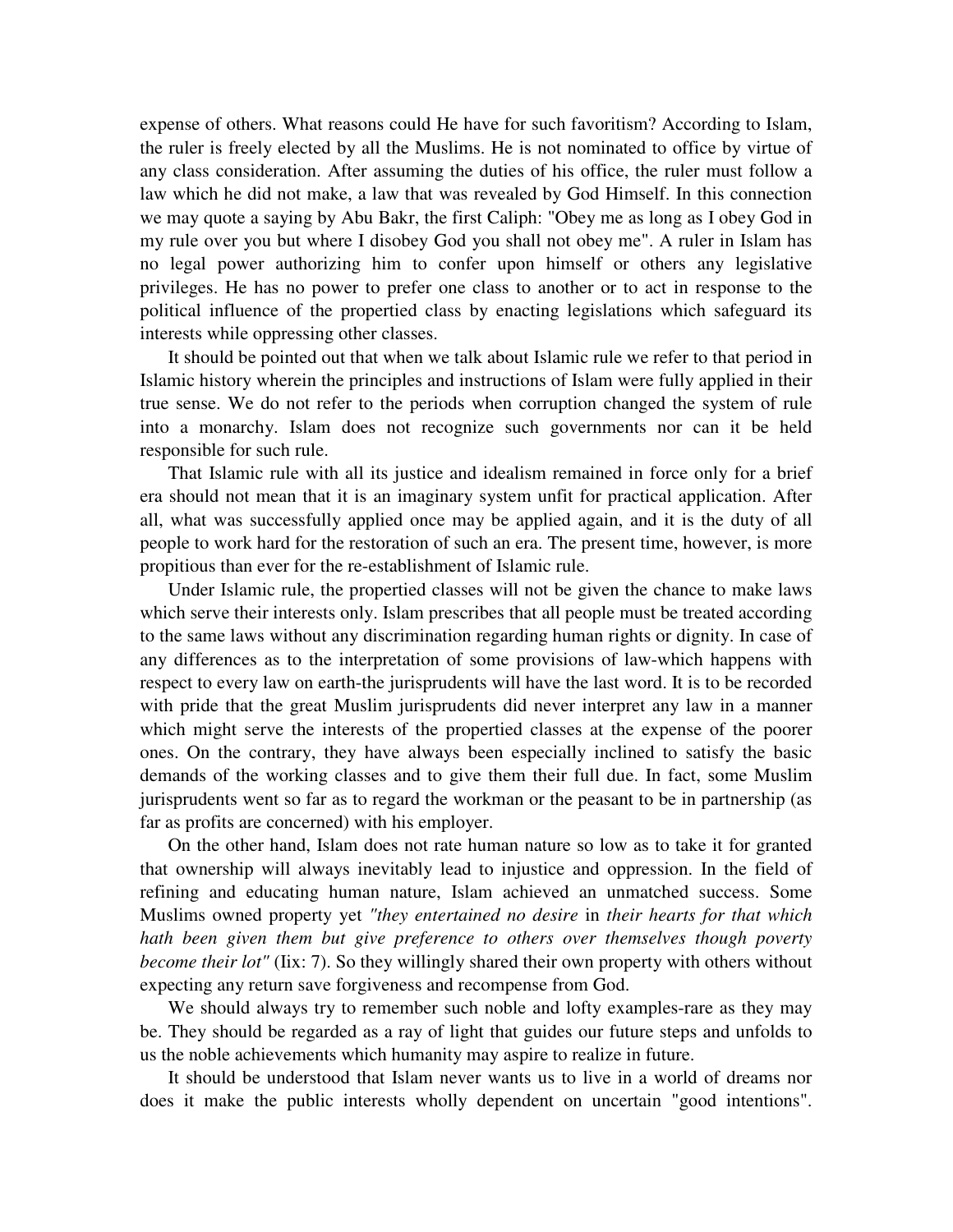Despite its excessive care for the purification and refinement of souls, Islam never forgets practical considerations. Islamic legislation ensures a fair distribution of wealth. By not only concentrating on the purification of the soul but also enacting just legislation, Islam lays the proper foundations for a healthy society. Perhaps this was what Othman Ibn Affan, the third Caliph, had in mind when he said: "God restrains by power what He does not restrain by the Quran."

To return to the question of ownership, it can be said that ownership existed in certain ages without leading to injustice. Islam permitted ownership of land but never allowed it to lead to feudalism as it did in Europe. Islam took the necessary precautions by enacting economic and social legislations which precluded feudalism and ensured a respectful standard of living even for those who did not own any land. It was such a guarantee that protected the poor class from exploitation by the propertied one.

On the other hand, granting that capitalism might have existed in Islam, it must be understood that Islam would have permitted only such type of capitalism as would serve the public interest. By purifying and refining human nature and at the same time making the necessary legislations, Islam would not have allowed capitalism to grow into an oppressive and exploiting force. By so doing Islam would have relieved the world from the evils which plague the present western world. Besides, the permission of private ownership under Islam was subject to certain restrictions. It was prescribed, for example, that public resources are public property. Where principles of justice required it, Islam prohibited private ownership and permitted it only when satisfactory guarantees had been made against injustice and oppression.

In order to make this point clear, we may borrow an example from non-Muslim countries *i.e.,* the Scandinavian states. The English, the Americans and the Frenchstaunch advocates of racial and national discrimination-admit that the Scandinavian peoples are the most civilized and affectionate peoples on earth. It is to be pointed out that such countries have not abolished private ownership but made necessary guarantees for a fair distribution of wealth. Such guarantees bridge the gap between the classes and at the same time prescribe that wages should be proportionate to work. It can be said that the Scandinavian states have in this connection come closer than any other state in the world-to a realization of some aspects of Islam.

It is impossible to separate any economic system from the social and intellectual philosophies underlying it. If we review the three doctrines that are currently propagatedcapitalism, communism and Islam-we shall realize how the economic system and the theory of ownership in each doctrine are closely related to their social background. As previously mentioned, capitalism is based on the assumption that the individual is an inviolable being whose freedom must not be subjected to any social restrictions. It follows that capitalism tends to permit unrestricted private ownership.

On the other hand, communism is based on the belief that the Community is the base and that the individual has no separate existence of his own. Therefore, communism renders unto the state (as representative of the community) the ownership of all properties, thus depriving all individuals of such a right.

Islam holds a different social concept and, therefore, it adopts a different economic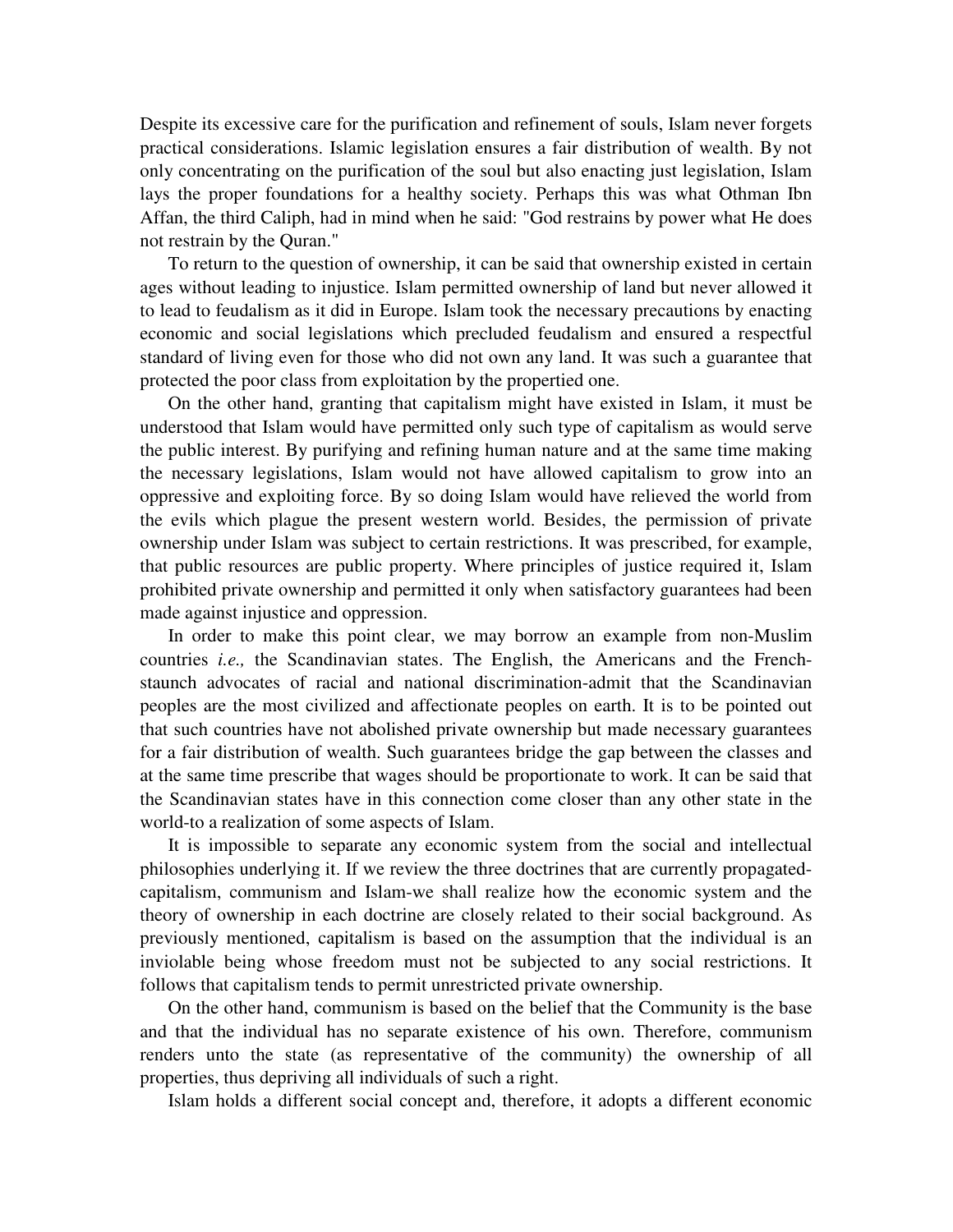system. With respect to the individual-community relationship, Islam maintains that an individual has two simultaneous capacities: his capacity as an independent individual and his capacity as a member of the community. His response to either capacity may at times be greater than his response to the other one but he will finally combine and harmonize both.

The social concept based on such a belief does not separate the individual from his community nor does it regard them as two conflicting forces trying to overcome one another. Since an individual has an independent existence and is at the same time a member of the community, it is required of legislation to establish harmony between individual and communal propensities as well as between the interests of each individual and those of others. But such harmony must be achieved without sacrificing either interest for the good of the other. Legislation should not aim at the crushing of individuals for the sake of society nor should it allow society to disintegrate for 'the sake of one or more individuals.

The economic system of Islam is based on the above-mentioned concept of harmony which is some sort of a happy medium between capitalism and communism. It combines the merits of both systems without making the mistakes or deviations of either. It permits private ownership in principle but subjects it to such restrictions as would render it quite harmless. Islam authorizes the community and the ruler in his capacity as the representative of the community to enact the necessary legislation organizing ownership and to change such legislation whenever he deems that the public interest requires it.

Islam approves of private ownership since it has ti1e power to eliminate by various means any evils that may result from it. It will be remembered that permission of private ownership in principle while vesting the community with the power to organize and restrict it is a much better arrangement than outright abolition of ownership on the uncertain assumption that it is neither a natural propensity nor a human necessity. The fact that Soviet Russia has had to permit a certain (small) degree of private ownership is clear evidence that satisfying the propensities of human nature is the best thing for both the individual and public interest.

Why shall we abolish private ownership? For what ends shall we call upon Islam to do so?

Communism alleges that the abolition of private ownership is the only means to establish equality among people and to suppress the inherent desire for domination and power. Russia abolished ownership of the means of production but has it realized the objectives it hoped to achieve by such abolition? It will be remembered that Russia under Stalin had to introduce a voluntary overtime work shift for those who had the energy to do it in return for extra wages. By so doing Russia was creating differences in the wages paid to workers.

Do all people in Russia receive the same wages? Is it possible that doctors and nurses draw the same salaries? Communist propagandists often tell us that engineers get the highest wages in Russia and that artists collect the biggest income. By saying this they unwittingly admit the existence of differences in wages among the various classes in Russia. Such, differences are noticeable not only among members of the various classes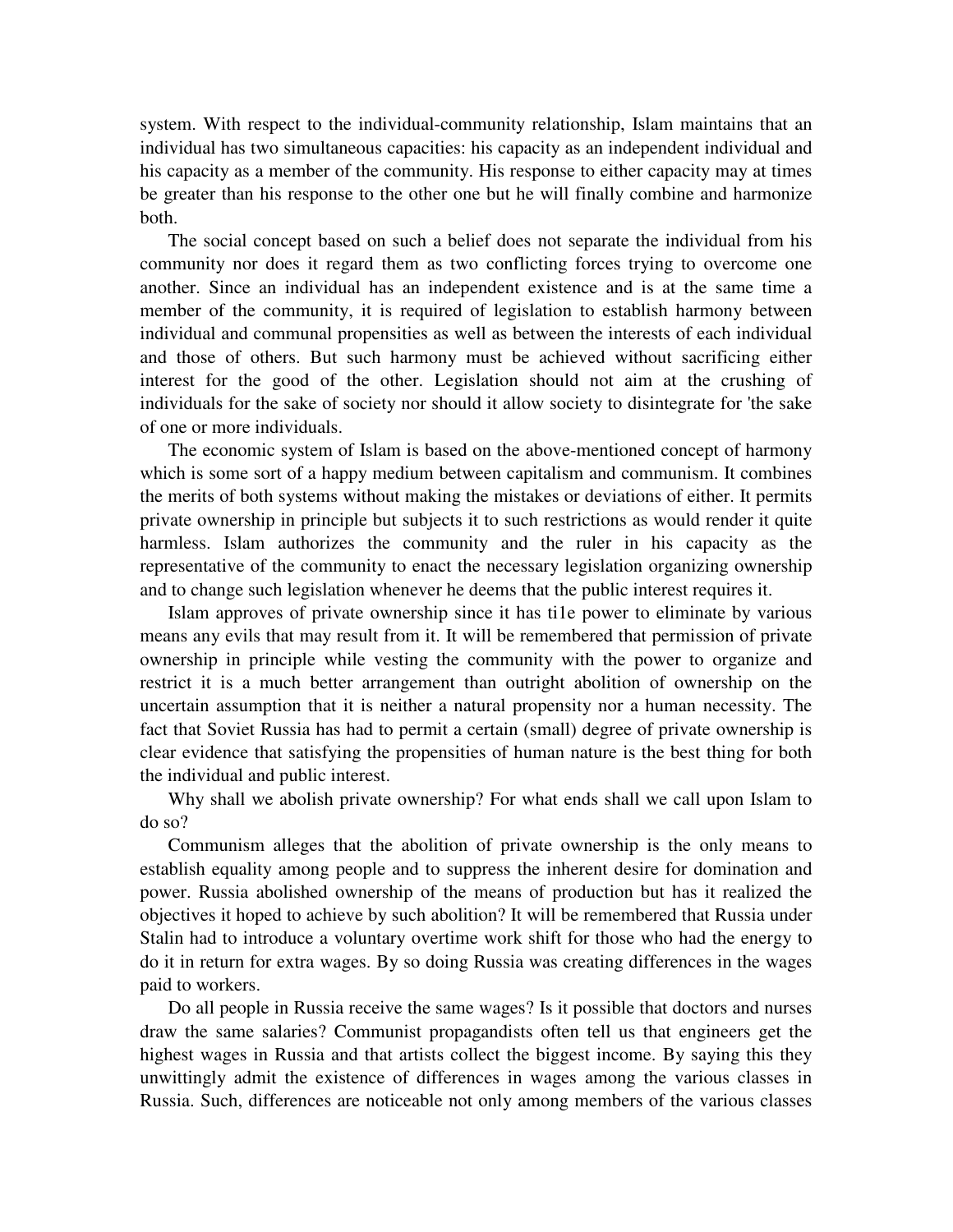but also among members of the same class.

 Has communist Russia managed to wipe out the instinct of domination or the desire to achieve personal distinction? If so, how are trade union leaders, factory managers, senior administrators and commissars selected? How do they sort out active members of the ruling Communist Party?

Apart from the question of the abolition or approval of private ownership, should we not admit that the desire for domination and personal distinction is inherent in human nature?

Since the abolition of ownership could not rescue humanity from what communism regards as a great evil, why should we follow its example by taking a course that conflicts with human nature and thus attempt to realize an impossible end?

If the communists say that the differences among the classes and the individuals in Russia are too small to lead to luxury or deprivation we may say that-thirteen centuries before communism came into existence-Islam included among its principles the necessity of bridging the gaps among people, prohibiting luxury and wiping out deprivation.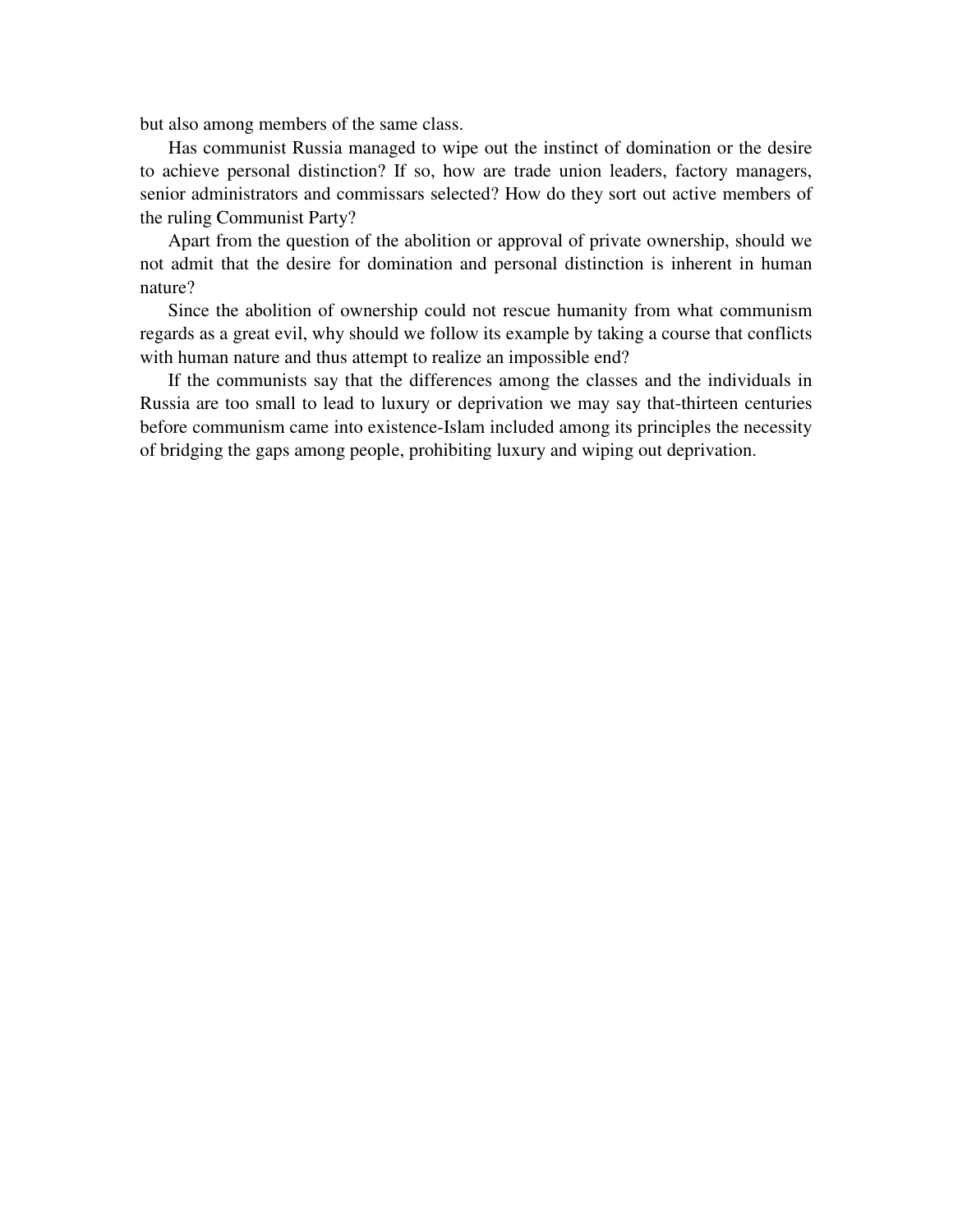#### **ISLAM AND THE CLASS SYSTEM**

Before we discuss Islam's attitude regarding the concept of classes it may be useful to try to understand what is generally meant by a "class system".

In medieval Europe, for instance, there were three distinct classes: the nobility, the clergy and the common people.

The clergy had their own distinctive clothes. In those ages the power of the church was equal and at times opposed to that of kings and emperors. The Pope claimed that it was he who conferred power on kings but they strove to get rid of his influence in order to rule independently. Owing to the property donated by the religious people and the exactions imposed on them, the church became so rich that at times it could have armies of its own. On the other hand, the nobility inherited nobleness from their forefathers and passed it on to their descendants. A man belonged to the nobility by birth and remained as such until his death regardless of whatever noble or mean actions he might have done in his lifetime.

In the feudal age the nobility exercised absolute powers over the common people who lived in their estates. All the legislative, judicial and executive powers were in their hands. Their whims and fancies were the laws by which they ruled over the people. Since representative councils were composed of members belonging to this class, it was only natural that the legislations they made would aim at protecting themselves, safeguarding their own privileges and interests which they surrounded by an air of inviolability.

As for the common people, they had no privileges or rights. They inherited poverty, slavery and humiliation and passed them on to their descendants.

The significant economic development which took place afterwards led to the emergence of the bourgeoisie: the new class which aspired to displace the nobility and to assume their privileges and prestige. It was under the leadership of this emerging class that the common people launched the French Revolution which seemingly abolished the class system and declared in theory, the principles of liberty, fraternity and equality.

In modern times, the capitalist classes have replaced the old nobility. It will be noticed that such replacement took place in a disguised manner and was accompanied by certain changes necessitated by economic development. But the basic principle has never changed. The fact is that the capitalist class still has the property, the power and the ability to steer the government's machinery into the direction they desire. Despite the appearances of freedom manifested in democratic elections, capitalism knows how to sneak into parliaments and government offices in order to achieve its shady ends by crooked means and under various names.

It is to be remembered that a country like Britain-the patron or democracy as we are often told-still has a House of Lords or the Upper House as they call it. Moreover, Britain still applies an ancient feudal law by virtue of which all the property of a dead man passes to his eldest son alone. It is quite clear that such a law aims at keeping estates and properties in the hands of a limited number of people. In this way families' fortunes will not be distributed and such families will retain the old prestige and influence which the feudal classes had in the Middle Ages.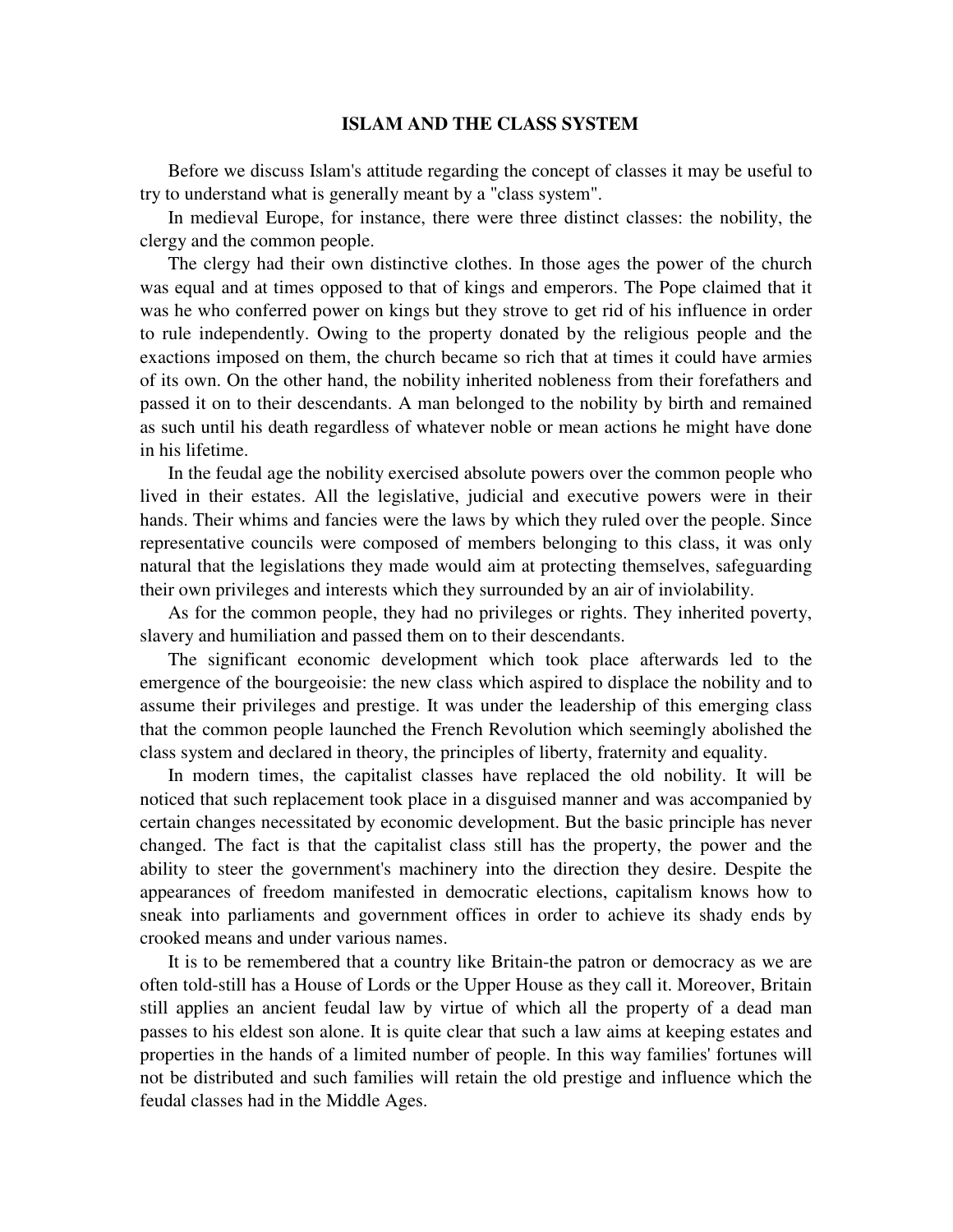The class system is based on the wrong assumption that property means power and that the class which owns property has the power as well. Such a class will exercise an influence over the legislative power. Consequently such a class will, by direct or indirect means, make legislations which protect it and subject the common people to its own authority, thus depriving them of their legal rights.

In the light of the above-mentioned definition of classes, it may be truly said **that there has never been a class system in Islam.** This can be clearly seen from the following facts:

 There are no laws in Islam which aim at keeping the property in the hands of particular persons. The Holy Qur'an plainly says: *''In order that if may not merely make a circuit between the wealthy among you"* (Iix: 7). Therefore, Islam made laws that ensured continual fragmentation and redistribution of wealth. According to the Islamic law of inheritance, inherited property should be distributed among a large number of persons.

An inheritance is never passed on to a single person except in the very rare case where such a person has no brothers, sisters or any other kindred. Even in such rare cases, Islam took the necessary precautions by prescribing that a portion of the inheritance should go to the deprived people who are not related to the dead man. This provision may be regarded as a predecessor of modern inheritance tax. The Holy Qur'an prescribed that *"if at the time of division (of inheritance) other relatives or orphans or poor are present, feed them out of the (property) and speak to them words of kindness and justice" (iv : 8).* It was in this way that Islam solved the problem resulting from the accumulation of property. Property goes to individuals as such and not as members of a particular class, because when they die the property will be redistributed according to new proportions. History bears witness that property in the Islamic society was constantly changing hands without being confined to a particular faction of the nation.

This leads to an important conclusion: Legislation in Islam is not the prerogative of a particular class. In the Islamic state no one is allowed to make the legislations he desires because all people are treated according to the same Islamic laws which were revealed by God and which hold no distinctions among people.

It follows that the Islamic society is a classless society. It will be understood that existence of classes is closely connected with the existence of a legislative prerogative. Where such a privilege is non-existent, and no one can make legislations which safeguard his own interests at the expense of others, there will be no classes.

Now let us explain how two relevant verses which, if read carelessly might lead to some doubts.

*"God has bestowed his gifts of sustenance more free/y on some of you than on others"*  (xvi: 71).

"*We raised some of them above others in ranks"* (xliii: 32).

Do such verses mean that Islam recognizes the class system?

These two verses merely describe what is actually taking place on earth, be it under Islamic rule or otherwise. They state that people differ in rank and livelihood. Let us take Russia for example. Do all people get the same wages or are some people more privileged than others in livelihood? Are all the conscripted people made officers or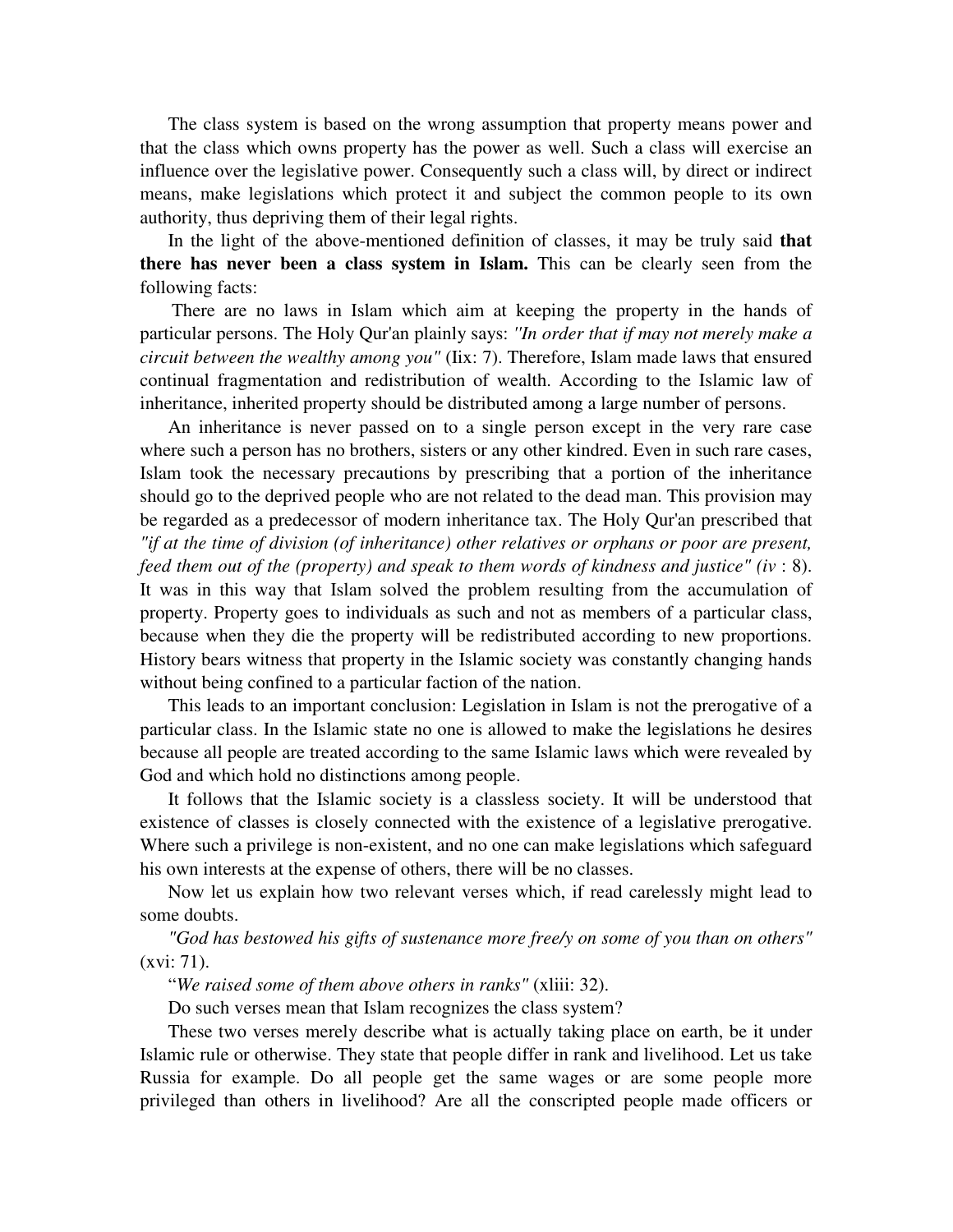soldiers or are some of them raised above others in rank? The existence of differences among the people is an inevitable fact. The two verses do not give a Particular reason for such differences. They do not even state that such preference is based on capitalist, communist or even Islamic considerations. They do not say that such preference may be just or unjust by our standards. The two verses merely say that such preference exists everywhere on earth. But, of course, all that takes place on earth falls within the sphere of God's will.

It must have become clear by now that the Islamic society is a society without classes or legislative privileges. It will be noticed that the existence of differences in wealth and property should not be confused with the question of classes unless such property and wealth conferred upon their owners any legislative and individual privileges. Differences in wealth will not lead to the emergence of classes so long as all people are-actually, not in the theory only-equal before the law.

It should be pointed out that the ownership of land under Islam did not confer upon landowners any special privileges or rights by which they might enslave or exploit others. The same thing would have happened if capitalism had existed in a truly Islamic society, especially because the ruler does not derive his power from the propertied class but he is elected by the nation and is carrying out the law of God.

 In addition to the above-mentioned, there can be no community wherein wealth can be equally distributed among all individuals; surely not in the communist society which, truly or not, claims to have abolished the class system though in fact it has left one ruling class which suppresses all other classes.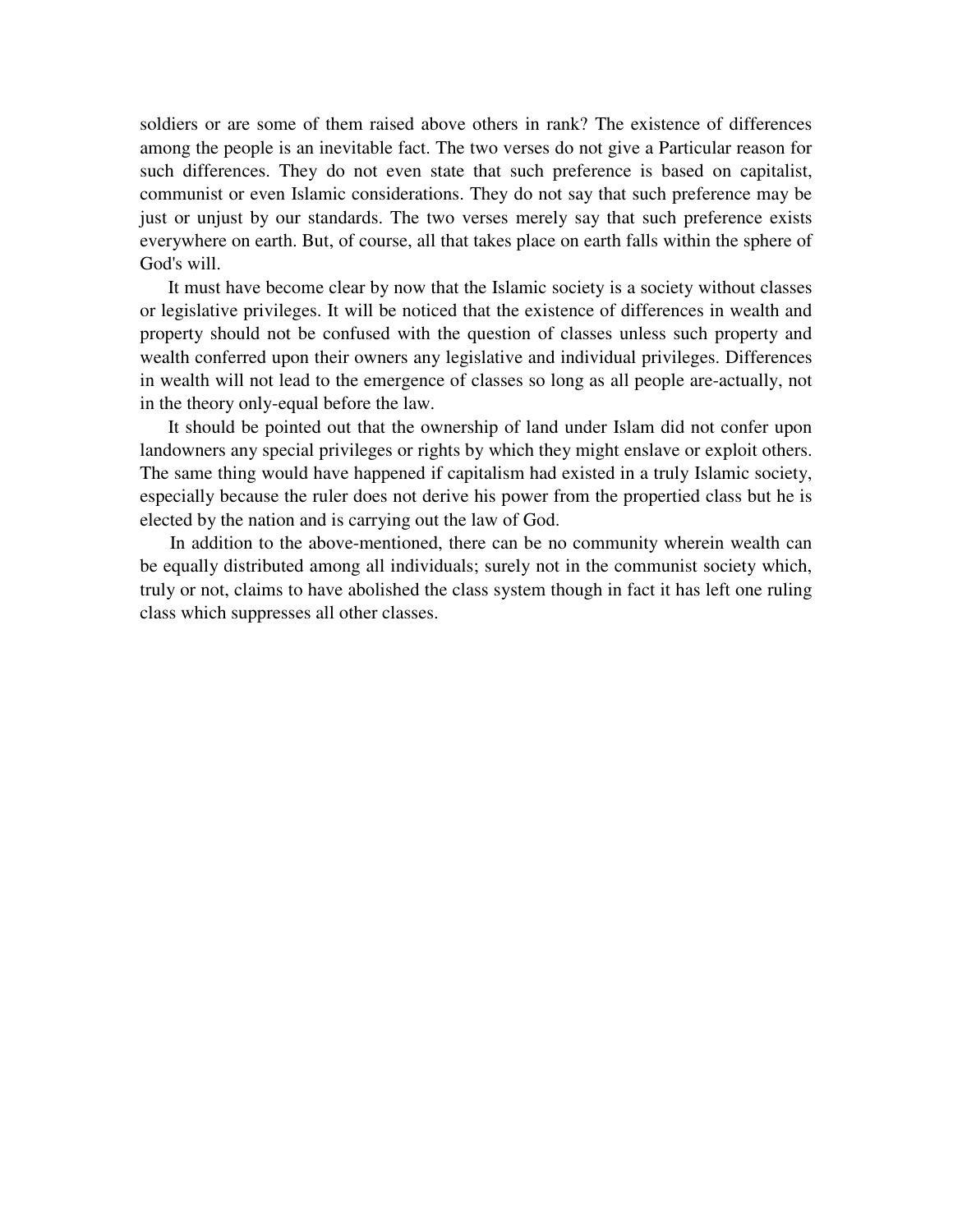#### **ISLAM AND ALMS**

The communists as well as some of those whose souls and thoughts were enthralled by colonialism try to accuse Islam of letting the common people lead a life of dependence on the alms given by the rich. This false accusation is derived from the mistaken belief that Az-Zakat is an alms obligingly donated by the wealthy people,

In refuting such accusations we should distinguish between Az-Zakat and alms. Charity is voluntary. It cannot be imposed by law or by order of the ruler. Az-Zakat, on the other hand, is an ordinance prescribed by law; the government must fight those who refuse to pay Az-Zakat and may even kill them if they persist in such refusal, because they would then be considered apostates. It is needless to say that nothing of the sort will happen with respect to charity which is completely left to our own conscience.

From the financial point of view, Az-Zakat was the first regular tax ever imposed in the world. Before that, taxes were imposed according to the whims of rulers. The exaction of such taxes was affected by the ruler's need for money to achieve personal ambitions. The burden of taxation used to fall on the poor rather than on the rich and very often the taxes were collected from the common people alone. Islam organized the collection of taxes and prescribed a maximum percentage which may not be exceeded in ordinary circumstances. Taxes were imposed on the rich and middle classes but the poor were exempted.

It should be borne in mind that Islam prescribes that the proceeds of Az-Zakat should be distributed among the poor by the state and not by the rich people. In this sense, Az-Zakat is a tax collected and distributed by the state. The Public Treasury under Islam is the counterpart of the modern Ministry of Finance which collects public revenues and distributes these among the various public utilities. The state supports and looks after those who become needy-through inability to earn their living or due to the insufficiency of their means-but it cannot be said that the state does that out of charity or that such help is humiliating to the recipients. No one can say that retired officials who receive pensions from the State or that workmen who benefit from social security schemes feel like begging from the rich. The same thing can be said of helpless children and aged people who cannot earn their living. No one can say that the pride of such people is hurt when the state supports and extends aid to them. The state is bound to do such things by virtue of its human obligations.

Social security by the state is a modem system which humanity managed to adopt after bitter experiences and a long history of social injustice. One of the glories of Islam is that it prescribed the said system at a time when Europe lived in social darkness. Yet some people who are charmed by systems which are imported from the West or East, accuse the same systems of regression and backwardness if they had been adopted by Islam.

It should be pointed out that if the circumstances of life in the early years of Islam necessitated or tolerated that the poor may personally receive Az-Zakat in cash or in kind, nothing in the provisions of Islam Prescribes that the aforesaid method is the only way for the distribution of Az-Zakat. Therefore, nothing in Islam prevents the use of Az-Zakat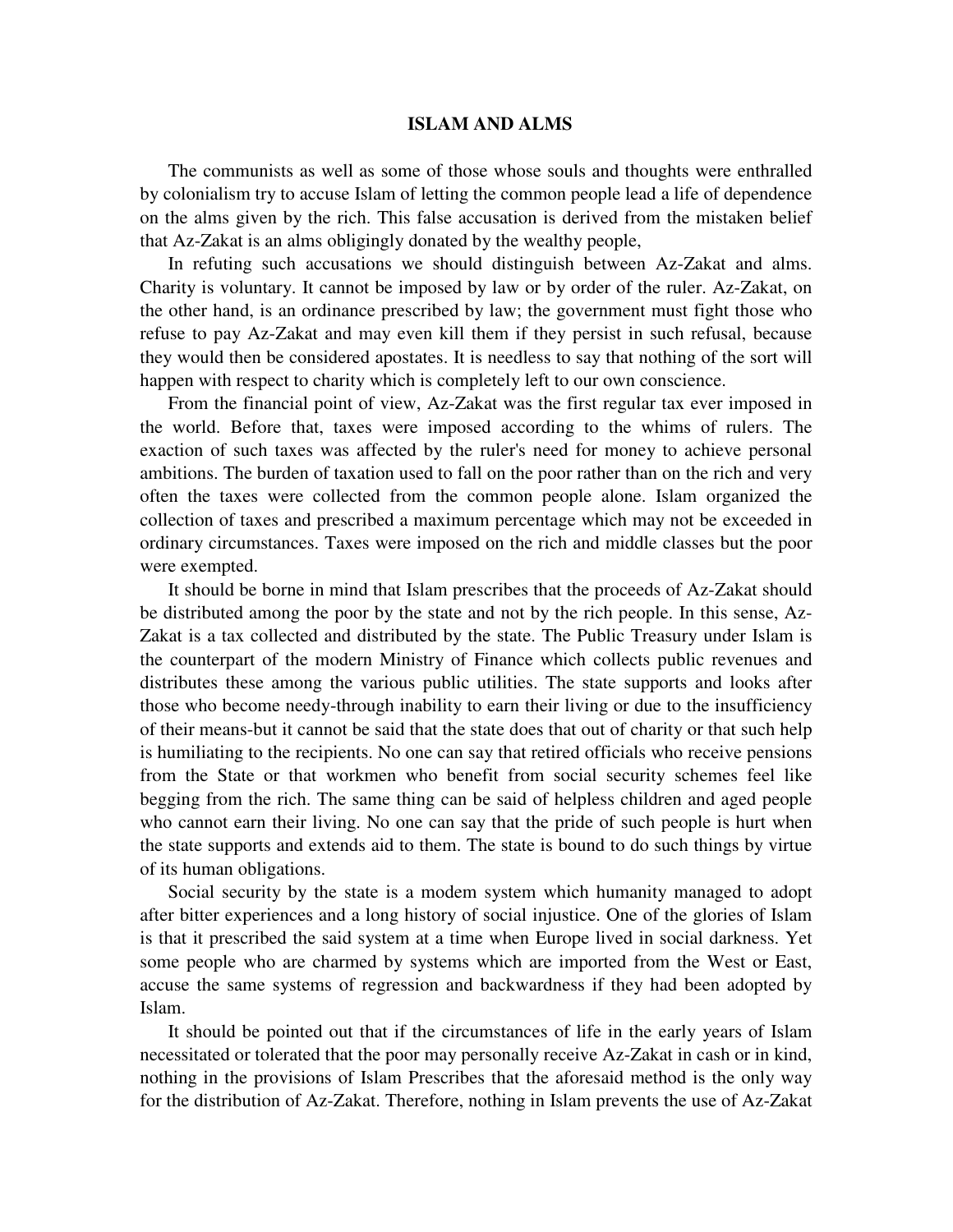funds in building hospitals and schools from which people may benefit or in the establishment of co-operative societies which can make life easier for the poorer people or in the Construction of factories which provide permanent employment for many people. In other words, the proceeds of Az-Zakat may be given in the form of social services. Only those who are incapacitated through illness, old age or childhood, are entitled to receive Az-Zakat in cash but others may receive it in the form of employment or social services.

Besides, the Islamic society is not supposed to comprise any poor people who might live in complete dependence on Az-Zakat.

It is good to remember that the Islamic society reached an ideal stage during the age of Omar bin Abdel Aziz. Az-Zakat was collected, yet the Collectors could not find anyone who would accept it or any poor people among whom they might distribute it. Let us listen to what was said by Yehia bin Said, a Zakat Collector under Omar bin Abdel Aziz: "Omar bin Abdel Aziz sent me to collect alms from Africa. I collected the alms and then looked for the poor to distribute the alms among them but I found none, nor did I find anyone who might have accepted these from me for Omar bin Abdel Aziz had enriched the people".

There is no doubt that every community is likely to include poor and needy people. Therefore necessary legislation should be made to face such a problem. It should be borne in mind that Islam constantly attached to itself new communities with different degrees of richness. It was only natural that legislation should be made which would help to lead gradually to the ideal stage which existed under the rule of Omar bin Abdel Aziz.

# **ALMS:**

Alms are the properties which the rich voluntarily give for the sake of charity. Islam approved and encouraged almsgiving. Alms were supposed to be given in various ways: by supporting parents and relatives, and helping the needy in general. It may also take the form of good deeds *or* kind words.

No one can say that being generous to our relatives hurts their feeling or insults their pride. Such generosity to our relatives is the outcome of affection, sympathy and compassion. When you present a gift to your brother or give a dinner in honor of your relatives you will not be humiliating them or arousing their malignance or hatred.

As for the gifts in kind which are given to the needy, they are subject to the same prescriptions which governed Az-Zakat in the early days of Islam. Circumstances of life at the time tolerated the donation of gifts in kind, and Islam regarded such gifts as honest means to help the needy and those in trouble. Nothing in Islam prescribed that alms should be given in one form only. Alms may be given in the form of donations to societies and organizations which provide social services. Az-Zakat may be given as an aid to any Islamic state which needs funds for the execution of its schemes and enterprises. Islam maintains that as long as there are poor people, the state should try by all possible means to make their life more comfortable. Besides, the Islamic society is not supposed to comprise only poor people. When the Islamic state reaches the above-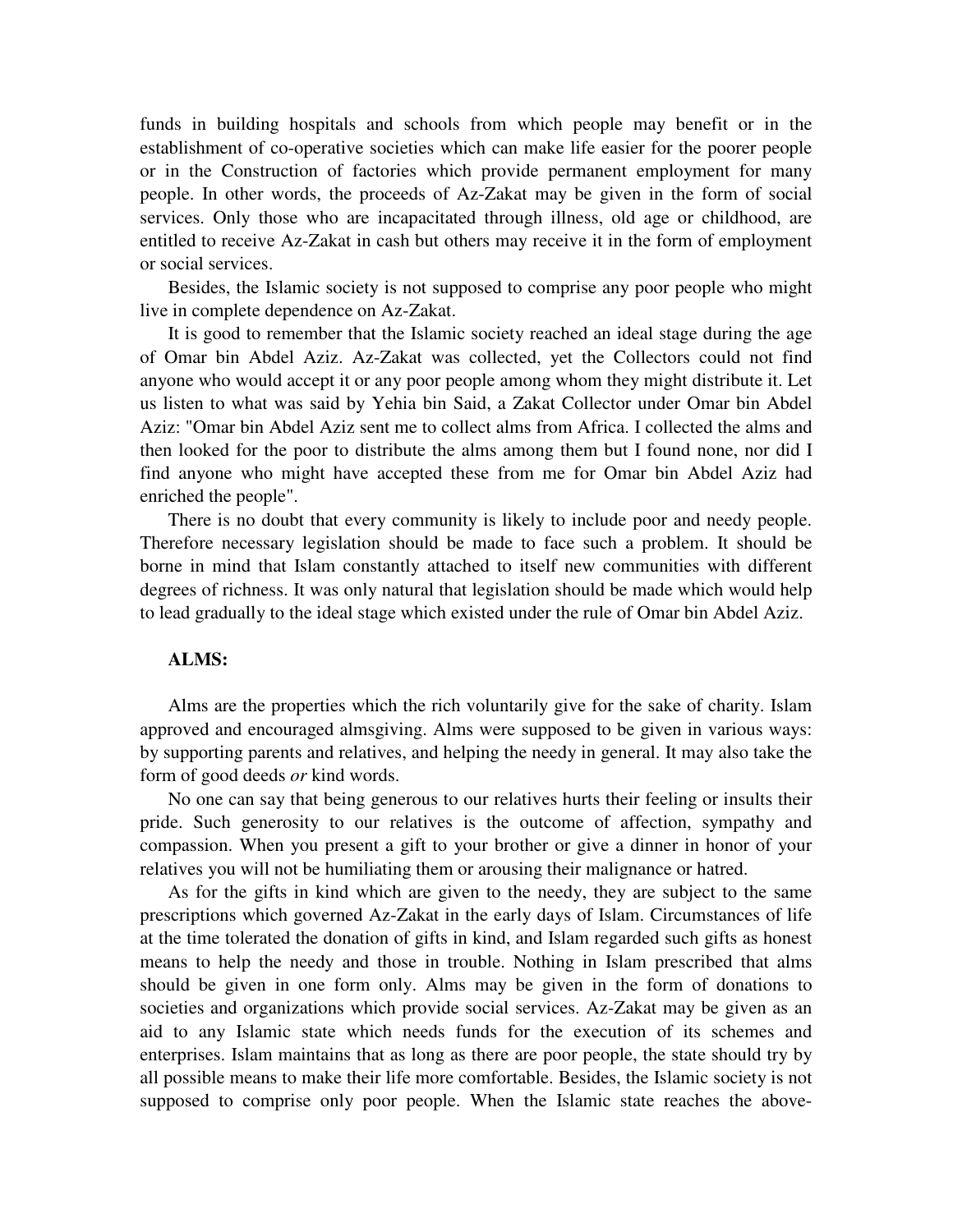mentioned ideal stage, many people may not be in need of alms just as they at one time did not need Az-Zakat. In such a case, both Az-Zakat and alms will be allocated for services that are of great importance to every community *i.e.,* looking after people who are unable to work for any reason whatsoever.

It win be noticed that Islam has never called upon Muslims to lead a life of dependence on charity. The Islamic state is required to secure honorable life for those who are unable to earn their living, it being understood that such obligation is not the outcome of charity or condescension.

On the other hand, the Islamic state is required to provide work for every person who is able to work. The state's obligation to find work for every Muslim is emphasized by the following tradition:

*"A man came to the Prophet (peace and prayer of God be upon him) begging for anything to live on. The Prophet gave him an axe and a rope and ordered him to collect some wood and sell it and live by its price. He further told the man to come back and report what would happen to him".* 

Now, some misguided people may be inclined to say that the above-mentioned tradition is just an individual example of no significance in the twentieth century. They would also say that the said example involved an axe, a rope and one man whereas modern life involves great factories, millions of unemployed workers and organized governments whose functions are carried out by various competent departments.

Such logic is surely a naive one. The Prophet was not required to talk about factories or lay down the necessary legislation a thousand years before the existence of any factories. If he had done so no one would have understood him.

It was quite sufficient that he laid down the basic principles of legislation leaving for each generation the task of devising their suitable method of application within the framework of the basic principles.

The above-mentioned tradition contains the following basic principles:

1. Sense of responsibility of the Prophet *(i.e.* head of the state) for finding work for the man.

2. The Prophet ensured work for that man (according to the circumstances existing at that time).

3. The Prophet emphasized his sense of responsibility by ordering the man to come back and report what would happen to him.

This sense of responsibility which Islam prescribed thirteen centuries ago is completely supported by the most modern economic and political theories. But where the state is unable to find work for the unemployed, the Public Treasury will support them until their circumstances improve. There is nothing wrong in this, for Muslims are generous to themselves, to the state and to others.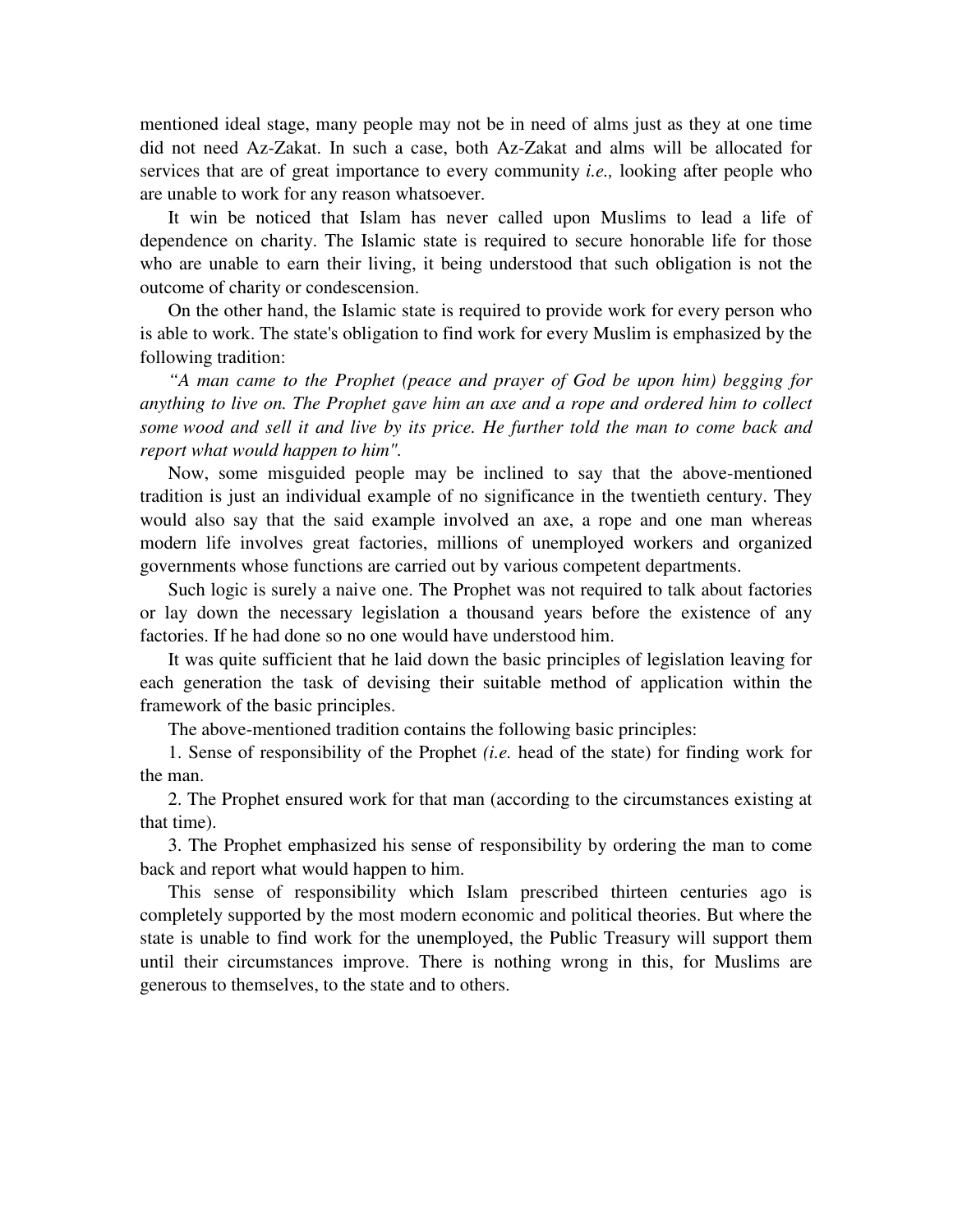## **ISLAM AND WOMAN**

 The East today is simmering with a furor over the- rights of woman and a demand in her behalf for perfect equality with man. The most noteworthy among the feverous champions of women's rights are those men and women who in the name of Islam rave most foolishly, some mischievously alleging that Islam has in all respects maintained perfect equality between the sexes, while others, thanks to their ignorance of Islam or negligence thereof, claim that Islam is an enemy of woman, for it degrades her and lowers her status holding her intellectually deficient and assigning her a position very much akin to that of animals. She is reduced to no more than a mere means of sensual gratification for man and a machine for the propagation of the human species which is sufficient to show how subservient to man she is in the sight of Islam with the result that man dominates her and enjoys an all-round superiority over her.

Both of these classes of people are equally ignorant of Islam or they intentionally confuse the right with the wrong in order to deceive others and sow the seeds of discord and mischief in society so as to further their own nefarious designs and facilitate the foul game they are out to play.

Before embarking upon a detailed discussion of the position of woman in Islam, we propose first to touch in brief upon the history of the movement for women's emancipation in Europe, for it is this very source of mischief whence all the defecting trends in the modern East Bow.

The woman in Europe and all over the world was looked upon as a mere nonentity. She formed the theme of many a discourse of the learned "scholars" and "philosophers" who wrangled among themselves over questions such as these: Has woman got a soul or not? If yes, then what precisely is the nature of her soul, is it human or animal? Supposing she does possess a human soul then what social and human position should she occupy in relation to man? Is she born as a slave to man or does she hold a position slightly superior to that of a slave?

This situation remained unchanged even through those relatively short spans of history when woman appears to have occupied a central position in the social set-up of the time *e.g.,* in Greece and the Roman Empire. But all this exaltation did not mean the exaltation of woman u such; it was rather an exaltation of a few outstanding women inhabiting the capital cities because of some of their personal qualities which made them the life and soul of social parties. They were no more than means of diversion and entertainment for the licentious rich who applauded their appearances in public out of sheer vanity and self-conceit. But this did not signify any respect towards woman as a human being and apart from the pleasure she brought to men.

This position of woman in Europe remained unaltered during the periods of serfdom and feudalism. She in her ignorance was blandished sometimes by luxury and license and at times was content to live as animals-eating, drinking, bearing children, giving birth to others, and working day and night.

 When the industrial revolution took place in Europe it brought in its wake the worst possible sufferings for woman yet experienced by her throughout the history of mankind.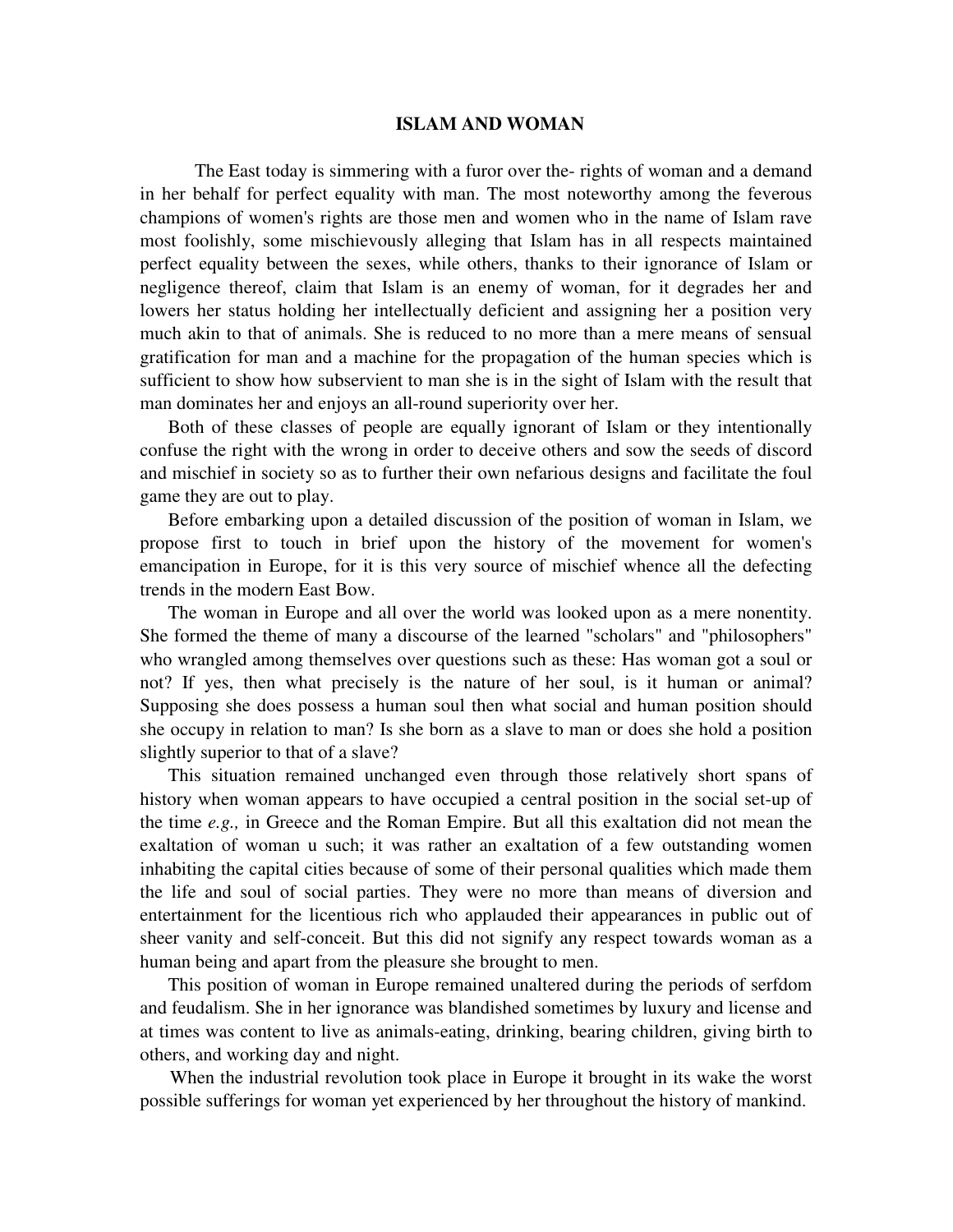Europe has throughout the ages exhibited such a rigidity and avarice of nature as lack both generosity and liberality. It made men undergo hardships without a promise of any immediate or remote material gains in return. However, the economic conditions of life during the periods of slavery and feudalism along with the prevalent agricultural milieu were such as made man responsible for the support of woman. It was quite natural and in complete harmony with the spirit of the age. The woman nonetheless at that time worked in some simple cottage industries such as are found in any agricultural society. In this way she paid back the price to men for supporting her.

But with the industrial revolution the whole of the social scene underwent a radical change in the country no less than in cities. The family life was completely ruined, and the ties holding together its members were torn asunder when women and children were, thanks to the industrial revolution, forced to go out and work in factories. The working classes slowly and gradually left the country life, a life based on the principles of mutual responsibility and co-operation, and came over to cities wherever everybody lived a solitary life and where nobody was interested in his neighbors nor was anyone in a mood to Support others but worked and earned to support his own-self. Here, there were no more any rules of morality observed or cared for. Men and women no longer bothered about moral scruples if they but once found an opportunity to gratify their sexual urge. As a result thereof the will to marry and support a family suffered decline among these people or if it still persisted in some hearts the trend was to postpone it at least for some years longer.

We do not intend in these pages to dwell on the history of Europe. We are merely concerned with the factors that influenced the career of woman in European history. As we said above, the industrial revolution overburdened women and children with work. This weakened the family ties, which in turn lead to a complete disintegration of family life. But it was the woman who had to pay dearly. She worked harder than ever before, and lost her honor, but was still far from being satisfied psychologically and materially. Man not only shrank back from taking upon himself the responsibility of supporting herbe she his wife or mother but also charged her to provide for her own-self. In the factories, she was exploited most ruthlessly by the factory owners; she worked there for long hours but was paid far less than the men doing a kindred job in that very factory.

It is needless to ask why all this happened as we know that Europe has been for ever

 $\overline{a}$ 

<sup>&</sup>lt;sup>1</sup> It is on the basis of such evidence that the proponents of Materialism and Marxism claim that the economic conditions alone engender the social conditions of life and that only the economic circumstances determine the mutual relations of men, We do not deny the importance of the economic factor in human life, but it is wrong to say that it is the economic factor alone which determines the thoughts, feelings and behavior of men. The fact that the economic factor exercised such a dominating influence over European life was due to the absence of any lofty ideal such as might have-as it did in the Islamic World-elevated Europe spiritua1ly. Thus enabling Europeans to base their economic relationship on a purely human basis. In this way it would have not only realized its economic requirements but the people all over the world would have also been spared the trouble it made them suffer due to its lust for exploitation.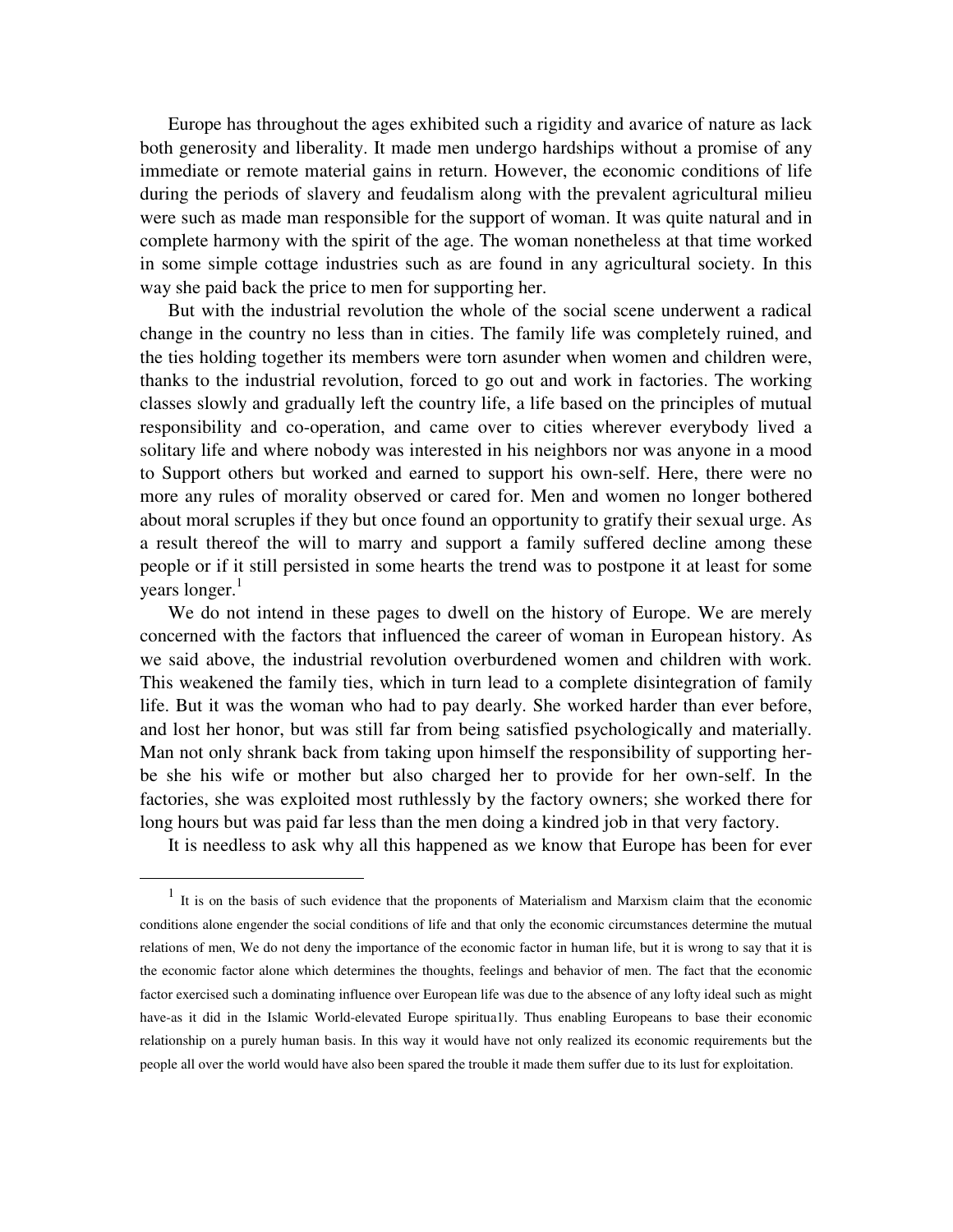known for its miserliness, rigidity and ingratitude. It has never been known to respect men as men, nor, to render a voluntary act of goodness while it could with impunity infect others with evils as its record of the past as well as of the present testifies; and it might as well remain unchanged in the years to come except if God Almighty should lead it to the right path and elevate it spiritually. However, weak and helpless they were, women and children suffered a mos. ruthless exploitation.

There were, however, some conscientious men who could not silently bear the perpetration of these vile iniquities against the weaker section of the population. They struggled to put an end to this cruelty towards the children (please note, the children, not women!). The social reformers denounced the employing of children as workers in factories at an early age, burdening them with work that retarded their natural growth besides paying them scanty and inadequate wages for the burdensome and rough work they did. The protests against social injustice did not, however, go unnoticed. They bore fruit; the age of employment was gradually raised; the wages were increased, and the working hours were cut down.

But women still remained without anyone to champion or advance their cause, as it required an intellectual refinement such as Europe did not possess. As a result thereof woman pressed on her way through this ordeal overworking herself in a desperate effort to support herself but receiving in return wages far less than those given to her male counterpart-for a similar work.

In the first great war tens of millions of European and American young men were killed leaving behind them millions of widowed women. These poor women suffered the worst tribulations and trials of labor. They had none to support or look after them, for the bread-winners of most of these families were either killed in war or crippled for life, or had suffered such a nervous breakdown because of fear, nervous tension or poisonous gases as had left them incapacitated for work, or they had just been released from a prison house after serving a four years' term-and now would enjoy themselves to regain their nervous self-composure. All such people had lost the will to get married and support a whole family, thus putting themselves to physical as well as material inconvenience.

The war had caused so great a shortage of men that the survivors could hardly supply their place. The factories could not restart their production nor could the war damages be repaired due to the shortage of working hands. Thus it fell upon women to go *out* and take the place of men, for if they did not, they as well as their dependents-old Women and small children-were threatened by hunger. To go and work in the factories, however, required that woman should ignore her moral temperament as well as her feminine nature which bad now become a positive hurdle in earning her living. Moreover, factory-owners did not want working hands merely; they wanted to satisfy their lust as well. The helplessness of woman now promised them an excellent opportunity of which they fully availed themselves. The woman thus had to discharge a two-fold duty: work in the factories, and try her level best to please her employer. The woman was not plagued by hunger alone; sex too claimed its share and gratification. As the number of men had fallen too low due to the war, not all the women could achieve that gratification through marriage. But the creed and religion prevalent in Europe did not allow polygamy-as Islam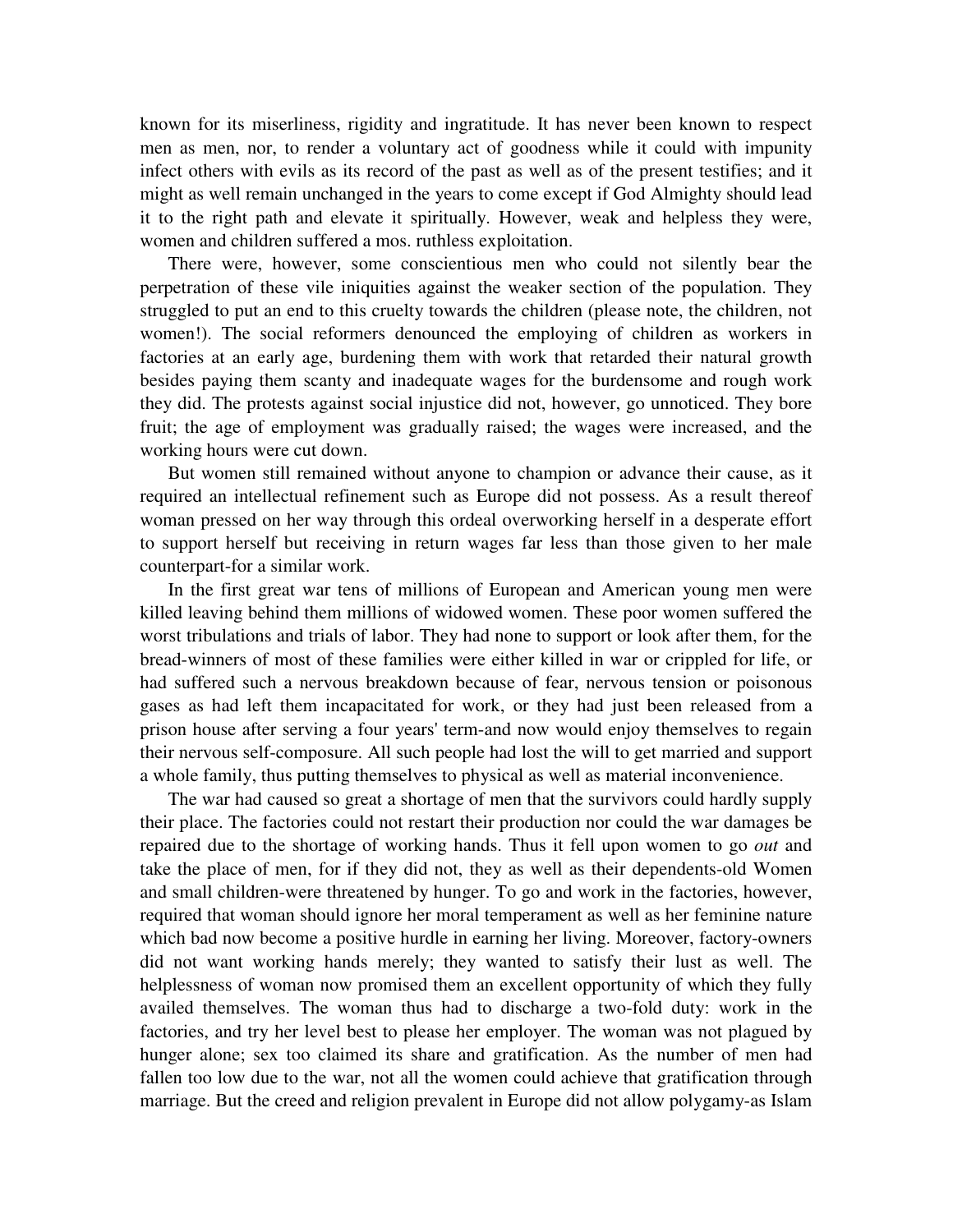does-in such periods of emergency. Thus the woman in Europe was left at the mercy of her passions that swept her away bon gre' mal gre'. Her need for bread and the urge to achieve sexual gratification besides her love for costly clothes, cosmetics etc. were the factors that forced her to this course of life.

Thus did the western woman persist in this course of life pleasing men, working in factories and shops and achieving the things she admired by foul or fair means. But the more she came to possess them, the more intense her passion for them grew, for the satisfaction of which she was egged on to work more. The factory-owners exploited this weakness of woman to their own advantage. They paid her wages far less than those they paid to the male workers doing the same work in the same factory-a gross iniquity which neither reason nor conscience or mankind can ever justify.

Under these circumstances the stupendous revolution that at last broke out in Europe was but inevitable. It swept away the centuries-old iniquity and gross injustice.

But what did woman set as a result of this revolution? She was overworked physically, had lost respect as well as her womanhood! She was denied even the natural pleasure of having a family, having children, living with them and of realizing her own true self by suffering for them and so have a true sense of well-being and magnanimity. She did, however, in place of these at last win the right to have equal wages with man, the only natural right offered herby Europe.

The European man did not, however, easily forego his superiority-his egoism ratherwith respect to woman. He was forced to recognize equal rights for her after a very tough and intense struggle in which all the usual weapons of warfare were fully made use of.

In this struggle for her rights the woman resorted to strikes and non-co-operation; addressed public meetings, and employed journalism to advance her cause. Then she realized that in order to set things right she would have to participate in legislation as well. So first she demanded the right to vote and then proceeded to ask for a right to become a Member of Parliament. As she had received an education similar to that imparted to man, for both were required to do similar jobs, now as a logical sequence to it she demanded an equal share in government along with men.

Such is the story of woman's struggle in Europe to obtain her rights. It is one continuous story all the different episodes of which are intimately linked together. Whether man liked all this or not is immaterial but woman too was to realize shortly that she was as helpless as man in this new degenerated social order where she had successfully ousted man from the position of leadership and authority.<sup>1</sup>

 $\overline{a}$ 

<sup>&</sup>lt;sup>1</sup> It is on the basis of such evidence that the Marxists claim that the economic factor is the only real factor in life as in fact it was that very factor that determined the course of the problem or woman in Europe. As we said somewhere before, we admit the importance or the economic factor in life, but we hold that the course of circumstances in Europe would have been a different one if it had an ideology and system of lire like Islam which enjoins upon man to support woman in all circumstances and which gives woman, in case she is at all driven to woke for herself, an equal right to have wages similar to those of man, and which, to meet an emergency, provided for polygamy as a successful and clean solution or the crisis generally met with after wars making it unnecessary for woman to take up arduous and difficult jobs, satisfying her natural sexuality by resort to a foul and ugly course.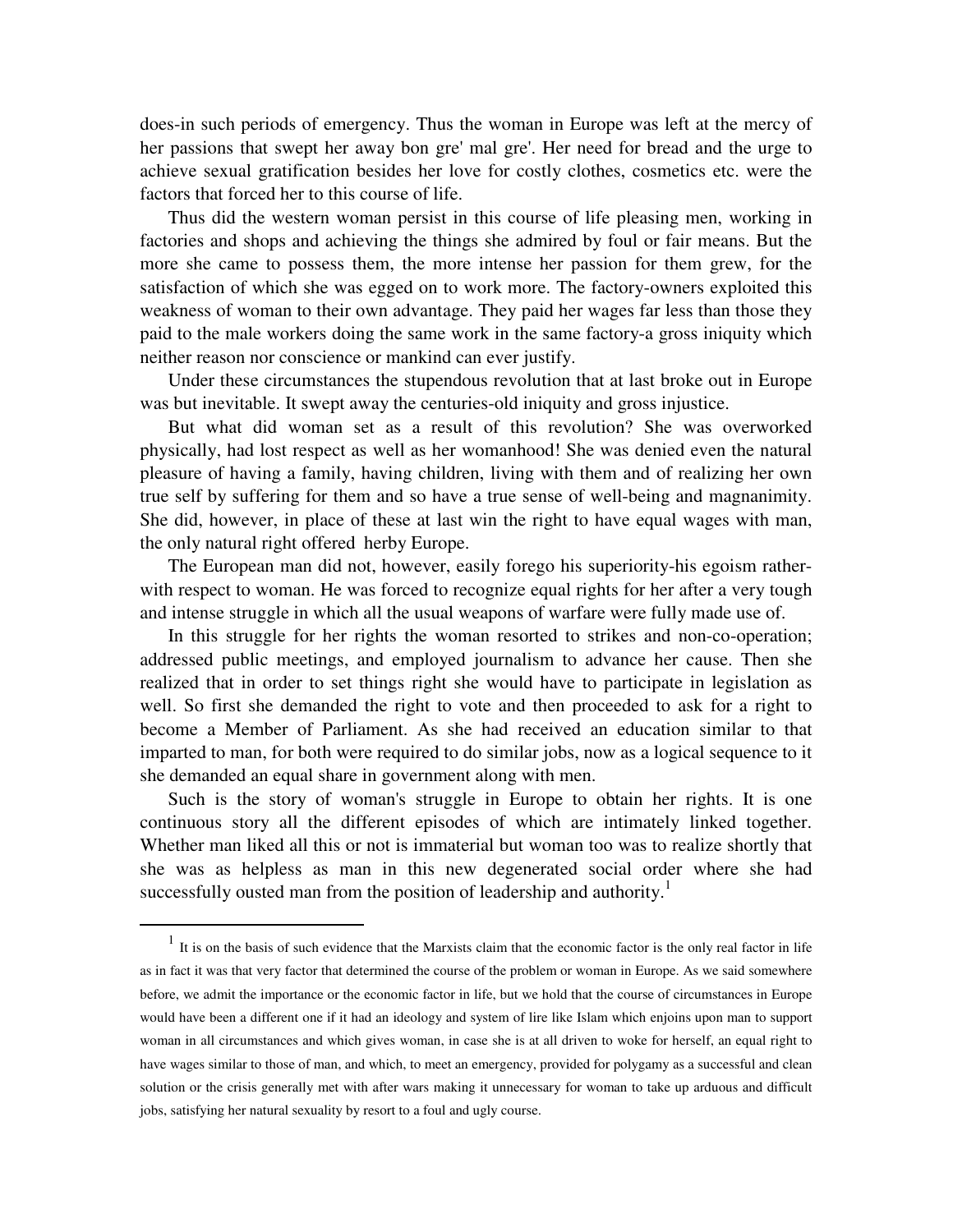But despite all this the readers will be surprised to learn that even today in Englandthe cradle of democracy-women serving in government departments continue to receive less pay from the government than men do, although there are already so many honorable lady-members in the British Parliament.

Let us take up the position of woman in Islam and see if there are any historical, geographical, economical, ideological and legal conditions such as should force woman to take up arms for her rights like her counterpart in the West. Or is it merely an inferiority complex and a result of thoughtlessly imitating the West that makes these Eastern champions of her rights declaim so enthusiastically in public meetings?

As a fundamental principle of its system, Islam holds that woman is a human being; and she has a soul similar to that of man: *"0 people! be careful of (your duty to) your Lord, who created you from a single being and created its mate of the same (kind) and spread from these too many men and women"* (iv: *I).* Thus men and women are quite equal to each other in their origin, their abode as well as in their place of return and are as such entitled to similar and equal rights. Islam gave her the right to life, to honor, and to property like men. She is a respectable being and it is not permissible for anyone to find fault with her or backbite her. No one is permitted to spy on her or hold her in contempt due to her functions as a woman. These are the rights that both men and women enjoy, there being no differentiation against either of them. The law laid down about these applied to men and women alike: *"0 ye who believe! Let not some men among you laugh at others: it may be that the (latter) are better than the (former)*: *nor defame nor be sarcastic to each other, by (offensive) nicknames"* (xlix: 11), "... *and spy not on each other, nor speak ill of each other behind their back* (xlix: II). "*0 you who believe I do not enter houses other than your own houses until you have asked permission and saluted their inmates"* (xxiv: 27). The Holy Prophet said: *"It is forbidden for a Muslim to take the life, honor and property of another Muslim."* (Bukhari and Muslim).

The reward for both sexes for their good acts is also similar: " *And their Lord hath heard them (and He sayeth): Low I suffer not the work of any worker, male or female, to be lost. Ye proceed one another"* (iii: 285).

Men and women are equal in their rights to realize their material needs in the world including similar rights to hold property, and dispose of it as they should wish. They are free to mortgage, to give it in lease, or bequeath it, sell or buy it or exploit it for his or her own benefit: *"Unto the men belongeth a share of that which parents and near kindred leave, and unto the women a share of that which parents and near kindred leave"* (iv: 7), and *"unto men a fortune from that which they have earned, and unto women a fortune from that which they have earned"* (iv : 32).

We must pause here awhile to take note of two important points concerning woman's right to hold property and use or exploit it at will. The legal systems of the "civilized" Europe till very recently did not give any of these rights to woman. She could exercise these rights only indirectly through a man, her husband, father or guardian. This means, in other words, that even after Islam had granted woman these rights, the woman in

 $\overline{a}$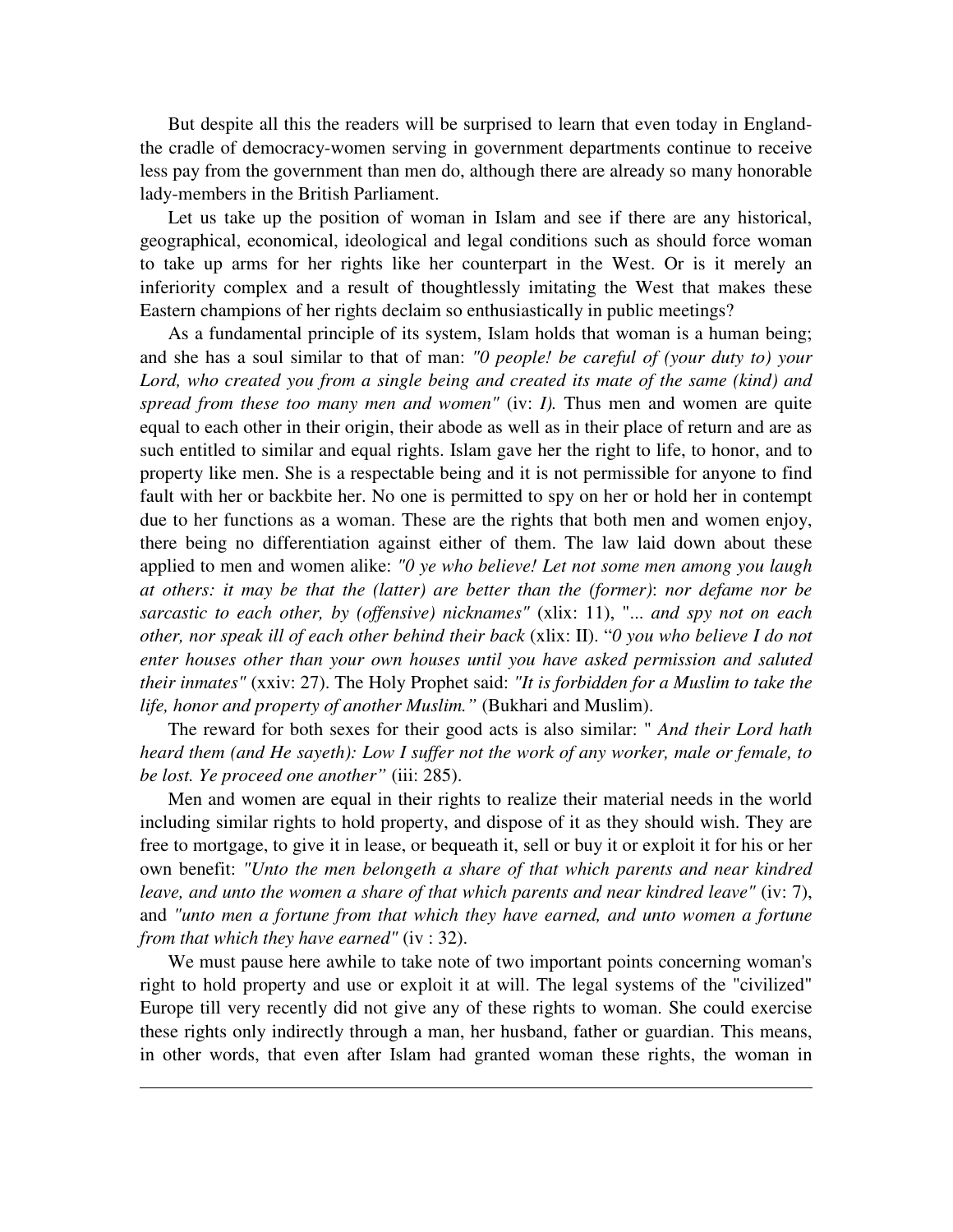Europe was deprived of them for more than eleven hundred years. And when she at last secured them she did not do so easily nor could she during this hard struggle for her rights keep intact her innate character, honor and nobleness of person. She had rather to forego all of these virtues besides experiencing a gruesome chain of hard work, murders, privations and miseries in order to obtain what was no more than a mere portion of what Islam had already granted to women folk, not due to the pressure of some economic circumstances, or as a result of the inter-class conflict going on in the world. It was rather initiated by its desire to implement truth and justice, the two most cardinal facts of human life-in practice rather than in the world of dreams;

In the second place, we must also take note of the fact that communism in particular and the West in general hold that human life is synonymous to man's economic existence. Thus they say that so long as woman did not hold any right to ownership or exploit freely what she possessed she had no independent existence at all and that she attained a human status only after she came to have an independent economic existence, that is when she at last came to possess the right to hold property directly and not through man and was free to use or enjoy it, as she thought fit.

Notwithstanding the fact that we do not agree to such a narrow view of human life and its degradation to a pure economic existence we do, however, agree in principle with these people-the communists and the western thinkers-that a sound economic standing does affect human feelings and the growth of self-consciousness in human beings. Islam occupies a unique position in that it recognized an independent economic status of woman and gave her the right to own, use and enjoy it in her own right without any intermediary trustee or mediator. Not only this but in the most important problem of her life *i.e.* marriage as well her independent status was established. She could not be given in marriage without her assent: no marriage was valid unless she agreed to it*.* The Holy Prophet says: *"No widow should be married without consulting her; and no virgin be married without her assent, and her assent is her silence"* (Bukhari and Muslim). Even after the marriage ceremony if she declared that she did not assent to it, the marriage is dissolved.

Before Islam woman had to adopt a roundabout and crooked course to free herself of her husband who held her in a state of perfect subservience, for neither the law of the land nor the common law gave her the right to leave her husband by securing separation. Islam gave her this right in clear and unequivocal terms which she could exercise whenever she had a mind to do so.<sup>1</sup> Not content with this, Islam even went a step further giving her the right to propose her marriage to any man she liked to marry. The European

 $\overline{a}$ 

<sup>&</sup>lt;sup>1</sup> Such a right of woman at the first glance may appear as a mere illusion in the context of the present socioeconomic conditions of life in the East but Islam cannot be blamed for acts that contradict its teachings Or bar the way to the implementation of its laws. Women did in the early period of Islam exercise this right and it was acknowledged by the Holy Prophet, the law-maker, as well as his successors, the early Caliphs. What we demand today is the implementation of all laws along with the removal of all those obstacles that intervene in their promulgation, be they economic and social circumstances, Or the un-Islamic practices followed blindfoldly in imitation of others.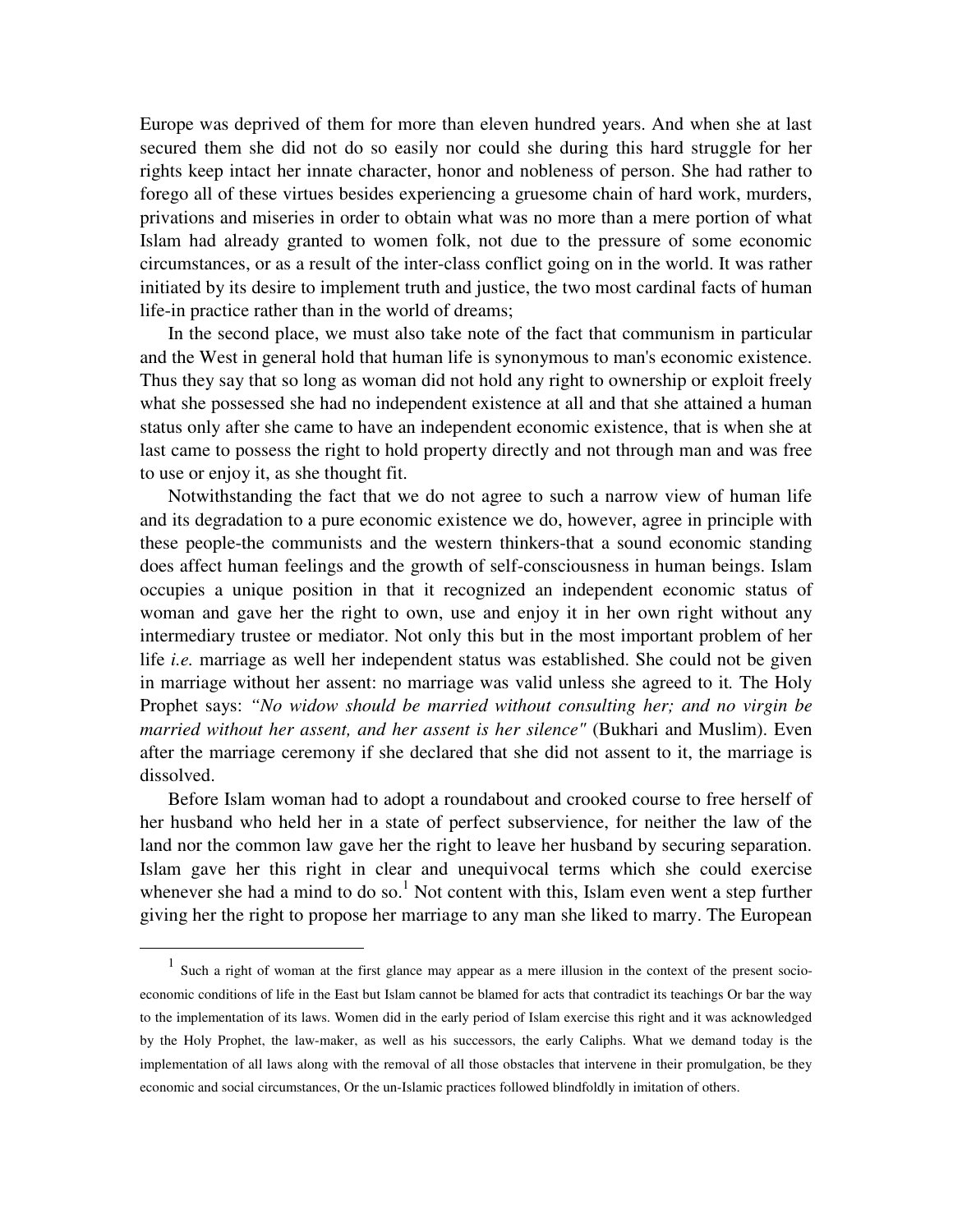woman obtained this right only in the eighteenth century and still it was hailed there as a very great victory for woman against the centuries old traditions of the past!

Again it was Islam that at a period when the entire world was lost in ignorance and darkness stressed the importance of knowledge for mankind, not as a special privilege of a particular class but as an essential and unavoidable need for each and every man. Islam made it obligatory upon Muslims to acquire knowledge as a necessary condition to their being true believers in God and Islam. It also goes to credit of Islam that it was the first religion that acknowledging a separate and independent human status of woman impressed upon her that she could not achieve perfection without knowledge: Acquisition of knowledge was as great a duty of woman as of man, for Islam wanted the women folk to develop their rational faculties along with their physical ones and thus ascend to higher planes of spiritual existence, whilst on the other hand Europe did not even recognize any such right for woman till very recently and did in the end grant it to her only when compelled by the pressure of economic circumstances.

What we have said above is sufficient to confute the allegation that Islam accords woman only a secondary status or that she is treated as subservient to man or that her role in life is, in the eyes of Islam, of no importance at all. For if it had been so, Islam would not have attached so great an importance to the acquisition of knowledge for woman. That it did so goes to prove that Islam acknowledges an honorable and noble status for woman in life, in the eyes of God as well as society.

But after acknowledging a perfectly equal status as human beings for both men and women, and treating them as equals, entitled to equal rights, Islam does, however, differentiate between man and woman with regard to their special functions in life, a step that has given rise to a great hue and cry by some women organizations supported by certain writers, "reformers" and young men.

Before we consider the points on which Islam differentiates between the sexes, let us first tackle the basic problem from the physiological, biological and psychological standpoints. After that we will take up the Islamic viewpoint.

Do men and women belong to one and the same sex or are they two distinct sexes? Have they got similar functions in life or are their functions separate and distinct as man and woman? This is in fact the knotty point, the crux of the problem. If the women conferences, their supporters, the writers, the reformers and the young men mean to say that there is no difference whatsoever in the physical and intuitional equipment of man and woman as well as in their biological functions in life, then we have nothing to say to them. But if they acknowledge that a difference does exist between man and woman and their respective functions, we may yet fruitfully discuss the problem together.

The problem of equality of the two sexes, I have already dealt with at great length in my book: "Man Between Islam and Materialism". It may not be amiss to reproduce some paragraphs from it here below:

"And as a consequence of this fundamental difference in their functions and objectives we find that man and woman have so come to differ from each other in disposition as well as in constitution that each is equipped with what it can suitably accomplish its respective primary functions.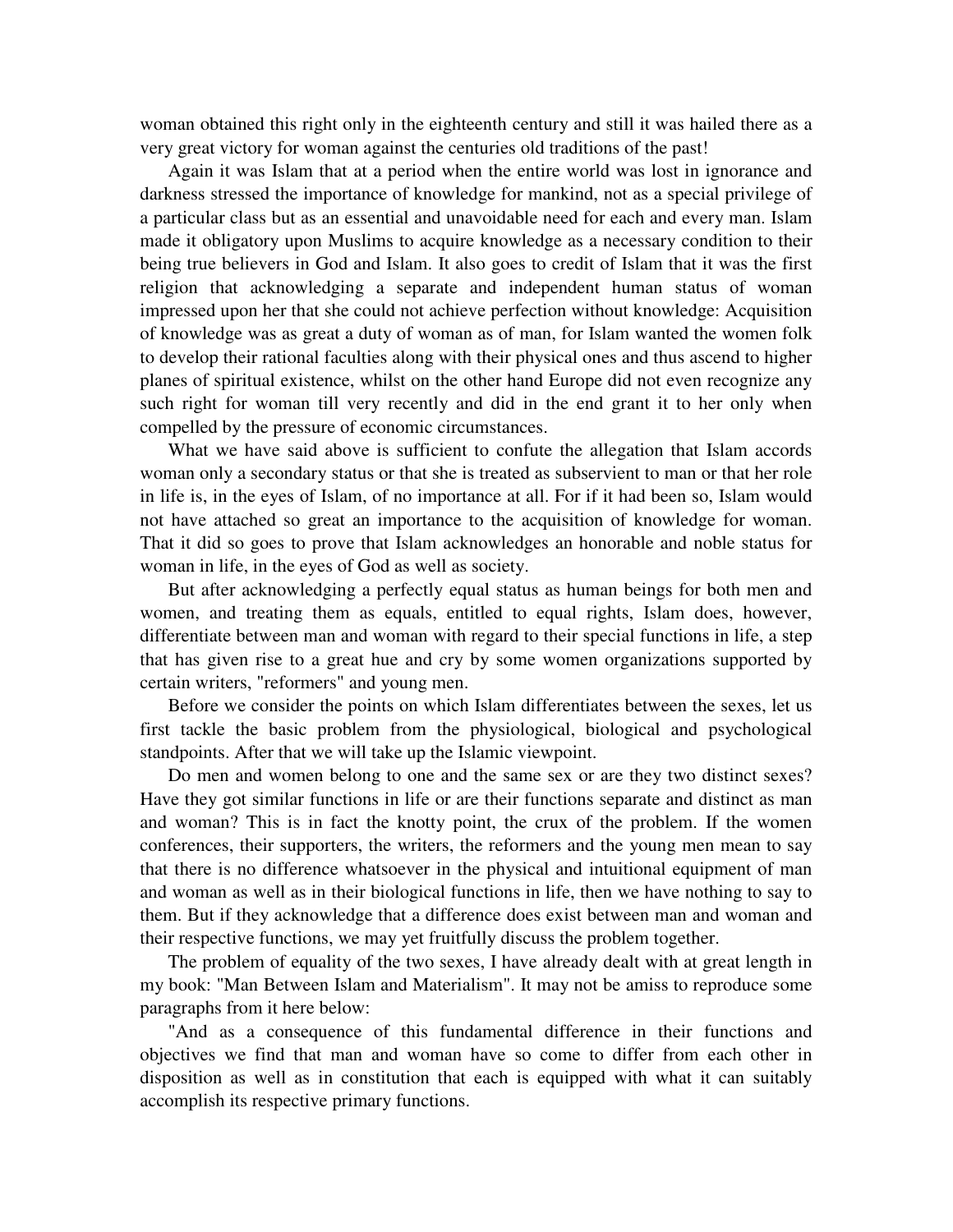"It is for this reason that I am at a loss to understand how all this empty talk about an absolute equality between man and woman can ever bring it to pass. The demand for equality between man and Woman as human beings is a natural and reasonable demand. Man and woman are two equally important component parts of a whole humanity, proceeding from the one and the same progenitor. But so far as the demand for treating them as equals in their functions in life and the modes of their actual performance is concerned, can that ever be feasible? That is simply impossible even if all the women around the world should wish it, hold conferences and pass resolutions to that effect. These conferences and their resolutions cannot alter the characters of men and women, nor can they if any way transform their functions making men share those of women in conception, birth and suckling and vice versa.

"No specific biological function can be carried out in the absence of a special type of psycho-physical disposition. This means, in other words, that the specialized functions of woman viz. conceiving and suckling, call for the emotional-cum-intellectual outfit of a special type such as prepares and enables her to discharge these most arduous duties.

"Of course, motherhood with all its noble feelings, exalted acts, patience through a series of tribulations, besides a most meticulous perfection in consideration and performance, cannot exist in the absence of that physical constitution which befits a woman for her specialized functions of conceiving and suckling, and gives form to her psychological, intellectual as well as nervous organism. These intellectual. psychological, nervous and physical characteristics of woman-are found side by side complementing one another as well as coordinating and harmonizing themselves. Therefore, it must be a very rare exception that one of them should exist without a simultaneous existence of its counterparts.

"And all this tenderness of feelings, intuitional impressibility, and highly susceptible disposition with which a woman is endowed show that basically she possesses an emotional character rather than an intellectual one. It is this very emotional character that forms the most lively and ever flowing spring of her motherly attributes, as the upbringing of a child calls for qualities not intellectual which may be passive or active and mayor may not successfully meet the requirements of a child, but an overflow of vehement feelings and passions such as does not allow her to meditate coolly but impels her to answer the child's call immediately without delay or slackness".

"This in fact is the true character of woman in life. It helps her in the performance of her real functions as well as in the realization of her creative purpose".

"Man, on the other hand, has to discharge a quite different duty for which he is equipped aptly but differently from woman. He has to engage in the struggle of life going on in the outside world, be it in the form of subduing wild beasts in jungles, or contending against the forces of nature on earth and heavens, or forming of a government, or legislating about national economy. He has to tackle all these problems to scratch a living, and safeguard his person, his wife as well as his children against oppression"

"Man as such does not need the vehement emotional nature for the performance of his functions in life. Emotions prove harmful rather than helpful in pursuance of his duties,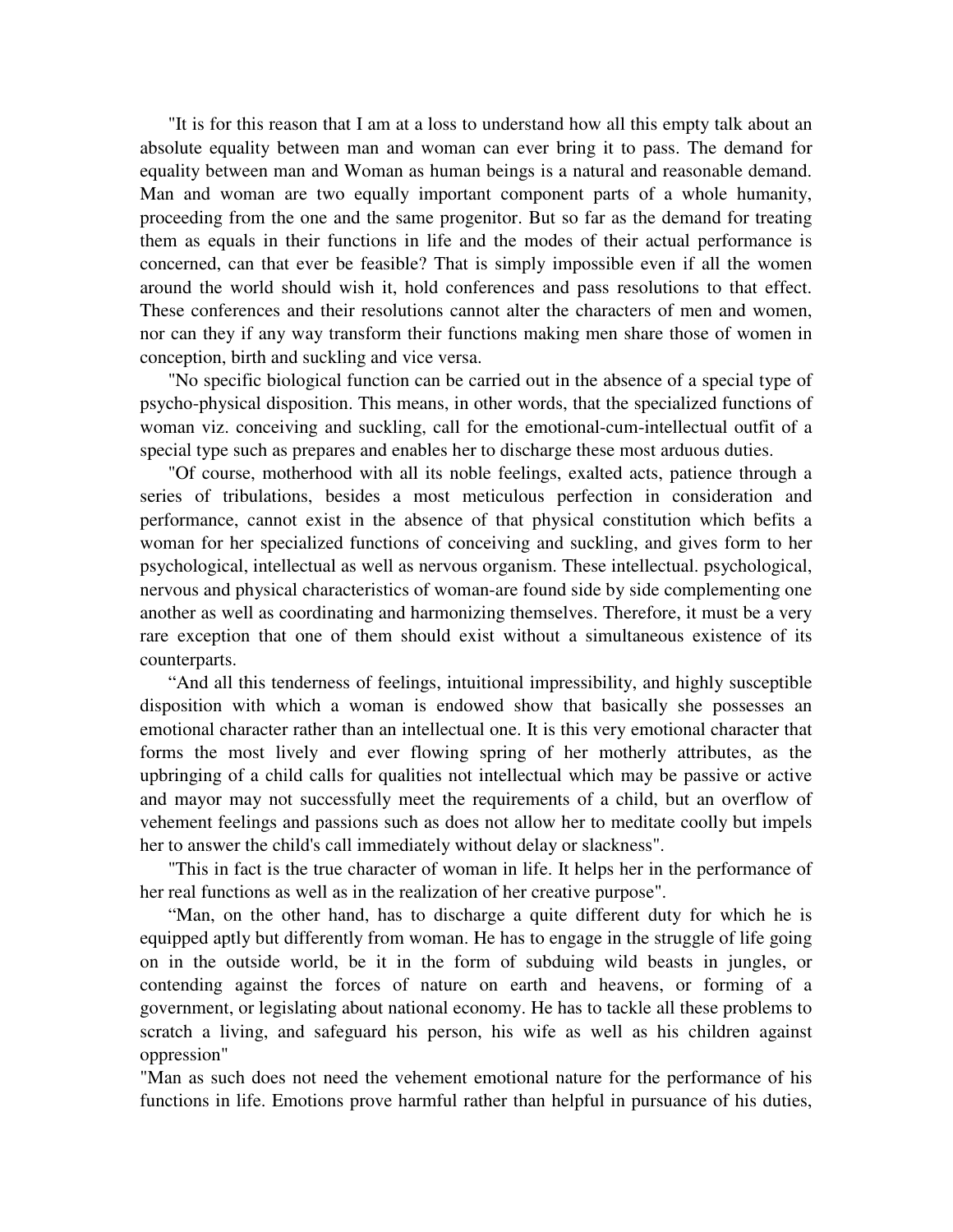for they are characterized with a fickleness that causes them change rapidly and into mutually quite contradictory states of mind. They are unable to pursue a course of action for long. The objects attracting them ever change. Such an ever-changing emotional character is suitable for motherhood that has got to deal with mutually opposed and changing situations. But they are not helpful for man whose work demands of him constancy and steadfastness for long periods of time. Rather it is his intellectual disposition that proves helpful to a practical life where he has to contend against so many adverse forces. He has thus more efficiency in planning, in carefully revising the situation and taking note of all the possible consequences of his scheme before actually translating it into action. The intellect moves slowly but steadily, for quickness and rapidity of action are not expected of it as against the vehement emotions that lend color to the whole existence of woman. What is, however, expected of intellect is that it should show a most proper way to achieve its end, be it the hunting of a beast, inventing of an instrument, laying down the foundations of a new system of economy, setting up a new form of government, kindling a war, or making peace. All these activities of man depend upon his intellectual ability. Emotions creeping in cannot but spoil them".

"And, therefore, man is well adjusted only when he is engaged in his true manly pursuits and objectives in life. This should explain the various differences found in the respective constitutions of man and Woman: why it is that man joyfully pursues the professions where he has mostly to draw on his physical and intellectual faculties whereas in emotional life he is just as mercurial as a child; and why is it that a woman is adjusted in her natural sphere of emotional activities only and derives so great a pleasure out of these, for it is through these alone that she can best realize the real objective of her earthly existence? That is also why she feels at ease in those professions only that have got an emotional appeal for her feminine nature *viz.* nursing, teaching or fostering. Similarly when she goes to work in a shop, it is because it has also got an emotional charm of its own for her as it enables her to carry out her search for a male companion. But all these activities are mere off-shoots; they cannot in themselves, however, satisfy her innate urge for a husband, a home, a family and children. It is natural, therefore, that as soon as she gets a chance to perform her primary functions, she leaves off her job and devotes herself exclusively to her household duties compelled otherwise by an exigency such as the need for money etc.

"This does not, however, mean that man and woman are fundamentally and irreconcilably different from each other. Nor does it imply that all the members of a sex lack all the potentialities necessary for the functions which the members of the opposite sex alone by nature are fit to perform.

"The two sexes are thus found mixed up, as it were, in a medley. If you find a woman who is capable of ruling, dispensing justice, lifting heavy burdens and fighting in wars....and if you come across a man who can cook, do household chores or has got very tender motherly feelings for children or is very fickle emotionally and is visited by shifting moods, then you must remember that it is all natural; there is nothing unnatural about it. It is the logical result of the fact that each sex has in itself the germs of both sexes. But this does not at all prove what these misguided westerners and the discordant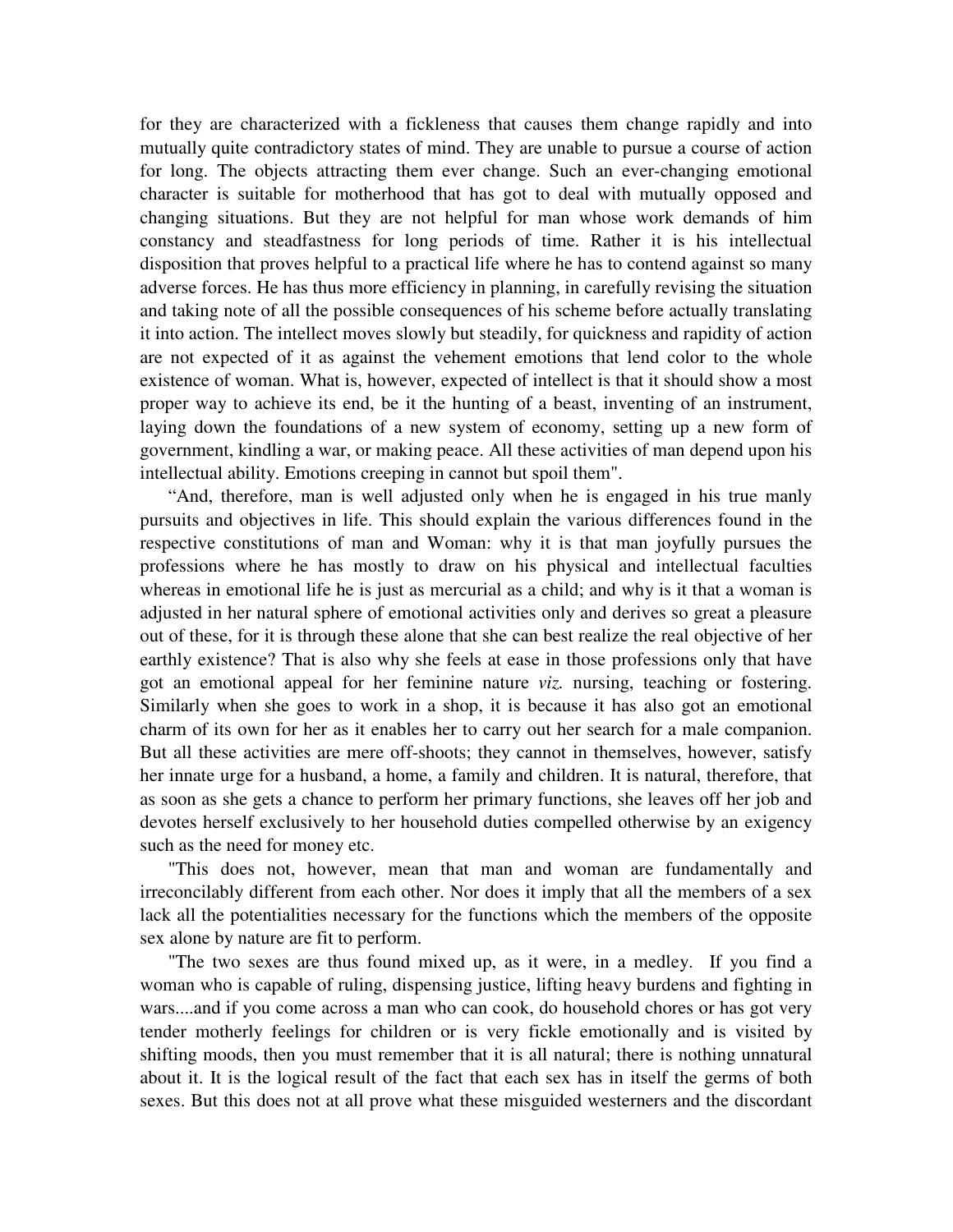easterners would have u believe. The real problem stated briefly rather is: can all these extra-functions that a woman is called upon to perform substitute for her real and natural function? Does she in the presence of these no longer feel the desire for a home, children and a family? Above all, does, she no longer feel the need for a male partner (or the gratification of her sex instinct?"

Now that we know the reality of differences between man and woman, let us return to the points that form the basis of differentiation between the two sexes and their function, in Islam.

The great distinctive mark of Islam is that it is a practical system of life and is ever ready to make due allowance for the human nature never seeking to oppose or make it deviate from its natural course. It calls upon men to purify their souls and makes them ascend to such higher planes of being as approximate the realm of ideals and dreams, but in the whole process of improving and edifying men, it does not seek to alter their natures, nor does it believe that such a change in human nature is ever possible or useful for the welfare or mankind, if ever possible. It rather believes that the noblest achievements of humanity are those that it achieves through and with the help of its own basic nature after its refinement and ascension to the noblest planes of voluntary virtue from being a mere captive of its material needs.

The attitude adopted by Islam about the problem of man and woman too is quite in line with the human nature. Thus it effects equality between them where there is a natural ground for it: and differentiates between them where such a differentiation is but natural. Let us take two outstanding situations in which Islam differentiates between the sexes: the distribution of inheritance and the headship of the family.

About inheritance Islam says: *"To the male the equivalent of the portion of two females,"* which is quire natural and justified, fur it is man alone who is charged with shouldering all the financial obligations. The woman is under no such obligation as to spend money on anyone but her own person and toilet, except, of course, when she should head her family but such a situation is very rarely met with in an Islamic society, for so long as a woman has got a relation howsoever distant she need not take upon herself the support of her family. Can such an arrangement be termed as injustice towards woman as the votaries of feminism aver? Leaving aside these vain postulations and prejudiced claims, the problem is just one of a simple reckoning: on the whole woman gets one-third of the inherited property to spend it on her person, whereas man is given two-thirds of it to discharge his financial obligations in the first place, towards his wife (that is the woman), and secondly his family and children. As such, speaking in terms of simple mathematics to whom does the larger portion go? There may be certain men who are wont to spend all their money on themselves and are disinclined to marry or found a family, but such cases are uncommon. Normally it is the man who shoulders the financial burdens of his family including a woman-his wife-not as an act of grace but as a moral obligation. If a woman possesses a property of her own, her husband cannot take it away from her without her consent; he would even then have to bear her financial burden as if she had nothing in her possession to support herself with. And if he should refuse her this allowance or should he be miserly in proportion to his income she can lodge a complaint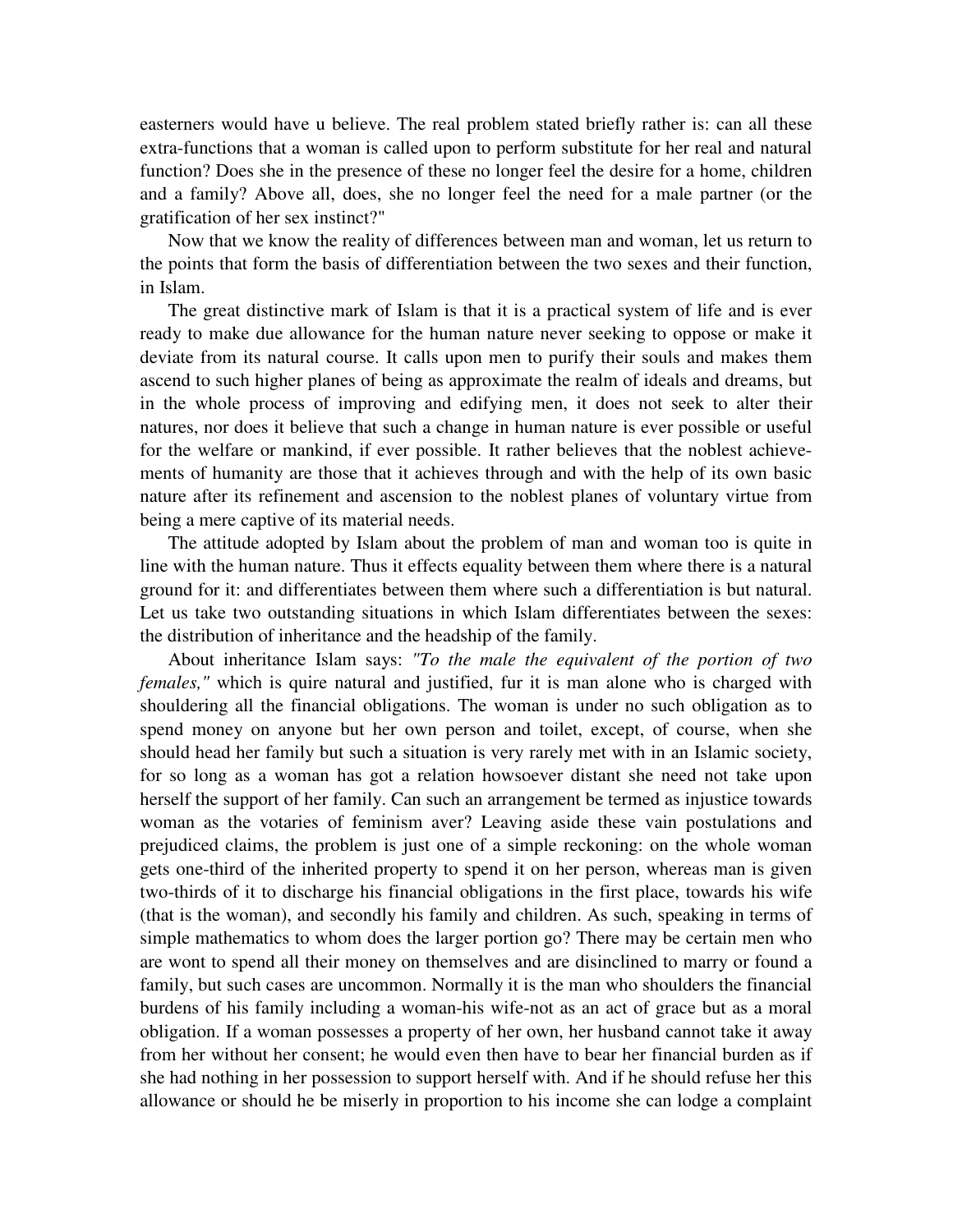against him in the Court and force him to give her the sustenance allowance or get free from him. There is as such no justification to say that in inheritance woman receives a share less than that of man, as in view of his obligations it is but natural that a man should get double the share of a woman.

Islam maintains a similar proportion in the distribution of a bequest. The law followed here is one of the fairest ones yet known to mankind: "For every person according to his need," the standard to determine the need being the social burdens that one has to bear. But so far as their earnings are concerned, there is no difference between man and woman; n or in their wages for a work, nor in the profit gained in trade, nor in revenues from land etc., for, in these matters Islam follows another law, the law treating on a perfectly equal footing man and woman with regard to their labors and the wages thereof. No injustice is to be done to either of them. The impression generally current among the common masses of Muslims and purposely spread by the antagonists of Islam that in the eyes of Islam woman is worth half of what man is worth, is false as we have shown above by a simple mathematical calculation.

That the evidence of two women is in Islam equivalent to that of one man also does not prove that woman is not better than a half man. It is rather a wise step to secure and preserve the genuine character of legal evidence in courts through all possible means and against all possible perversities irrespective of the fact whether the evidence is for or against the accused. The woman is by her very nature vehemently emotional, impressionable and liable to digress from the real facts of the case in hand. Therefore it is wise to have another woman along with her *"so if the one erreth the other will remember,*" for it is quite possible that the accused, against or for whom a woman appears as a witness, may be an attractive woman which may make the witness jealous and hostile towards her and so give a wrong evidence; again maybe that the accused is a young man whose sight may so arouse the mother in the witness that knowingly or unknowingly she proffers evidence that is false. But it is very rare that two women appearing before the court at once should fall a prey to such an error, both of them offering false evidences. The chances in such situations are rather that if one of them is deceived or confused about truth, her companion may correct her. It must, however, be added here that a single woman's evidence is quite dependable if the witness concerned be a specialist in female diseases and she appears as a witness in a case concerning these.

Now as to the second problem, the headship of the family, it is quite clear that it requires a manager to look after and manage the affairs of the family, which represents an association of man, woman and children with the attendant obligations springing there from. Like every other social organization, the family too stands in need of a responsible head in the absence of whom a state of anarchy is bound to prevail, which may ultimately lead to a general privation of all. There may be three Possibilities as to the headship of the family: one, man is the head of the family; second, woman heads it; and third, both of them are at once the heads of the family.

We need not take into account the third and the last possibility as our common experience is enough to show that the presence of two heads always leads to even more trouble and anarchy than when there is no head at all. The Holy Qur'an referring to the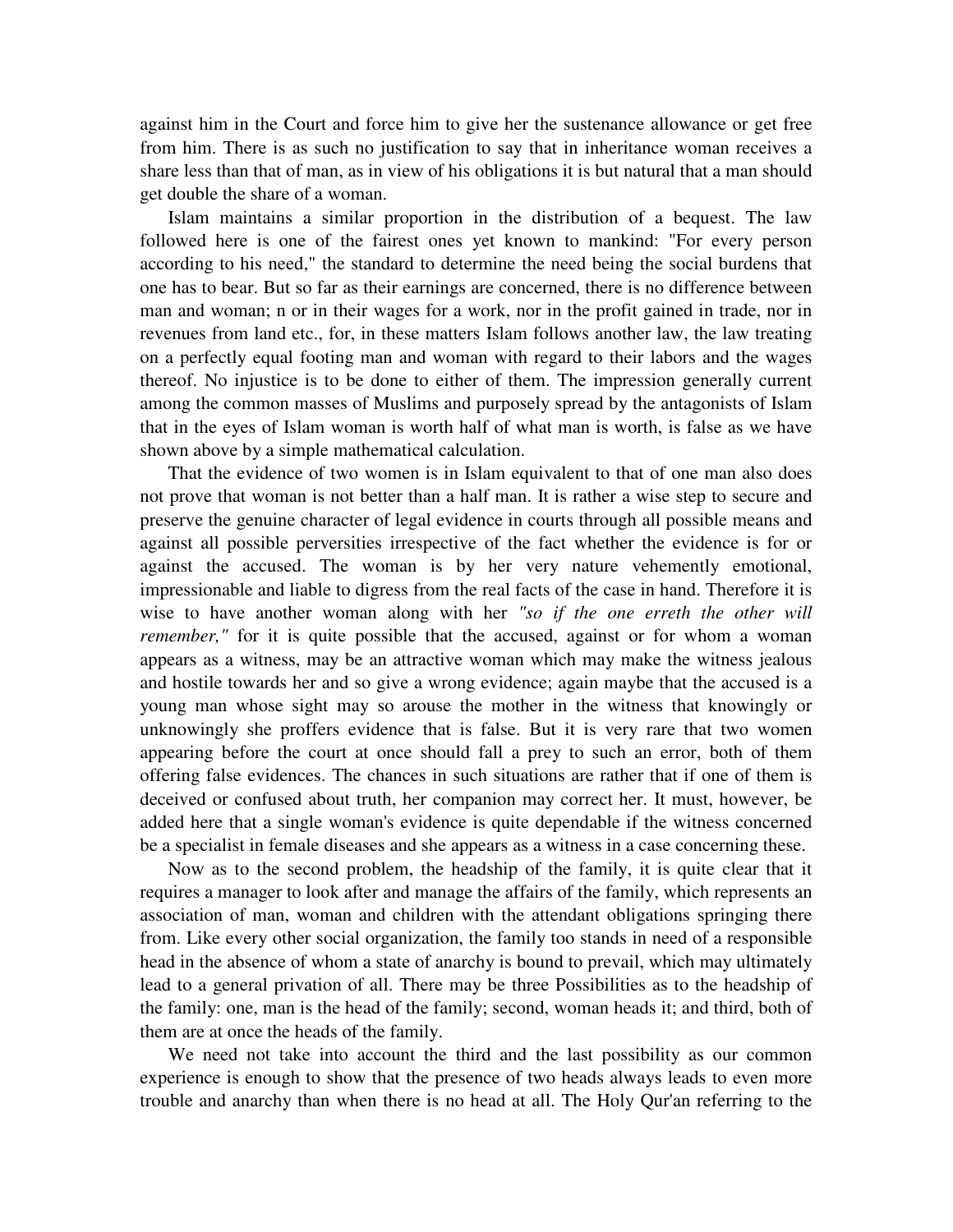creation of the earth and heavens says: *"If there were therein gods besides Allah, then verily both (the heavens and the earth) had been disordered* ; *"Nor is there any god along with Him; else would each god have assuredly championed that which He created, and some of them would assuredly overcome others"* (xxi: 22). If such is the case with these imaginary gods, then what about human beings who are so aggressive and unjust?

The science of psychology bears witness that the children brought up under quarrelsome parents wrangling over the headship of the family are found to be unbalanced emotionally besides being victims to so many psychological complexes and disorders.

There are thus only two possibilities left. Before considering these we would like to ask the question: which of the two sexes is better equipped to shoulder the responsibilities of headship of the family? Is the one equipped with rational qualities in a better position to head the family or that whose existence is characterized by emotions? The problem is resolved the moment we realize that it is the man, equipped as he is with rational qualities and a strong physical body, who is more entitled to head than woman who is by her very nature emotional, susceptible to external influences and thus ill equipped for the struggle of life as well as the headship of the family. Even woman herself does not respect a man who is a weakling and can easily be conquered by her. She despises him; nor can ever bring herself to trust him. This behavior of woman may be the vestigial remnant of the attitude of mind she imbibed over the centuries and through the training she received in the past. The fact is, however undeniable that she is still strongly drawn to a physically well-built man, as is shown by the case of the American woman. Though she has achieved an equal footing with man and has come to be recognized as a quite independent being, she enjoys subjecting herself to man, makes love to him and tries to win him over. She is moved by his strong well-built body, broad chest and when satisfied of his strength as against her own physical weakness she surrenders her person to him.

Woman may seek leadership in family life only so long as she has no children and has no worry to educate and train them. After having children she can ill afford to shoulder extra responsibilities, for her functions as a mother are already far too great a burden upon her.

This does not, however, mean that man should be a dictator over woman or in his house, for the leadership entails obligations and duties which can be discharged only through mutual consultation and co-operation. Success in management means a reciprocity of understanding and perpetual sympathy. Islam insists that love and mutual understanding and perpetual sympathy rather than conflict and competition should form the basis of family life. Says the Holy Qur'an: *"Consort with them in kindness"* (iv: 19), and the Holy Prophet said: *"Best amongst you is* he *who is good to his* wife" *(Tirmizi).*  The gauge thus laid down by the Holy Prophet to judge a man is his behavior towards his wife. And a very sound standard it is, for no man can ill treat his wife unless he is spiritually diseased and absolutely lost to virtue or at least partially handicapped.

But it is the "official" relationship within a family that has occasioned many a doubt that call for an explanation. Some of these doubts arise out of woman's obligations towards man and some centre around the problems of divorce and polygamy.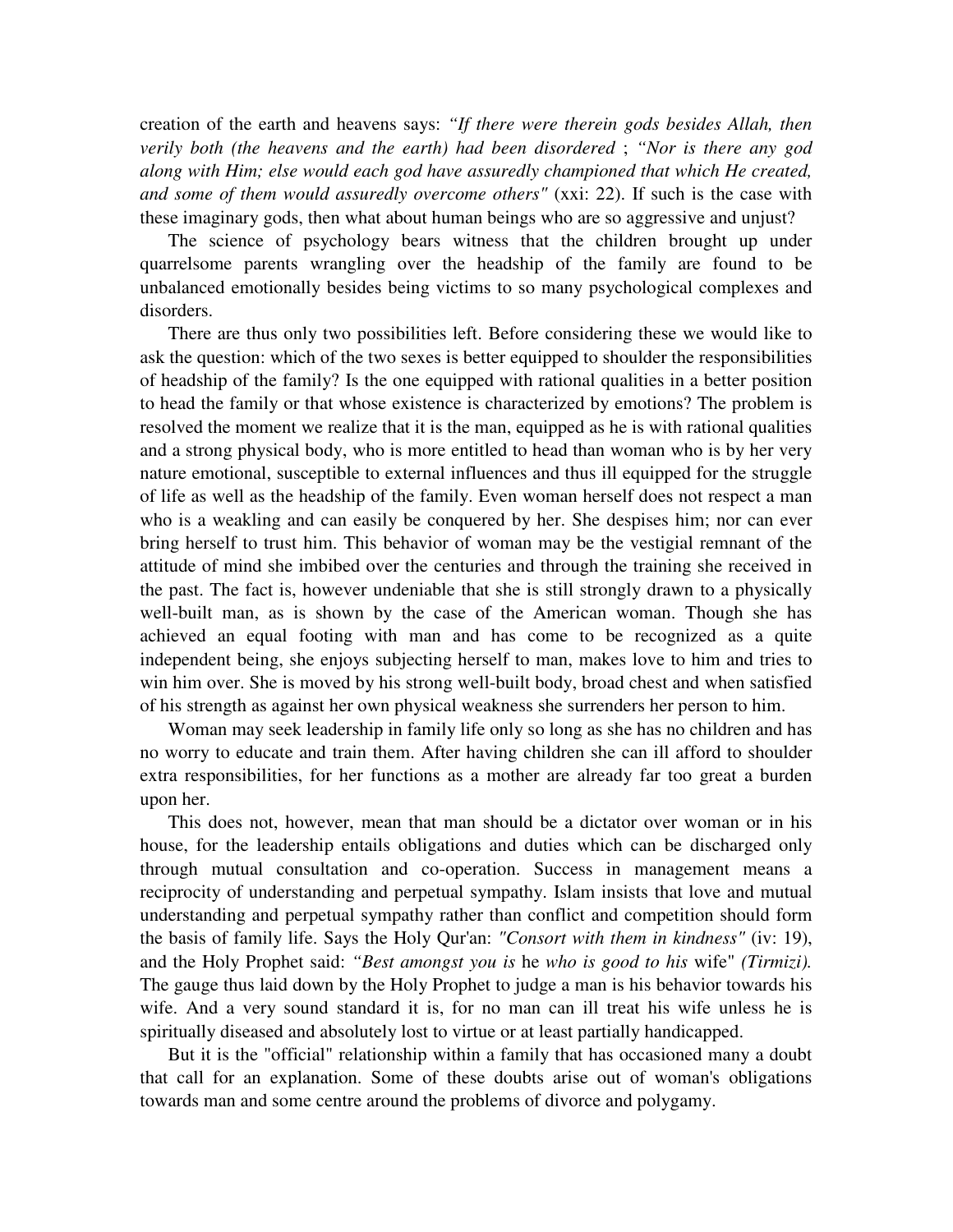Let us remark here that marriage is primarily a personal relationship and, like every other relationship between two persons, depends, in the first place, on the personal, psychological, rational and physical harmony between the persons concerned. The law can hardly secure any of these by an order. Therefore if a married couple lives in perfect peace and harmony it may not necessarily be due to their meticulous observance of all the rules of matrimonial life. For, many a time it happens that consummation of love between man and wife followed their bitter bickering. Similarly, if a state of discord and conflict is witnessed in the married life of a couple it may not be due to some mistake on the part of the husband or a gross disobedience of the wife. It is just possible that both of them may be exceptionally noble as human beings, but still their temperament may differ and so they may lament the impossibility of coming to terms between themselves but still they may not be able to effect a compromise with each other.

Despite all this the common law must, however, take note and frame rules for married life, for no system of life can claim comprehension if it does not provide for a law governing this delicate aspect of man's life. A law setting the general and inviolable, limits at least must be there, with the man and woman to work out the details of it in the prescribed limits.

 If there is love and peace between a couple, quite naturally they would not go to law as successful marriage seldom stands in need of the legal protection or verdict. But when there arises a conflict between them, they seek the aid of law in the hope that it would put an end to it.

Of law it is expected that it should be just, should not favor one of the parties to the detriment of the other, and should as far as possible cover the widest possible range of cases. At this place I must, however, repeat that no law can possibly cover all the different cases or situations cropping up in human life, nor is its rigid, literal application to all the cases considered just or a sound precept.

Let us cast a glance over the Islamic law with regard to the obligations of the wife in whose name all this hue and cry is being raised. With regard to her obligations prescribed in Islamic law, the following three points may be considered:

- (1) Do these obligations constitute an injustice towards woman?
- (2) Are they unilateral and carry no rights with them? and
- (3) Are these obligations perpetual, such as woman can never free herself from?

Woman has three most important obligations towards her husband: (1) she should obey him whenever he should want her to go to bed with him; (2) should not allow anyone to defile the bed of her husband whose presence is resented by him, and (3) should be faithful to him in his absence.

As to the first of these, a little explanation is, necessary to appreciate it properly. Its wisdom is obvious. Man's physical constitution is such as impels him to sexual gratification more often so as to relieve himself of its oppression and so that he may be able to perform his duties in practical life more smoothly and efficiently. He is in his youth in particular far more dominated by the sex instinct and feels the need to gratify it more acutely than a woman does, although sexually she is far more profound than he and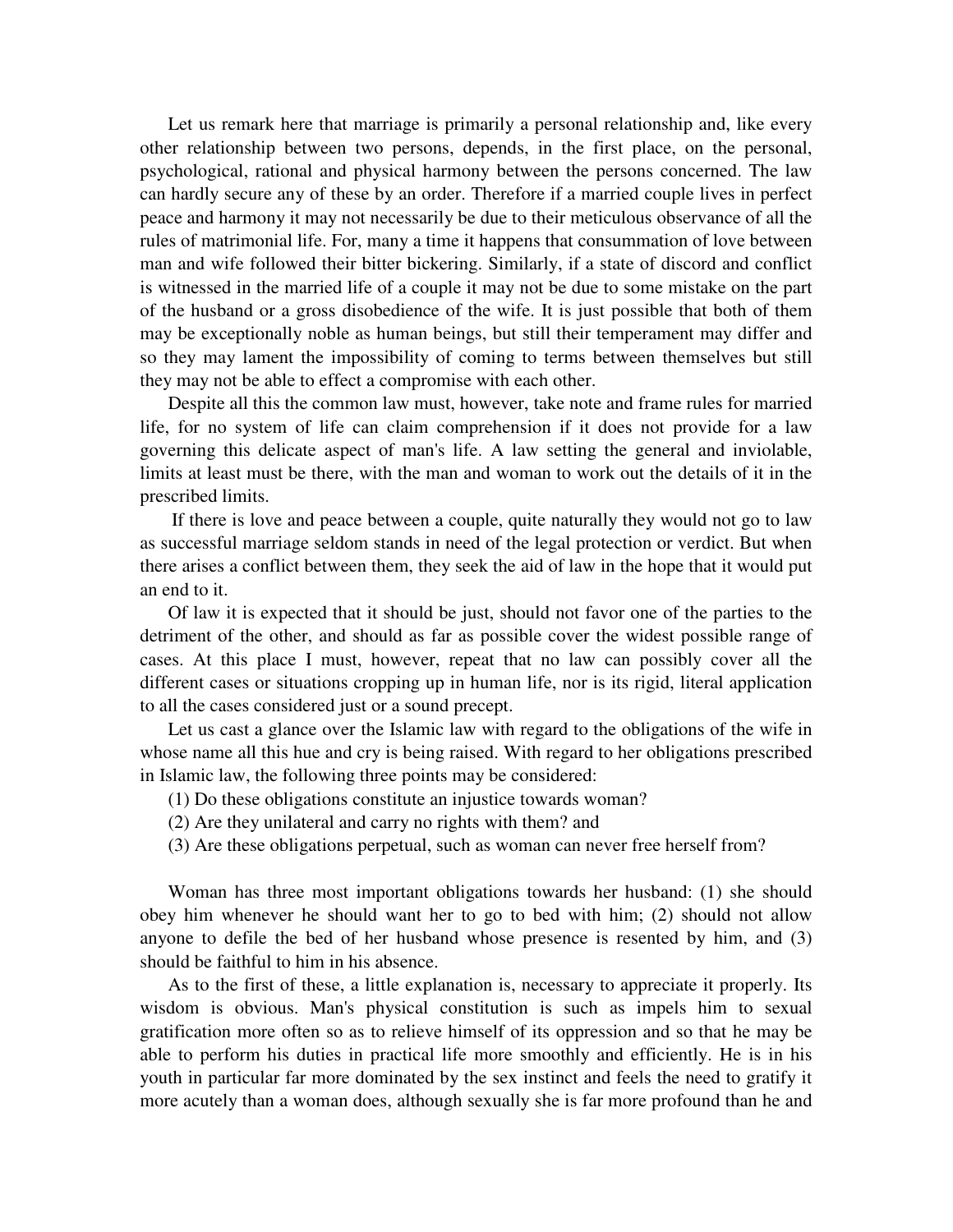is physically and psychologically more intensely inclined to it, but her inclination may not express itself in the physical sense alone.

Marriage is a means to gratify this natural urge of man as well as meet the demands of his spiritual, psychological, social and economical life. Now the question is: What should a husband do if on approaching his wife he is coolly brushed off by her? Should he seek to establish illicit relations with other women? No society can approve of such a course, nor can the wife herself agree that her husband should be physically or psychologically attracted by another, woman as no matter what the conditions of life be that would be too much for her.

As to the cause of the refusal of a wife to go to bed with her husband on his inviting her, there may again be three causes:

(1) she hates him, and so feels disinclined to have sex relations with him; (2) she loves her husband but hates the sexual act and hence refuses him-an abnormal state which nonetheless enjoys wide currency in practical life; and (3) she is a loving wife, does not hate the sexual act but at that particular moment happens to be disinclined to it.

The first of these causes forebodes a permanent condition and may thus be not confined to a particular act or period of time. In such a situation marital bond cannot survive for long. The best thing to do in such a case would be to let the man and the wife separate from each other. The woman in a sense enjoys more facilities in this respect than a man does, as we shall shortly see.

In the second instance too the condition of the wife may bear a stamp of permanency. Its origin lies not in the sexual craving of the husband alone. It must be remedied satisfactorily and a complete harmony between the husband and the wife must be restored. Either the husband should check himself if his wife refuses him or the wife must Comply with the wish of her husband like a truly loving wife as she would not like to get separated from him. Failing this they may be separated from each other in a very gentle manner. But-so long as they live together as husband and wife, the wife must, according to the Islamic law, comply with the wish of her husband in sexual matters, as it is but natural. It dot's not necessarily imply an arbitrary authority or compulsion. It is meant to prevent the husband from being driven to pursue a course of moral perversion or entering into another marriage contract, a thing all the more painful to the wife. The law does not, however, insist on the continuance of such strained relations as make the wife feel repulsion from her husband and her love for him changes into a Positive dislike due to his insistence on having his way in sexual matters. They may in this case too better separate from each other.

The third situation is a temporary condition and it may easily be remedied. Such an aversion to the Sexual act may be the result of physical exhaustion, weariness or occupation as her psycho-physical disposition is quite capable of overcoming these in due course of time. This form of apathy in woman may be encountered by offering gifts to her and an ingenious love-play before the actual inter-course so as to transform it into a higher spiritual union rather than a purely animal and physical relationship that it might otherwise degenerate into. This love-play may also be helpful in removing the basic cause of aversion.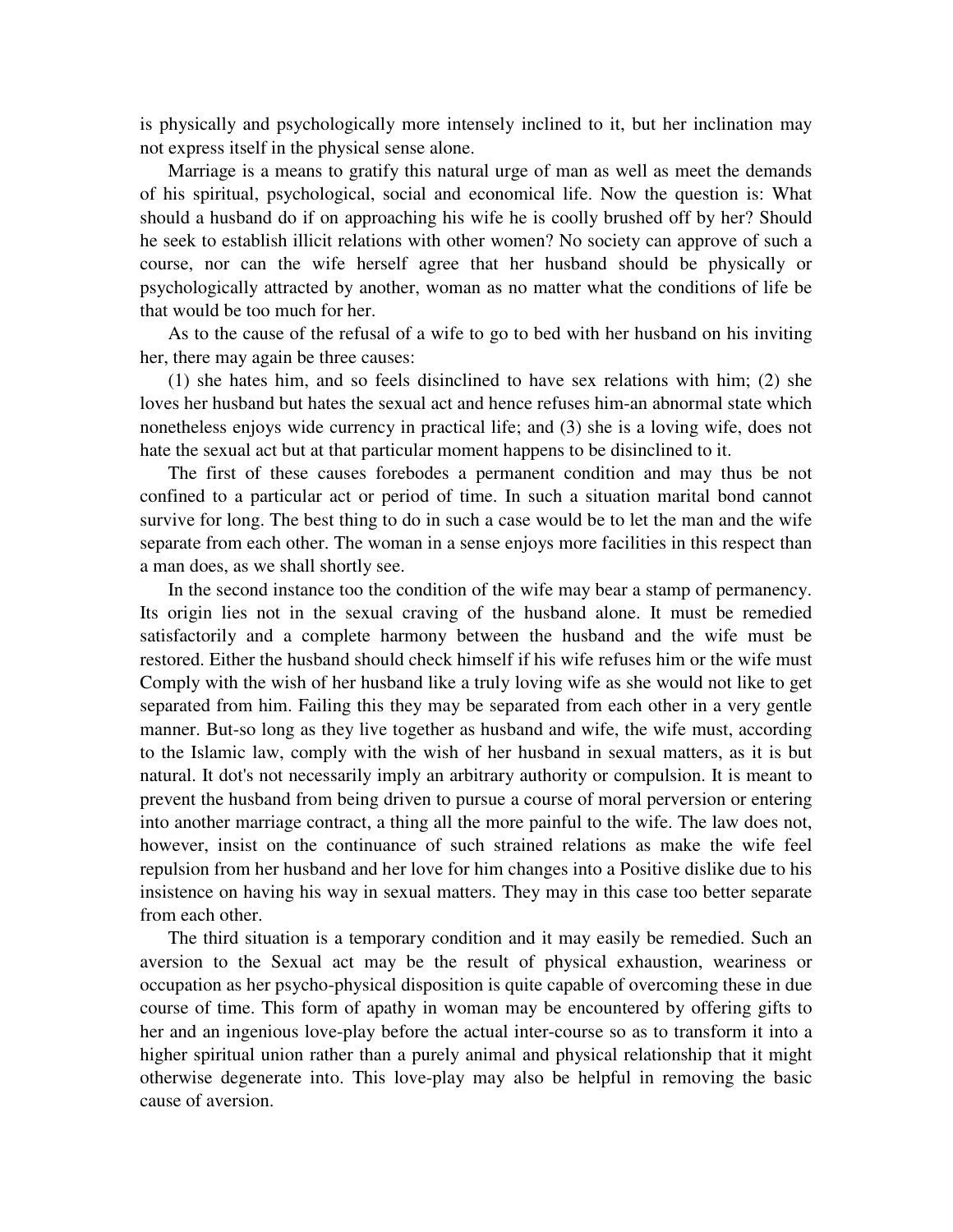If, on the other band, a wife desires sexual intercourse but the husband is for some reason disinclined to it-a rare phenomenon among men in their youth at least-the wife is not without means to induce her husband to resume sex-relationship with her. The very law that lays the wife under an obligation to comply with the wish of her husband also sees to it that she too should get her wishes met with. It prescribes that the husband must also fulfill his marital duties if and when his wife should so desire. If the husband is unable to satisfy her, their marriage may dissolve. Thus we see that in the Islamic law both parties have got their duties as well as their rights. There is as such no compulsion or disregard of the wife implied in it.

The second obligation of the wife towards her husband that she should not allow anyone such as is disliked by her husband to tread his bed, implies that she should not let anyone enter his house whom he would not like to enter into. (This does not, however, in any way refer to adultery as it is forbidden by law and will have to be eschewed even if the husband should happen to favor it). The wisdom of this commandment is manifest from the fact that a great many disputes between the married couples are caused by the intervention of a third person who spreads false reports, slanders and thus adds fuel-to their family quarrels. What if in order to prevent such a development the husband were to demand of his wife not to allow a certain person into his house but she disregards it? The result will be the presence of a constant source of mischief rendering the patch-up between them impossible. Thus this obligation of the wife also purports to the good of family life including the children who require a congenial atmosphere of love and sympathy for their proper and normal growth.

It may be asked: why then did the law not also provide that the husband too should be under an obligation not to allow anyone into his house if his wife should happen to disapprove of it? In normal life when husband and wife are living in peace and love and are civilized enough no such question may arise at all, as they may feel no difficulty in reaching an understanding between themselves on all such points. But supposing that discord does creep in straitening their relations and making it impossible for them to reach an agreement between themselves, they would have to go to court for a rapprochement of their differences. Now if the wife should enjoy the right to debar anyone from the house of her husband, it may make the matter worse, for we may at this place point out that the impressions of the woman are in most of the cases illogical as they are purely the reflection of her own peculiar personality rather than the outcome of any prudence. They may have sprung up from her constrained relations with the in-laws, the mother or the sister etc. of her husband. Therefore to make it incumbent upon the husband to obey his wife in such a circumstance would not be a judicious step; it would rather be an act of mawkish tenderness that may soon suffer a change or be completely unfounded in reality.

By this I do not mean to say that the husband is always in the right in all that he does. It is just possible that his behavior may under certain circumstances be puerile and shifty. Nor do I mean that the wife alone is always in the wrong. She may be quite justified in hating her husband whose nature, it is just possible, may be the real cause of their constrained relations. But as the law is framed for the normal human life where man has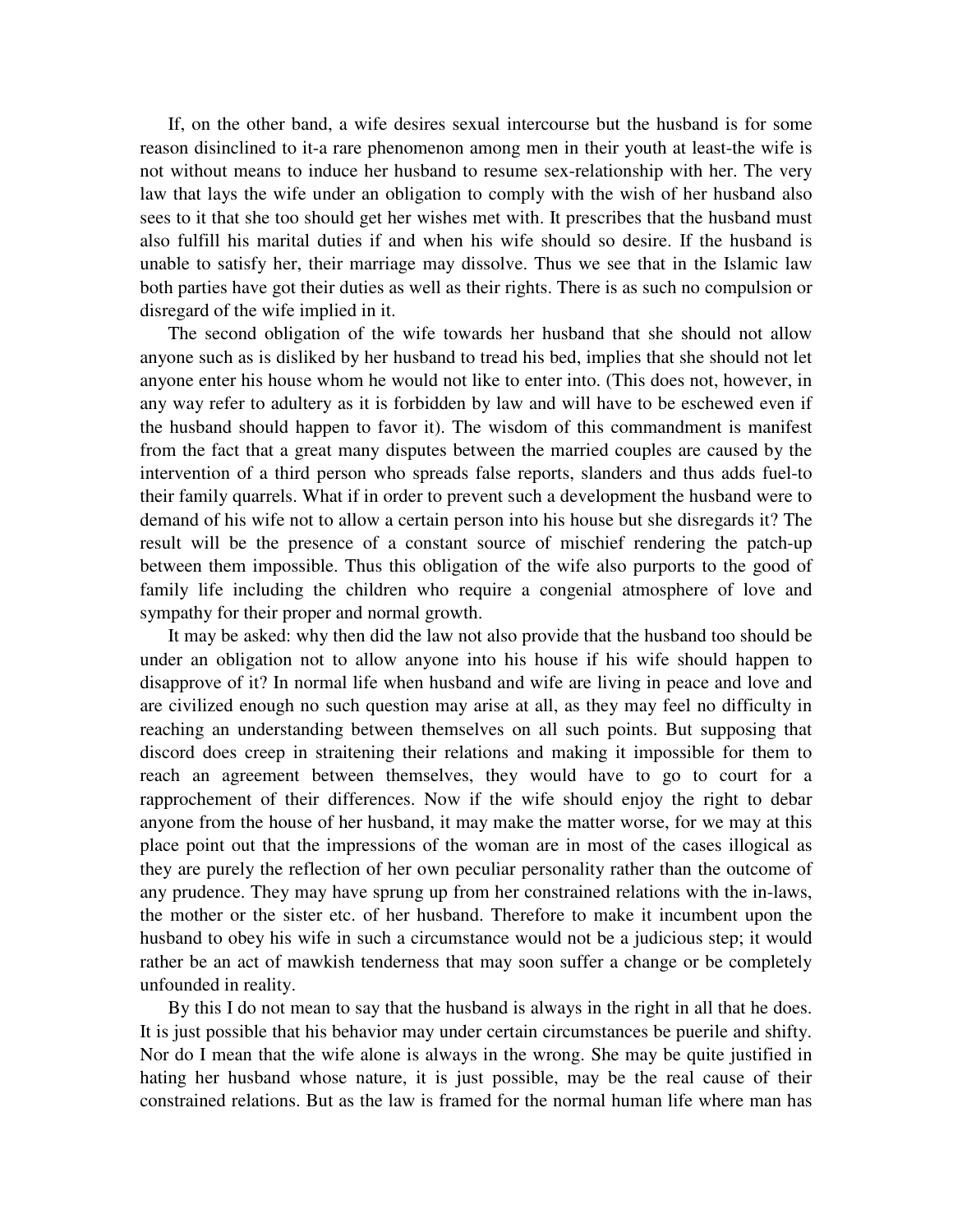been found to act more rationally than a normal woman does, it gives a degree of importance to man over woman. The wife is, however, free to secure a separation from her husband if she is convinced that she can no longer grin and bear with him.

 The third obligation of the woman-the guarding of her husband's property and honor in his absence-is but a natural and logical sequence of marriage such as none may dare call in question. It is, however, not a unilateral obligation but rather a bilateral one: both husband and wife must remain faithful to each other.

Let us now take up the Case of a wire and her husband one or the other of whom turns rebellious. The fact that man is in charge and the maintainer of the woman necessitates that he *should* have the right to admonish his disobedient Wife as the following verse clearly shows: *"As for those (women) from whom ye fear rebellion, admonish them and banish them to beds apart, scourge them. Then if they obey you, seek not a way against them"* (iv: 34).

The reader must take note of the fact how this verse gradually proceeds with the description of the means of correcting one's wife ending with the chastisement. We admit that this privilege may be abused by some men but so can every other right. The only remedy for such a situation lies in the spiritual and moral elevation of the people the importance of which Islam has never lost sight of. But the law laid down in the above verse seeks to preserve family life and safeguard it against disintegration. The law to be really useful or effective requires a power to deal with those who break it, for otherwise it is no more than an empty word; it loses all its usefulness.

Marriage is an institution that aims at the common good of the married couple. It is supposed to realize the greatest possible good for all those concerned with the love and harmony that prevails at home without any intrusion from law. But in the event of a married couple being at variance with each other the consequent ill-effect may not remain confined to their persons alone; it may also adversely affect the children, the next generation.

Now if the wife is the cause of this trouble, whom should we expect to correct her? The court? Well, the court cannot but widen the gulf between husband and wife by interfering with their private affairs. Their differences may be trivial and temporary but the interference of the court may by airing them aggravate the situation. The pride of the parties may not allow them to patch up. Therefore it is only reasonable that the court should not busy itself with the trifles of conjugal life. It may step in the important matters only when all the-other means to achieve a rapprochement have failed.

No sensible man can ever think of taking to court all his petty grievances that he daily suffers from almost every minute of his earthly existence. It would require setting up courts in almost every home to dispense with such grievances day and night.

It shows that there must of necessity be some local authority to deal with such cases as require admonition. It is this very local authority that is exercised by man as he is the real and ultimate head of his family. He is in the above verse enjoined upon to admonish his wife without injuring her self-respect. If she desists, the evil is mended. But if she persists in the wrong course he should banish her to a bed apart-a chastisement that is a bit severer than the first one. It also illustrates how penetrating an eye Islam has into the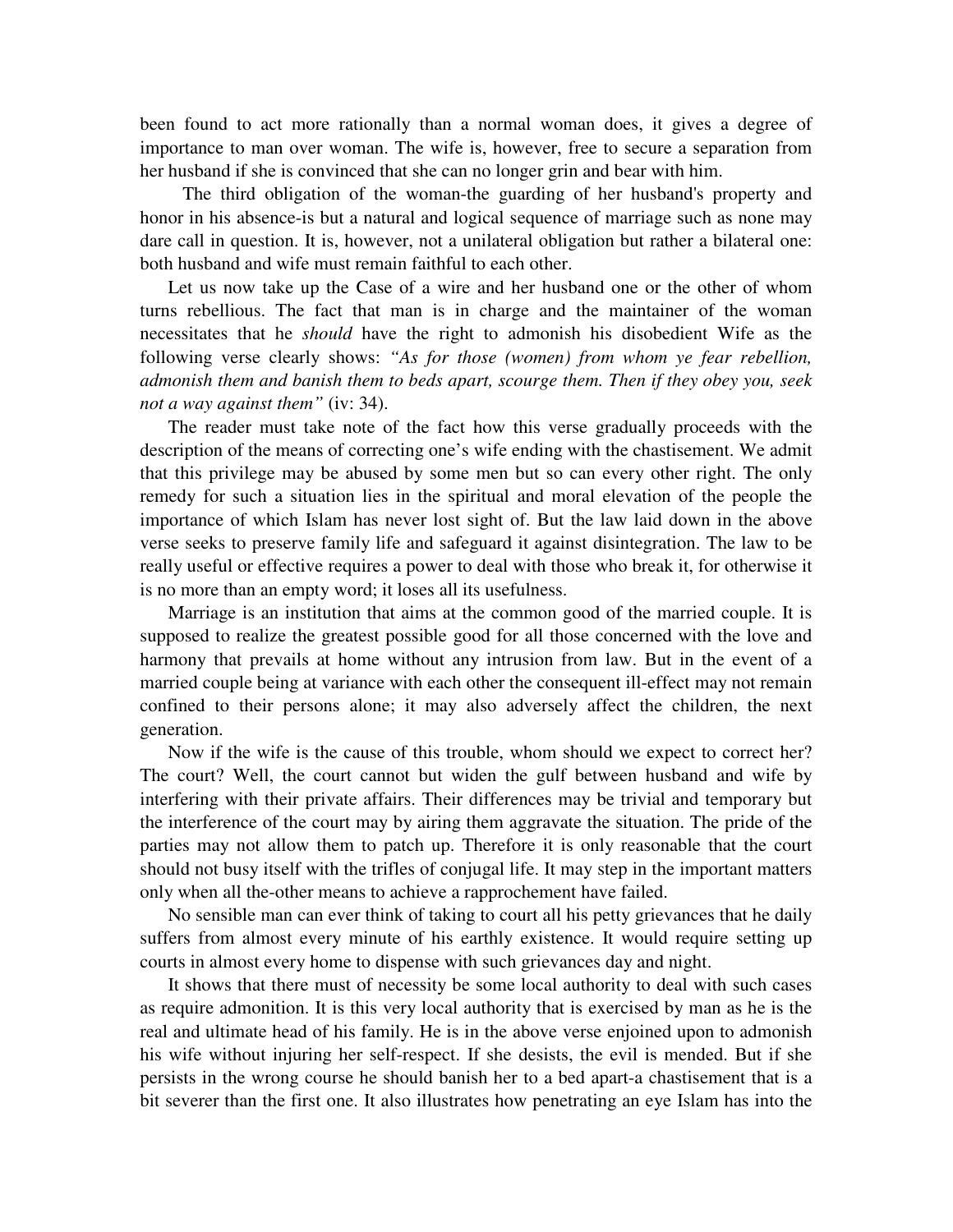psychology of woman who being proud of her beauty and personal charm at times plays a coquette so much so that virtually it becomes an impudence. As such her separation to a bed apart means that the husband is impervious to her beauty, charm and coquetry. This may deflate a little her swollen pride and thus bring her back to her senses. But if all these means of correction fail to bring her round, the implication is that her impudence has advanced too far to be mended by anything save a very severe chastisement. Then it is that the husband is permitted to beat her as a last resort in his attempt to correct her conduct without intending to torment her. This is why the Islamic Jaw has laid it down that the chastisement should be of a mild severity.

Does such rough treatment of woman degrade her and injure her self-respect? It does not. For, to begin with we should remember that it is just a precautionary measure resorted to only when all the other conciliatory measures fail. Secondly, we must also bear in mind that in certain cases of Psychological perversions chastisement is the only effective remedy. The science of psychology tells us that in normal- case the abovementioned conciliatory measures *viz.* admonishing and separating apart her bed etc. are quite effective but in acute eases *e.g.* masochism, they fail, the only remedy in such cases being the physical chastisement of the persons concerned. Women rather than men are more generally the victim of this psychological malady. They derive pleasure from humiliation and sufferings. (Men are, on the other hand, commonly afflicted with "sadism" which is marked with a morbid love for cruelty). Now if the wife belongs under this class of women, clearly her correction can be effected through chastisement alone so that she might have her desired beating and then come to herself again. Strange though it may appear, it is a fact that sometimes a man suffering from sadism marries a masochistic woman and they live in perfect love and harmony notwithstanding the abnormal basis on which their union rests, Similarly the cases of a sadistic Woman marrying a masochistic brand husband and then beating him frequently to his fill are not missing, though rare. The beating restores the balance of mind of the masochistic husband and so they live on in love and harmony. But if the situation is not so seriously aggravated the beating may not be needed at all, as that allowed by law is no more than a precautionary measure. One should not on every trivial disagreement rush in and start beating his wife. The description of the corrective measures one after the other in the above Quranic verse stresses the same fact. The Holy Prophet forbade men to exercise this right except in cases where they have no other course. Thus speaking in reproof of physical chastisement he said: *"Let none of you scourge his wife the scourge of a camel and then towards the end of the day have intercourse with her" (Bukhari).* 

If, on the other hand, the wife should fear ill treatment from her husband the law is a bit different: "If a woman feareth ill treatment from her husband, or desertion, it is no sin *for them twain if they make terms of peace with themselves. Peace is better" (iv: 128).* 

Some men may on this point be inclined to demand perfect equality between men and women. But the question is not one of a fanciful and theoretical justice but of that form of it which is practicable and in line with human nature. No woman would like to beat her husband in return for his beating her, neither in the "civilized" West nor in the "backward" East. She does not respect the husband whom she can beat and chastise. This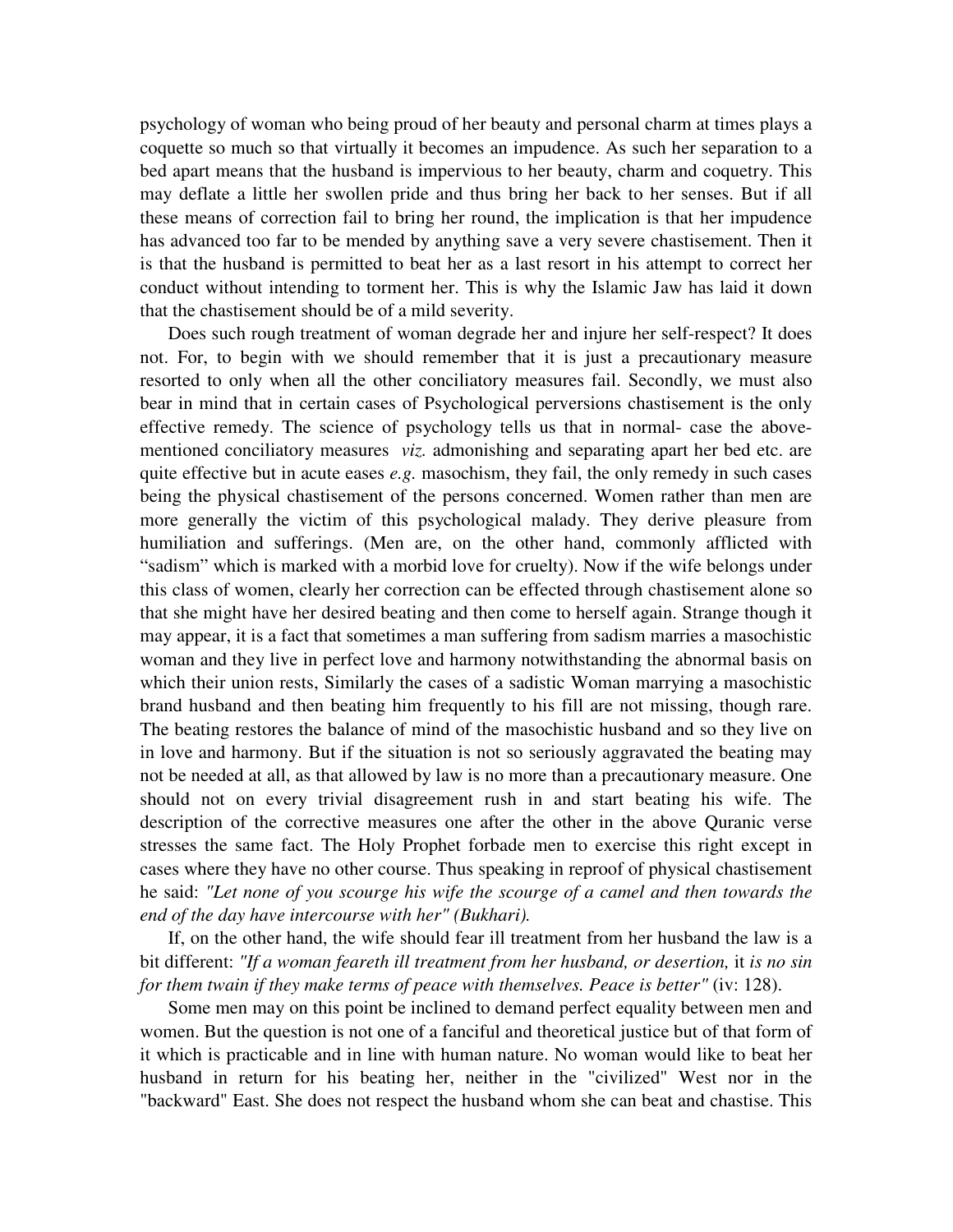is why no woman has yet demanded a right to beat her husband.

The important thing to take note of here is, however, that Islam does not necessitate that the woman should suffer ill treatment at the hands of her husband passively. She can in such a case secure a separation from him.

We have in the foregoing pages seen that:

(1) The obligations of a wife towards her husband are not enforced arbitrarily. They are meant for the general good of the -society of which the wife forms but a part;

(2) Most of her obligations are balanced with similar obligations which the husband has to discharge with respect to her. As to the few situations where man enjoys in one way or another a precedence over the woman rite basic consideration has been the difference between their respective dispositions. It does not at all spring from any desire to humiliate or disgrace the woman;

(3) As against this authority given to man over woman, the latter has the legal right to leave her husband if he should ill treat her.

As to the separation which has been referred to above at more than one place and which provides woman with a practical way to get her marriage dissolved freeing herself of the obligations thereof, there are three ways to secure it:

*(a)* The woman may secure the right to divorce from her husband (at the time of entering into the marriage contract with him). The Islamic law explicitly allows it although few women do ever exercise it. Still the right is there which they may exercise whenever they should need it.

*(b)* Or she may demand a divorce from her husband on the plea that she hates him and can no longer live with him. I have heard that some courts do not enforce this principle and do not on her demanding it decree a woman's separation from her husband, although the principle is clearly laid down and supported by the personal example of the Holy Prophet and is thus a part of the Islamic law. .The only condition for the woman in such a case is that she should give back to her husband the dowry she received from himperfectly just condition, for, the husband too in the event of divorcing his wife is obliged to forgo in her favor all that he might have given her. Thus in order to free themselves both, man and woman have in equal manner to bear material loss.

*(c)* The third course open before the wife is to secure divorce along with her dowries as well as the sustenance allowance provided she should be able to convince the court that her husband has ill treated her or has failed to give her the sustenance allowance agreed upon by both of them and furnish the necessary proofs thereof. The court shall dissolve the marriage contract if it is convinced of the legitimacy of her claims.

 These are the weapons which a woman may resort to if a situation should call for. They perfectly balance the authority man enjoys over her.

We have heard many a gloomy tale about the miseries caused by the divorce; how the wife and the children suffered; and how the courts are crowded due to the seemingly never ending family feuds arising from divorce. It often happens that a woman who is a happy and dutiful wife doing her best to upbring her suckling besides joyfully expecting yet another one, all of a sudden is approached by a messenger handing over a bill of divorce from her husband which might have been occasioned by a sudden whim or desire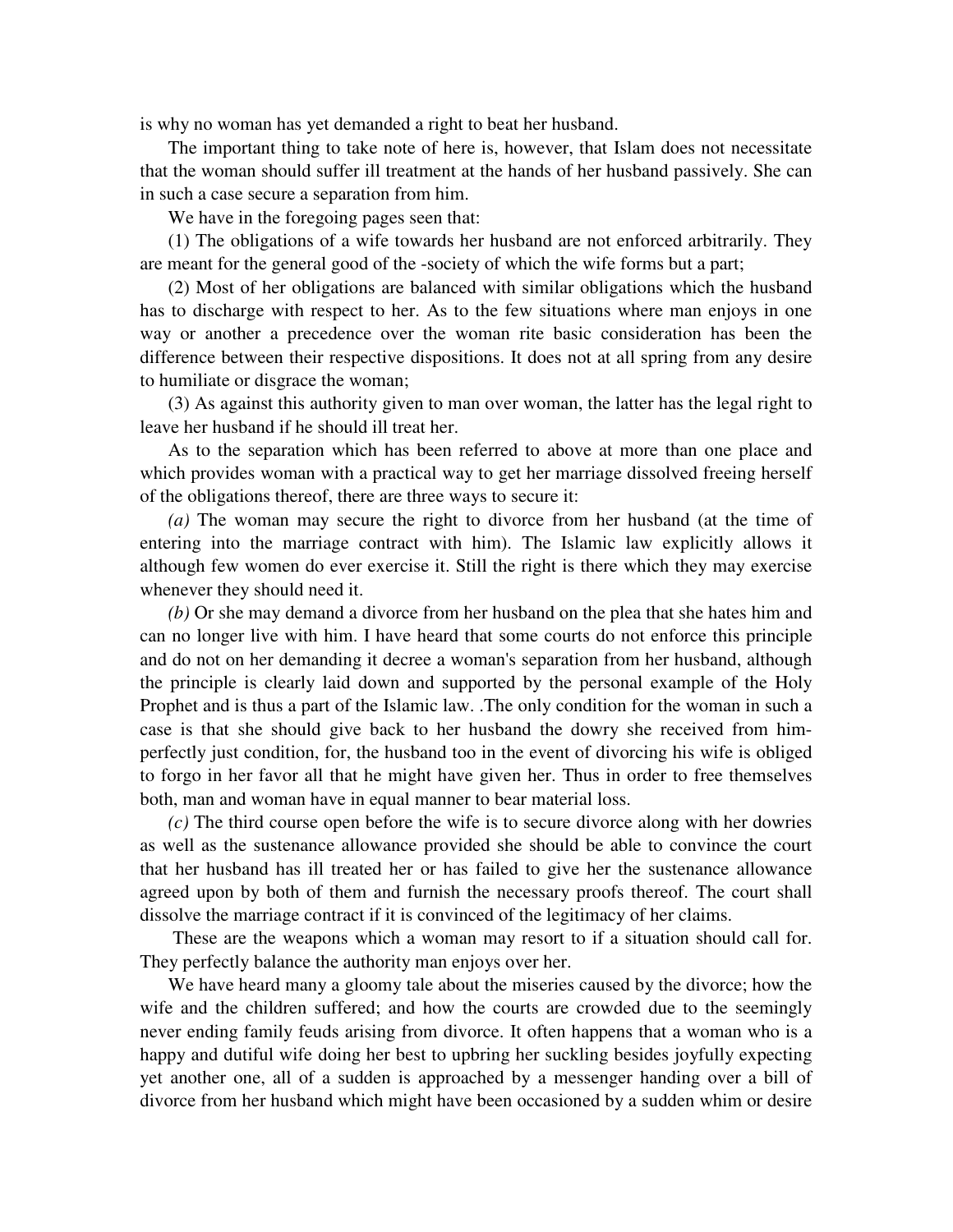of the husband. It is just possible that he has seen a woman whom he believes to be more beautiful and has taken fancy to her, or it may be that he is prompted by a wish to have a change in his sexual routine, or it may have just proceeded from the refusal of the wife to have intercourse with her husband due to her sluggishness and exhaustion.

Isn't it, they say, then desirable that this dangerous weapon with which man may in a fit of faithlessness toy so recklessness and wreck the life of a peaceful, patient woman besides darkening the future prospects of his young innocent children, should be taken away from him?

As to these miseries we admit that divorce does lie at the root of all these, but what is the way out? Should we abolish the right of the man to pronounce divorce? If so, how are we to meet the painful situation that might as well result from such an abolition a situation such as we meet in the Roman Catholic countries where divorce is not permissible? Is a home wherein the husband and the wife are constantly wrangling together and are averse to any fellowship with each other worth the name, especially if the marriage be a perpetual bond and freedom from it impossible to secure? Will such a situation not be conducive to .moral crimes? The husband as well as the neglected wife might be driven to seek mistresses and friends outside the home to gratify their sexual instinct, Surely the children cannot grow up properly and develop healthy and sound personalities in such a dismal, cloudy and gloomy atmosphere, for the mental health of the children and their sound development are dependent more on the social atmosphere they breathe in rather than a mere parental care, That is whence the abnormalities met with in people's lives spring. Their roots lie embedded in the life of their quarrelsome parents.

It is also suggested that the right of man to divorce should be restricted, that is the divorce should not take effect on the mere pronouncement of it by the man. Only the court should have the authority to decree the divorce after appointing arbiters one each from among the people of the man and the woman. The arbiters should thoroughly discuss the problem, trying to make the husband desist from his intention and agree to make peace with his wife. If all their efforts fail, only then the divorce should be ordered by the court, not by the husband.

I wonder if there is any legal objection such as due to which the adoption of such a conciliatory measure to restore peace and harmony between the spouses may not be possible. But I do not think there is really any need for the court to step ill as the remedy prescribed by the Islamic Jaw is ill itself quite sufficient for the purpose. Peace and harmony between the spouses depend more on themselves and their desire to mend than on anything else, If the will be there and both wish peace, the friends and kindred may prove as useful as any court; if there is no will then not even the highest court in the world may succeed ill restoring peace between them, There are the; "civilized" nations among whom only a court may decree a divorce after admonishing the parties to exhort them to patch up relations but still large numbers of divorces do take place there. In America alone the rate of divorce is 40 %-the highest in the world.

As to the Suggestion that divorce should take place only if the court is convinced that the fault lies with the wife and if the husband should prove that to live with her is a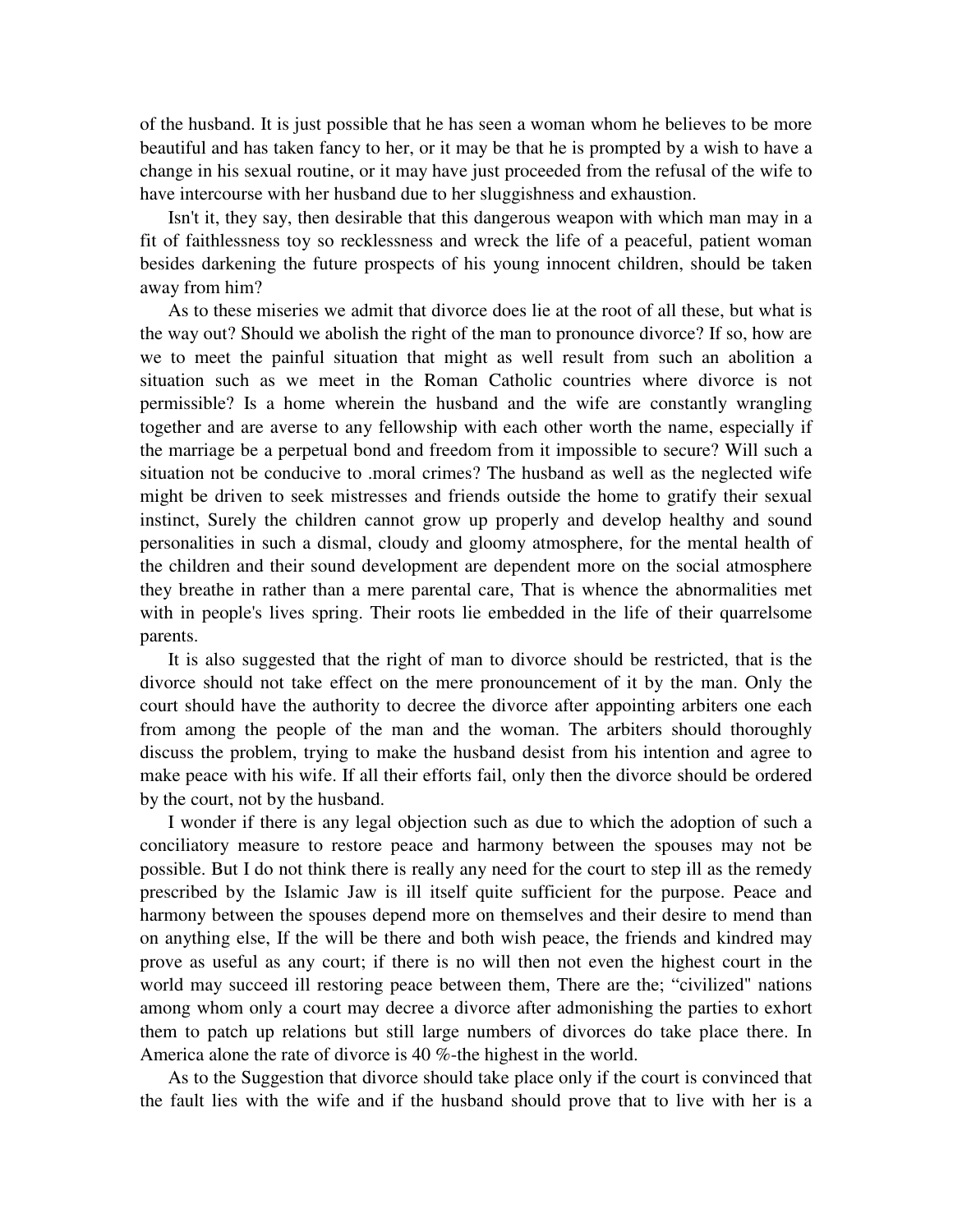nuisance, we wonder what honor do these people want to bring to woman by making her live in the house where she is despised and where the husband ever reminds her that he no longer loves her? Should she even then stay on in his house in order to defraud him? Surely the law cannot sanction such a conduct, nor is fraud the only course of action for her that she should have to live in that house as a despised and helpless wretch.

Should she then stay ill the house of the father of her children to train and upbringing her children? But will it be desirable and in any way helpful in the proper upbringing of children if they live in such an atmosphere permeated with abominable injustice?

 The fact is that the solution of all these problems lies in the moral, cultural, psychological and spiritual training and education of society as a whole through a long process of intellectual purgation so as to make virtue and goodness prevail ill the end providing a sound basis of social life. The husband will then realize that marital relations are very sacred and should not be disrupted in such an impetuous manner.

Such a process of moral and spiritual elevation is, however, a very long and slow one, It requires that the social life of the community should be regulated by the Islamic law with the help of an incessant struggle and co-operation of all the social institutions home, school, film, radio, press, literature, religion and the general public to achieve this era, It is a long and arduous process, yet it is the only sure way to secure sound results.

As against this, we must remember that the law is primarily concerned with administration of justice. It aims at giving both parties, the husband and the wife, their due share of it guaranteeing them the right to secure a separation in case they should find that they can no longer live with each other. In this connection, we must also remember that *"of all things allowed to men divorce is most hated by God".* 

With regard to the institution of polygamy we should not lose sight of the fact that it is just an emergency law, it does not at all represent any fundamental principle of Islamic law: "Marry of the women, who seem good to you, two or three or four: and if ye fear *that ye cannot do justice (to so many) then one (only)"* (iv: 3).

As pointed out in this verse, what is required of men is justice which bring difficult to achieve in polygamy, the injunction virtually comes to imply that men should contact with one wife only, Thus the Islamic law in normal life favors monogamy rather than polygamy. But there are certain circumstances under which monogamy becomes an unjust rather than a just institution. In such extraordinary circumstances, Islamic law leaves the door open to polygamy, for although in it complete justice is impossible to attain, the disadvantages resulting there from are far less serious than those flowing from monogamy in such emergencies.

During wars, especially when a large number of men are decimated, balance between the sexes is seriously shaken. In such circumstances, polygamy becomes a social necessity as it may save society from the sexual anarchy that generally follows the decimation of a large number of men with a corresponding rise in the number of women in society who have no male bread-winner. Such women may earn their living, but what about their sexual gratification?

This may make them fall an easy prey to the lust of men. But even after this, their most innate Craving may still remain ungratified their Craving for children, without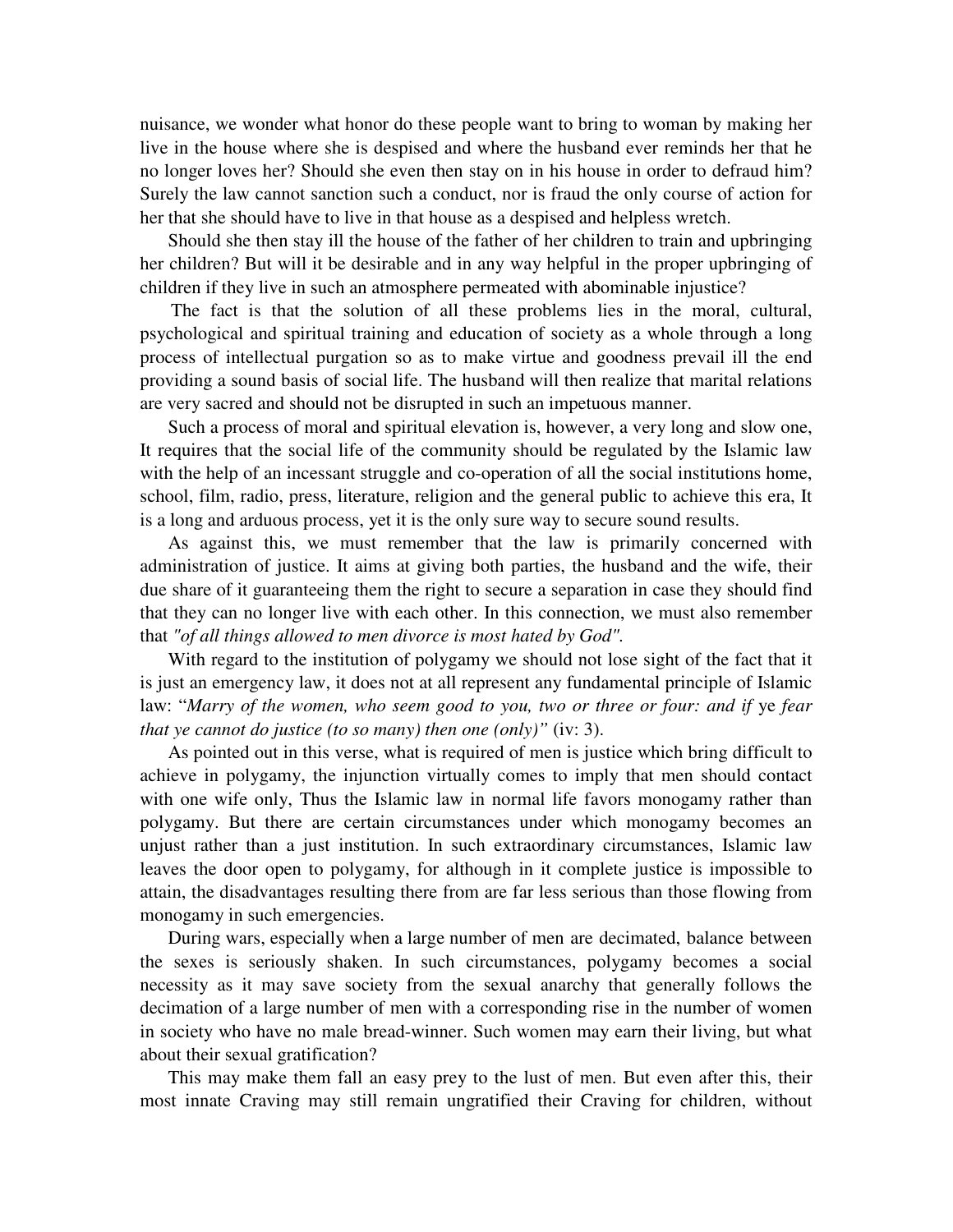whom their whole existence is reduced to a dull, lifeless drudgery.

Should then in such circumstances the widowed women be left to gratify their sex urge as best as they can without having any consideration about the social morals? The French nation suffered this fate.

The whole social structure was as a result of it disintegrated, and the French were jolted down from the exalted position they enjoyed in history. Such a social disintegration can be averted only if a man is explicitly permitted by law to have more than one woman at a time provided that he should treat all of them with justice in all things (save of course in the emotional attachment which is beyond man's control).

In such other emergencies as the one met with during wars the same need for polygamy is indicated. There may be some men who are overactive sexually. Such people can hardly be content with one wife, nor can they check their overflowing sexual energy.They should be permitted by law to have a second wife, for otherwise they may contract illicit sexual relations with girl friends, a situation that can hardly be tolerated by any healthy social set-up.

 There are besides this certain other circumstances as well under which polygamy offers the only solution to many problems *viz*. sterility of the wife or a chronic disease which renders the sexual union impossible. In the first case i.e. when the wife is sterile we may not blame her for it, but why should her husband be deprived of issue, love for which is the strongest in human heart? The second marriage is the only sensible remedy in such a situation. The first wife may stay on with them or secure a separation. As to the chronically diseased wife let it not be said that sex is in itself a base instinct and, therefore, its gratification should not be sought after by undermining the happiness and well-being of an innocent woman. For, the problem here is not whether sex urge is base or exalted. It is rather of the practical need which none may afford to ignore. If the man willingly forgoes his sexual pleasure and is mindful of his wife's pleasure, it is most welcome as an act of nobleness and generosity on his part but God does not burden anyone with more than he can easily bear. Moreover, to face the facts as they are is more realistic and better than a spurious nobleness in the guise of which all sorts of infamies are perpetrated as is generally the case with a people amongst whom polygamy is disallowed.

We must also in this connection bear in mind the situations such as render a husband unable to give love to his wile or divorce her. In this and all kindred situations polygamy provides the only answer and solution.

Now we propose to take up some other doubts that are prevalent about the problem of woman. To begin with is the right of the woman to work and move in public, which is duly endorsed by Islam. In the early period the woman worked outside whenever there was any genuine need for it. Similarly Islam did not forbid women to go out and work in such social institutions as required their services e.g. female education, nursing, medical treatment of women etc. Their services may for these purposes be procured as those of men are procured in wars etc. If a woman has no bread-winner she may as well go and work outside. But it must be remembered that Islam limits women to go outside their houses only when there is really a genuine need for them to do so. Otherwise it does not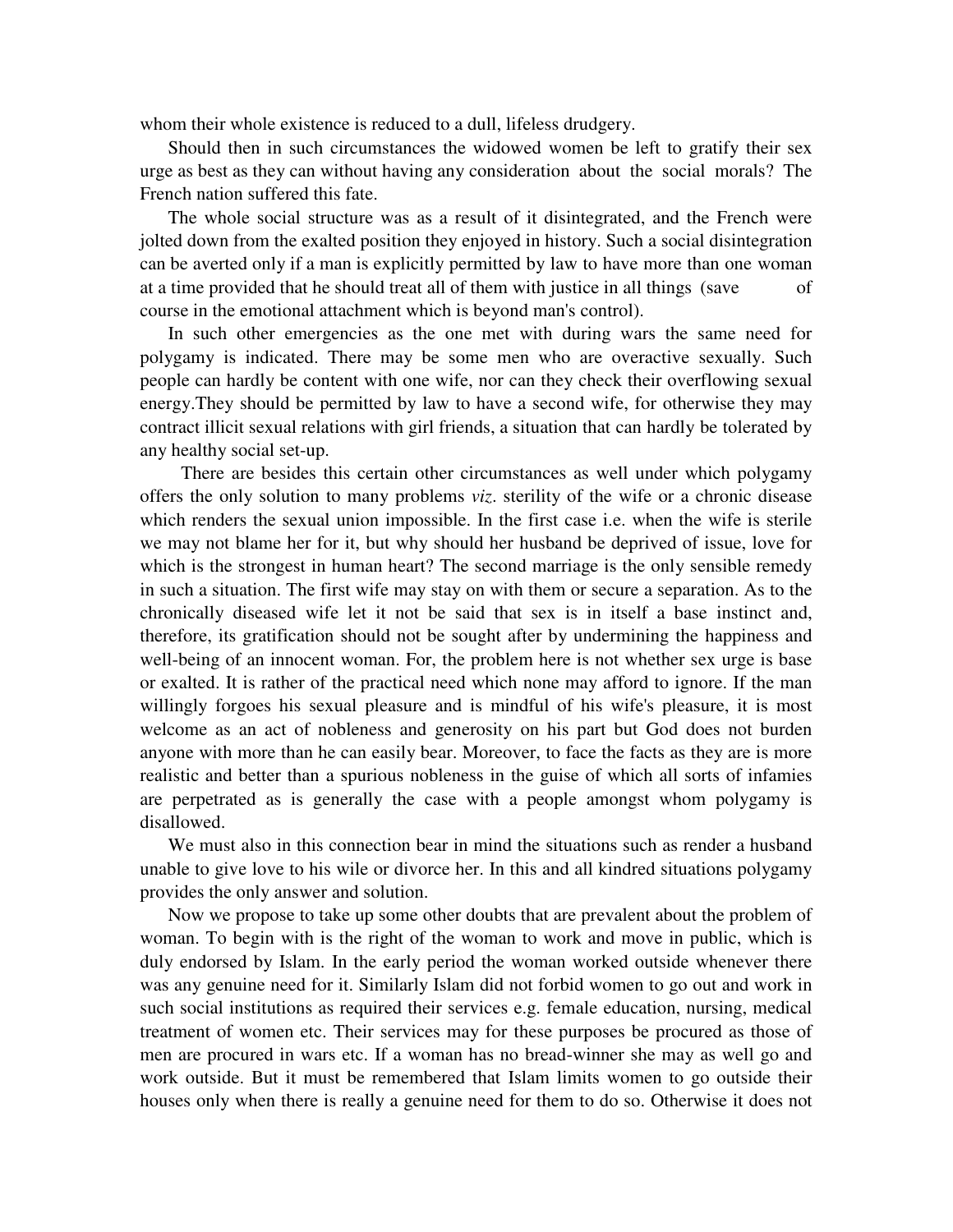in principle approve of women's outside activities as the West and the communist nations do. This is a mere folly which Islam does not approve of for a woman cannot participate in social activities but at the cost of her real primary function within her home by leaving which she may engender many psychological, social and moral problems.

That woman is physically, intellectually and intuitively best equipped for her real function of motherhood can hardly be disputed by anybody. Therefore if her attention is diverted to other unimportant activities, humanity is bound to suffer. In such a case she becomes just a plaything in the hands of men and a slave to their foolish demands, giving way to unchecked luxury und license. Islam cannot approve of this situation which if it did it might be shorn of its chief distinctive mark of holding that mankind is a coherent entity that does not suffer a change with the changing circumstances.

It is also said: why can't a woman be a worker outside as well as a mother inside home at the same time with a nurse taking care of children in her absence? This is a baseless assertion, for a nurse may give the children in the most efficient manner all possible physical, intellectual or psychological help but she cannot give them one thingthe love, the care of a mother and the mother her self-bur for which life can hardly flourish or good manners take roots.

However hard they may try the crazy standard-bearers or civilization or the foolish votaries of communism can never effect any change in human nature. The child badly stands in need of the mother's attention during at least the first two years of its growth full and undivided attention and love in which no partnership is tolerated even if the partner be the child's own dear brother. How can a nurse give this motherly care and love to children? She has in most of the cases ten to twenty children to look after. The children cannot but quarrel together over their playthings and for the attention of the artificial mol her they share in common. The quarrel thus comes to stay as a permanent feature of their lives leaving their hearts cold and hard without love without any fraternal affection

A nurse may be if there: is any genuine need for her, engaged to take care of the children. But without any such need resort to her is nothing short of foolishness.

The crazy westerners may however, excuse themselves on the basis of their historical, geographical and politico-economic condition, of life, but what about us living in the Islamic East? Have we too got any such excuse? Are there no more male workers available to work outside so that we should require extra female workers, or have the Muslim men-fathers, brothers, husbands or kinsmen-abstained from themselves to go out and scratch a living for themselves?

It is also said that by working outside a woman may attain her independent economic existence which may enhance her honor and prestige in society and prestige in society. But we would like to know if Islam has denied an Independent economic position to woman? The fact is that the problem with the Islamic world is faced today is not that of a system but it is poverty due to which both men and women have been deprived of all facilities of decent living, The solution lies in stepping up our material production so that the whole of the nation may prosper men as well as women, and none may remain poor, The competition between women and men over the possession of sources of economic production is no solution at all.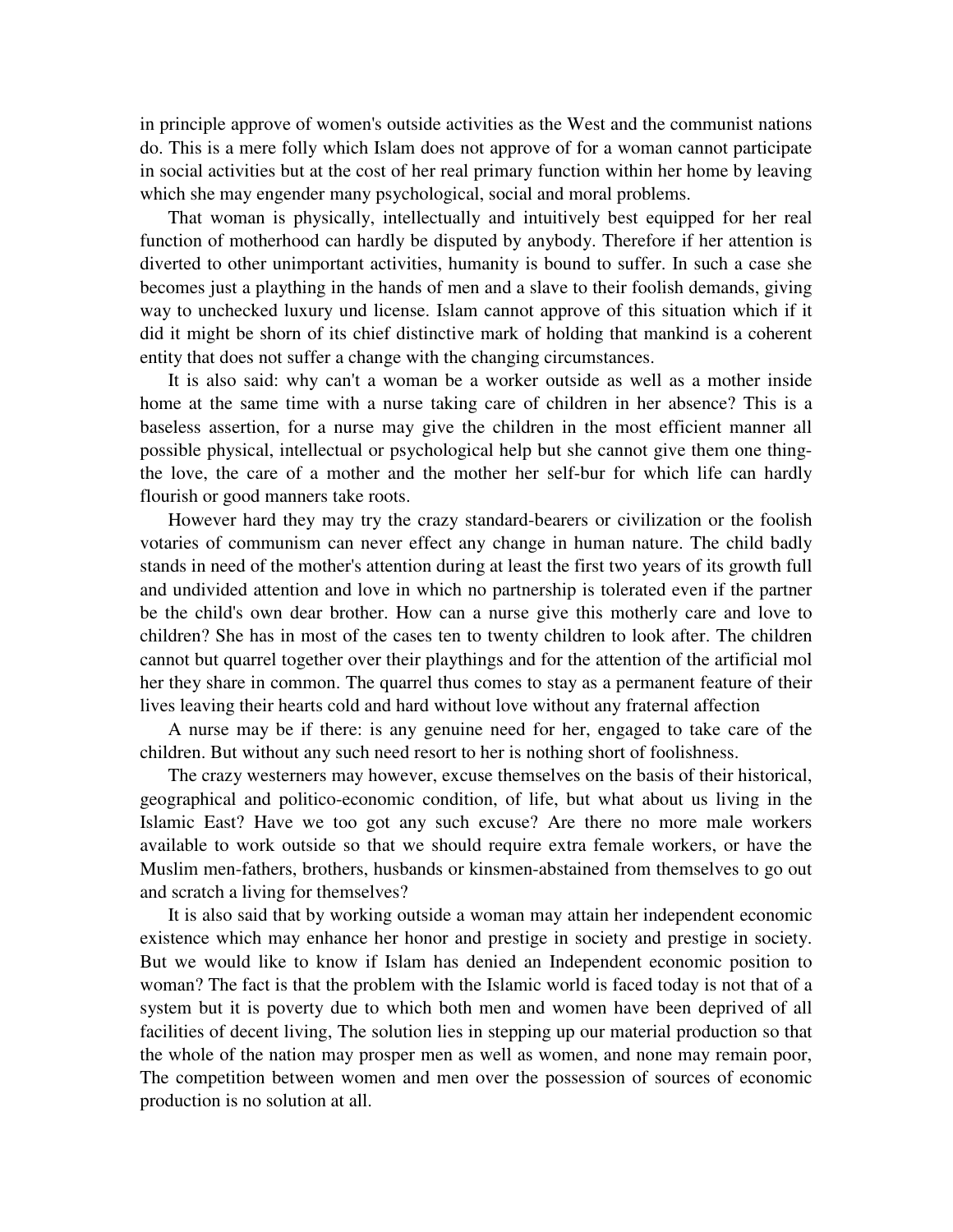Some people also aver that by working outside a woman may help increase the income of her family, for the income of a single earning member cannot equal that of the two. This may be true in certain individual cases but if all women take to outside work, family life would be crippled leading to long separations of husband and wife which may result in moral crimes, What economic, social or moral justification is there to make the woman work outside at so enormous a price?

Assigning the woman her natural function of nursing the human race wholeheartedly Islam had an eye to the demands of human nature as well as those of society, So man was charged with the duty of supporting her and providing for her all her requirements so as to leave her free from all irrelevant worries, besides giving her the highest respect and regard so much that *when a man enquired of the Holy Prophet: "Who has the first claim to my good treat*ment?" *he said "your mother", The man said "And then who*?" *the Prophet said: "Then your mother." The mall asked: "And then?" Again; the Prophet replied: "Then your mother!" The man once again asked: "And then?" The Prophet said: "Then your father" (Muslim and Bukhari),* 

What then is all this uproar by the Muslim woman of today about? Is there any right or facility that Islam has not already given her so that she should still feel constrained to launch a campaign to win them through means such as suffrage and representation in parliament? Let us see:

She demands an equal human status, but Islam has already given this to her in theory as well as in practice before law.

She wants economic independence and the right to participate in social life directly. Well, Islam was the first religion that gave her this right:

She wants the right to education? Islam not only recognizes it but makes the acquisition of it obligatory on her as well.

Does she want the right not to be given in marriage without her permission? Islam has given her this right as well as the right to arrange her own marriage.

Does she demand that she should be treated kindly and fairly while performing her functions within the house, and that she should have the right to ask for a separation from her husband if he should fail to treat her in a just and fair manner? Islam does give her all these rights and makes it incumbent upon men to safeguard them.

Also does she want the right-to go and work outside? Islam recognizes this right of her too.

Or does she seek the freedom to indulge in base, degrading and humiliating sybaritic? Well Islam cannot grant this to her as it does not also allow men to degrade themselves by indulging in such depravities. This license does not, however, hang on the representation of women in parliaments. They may do well to wait patiently till the social relationships and traditions disintegrate and degenerate into anarchy. Then all those craving for this license may enjoy it unchecked.

There are certain other people who maintain that though our conditions and values of life differ from those of the West, yet practically the position of woman in the East is so low that one cannot but protest against it*.* Her western counterpart has already won her freedom besides a high social status, so why should not the eastern woman as well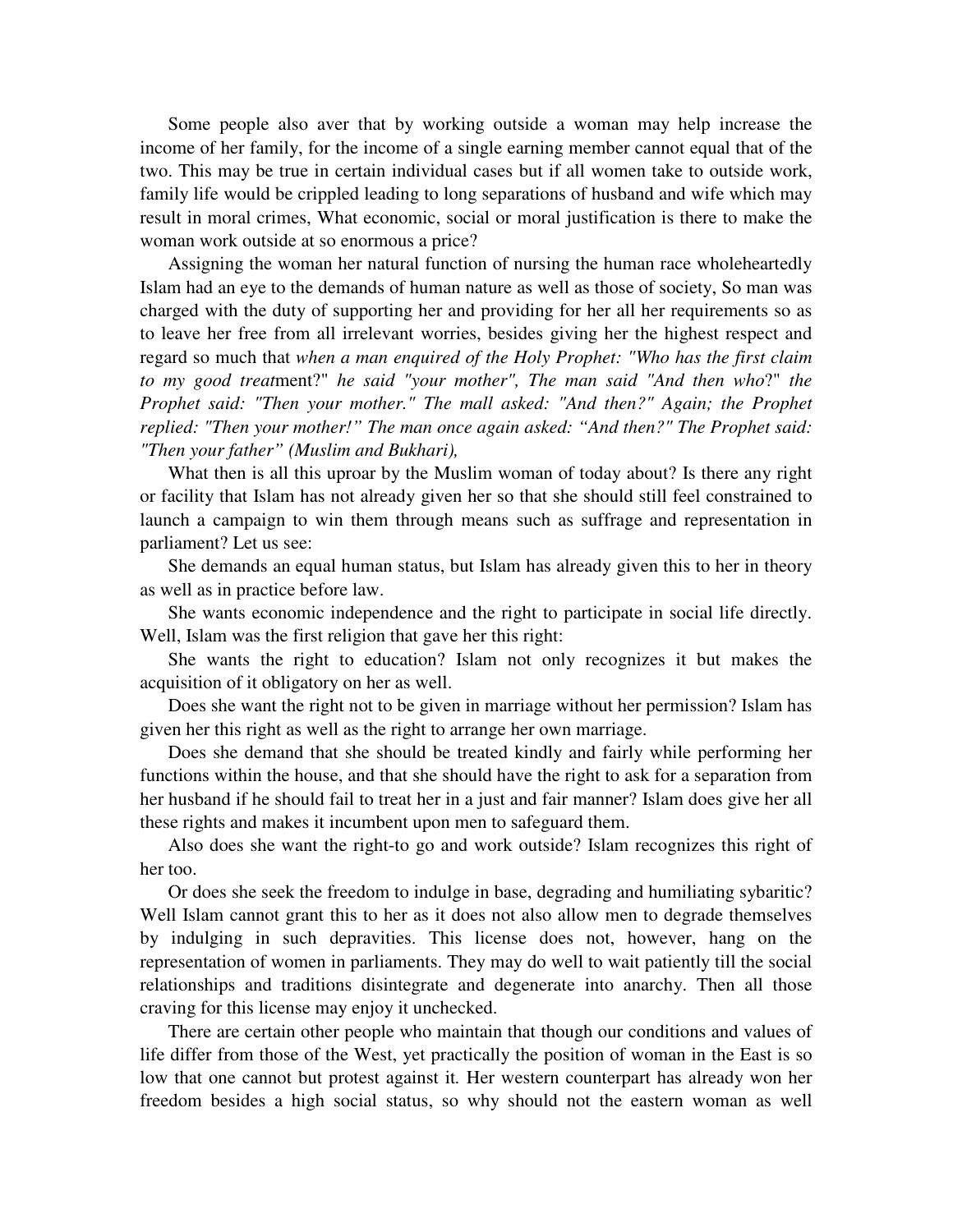following in the footsteps of her western sister, endeavor to get back her usurped rights?

This is no doubt true. The woman in the Islamic Countries is generally backward with neither respect nor any grace. She lives a life similar to that of animals; her whole existence is but another name for mean earthly desires; she suffers privations more than she ever tastes of happiness; she is made to surrender more than she is given; and seldom rises above the level of a purely impulsive existence.

This is also true, but may we ask: who is responsible for this state of affairs? Does Islam or its teachings have anything to do with it?

The fact is that the miserable plight of the eastern woman is the result of the economical, social, political and psychological conditions prevailing in the East today. We must take note of these if we really want to reform our social life and know as to where these evils spring from.

At the root of the present miserable plight of the eastern woman lies the wretched poverty that the East has been afflicted with now for many a generation past. It is the social injustice which makes a group of people live in luxury and profusion while their fellow-beings do not find enough to feed or clothe themselves properly, and the political repression which splits a people into rulers and ruled, the former enjoying all privileges without the attendant obligations and the latter laboring under heavy burdens with no rights or compensations in return. The dark clouds of oppression that overcast the heavens above are the result of these very social factors. It is these circumstances that are in effect responsible for the present humiliation and persecution of woman in the East.

Woman craves for an amicable relationship of love and mutual respect between her and her companion, man. But how can this love and respect find expression in this suffocating atmosphere of bleak poverty and social repression? For not only woman but man too is the victim of these circumstances although he may seem to be comparatively better off than her.

Man treats woman roughly and persecutes her as a reaction to that harsh and rough treatment and persecution that he himself suffers at the hands of the people around him. He is disgraced and his self pride is wounded by the rough treatment of the chiefs of the village, the police officers, and factory owners or the state. He meets nothing but disgrace and humiliation in social life but he cannot avenge himself upon all these antagonistic forces, so he comes back to his house and gives vent to his anger on his wife and children or those who happen to be near him at the time.

It is this accursed poverty that exhausts man to the utmost limit, totally incapacitating him for love, sympathy or forbearance towards those with whom he comes into contact. Again it is this very wretched poverty that makes woman put up patiently with tyranny, cruelty and rough treatment from her husband for she knows that life without a breadwinner would be even worse. She dare not even claim her legal rights fearing that her husband taking it ill might divorce her. And what would she do if he divorced her? Who will support her? For, her parents are themselves too Poor to support her. They cannot but advise her to return to her husband and bear up with the degradation and humiliation as best as she can. This is one reason why woman is so degraded and humiliated in the East today.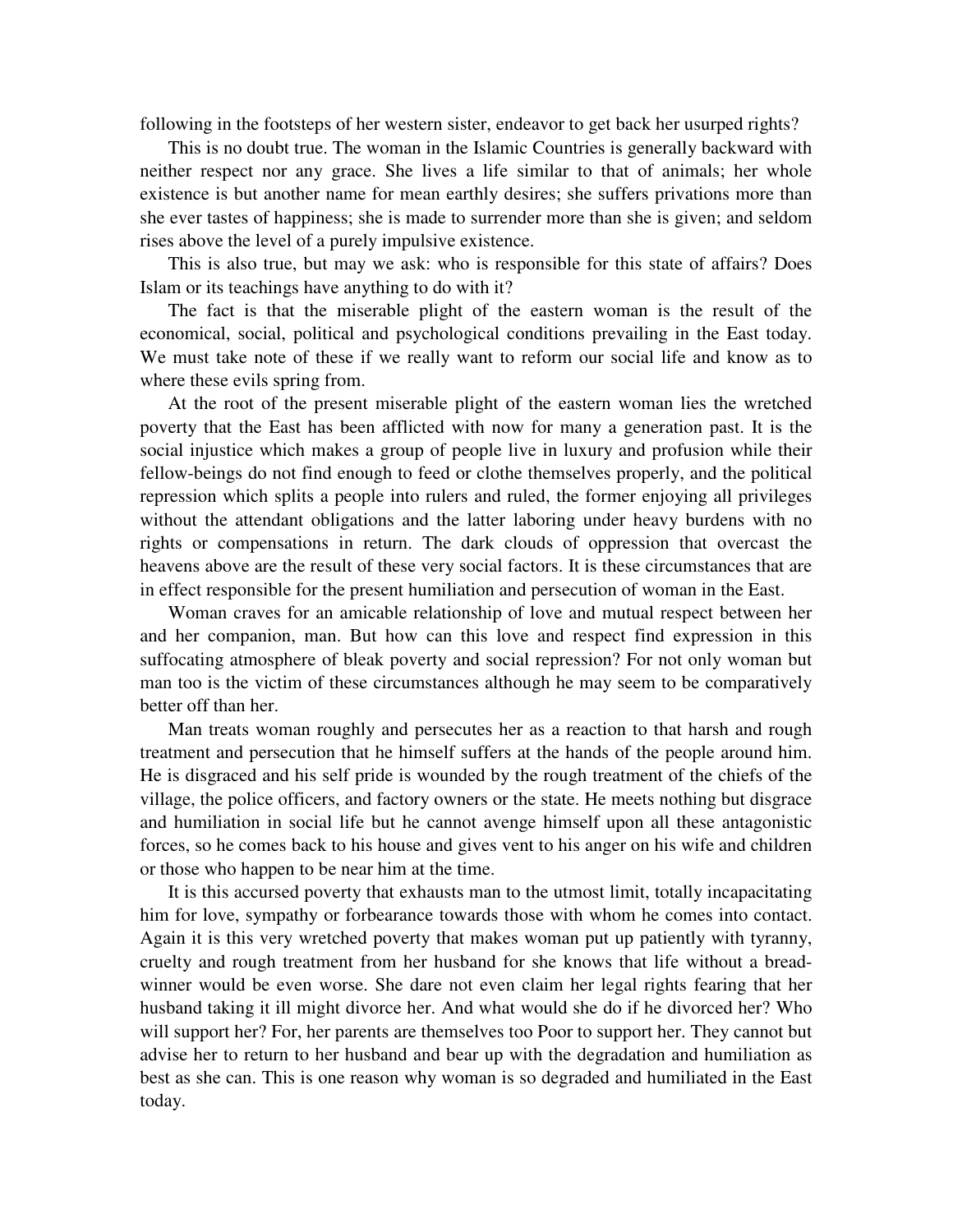Secondly, backward as it is today the East lacks ideals as well as self-consciousness and is plunged into a dark night of ignorance. It has become devoid of all higher values of humanity save one power and its various manifestations which it worships, and holds weakness to be in itself a sufficient justification to despise or hold in contempt anyone bearing its stamp.

It is this self same worship of power that makes man, the sterner sex, hate weak woman. He finds it hard to honor or respect woman as a human being, for he also lacks the moral refinement so necessary for such an attitude toward the weaker sex. A woman may, however, be honored if she happens to possess wealth, the key to power and authority over others.

Similarly in a backward society such as the East at present the people sink low to the level of a purely or nearly instinctive existence. They are sex-ridden and sex colors all their views and attitudes towards life. As such they come to view woman as a means of pleasing and gratifying their lust and nothing else.<sup>1</sup> She loses all respect as a human being as psychologically, intellectually and spiritually she is held to be too much below man to deserve or claim it. As a result thereof the sexual union of men and women is reduced to a purely animal act where the male always dominates the female, its two distinctive marks being consciousness of the male at the time of the act of the dominance of the female over aim, and ignoring her later on.

Afflicted as it always is with ignorance and hunger, a backward community can hardly afford to spare time or energy to achieve moral elevation and discipline, although it is through these alone that a people can attain to higher planes of humanity and rile above the plane of a purely animal existence. In the absence of such a moral and spiritual discipline or in the presence of the one that is unsuitable, the inevitable result is that human life assumes a purely economic character, power is worshipped and is measured in term of animal passions.

It is in such a backward society that while performing her duties as a mother the woman unknowingly distorts the view of man towards woman. She turns her small child out as a petty dictator who is wont to command an immediate obedience. She is too indulgent a mother to lay a reasonable check on the unreasonable demands of her boy. She tries to please him no matter how unreasonable or absurd his demands are. As a result of this over-indulgence he grows up as a man solely slave to his animal passions expecting others to obey him without a demur. But when in practical life his desires are thwarted he starts venting his rancor on people, men, women and children around him.

These are the most important factors responsible for the disturbance and trouble witnessed in the East today. But for these, the woman in the East would not have suffered much, nor occupied so Iowa position. Neither of these bears any relation to Islam; they are incompatible with the true Islamic spirit.

Poverty? Is it the result of Islam? Certainly no, for it was but Islam that had made the Community so rich that as happened in the days of Umar bin Abdul Aziz there remained

<sup>&</sup>lt;sup>1</sup> So does the woman come to think of man with the only difference that ~use of his superiority as the incharge of the home and his earning capacity he enjoys a lion's share of sexual pleasure.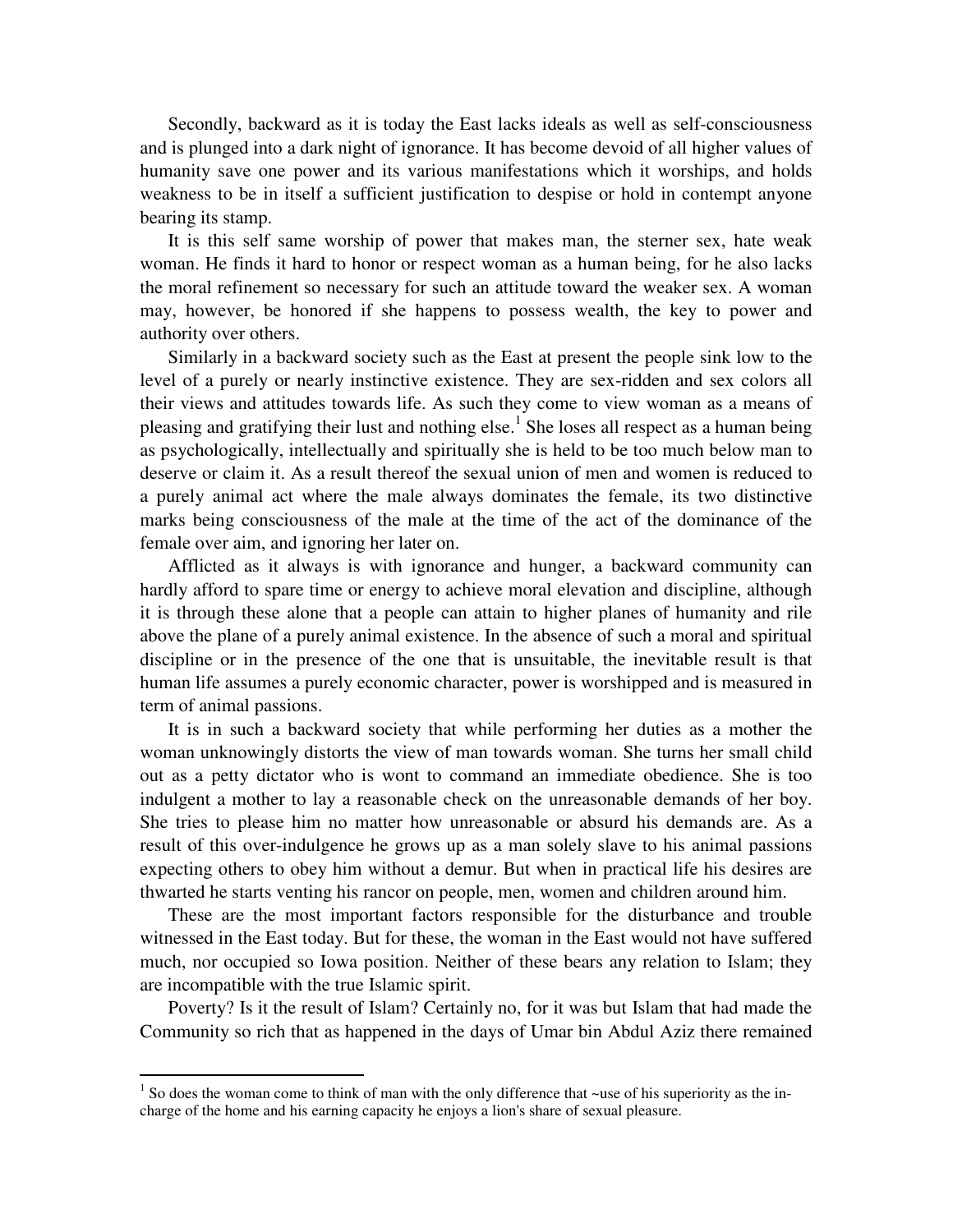not even a single man in it who was poor enough to deserve or receive alms. Islam is a practical system of life that brought about that great economic miracle in terms of practical life. It is this same system that we do earnestly seek to re-establish today. Islam as a system of life manages to get the wealth of the people distributed in a just and fair manner among the members of the community "*in order that it may not (mere/y) make a circuit between the wealthy among you"* (xlix: 7). It does not extol or approve of poverty; rather it would see it abolished. Nor does it favor luxury and license; it prohibits these both.

Poverty is the most important factor responsible for the troubles of the eastern woman of today. Once it is done away with, the greatest or woman's problems will be resolved forthwith. With that she win also get back her respect, for which purpose she may not necessarily have to go and work outside (though she has the right to do so) as she too will then have her share through inheritance in the increased wealth of the community which she may spend on her personal comfort only. When rich she may be sure to command the respect or men and be bold enough to exercise her rights without any fear or threat of poverty.

And what about the political injustice man is suffering from making him vent his repressed rancor on his wife at home? Is Islam responsible for that?

Islam cannot be blamed for it either, as it preaches revolt rather than obedience to injustice. In this respect it so equitably regulated the relations or the rulers and the ruled that when once Omar said: "Hear and obey" a man from amongst the assembly of the believers retorted: "We shall not hear you, nor obey you, unless you tell us wherefrom have you got this sheet of cloth you are putting on?" At this Omar did not fly into a rage. He, on the other hand, praised the man and clarified his position before the assembly, so that at last the man again got up and said: "Now give us your orders. We shall hear and obey you". It is precisely this form or government we seek to establish today, so that no ruler may dare oppress people; so that the people may feel bold enough to speak their mind before rulers; and so that the relations of a man with his wife and children are based on justice, charity, love and fraternity.

And the degeneration of higher human values, is Islam to be blamed for it?

*No, Islam has nothing to do with this degeneration of moral values. It seeks to elevate human beings inculcating in them higher spiritual values. It taught men that "the noblest of you in the sight of Allah* is *the one best in conduct*," rather than the one who is the richest, mightiest, or strongest. Once these higher values are firmly established in society, the woman will no longer be looked down upon because of her weakness. The gauge of a man's humanity in such a society is his fair treatment of his wife as the Holy Prophet said: *"The best amongst you* is *he who* is *best to his wife and I am the best amongst you as regards the treatment of my wife." D*eep insight into the human psychology as this saying of the Prophet does exhibit, it also tells us that a man cannot ill-treat his wife without being a victim of psychological complexes and disorders or falling short of the true human standard.

And the degradation of men to a purely animal instinctive level of existence, is Islam the cause of it? Surely no, Islam is not the cause of this degradation, for did it ever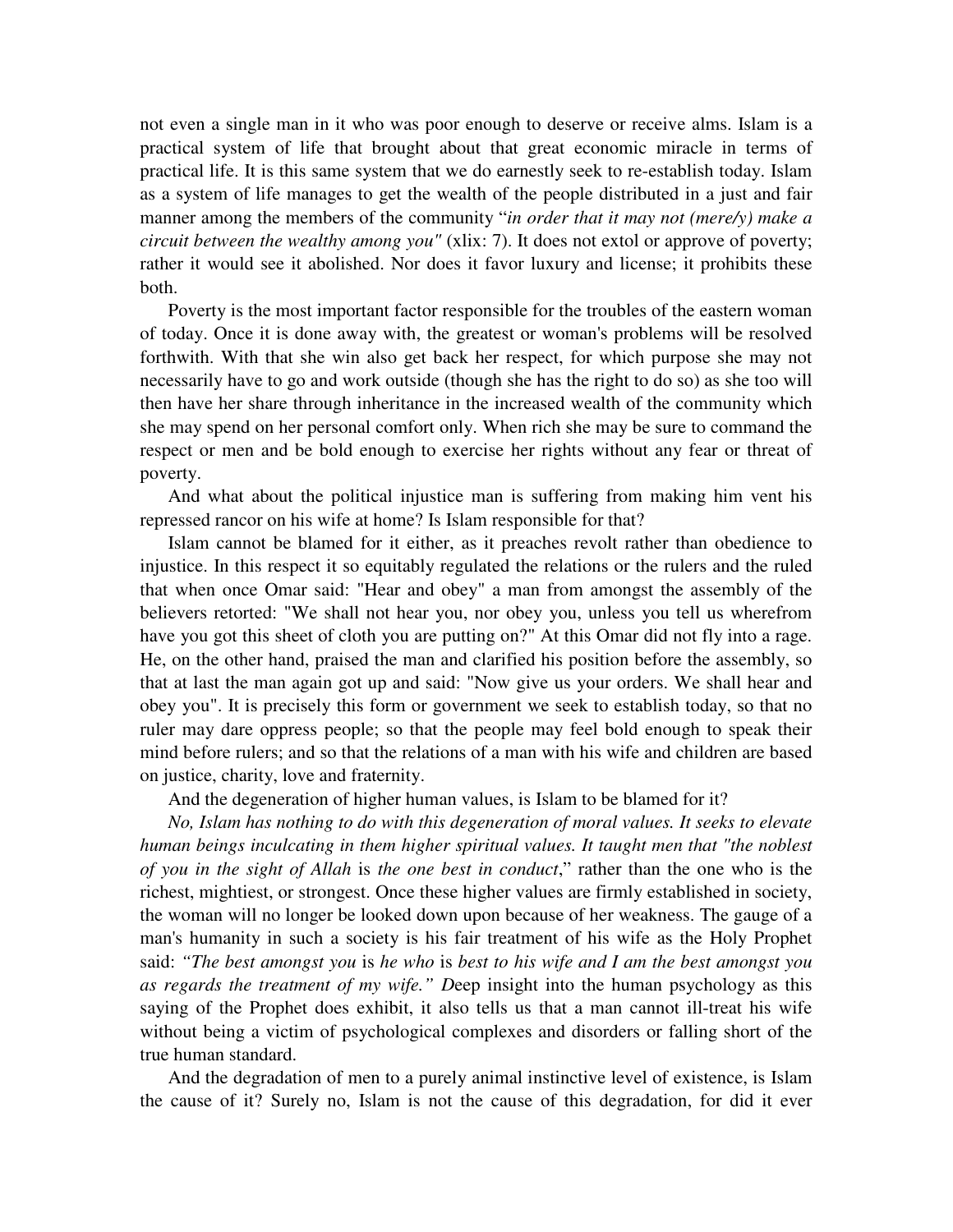sanction that men should sink low to such an animal level? Far from it, it seeks to elevate men and women to such a high plane of being that they are no longer mere slaves to their instincts, nor is their outlook upon life solely molded by these. The sex relations of men and women are in the sight of Islam not purely animal relations. They rather represent their physical need which it approves of with an eye to free them from the overdomination of sex which if left to itself may thwart their creative pursuit belonging under the different realms of practice, science, arts or worship and which may in the absence of a lawful outlet drive them to adopt wrongful practices. As such though Islam does not condemn sexual relations of men and women, yet it does not approve of their being wholly taken up with them. It rather urges them to devote their energies to the higher and nobler ends of life, man exerting himself in the way of God incessantly and woman doing her best in training her children and looking after her household duties. Thus Islam gives both man and woman ideals that elevate them far above the purely animal level of needs and passions.

Or is the defective moral discipline the outcome of the impact of Islam? The answer is a big no, for the Qur'an, the sayings of the Prophet are all fun of moral precepts that aim at the spiritual elevation of human soul disciplining it to exercise self-control and observe the principles of justice and a respect for others such u one would himself expect from others.

Are then our traditions of social life really responsible for the backwardness of the women in the East? Are they in effect that have made them live like animals, inert, narrow-minded, ignorant, as some writers would have us believe? The answer is again an emphatic no. Our past traditions do not forbid us to acquire knowledge, to work, or cooperate with others in social life, provided it aims at the well-being of the community and entails no adverse effects for it.

What these traditions<sup>1</sup> do not approve of are such foolish and, unhealthy activities as the going *out* of women and walking openly and without any genuine need on the highways and roads. Surely none can dare say that the women can realize their potentiality and respect through these silly activities alone. They may in such situations fall an easy prey to the lust of the sybarite men as the experience of the enlightened, civilized western society girls does illustrate. As such the people opposing traditions seem to do so just because they do not see eye to eye with the self-indulgence, license and luxury they so earnestly crave for.

There was in Egypt a non-Muslim writer who never lost an opportunity to disparage Islam overtly or covertly in his weekly magazine. He kept on reminding women: "Shake off your weatherworn traditions; come out of your houses and mix up with men courageously, by rushing in to take up work in factories and shops, not because there is any genuine need for it but just to get rid of your responsibilities as mothers and nurses of

 $\overline{a}$ 

<sup>&</sup>lt;sup>1</sup> By "Traditions" We mean the true and genuine Islamic traditions and not those transplanted from foreign nations but the writers who launch their attacks against traditions do not differentiate between these two kinds.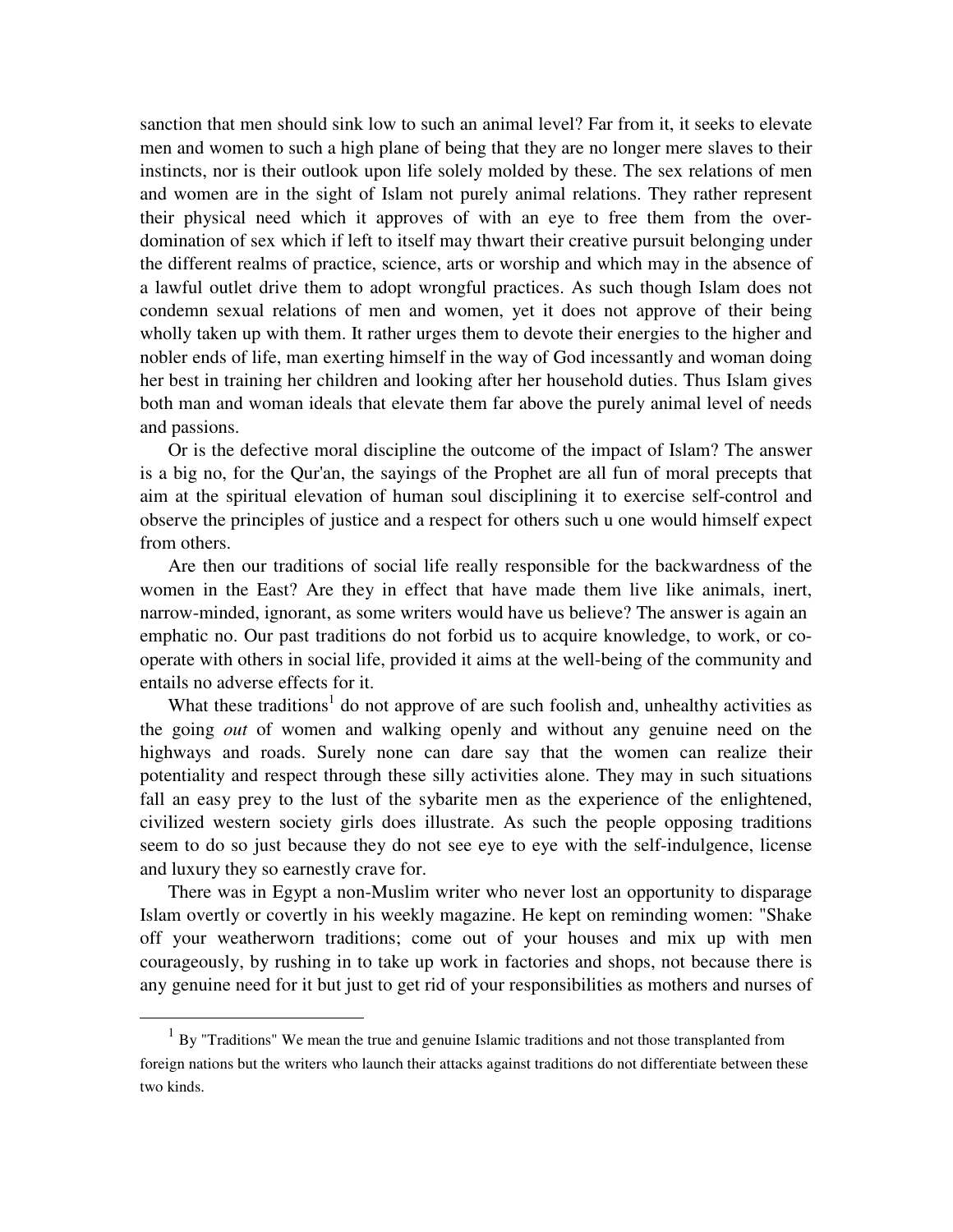human race". He also said that the woman walked in the streets with her eyes down because she lacked courage and self-confidence and was over whelmed by fear of men. But when she through her experience achieves enlightenment she will be able to face men courageously.<sup>1</sup> He overlooked the history which tells us that Aysha who actively took part in the politics of her time and led armies into the battlefield used to talk to men from behind a veil. Moreover, he also forgot to mention that the lowering down of eyes was not something peculiar to women alone, for history also tells us that the Holy Prophet Muhammad (peace be on him) was more modest than even the virgin maids. Did he also not possess self-confidence, or did he lack the consciousness of being a messenger of God? How long will these writers keep on repeating and saying such silly things?

That woman is reduced to a very low plane of existence is undoubtedly true but the way to reform this situation is not that adopted by the woman in the West who was faced with peculiar circumstances and, therefore, was subject to typical aberrations of her own Springing up from those circumstances.

Islam and Islam alone does provide a solution to the problem of woman no less than that of man. Let all of us, men, young and old, turn towards it, strive hard to re-establish an Islamic state and enforce Islamic law in our lives. Only then shall we be able to realize in practice our beliefs and ideals. This is the only way to achieve symmetry and harmony in our life without any resort to injustice or tyranny.

 $\overline{a}$ 

<sup>&</sup>lt;sup>1</sup> The Writer referred to above is Salama Musa. In whatever he penned his first care was to see that it in some way or other disparaged Islam, as did another Christian writer Jurji Zaidan. Both of them formed the vanguard of the enemy who is at Present as active against Islam as ever before.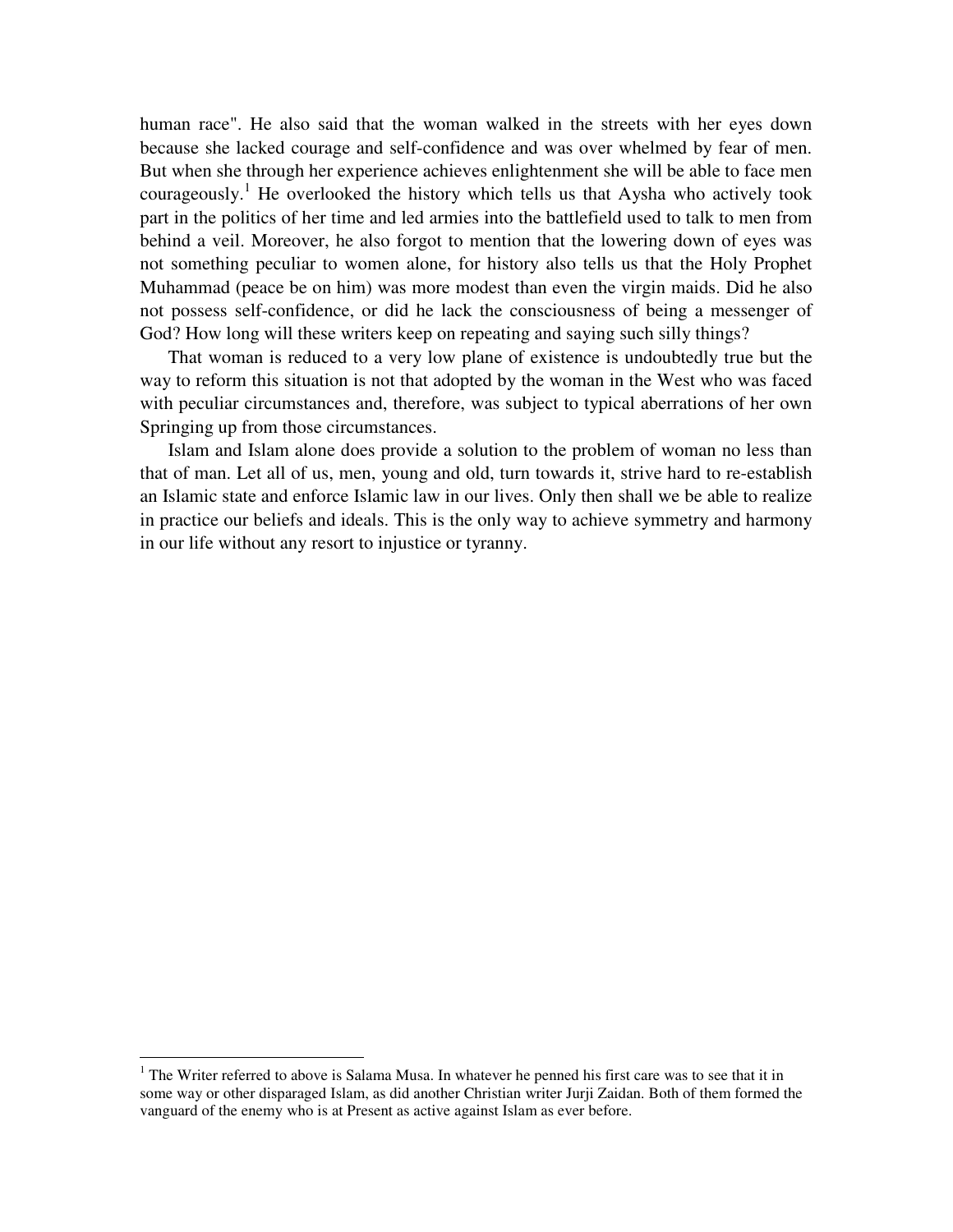### **ISLAM AND THE CONCEPT OF PUNISHMENT**

Some people often say, "Can we apply today the same barbarous punishments which were applied long ago in the desert? Is it permissible to cut a thief's hand for five shillings? Could such things take place in the twentieth century, which regards the criminal as the victim of society and maintains that he is entitled to medical treatment rather than punishment?" How is it that the twentieth century permits the slaughter of forty thousand innocent people in North Africa but forbids the rightful punishment of one single criminal!!

Woe to people from deceptive Words that often hide the truth!!

So much for the twentieth century civilization and its evils. Let us discuss the concept of crime and punishment in Islam.

Crime is often regarded as an individual aggression against the community. That is why the concept of crime and punishment is closely connected with a nation's concept of the individual-community relationship.

Individualistic countries-such as the capitalist western states go too far in sanctifying the individual; they regard him as the centre of all social life. Such countries straiten the state's right to restrict the freedom of the individual. This attitude is reflected in their conception of crime and punishment. They sympathize with criminals and treat them kindly because they are victims of corrupted circumstances, psychological complexes and nervous disorders which they could not overcome. Therefore such states are inclined to reduce penalties until--especially in moral offences they are no longer regarded as punishment.

At this stage psycho-analysis comes in to justify or explain away the crime. It will be noted that Freud was the champion of the historical change which regarded a criminal as the victim of the sexual complexes resulting from the repression of the sexual instincts by society, religion. morality and tradition. Later all schools of psycho-analysts followed Freud's example but many of them did not agree with him that sexual energy was the centre of life. All such schools regard a criminal as a passive creature who is the victim of general and personal circumstances amidst which he was brought up. They believe in what is called "psychological determinism" that is to say, a man has no freedom of will or action with respect to the psychological energy which acts according to a predetermined manner.

On the other hand, communist countries maintain that the community is a sacred entity against which the individual must not rebel. Therefore, such states inflict great penalties including death and torture on individuals who rebel against the state.

Communism refers offences to economic rather than psychological considerations--as Freud and other psychologists did. Communism holds that a society which suffers from economic disorder cannot foster virtues. Therefore criminals should not be punished. But can the communists explain why crimes arc committed, why prisons and courts are still in use in Russia where the economy is governed by the theory of absolute equality?

There is no doubt that both individualistic and communist conceptions are partly true. It is true that circumstances surrounding an individual have a great effect on his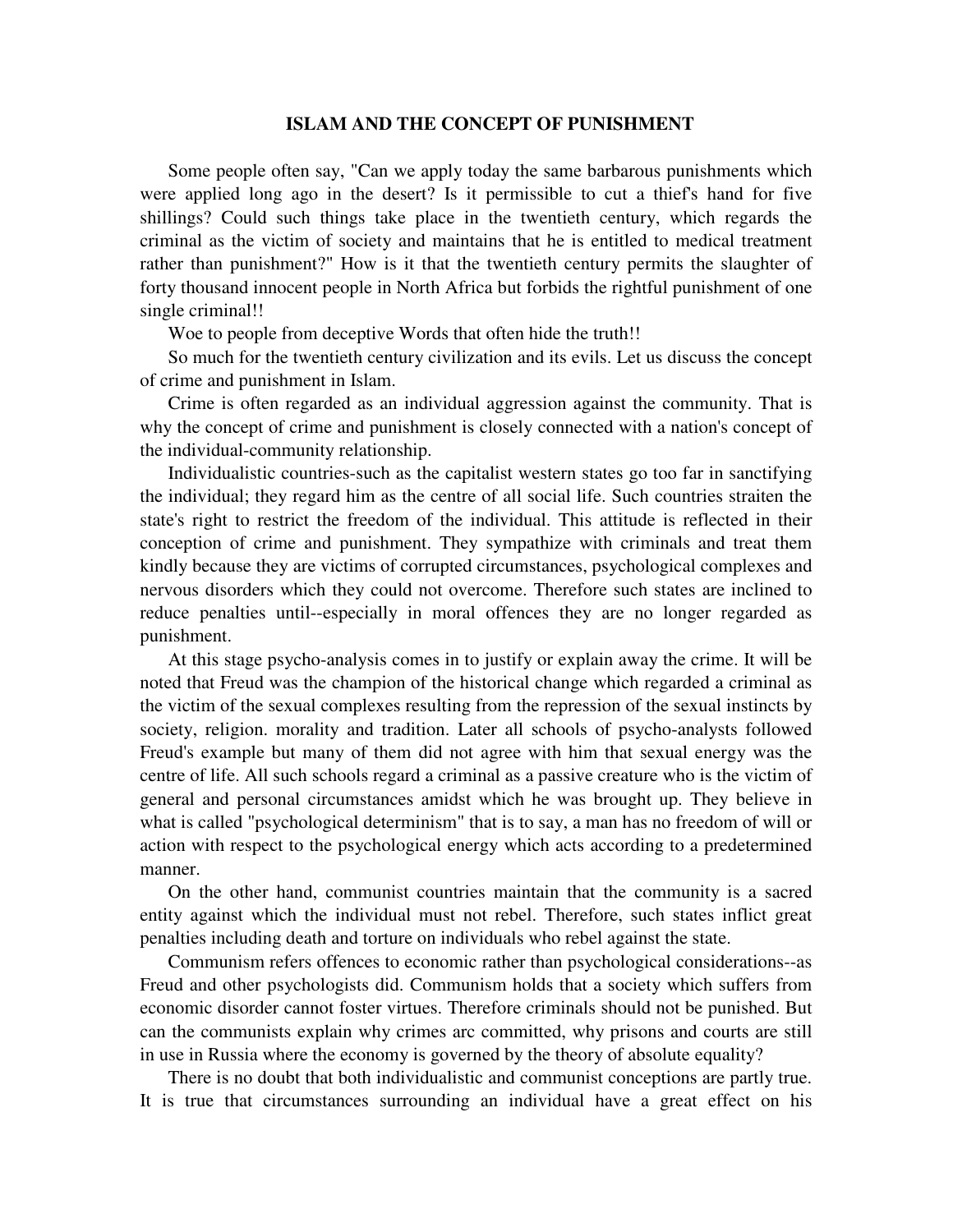constitution and that the subconscious complex may sometimes lead to crime. But man is not a completely passive being in confronting such circumstances. The psycho-analysts commit this mistake: they concentrate on the dynamic energy in man but they ignore the controlling energy which is quite inherent in the human system. The energy which enables a child to control his secretive glands and avoid wetting his bed after a certain age is the same energy which can control his emotions and actions so that he may not continuously give in to his unruly passions and sudden whims.

On the other hand, economic conditions do have some effect on the feelings and actions of individuals. It is true that hunger, by disintegrating the spirit and breeding hatred, may lead to crime or moral corruption. But to say that only the economic factor influences human conduct is a half truth. It is belied by the facts of life in the Soviet Union which claims to have wiped out hunger and poverty.

The main question is this: before deciding whether or not a criminal should be punished, we must determine the extent of his responsibility for the offence he committed. It is to be noted that Islam takes this into account when it considers the question of crime and punishment.

Islam never prescribes punishments haphazardly nor does it execute these without due consideration. In this respect Islam has a unique theory which combines the best of both worlds: the communist as well as the individualistic theories. Islam holds the balance of justice in the right manner and insists on examining all conditions and circumstances connected with the offence. On studying a crime Islam takes into account two considerations at the same time; the viewpoint of the criminal and that of the community against which aggression took place. In the light of such considerations Islam prescribes the fair punishment which is in accordance with the dictates of sound logic and wise reasoning and which must not be affected by delinquent theories and national or individual whims.

Islam imposes preventive punishments which may appear cruel or coarse if viewed superficially or without proper consideration. But Islam does not execute such punishments unless it ascertains that the crime was not justifiable or that the criminal was not acting under any obligation.

Islam prescribes that a thief's hand should be cut, but such punishment is never inflicted where there is the slightest doubt that, he thief was impelled to crime by hunger.

Islam prescribes that both adulterer and adulteress should be stoned but it does not inflict such punishment unless they are married persons and upon conclusive evidence by four eye witnesses *i.e.* when two married persons flagrantly commit such a heinous crime.

It is to be mentioned that Islam took similar precautions with respect to all the punishments it had prescribed.

This is evident from a rule laid down by the third Caliph, Omar bin Al-Khattab who is considered as one of the most prominent legislators or Islam. Omar was known for his strict rigidity in enforcing the rules of Al-Sharia (law); therefore it cannot be said that he was lenient in the interpretation of the law. It should be remembered that Omar did not carry out the punishment prescribed for theft (cutting the hand) during the year of famine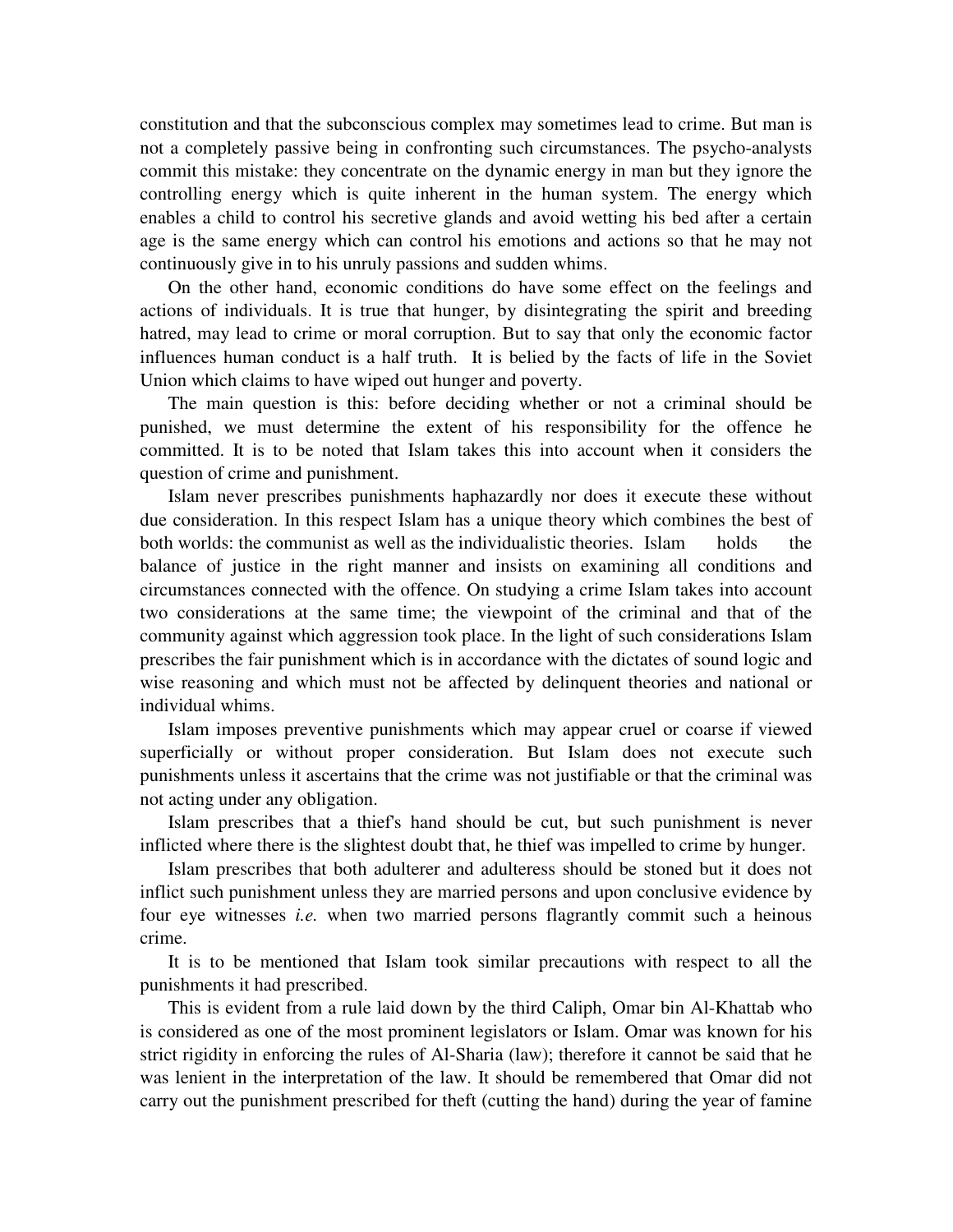when there was some doubt that people might be impelled to theft by hunger.

The above-mentioned rule is best illustrated by the following episode:

*"It was reported to Omar that some boys in the service of Hatib Ibn Abi Balta'a had stolen the she-camel of a man from the tribe of Muznah. When Omar questioned the boys they admitted the theft so he ordered their hands to be cut. But on second thoughts he said,* "*By God I would cut their hands* if *I* did *not know that you employ these boys and starve them so that they would be permitted to eat that which is prohibited unto them". Then he addressed their employer saying:* "*By God, since I have not cut their hands I am going to penalize you with a fine that shall pain you" and he ordered him to pay double the price of the she-camel".* 

This episode illustrates a. very clear and express principle; punishment win not be inflicted where there are circumstances which impelled the wrong-doer to commit the crime. This principle is supported by the saying of the prophet: *"Avoid the execution of punishment by doubt".* 

If we study the policy adopted by Islam in prescribing punishment we shall realize that Islam tries in the first place to purify society from circumstances that may lead to crime. After taking such precaution Islam prescribes a preventive and just punishment which may be inflicted upon persons who have no reasonable justification for their crimes. Where the community is unable to preclude circumstances which may lead to crime or where there is some doubt regarding the crime, the punishment will not be inflicted and the ruler will set the criminal free or he may inflict on him a light punishment (beating or imprisonment) in proportion to his extent of responsibility for the crime.

Islam strives by various means to preclude circumstances that may lead to crime. It strives to ensure a fair distribution of wealth. It even managed to wipe out all poverty in the regime of Omar bin Abdul Aziz. The Islamic state is responsible for the support of every citizen, regardless of his religion, race, language, color or social status. The state is also responsible for ensuring decent work for all citizens. Where work is not available or if an individual is incapable of working, aid will be given to him from the public treasury.

Islam precludes all possible motives for robbery yet it examines all circumstances of a crime to ascertain, before the infliction of the punishment, that the criminal was not impelled to commit crime.

Islam recognizes the strength and importunity of sex but it tries to satisfy the sexual instinct through legal means i.e. marriage. Therefore Islam advocates early marriage and provides aid from the public treasury for those who wish to get married yet cannot afford to do so. On the other hand, Islam purifies society from temptations which excite the passions. It also prescribes lofty and noble ideals which exhaust excessive vitality and direct it into the service of public interest. It prefers that leisure time should be spent in trying to become closer and closer to God. In this manner Islam eradicates all motives that may lead to crime. Nevertheless, Islam does not hasten to inflict punishment unless the criminal has disregarded traditions and degenerated to animality by committing adultery so openly that he could be seen by four eye-witnesses.

It may be said that the present economic, social and moral conditions make it difficult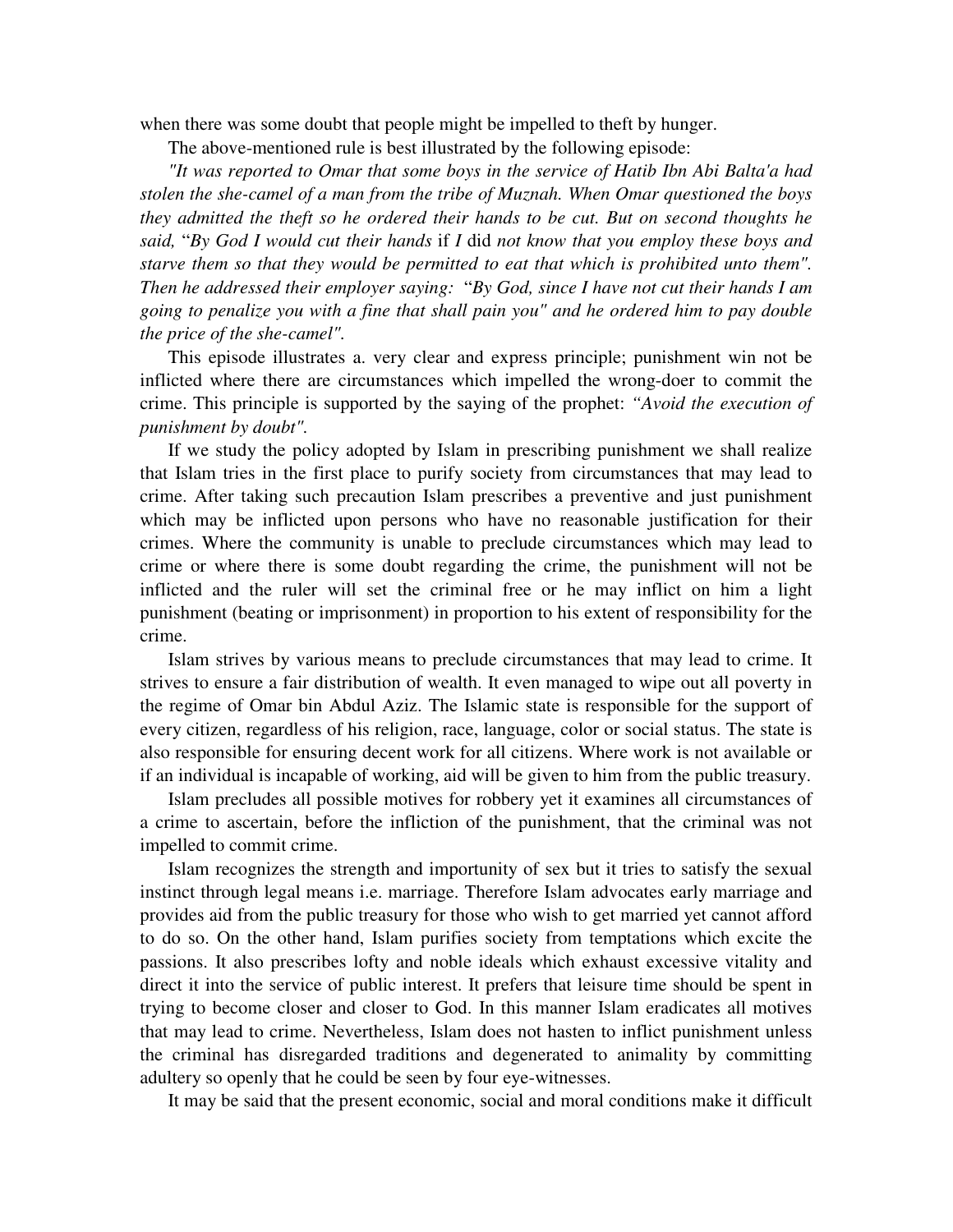for young men to get married and consequently they are led to adultery. There is some truth in that. But when Islam is truly applied there will be no maddening crazy temptations which lead young men to corruption, and there will be no pornographic motion pictures, newspapers or songs. No exciting temptation will be walking along the streets. There will be no poverty which prevents people from marriage. It is then and only then that people may be called on to be virtuous and they can be virtuous. In such a case punishment may be inflicted on offenders because they have no excuse or justification.

Before prescribing punishment, Islam tries in the first place to wipe out all circumstances and motives that may lead to crime. But even if after that a crime is committed Islam tries to waive the execution of punishment if there is any doubt about it. Could any other system match the justice of Islam?

It is because some Europeans have not studied the reality of the Islamic concept of crime and punishment that they consider the punishments prescribed by Islam as barbarous and degrading to human dignity. They wrongly imagine that such punishments like the-European Civil punishments-will be inflicted every day. They also fancy that the Islamic society indulges in daily executions of flogging, hand-cutting and stoning. But the fact is that such deterrent punishments have been executed very rarely. The fact that the punishment for theft has been executed only six times throughout a period of four hundred years is clear evidence that such punishment was primarily meant to prevent crime.

It should be remembered that Islam, before prescribing punishment, aims at the prevention of crimes. Even in the very rare cases when such punishments were inflicted we may be sure that they were quite just.

There can be no reason why some Europeans are afraid of the application of the rules of Islam except that they are criminal by nature and persist in committing crimes which lack all justification.

On the other hand, some persons imagine that such punishments have no practical significance. This is not true. These punishments were prescribed in order to frighten those individuals who have no reasonable motive for crime yet feel a strong desire for coIl1mitting crimes. However strong their motives may be, the punishment will surely make them think twice before committing any crime. It is true that some young men may suffer from sexual repression. But so long as the community works for the public good and cares for all its members, the community is entitled to full security with respect to persons and property.

On the other hand, those people who tend to commit crimes for no clear reason are not left to their fate. Islam tries all possible means to treat and restore them to normality.

It is to be regretted that some cultured youths and modem jurisprudents attack the punishments prescribed by Islam simply because they are afraid of being accused of barbarism by Europeans.

But I am sure that such people would benefit very much by studying the wisdom of the Islamic legislation.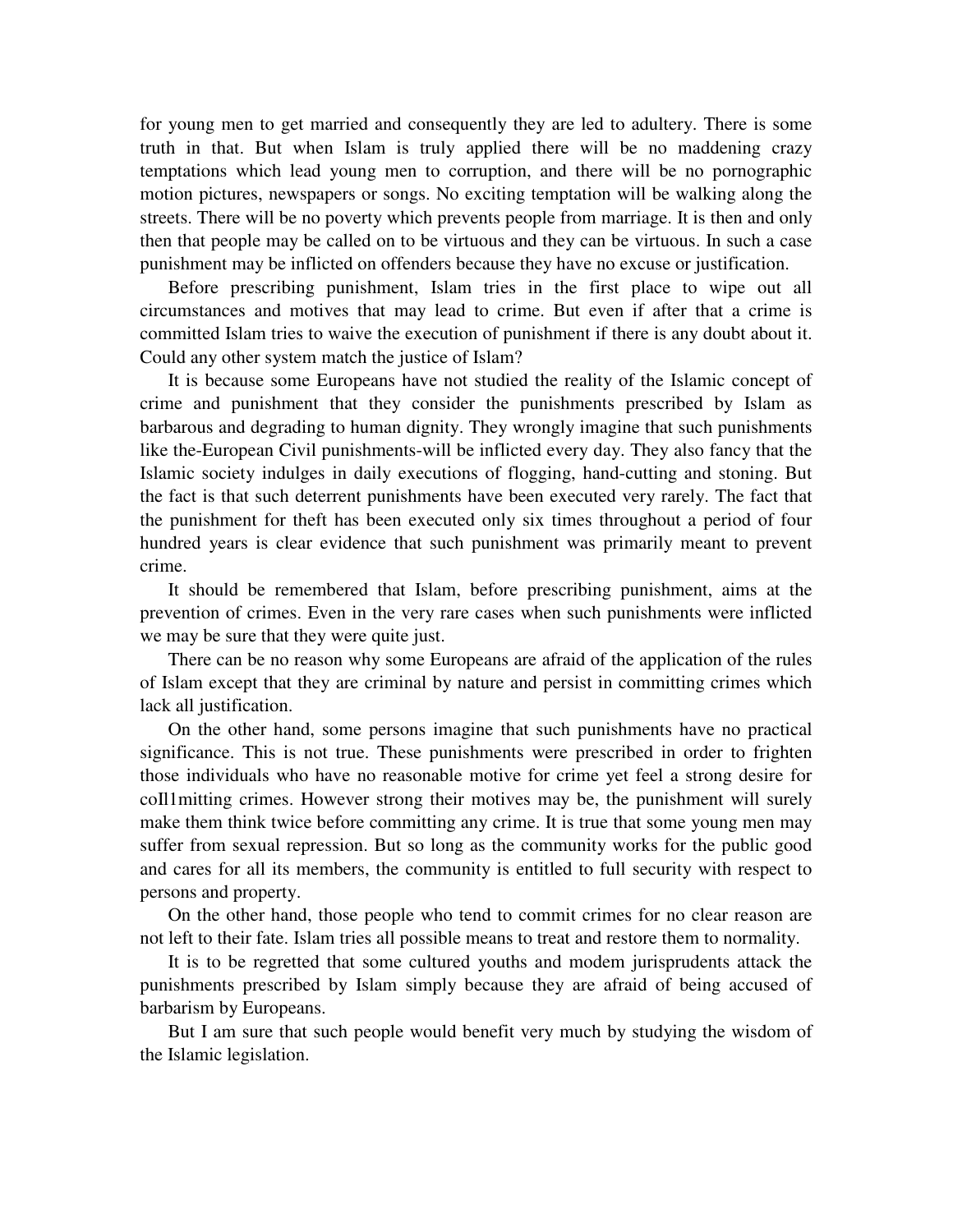# **ISLAM AND CIVILIZATION**

"Do you want us to go back to the age when people lived in tents -a thousand years ago? Islam was all right for those savage and uncouth Bedouins of the desert, for it was simple enough to appeal to and attract them. But will a civilization based on the concept of God be of any use in the world of today, the age of supersonic planes, hydrogen bombs and movie cinemas. It cannot keep up pace with the advanced civilization of today, for it is static and, therefore, we have no other course but to shake it off if we are to become truly civilized and advanced like the rest of the world".

I was reminded of the doubts such as mentioned above when some time back I came across an "educated" Englishman who bad been for the last two years stationed in Egypt.<sup>1</sup> He was a member of a group of U.N.O. experts that had been sent to Egypt to help the Egyptian Government raise the standard of living of the Egyptian peasants. But as despite all their "love" for the people of this region they did not know or care to learn their language, the Egyptian Government assigned me the task to act as an interpreter between them and the local peasants. Thus I came across the "educated" Englishman.

At the very outset I told him frankly that we, Egyptians, hated them and would continue hating them so long as they continue committing aggression in any part of the East. I told him that we a1so hated their allies, the Americans and others, for their unjust attitude towards Egypt, Palestine etc. Taken aback he looked at me for a while and then said:

## "*Are you a communist?"*

I told him that I was not a communist but a Muslim who believed that Islam had a far superior civilization to their capitalist civilization as well as the communist one and that Islam was the most excellent system yet tried by mankind as it embraced the whole of man's life and struck a reasonable balance between different aspects of his existence.

Thus we continued talking together for about three hours at the end of which he said: "Maybe that what you tell me about Islam is correct but 1 for one would not deprive myself of the fruits of the modem civilization. I like traveling in planes and enjoy listening to the charming music on the radio. I would not like to forego all these pleasures"

Deeply surprised at this answer I said: "But who forbids you all these pleasures?"

"Doesn't accepting Islam mean to go back to the age of barbarism and life in tents?"

It is strange indeed that doubts such as these are continually cast against Islam although there is no reasonable basis for their existence as those who have gone through the history of this religion shall bear witness. Never even for a single moment did Islam stand in the way of civilization and progress.

Islam was revealed to a people composed mostly of Bedouins who were so rough and cruel-hearted that the Qur'an said of them:

*"The Bedouins are more hypocritical and Godless".* 

 $\overline{a}$ 

<sup>&</sup>lt;sup>1</sup> This book first appeared in Arabic in Egypt in 1955.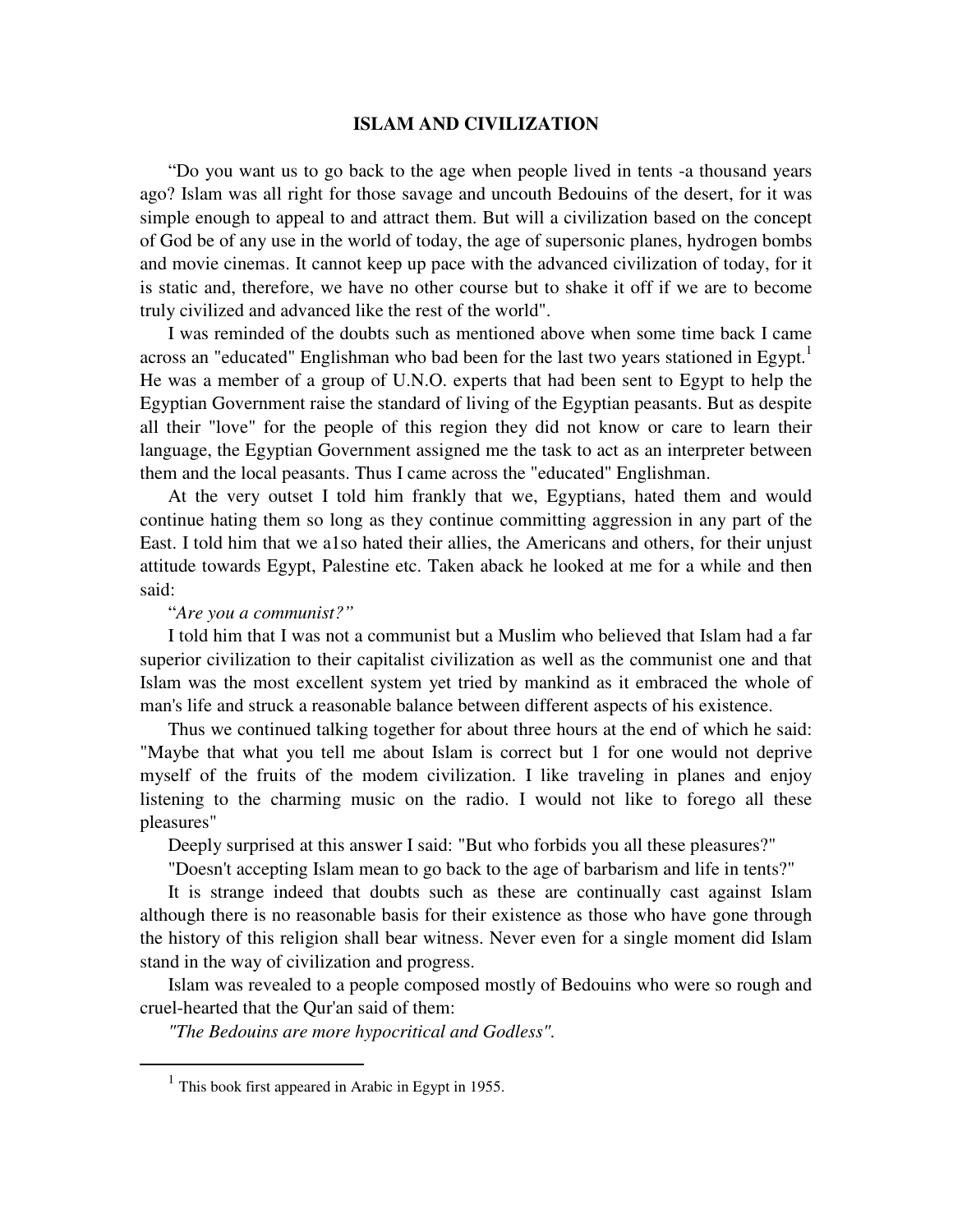One of the great miracles of Islam is that it succeeded in changing such rough and coarse Bedouins into a nation of human beings. Not only were they guided to the right path and elevated from animality to the loftier spheres of humanity, but they also became guides who directed humanity to the path of God. This is a clear illustration of Islam's miraculous ability to civilize people and refine souls.

There is no doubt that the refinement of the soul is in itself a nob1e end worthy of human aspiration and striving; it is one of the ultimate goals of civilization. But Islam was not contented with mere refinement. It always adopted all the manifestations of civilization which capture popular interest nowadays and which are regarded by some as the core of life. Islam patronized and fostered civilizations of all the countries it conquered so long as such civilizations were not contrary to monotheism and did not divert people from doing good actions.

Islam also patronized and fostered the Greek scientific heritage: including medicine, astrology, mathematics, physics, chemistry and philosophy. Islam continued to add new scientific achievements which bear witness that Muslims were deeply and seriously interested in scientific research. It was on the cream of the Islamic scientific achievement, of Andalusia that the European Renaissance and its modern scientific inventions were based.

Now, when did Islam oppose a civilization which serves humanity?

*What is Islam's attitude towards the Western civilization of today?* 

The attitude of Islam towards the present western civilization is the same as that It manifested towards every past civilization. Islam accepts all the goodness that such civilizations can yield but at the same time it rejects their evils. Islam has never advocated any policy of scientific or materialistic isolationism. It does not fight against other civilizations for personal or racial considerations because it believes in the unity of humanity and the closeness of the relationship among people of different races and inclinations.

It should be known that the Islamic cause does not oppose modern inventions nor do Muslims require that the appliances and tools should bear the inscription: *In the name of God, the Beneficent, the Merciful"* before they agree to use such tools and appliances at their homes, factories and farms etc. It is quite sufficient if such tools and appliances should be used in the name of God and for His sake. After ail, tools and appliances do not have any religion or homeland, but the way of their use affects all the people on earth. A gun, for example, is an invention which has no religion, color or homeland but you will not be a Muslim if you use it in committing aggression against others. Islam require, that a gun shall only be used in repulsing aggression or in spreading the word of God throughout the world.

The motion picture is a modern invention too. You can be a good Muslim if you use it in portraying clean emotions, noble characters or depicting the conflict among people for the sake of goodness. But you will not be a Muslim when you use it in exhibiting pornography, unruly passions or corrupted people wallowing in all kinds of vice--moral, intellectual or spiritual. Such motion pictures are bad and trivial not only because they excite the lower instincts of man but because they also represent life as cheap and trivial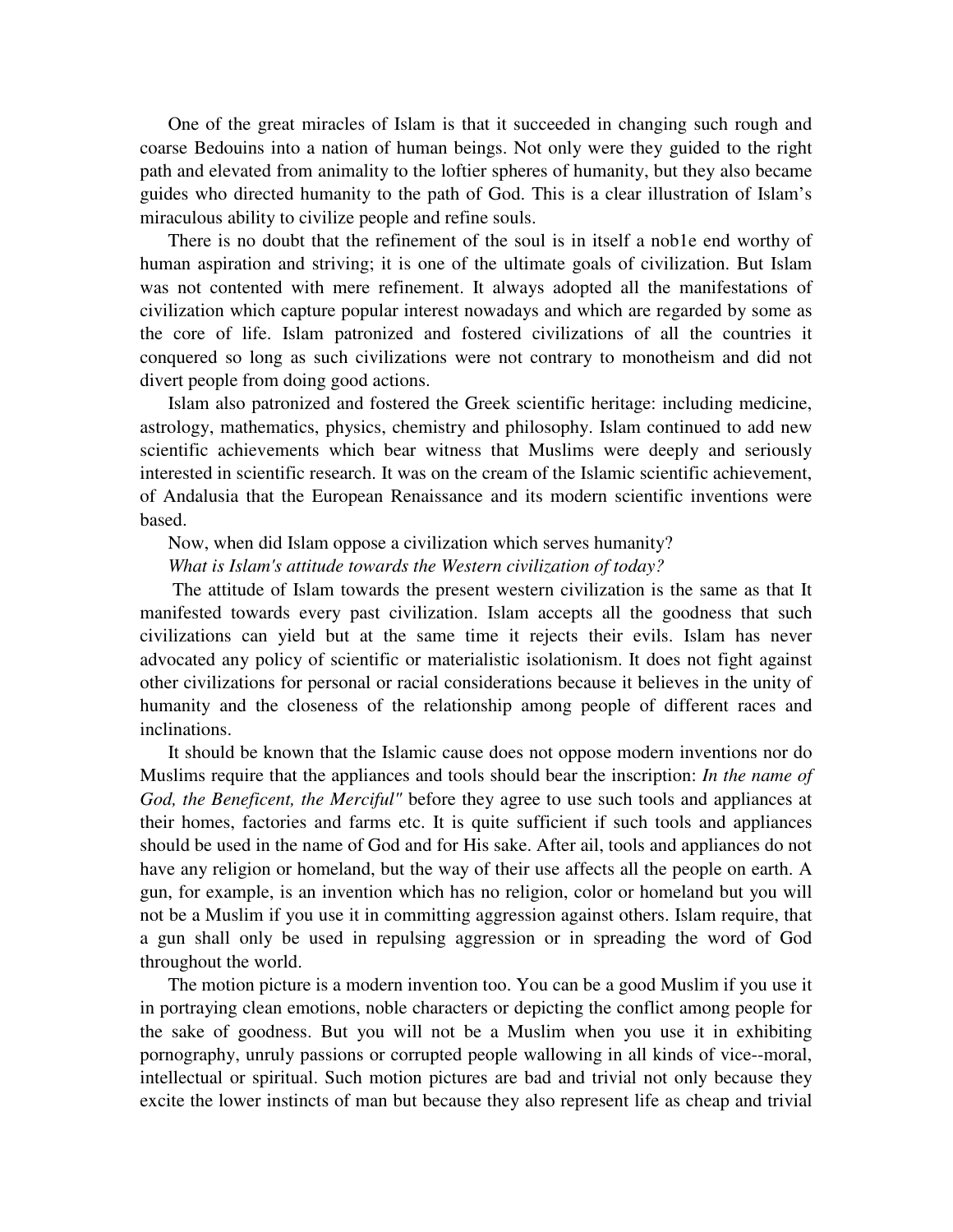existence restricted to trivial and cheap ends which can never be a proper spiritual food for humanity.

The Islamic faith has never opposed the adoption of scientific inventions achieved by humanity at large. Muslims should make use of all good scientific achievements. The Prophet says, *"The study of science is an ordinance".* It is needless to say that the study of science, as used above, includes all kinds of knowledge. The Prophet called on people to study all branches of knowledge everywhere.

In conclusion it will be said that Islam does not oppose civilization as long as it serves humanity. But if a civilization consists of alcoholic liquor-drinking, gambling, moral prostitution, colonialism and enslaving people under different names, Islam will fight against such so-called civilization and will do its best to protect humanity from succumbing to its temptations.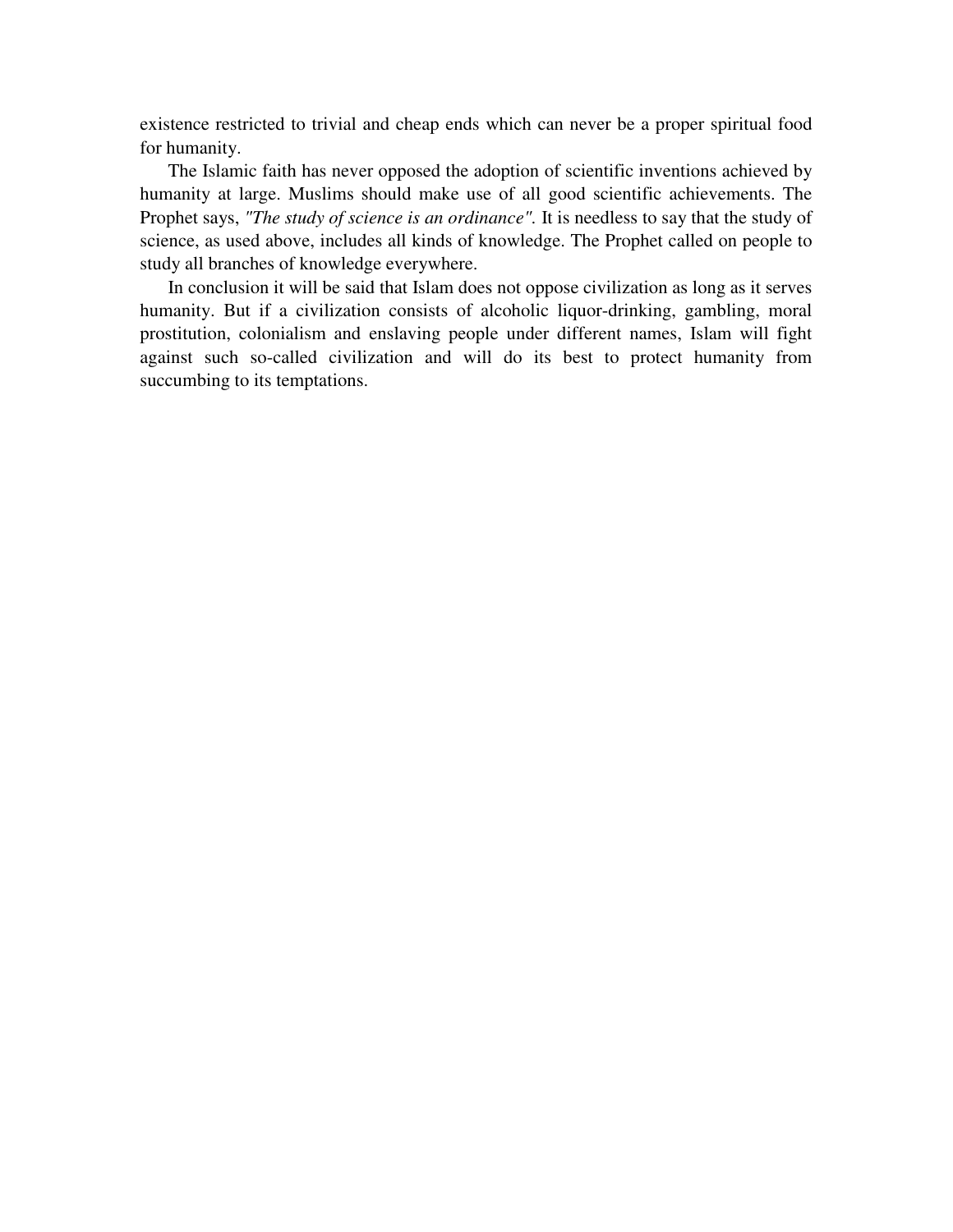#### **ISLAM AND REACTIONARISM**

It is often alleged by some misguided people that some aspects of the Islamic way of life are no longer acceptable to people nor in line with the requirements of modern life. They add that some Islamic traditions were originally laid down for past generations and, therefore, have exhausted their ends and have become reactionary restrictions which obstruct and delay progress.

They would frequently ask such questions:

"Do you still insist on prohibiting usury which is an indispensable economic necessity of modern times?"

"Do you still insist on collecting Az-Zakat and distributing it in the same town where it is collected? Az-Zakat is a primitive procedure which is incompatible with the modern system of government, Besides, Az-Zakat humiliates the poorer inhabitants of a town or village by making them feel that they are recipients of charity from the richer citizens".

"Do you still insist on prohibiting liquor-drinking, gambling, free association of the sexes, dancing and having mistresses and lovers-all of which are indispensable social necessities which must be adopted as part of the general progress and development ?"

It is true that Islam prohibits usury but it is not true that usury is an economic necessity. In modern times there have been two economic systems which do not permit usury. Both Islam and communism, however different they may be in other respects, prohibit usury. Communism managed to find the necessary power for enforcing its doctrines, but Islam has not yet mustered its forces. But the present circumstances indicate that Islam is on the path to power and revival.

When the rule of Islam is established the economic system will be based on foundations other than usury which will not be and economic necessity. Similarly, communist Russia laid down its economics on a basis which excludes usury.

There is no doubt that usury is not an indispensable economic necessity in modern times. It may be necessary for the capitalist world because capitalists cannot exist without it. Nevertheless, leading Western economists do not approve of usury and warn that it will inevitably lead to the accumulation of wealth in the hands of a few people. The masses will be gradually deprived of wealth and consequently they will be enslaved by the richer people. Western capitalism could supply us with many examples which prove these facts. It is to be remembered that Islam prohibited usury and monopoly, the two pillars of capitalism about one thousand years before the existence of capitalism. Islam was revealed by God Almighty Who can review all generations at one time, and Who knows what evils, economic catastrophes and feuds will be brought about by usury.

Usury may be a humiliating necessity where economy is dependent on foreign aid. But when our Islamic economy is independent and well established, our foreign relations will be based on free mutual reciprocity but not on subjection. In such a case our economy will be guided by Islamic principles which prohibit usury. The rest of the world will then look to us as a developing and progressive force.

As for Az-Zakat, it was previously pointed out that it is not a charity donated to the poor but an ordinance prescribed by God as well as a right entrusted to the state.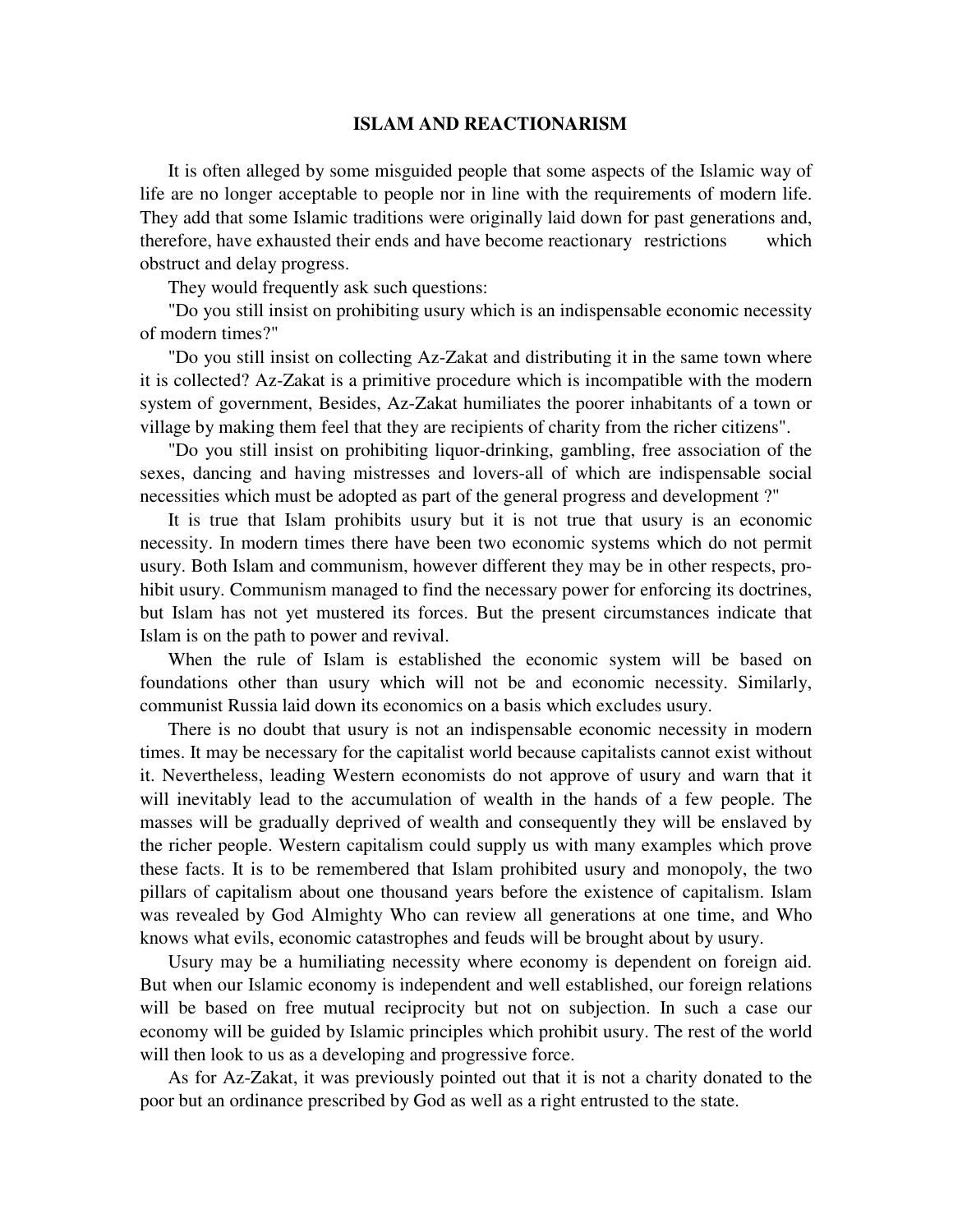In this chapter we shall deal with the accusation brought against Islam on account of the local character of Az-Zakat i.e. its distribution in the village where it is collected.

It is to be regretted that many intellectuals will greatly acclaim and welcome any western imported system and treat it as the pinnacle of civilization but when the same system is advocated by Islam it is regarded as a symbol of backwardness and reactionarism.

It may be useful to remind such "intellectuals" that the administrative system in U.S.A. is based on absolute decentralization. The village or town is an independent economic, political and social unit within the general framework of the state as well as the United States. Now, the municipal council of each independent unit imposes certain taxes which are collected from the people of the unit and expended on the educational. medical, transport, social services of the same town or village. If the Revenues are more than the expenditure, the balance will be sent to the authorities of the city or to the state. On the other hand, if revenues are less than expenditure the balance will be paid by the state. There is no doubt that this is an excellent administrative system which organizes the efforts and does not burden the central government with all the services. On the other hand, central authorities cannot understand the requirements of smaller units in the same way as the local authorities do.

Our intellectuals express their great admiration for such a system. They forget that this very system had been established by Islam thirteen hundred years ago. Taxes were collected by the local authorities of each village and were spent on the fulfillment of local needs. The balance between revenues and expenditure will be sent to or borrowed from the central Public Treasury.

As for the distribution of Az-Zakat, it was previously explained that nothing in Islam provides that it should be distributed to the recipients in cash or in kind only. It may be distributed to the poor in the form of educational, medical services or by direct support of those who cannot work owing to old age, weakness or infancy.

 If we apply the rules of Islam to our present society we shall have to do no more than to establish smaller units which look after their own local affairs within the framework of the regional centers: the state, the Islamic world and all the world.

As for gambling, liquor and free association of the sexes-these are prohibited by Islam regardless of the silly attacks of the so called "progressive" pioneers. It might be significant to remember that even in France which is wholly addicted to liquor, a lady member of the National Assembly has recently tabled a motion for the prohibition of liquor.

Addiction to liquor is a symptom of social or individual malady. Liquor and other narcotics are needed only by delinquent societies where the differences among classes are so great that some people live in licentious luxury which deadens their senses while others live in utter deprivation which drives them to seek and escape from reality, and live in a world of their own invention. Narcotics and liquor may also spread in societies dominated by oppression, tyranny or in societies where freedom of thought is subjected to many restrictions, or where people are obsessed by the struggle for earning a living, or where people suffer from the hateful and monstrous noise of modern machinery. But this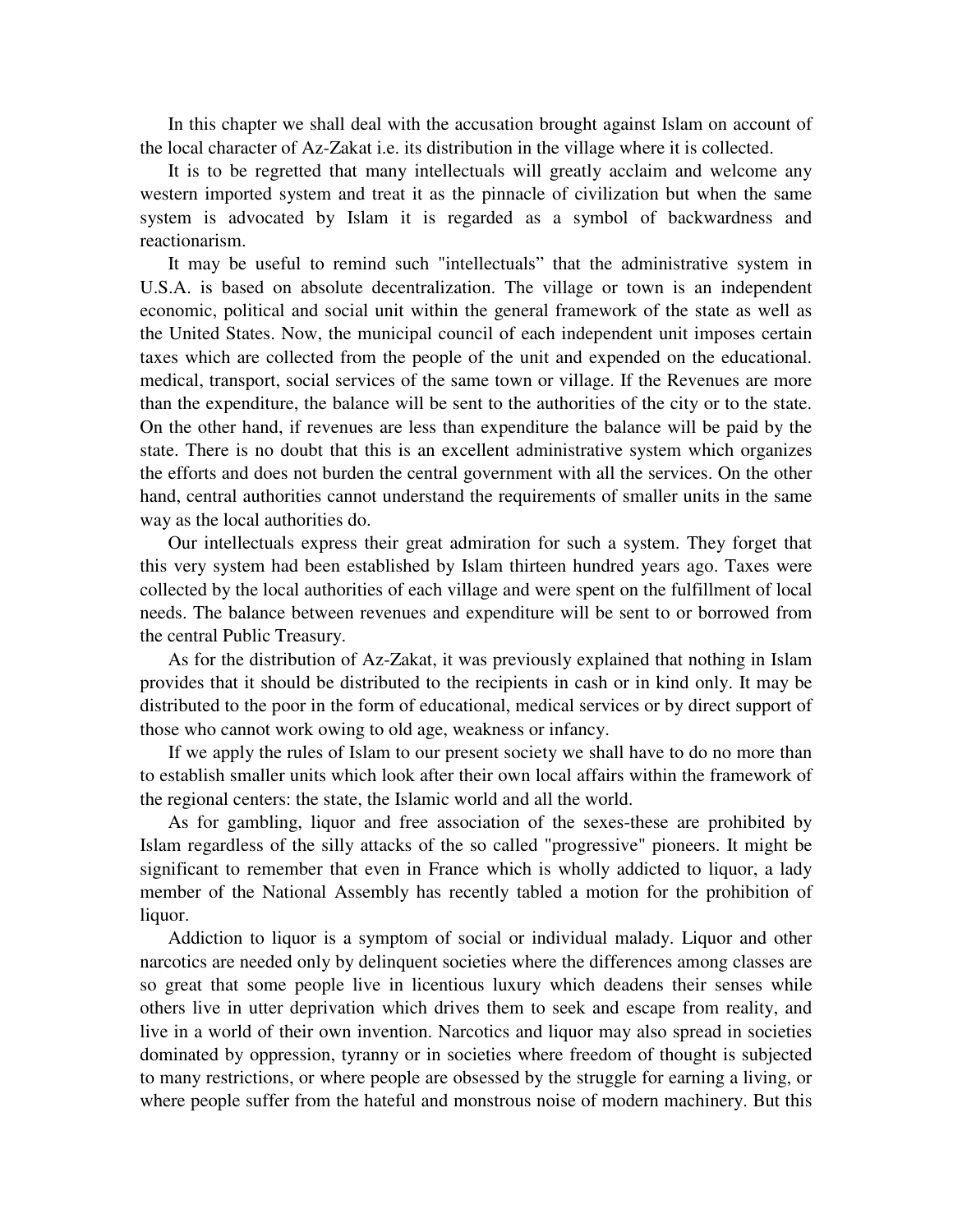does not imply that such social maladies justify addiction to liquor. Addiction to liquor is a symptom of the malady. It is only logical that the social malady should be treated before prohibiting liquor. That is exactly what Islam did. It wiped out all the maladies and causes which drove people to liquor-addiction; then and only then it prohibited liquor-drinking. Instead of criticizing Islam, the modern western civilization should rather learn how spiritual maladies are treated by economic, social, political, intellectual and physical reorientation.

 As for gambling, we need not dwell at great length upon pointing out that only trivial-minded people would approve of it.

 Now let us discuss the question of the association of the sexes-which bas become the centre of great arguments.

Many superficial-minded people accuse Islam of reactionarism on account of the restrictions it imposed on the association of the sexes. They express great admiration of the French civilization which permits a pair of lovers to hold each other in public places and for get all that is around when they are enraptured in a wonderful kiss. No one would trouble them, even the policeman would stand by to protect them from passers-by. Woe to those who resent such a scene because they themselves will be despised!

Some others express great admiration for the American way of life. There, they say, the people are quite frank with themselves. They admit that sex is a biological necessity. Therefore they recognized this and fostered such necessity. Every lad has a girl friend and every lass has a boy friend. They accompany one another most of the time and go out for picnics where they rid themselves of the persistent sexual burden and respond to the call of sex. They return from such picnics so relaxed that they can devote themselves to their studies and work in a way which will bring about an ever-increasing measure of prosperity and production. In this manner, the whole nation will be going ahead.

But those trivial and superficial-minded people who are so enthralled by the Western moral corruption do forget that France could not withstand the first German attack. It was brought to its knees not only for lack of military training and equipment but also because it was a nation without any desire for national pride, a nation which used to wallow in corruption and was exhausted by sensual pleasures. The French people were afraid that the tall buildings of Paris and its houses of pleasure might be destroyed by bombs. Is this what the so called intellectuals want us to do?

As for America, it is sufficient to quote American statistics which shows that 38 % of secondary school girls are pregnant. The percentage of pregnancy among university undergraduates is less than that because they are more experienced in using contraceptives.

There is no doubt that getting rid of the burden of sex is a worthy goal, Islam pays great attention to this question because it knows very well that the preoccupation with sex will decrease production and confine people to a world of sex from which they cannot depart, But a worthy goal should be realized through worthy means, It cannot be said that polluting society or permitting teenagers to rush out on one another as animals are worthy means.

If some misguided people wrongly believe that the great American production is an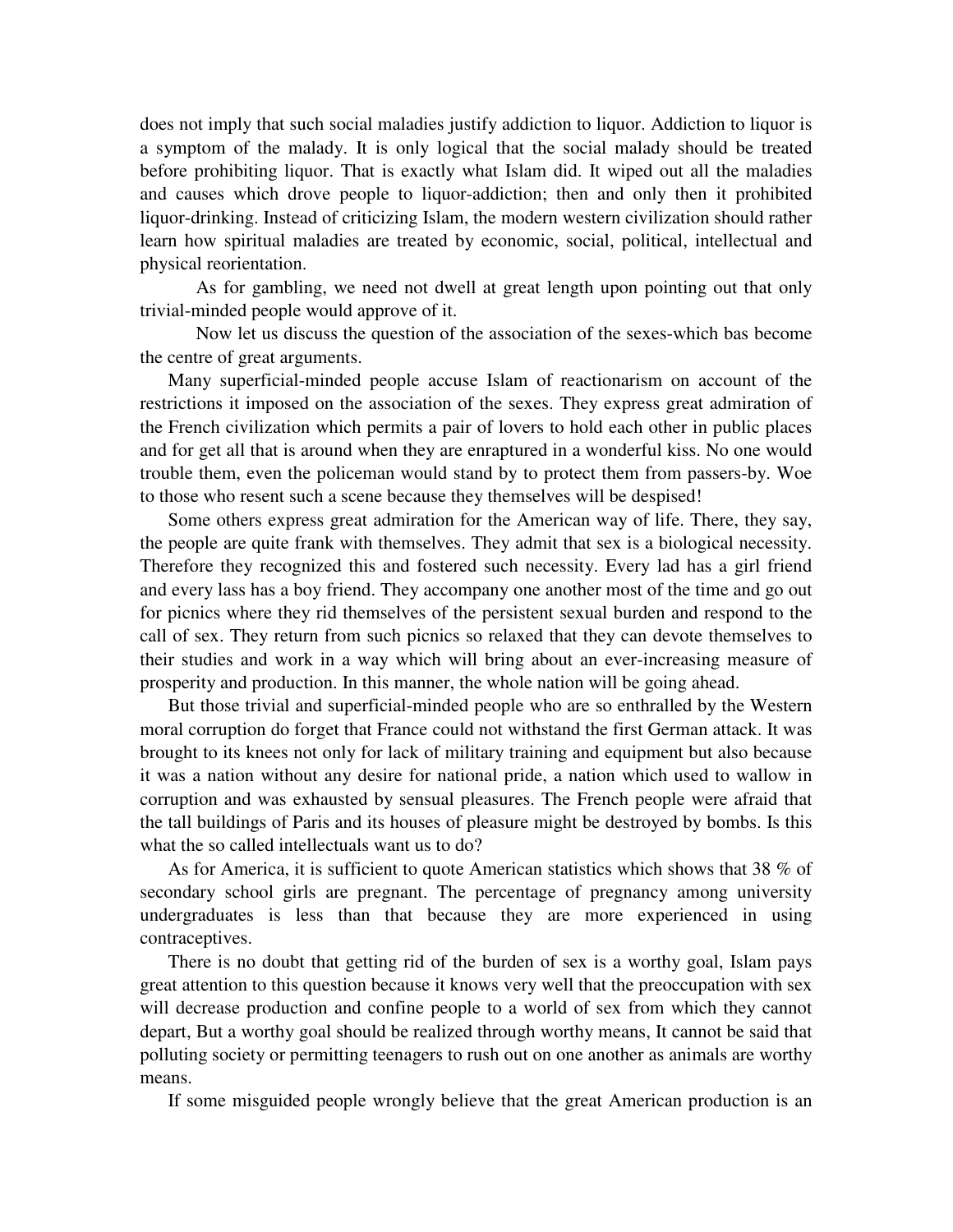outcome of sexual corruption, let them know that it is a purely materialistic production which may result in man's replacement by robots. As for intellectual and spiritual values, it should not be forgotten that America enslaves negroes and subjects them to the worst treatment ever witnessed by humanity, America supports the cause of colonialism in all parts of the world. It is impossible to separate the spiritual decline represented by submission to animal passions and the spiritual decline manifested in colonialism and slavery-both are related to a kind of decline to which truly civilized nations would not descend.

There is no doubt that the majority of people in these days derive great Pleasure from associating with beautiful and elegant women. This is quite true because tasting a number of dishes is more desirable than having to repeat the same dish! But is pleasure, the only goal in life? And has anyone denied that the wild passions have always been highly desirable? The pleasures of the flesh and the unruly passions are not the discoveries of the western world of the twentieth century. The Greeks, the Romans and the Persians had known such pleasures and were down to their ears in the pleasures of the flesh. But it was the addiction of the said nations to the sensual pleasures that distracted them from their serious pursuits and invariably brought about the end of their rule and supremacy.

Although the West has considerable materialistic potentialities (science, mass production and the mad rush to work), yet its addiction to sensual passions is leading to its partial downfall. But if we do not possess the necessary power because the circumstances of the last two centuries were not in our favor, what benefits do we hope to gain by giving in to our passions in the name of civilization and progress or for fear of being accused of reactionarism? If we submit to our unruly passions our circumstances will never improve and we shall always be deteriorating and declining. All those "free thinkers" who advocate the abandonment of traditions are but colonialist stooges. Colonialism understands and encourages such writers and thinkers and knows how much they serve its evil objectives by corrupting the morals and ethics of people and diverting the interests of the youth to the pursuit of pleasures and passions.

We often hear many misguided people say: look at women in the Western societies and behold how they have been elevated from mere females to full-fledged women. They have become human creatures playing a role in social life. There is no doubt that women, after taking regular work and associating with the other sex, have had new experiences which could not have been available if they had confined their activities to looking after their homes and children. But let us ask this question: Did such experiences add anything to the capacities of women as such? Or did these add some potentialities while curtailing others?

We ask again: Did such experiences add anything to human existence as a whole? Or did these merely add something while curtailing other aspects?

The Western woman has become a good friend to man. She accepts his flirtation and responds to his sexual desires, and she even shares some of his problems but she is no longer a good wife or mother. This is supported by the fact that the rate of divorce in U.S.A. has reached a monstrous degree of 40 %. In Europe, the rate of divorce is a little lower but keeping mistresses and lovers is a common practice among married people. If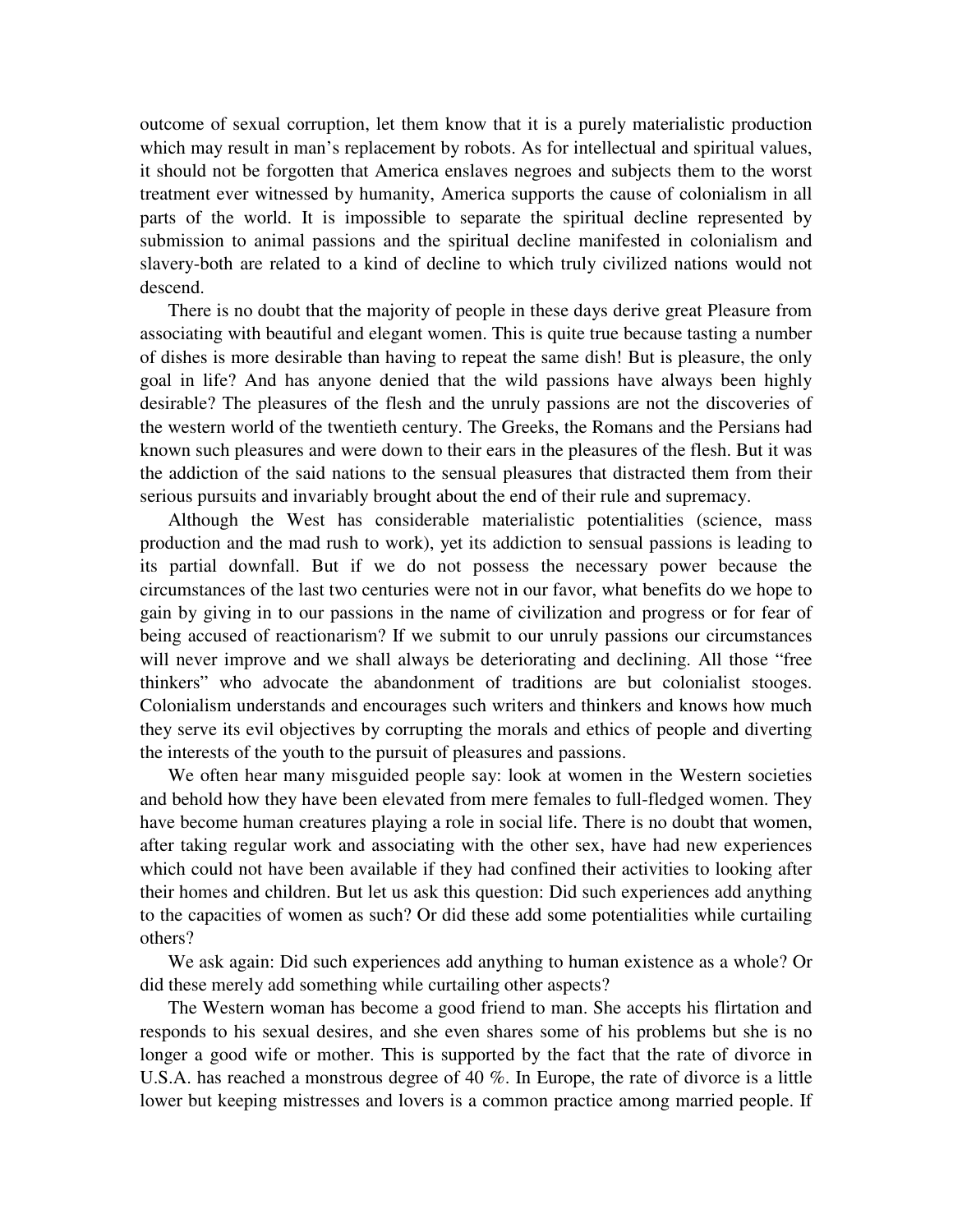the Western woman was a good wife and could settle in a family to which she would devote all her care, the rate of divorce in U.S.A. would not be so high nor would the escape from home be a common practice in Europe. It should also be pointed out that working women do not have the experiences necessary for good mothers. They would not have the time nor the psychological aptitude to meet their obligations as mothers.

On the other hand, apart from pleasure and delight humanity as a whole has almost gained nothing from the free association of the sexes. There is no doubt that neither the few women who have become deputies, ministers or heads of departments, nor the thousands or millions of them who work in factories, stores, public houses or brothels, could solve the problems of the world. Is it possible that a woman cannot play an effective part in the social life except by making speeches in parliament or signing directives in departments? No one can say that a woman does not playa prominent part in society when she brings up her children in the proper way and presents the world with good citizens. A woman may be intoxicated by ovation in parliament or admiration in salons and streets but all these are nothing when compared to the danger of supplying the world with motherless generations who have not experienced the love which neutralizes the evil desires in their souls. Such love is only given by mothers who are completely devoted to such a sacred duty.

It is true that we should not be too hard on women by depriving them of the pleasures of life, or of asserting their personal existence.

But life does not permit us-both men and women-to have our own ways or to assert our existence in the manner we like.

What would happen if we are selfish enough to enjoy ourselves without any limits? We shall be succeeded by miserable generations whose misery would be the outcome of our selfishness and delinquency. It is not in the interest of women as a sex that future generations may be miserable simply because the women of a particular generation have had excessive pleasure.

Islam cannot be blamed for acting in the interest of all the generations without favoring anyone generation to others because it regards humanity as an endless chain of connected generations. But Islam might be blamed were it to prohibit all kinds of pleasures or fight against natural propensities or repress them.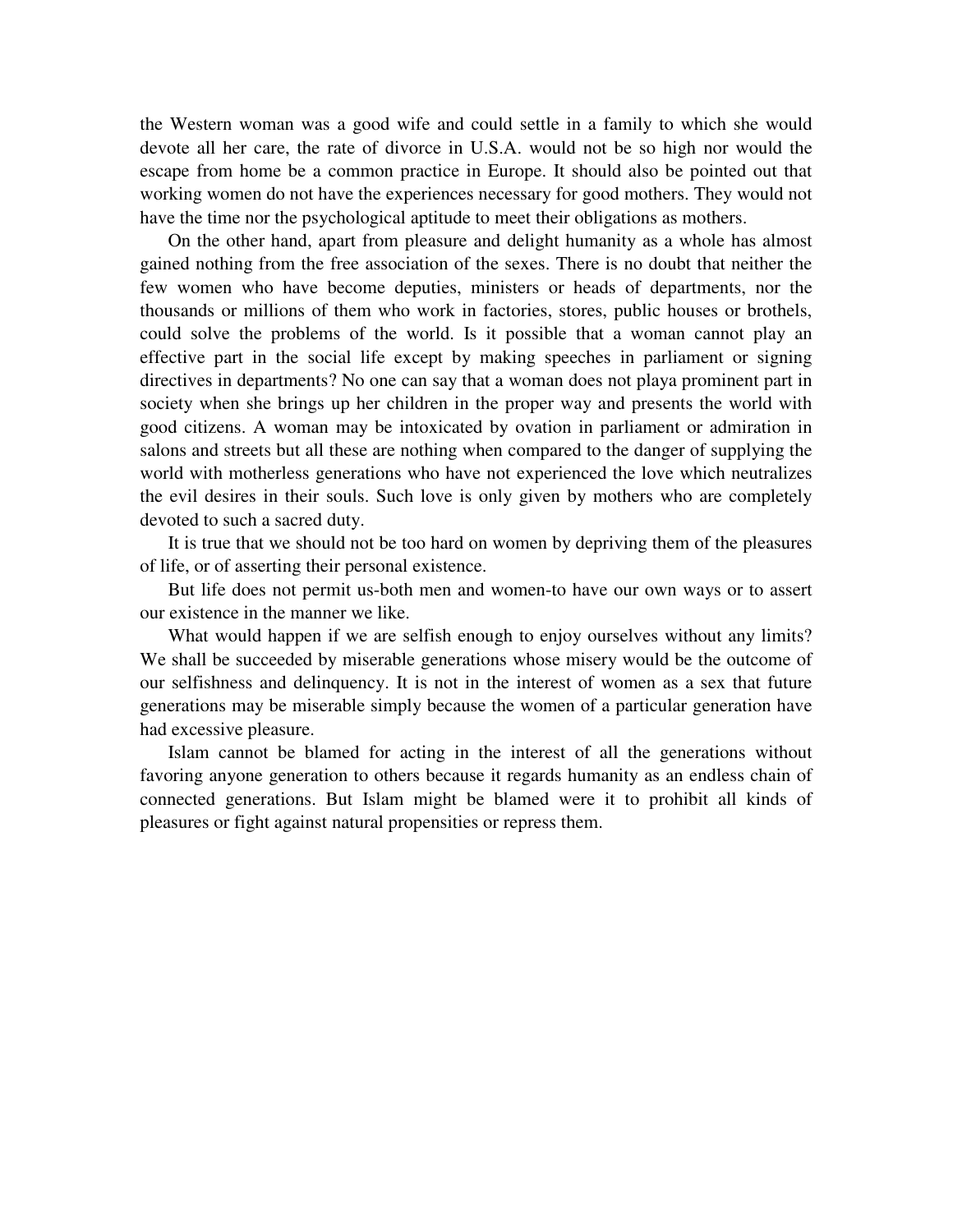#### **ISLAM AND SEXUAL REPRESSION**

Western psychologists accuse religion of repressing the vital energy of man and rendering his life quite miserable as a result of the sense of guilt which especially obsesses the religious people and makes them imagine that all their actions are sinful and can only be expiated through abstention from enjoying the pleasures of life. Those psychologists add that Europe lived in the darkness of ignorance as long as it adhered to its religion but once it freed itself from the fetters of religion, its emotions were liberated and accordingly it achieved wonders in the field of production.

Such psychologists often say: Do you want us to return to religion? Do you want to fetter the emotions which, we the progressives, have set free? Do you want to embitter the lives of the youth by incessantly reminding them of what is right and wrong?

Let the Europeans say whatever they like about their religion. Whether we believe it or not makes little difference at present because we are not concerned with religion in general: we are discussing Islam.

Before discussing whether or not Islam represses the vital energy we should define the meaning of repression which has been misunderstood and misapplied by both the "cultured" and the half-educated.

Repression is not the result of abstention from performing the instinctive act. It is the result of believing that the instinctive act is dirty, and of refusing to admit to oneself that such a motive may come to one's mind or engage one's thinking. In this sense repression becomes an unconscious feeling which may not be cured by performing the instinctive act. He who performs the instinctive act but believes that he is committing a degrading and dirty act is a person who suffers from repression, though he may commit such an act twenty times a day. Every time he commits such an act, there shall ensue a conflict within his psyche between what he has done and what he ought to have done. It is this conscious and unconscious conflict which gives birth to complexes and psychological disorders.

This definition of repression is not invented by the writer. It is the definition given by Freud who spent his life in criticizing religion for repressing people's activities. Freud says in his book "Three Contributions to the Sexual Theory" (p. 82) that "distinction should be made between the unconscious repression and the abstention from performing the instinctive act-which is a mere suspension of the act"

Now that we have come to understand that repression is synonymous to the feeling that the instinctive act is dirty rather than a temporary suspension of it, let us proceed with our discussion of repression and Islam.

No religion is as frank as Islam in recognizing the natural motives and treating them as clean and healthy. The Holy Qur'an says:

*"fair in the eyes of men is the love of things they covet: women and sons; heaped-up hordes of gold and silver, horses branded (for blood and excellence) and (wealth) cattle and well-tilled lands" (iii : 14).* 

In this verse, the Qur'an names the earthly desires and recognizes them as a matter of fact and states that they are desirable things in the eyes of men, but does not object to these desires as such nor does it disapprove of such feelings.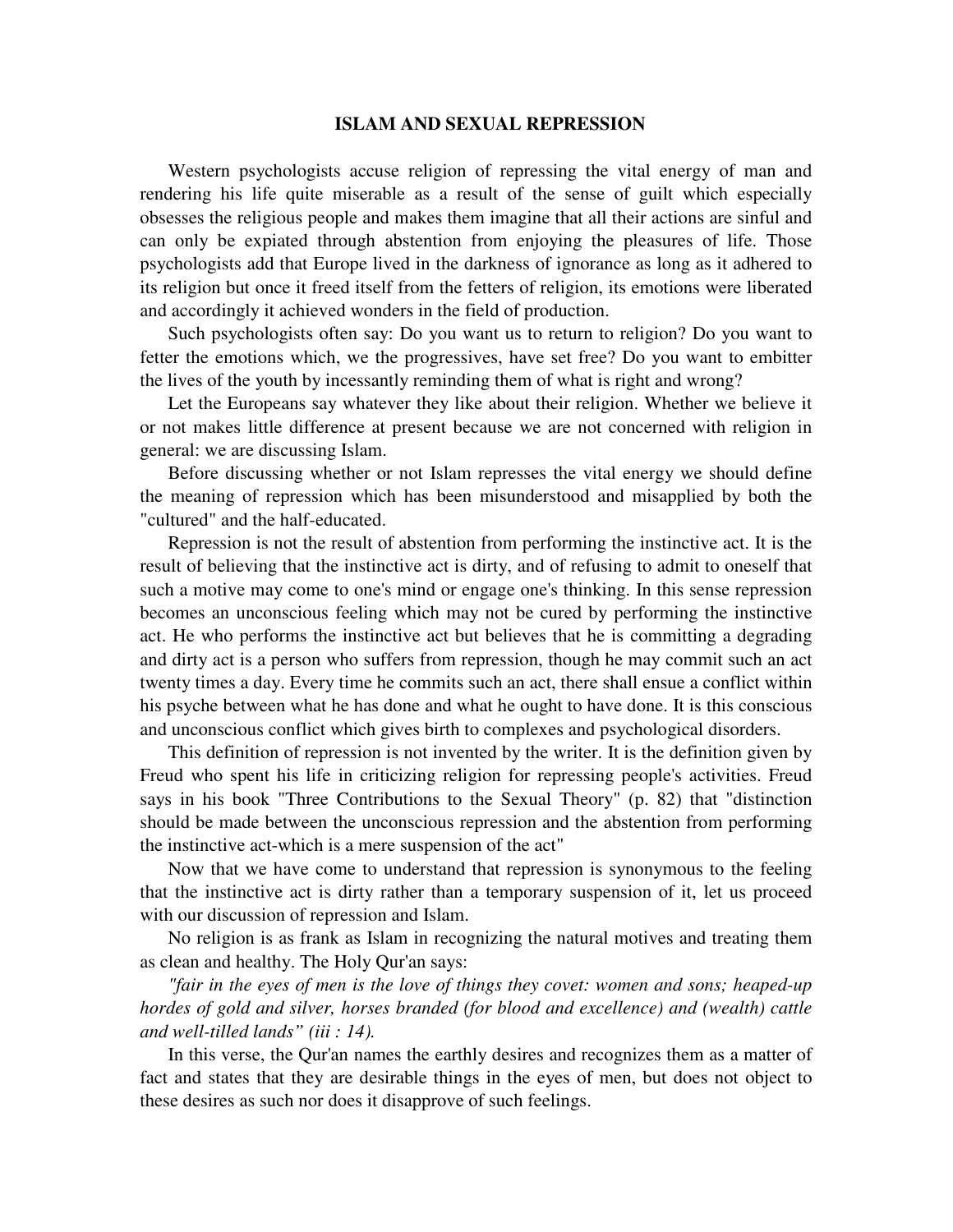It is true that Islam does not permit people to give way to such desires or to be dominated or enslaved by adam. If everyone becomes a slave to his passions, life will be running in the wrong direction. Humanity aims at development and improvement; it can never achieve such aims as long as it is dominated by its unruly passions which exhaust all the energy and lead it downwards to animalism.

Islam does not allow people to descend to the level of animalism but there is a great difference between this and the unconscious repression which holds that such passions are dirty in themselves and which drives people to abstain from even entertaining such feelings in the name of purification and elevation.

In its treatment of human soul, Islam recognizes, in principle, all the natural emotions and does not repress them in our unconscious but it permits the practical performance of such instinctive acts to an extent such as may give a reasonable degree of pleasure without causing any harm or injury to the individual or the community. An individual who is thoroughly absorbed in satisfying his passions bril1gs about an early enervation of his viral energy. Besides, a person who is enslaved by his unruly passions will not be fit for doing anything. All his efforts and thoughts will be devoted to the satisfaction of his desires.

Similarly, the society too suffers a great setback from the exhaustion of the vital energy of its members in one direction alone instead of being used for diverse purposes as originally planned by its Creator, as this leads to the neglect of so many other ends that are no less worthy of realization. It will also lead to the destruction of family ties and to social disintegration: *"Thou wouldst think they were united, but their hearts are divided".*  This makes it very easy for others to attack and annihilate them like what happened in France.

Subject to the limits that are meant to prevent the individual from inflicting harm upon his own self, other individuals, the family or society, Islam permits him full enjoyment of the pleasures of life. In fact, Islam frankly calls on people to enjoy the pleasures of life. *The* Qur'an says: *"Say, who hath forbidden the beautiful gifts of God which He hath produced for His servants, and the things clean and pure which He hath provided for sustenance*?" In another verse the Qur'an says: *"And neglect not thy portion of the world"; "Eat of the good things We have provided for you"; "Eat and drink but Waste not by excess".* 

Islam recognizes the sexual instinct so frankly that the Apostle himself said: "From the pleasures of the world, perfume and woman were endeared to me; and the delight of my eye is prayer". The sexual instinct is elevated to the rank similar to that of the best perfume on earth, and it is bracketed with prayer which is the best means by which men may come closer to God.

## *The* Apostle once said:

"A man is recompensed for the sexual act he performs with his wife," and when some of the surprised listeners asked the Apostle of God: "Is the person rewarded for satisfying his passions?" the Prophet answered: "'Do you not see that if he were to satisfy it in a prohibited manner he would be committing a sin? So if he satisfies it in a lawful manner he will be recompensed." (Muslim)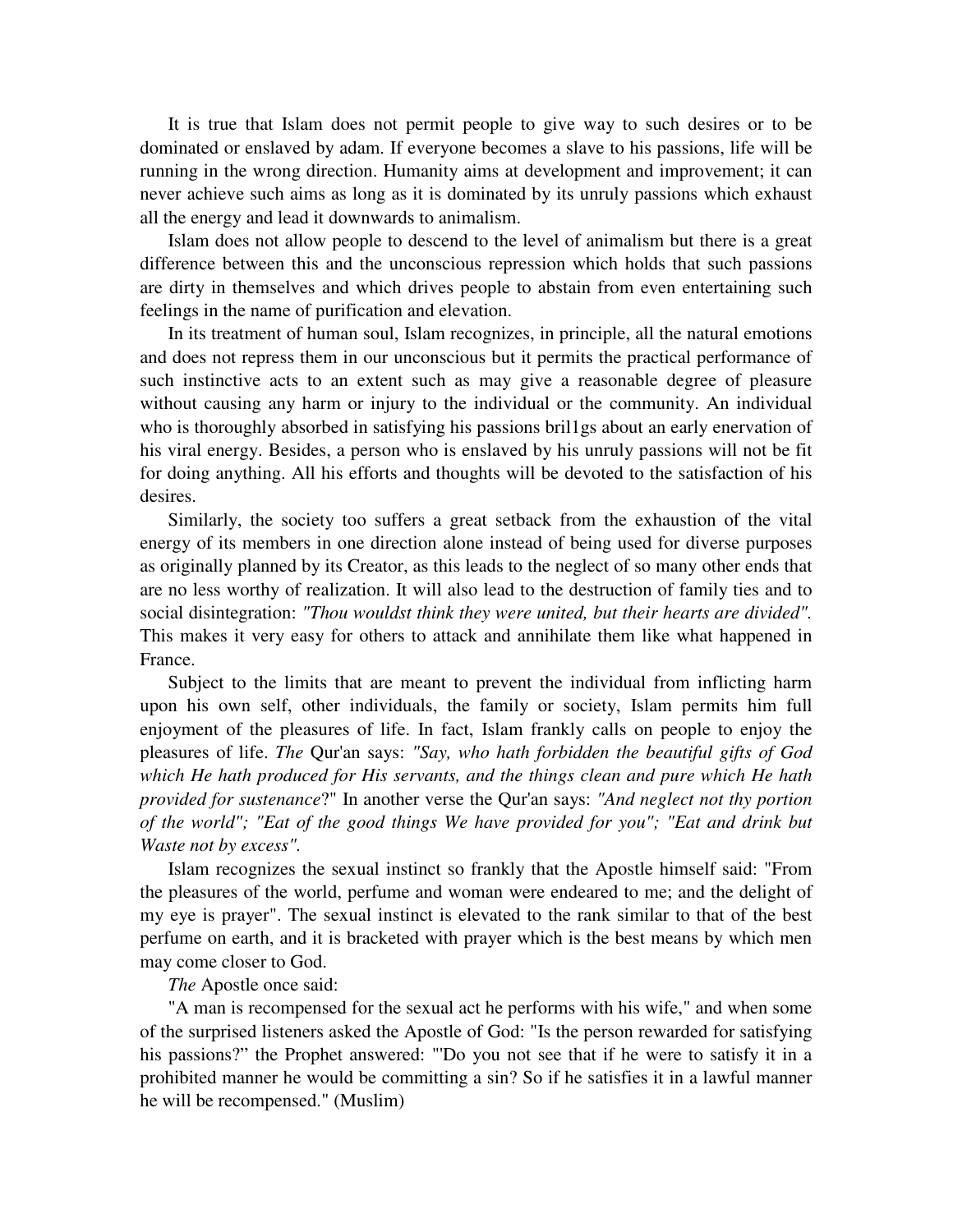This is why repression will never originate under the rule of Islam. If young people feel the urge of the sexual instinct there is no evil in that, and they need not regard the sexual instinct as a dirty, repulsive feeling.

What Islam requires of the young people in this respect, is to control their passions without repressing them, to control them willingly and consciously, that is, to suspend their satisfaction until the suitable time. According to Freud, suspension of the performance of the sexual act is not repression. Unlike repression, temporary suspension of the performance of the sexual instinct does not overtax the nerves nor does it lead to complexes and psychological disorders.

This call for controlling the passions is not an arbitrary ordinance intended to deprive people of the pleasures of life, for history bears witness that no nation could safeguard its sovereignty without being able to control its passions or abstain willingly from some permitted pleasures. On the other hand, no nation could withstand international conflicts unless its people were trained to endure hardships and were able to suspend the satisfaction of their desires for hours, days, years as the need of the hour may be.

Hence, the wisdom of fasting in Islam. Some libertines, when they talk about fasting, say: What is this nonsense which aims at torturing the bodies with hunger and thirst and depriving man of food, drinks and the pleasure which he desires to have, and for what purpose? Just to comply with arbitrary orders unmotivated by wisdom or reasonable end!

To such libertines we should say: "What is man if he does not exercise his power of restraint? How can he help humanity if he cannot abstain, even for a few hours, from satisfying his desires? How can we have the patience to fight evil on earth and deprive ourselves as a result thereof of so many pleasures?"

How could the communist whose propagandists in the Islamic East make fun of fasting and other means of self-restraint have withstood against the Nazis in Stalingrad if they had not been trained to endure the vilest hardships which tortured both their souls as well as their bodies. It is strange that these communists approve of self-restraint when it is ordered by the "State", the concrete authority that can inflict immediate punishment, but start crying against it when it is demanded by God, the Creator of the state and all living creatures.

It is often said that religion embitters the life of those who follow its rules and lets the ghost of sin haunt them. But this does riot apply to Islam which mentions forgiveness far more than it speaks of any castigation.

Sin, according to Islam, is neither a ghoul ever haunting people nor an endless darkness shadowing their lives. Adam's great original sin is not a sword unsheathed in the face of humanity, nor does it require any further purification or ransom: *"Then learnt Adam from his Lord words of inspiration and his Lord forgave him"* (ii : 37). Adam's repentance was accepted simply and without any formalities.

Like their father, the children of Adam are not excluded from God's mercy when they commit sin. God knows the limits of their nature and He does not overburden them with what they cannot bear: *"On no soul doth God place a burden greater than it can bear"* (i: 286). The Apostle says, "All the children of Adam are wrong-doers, and the best of all wrong-doers are those who repent".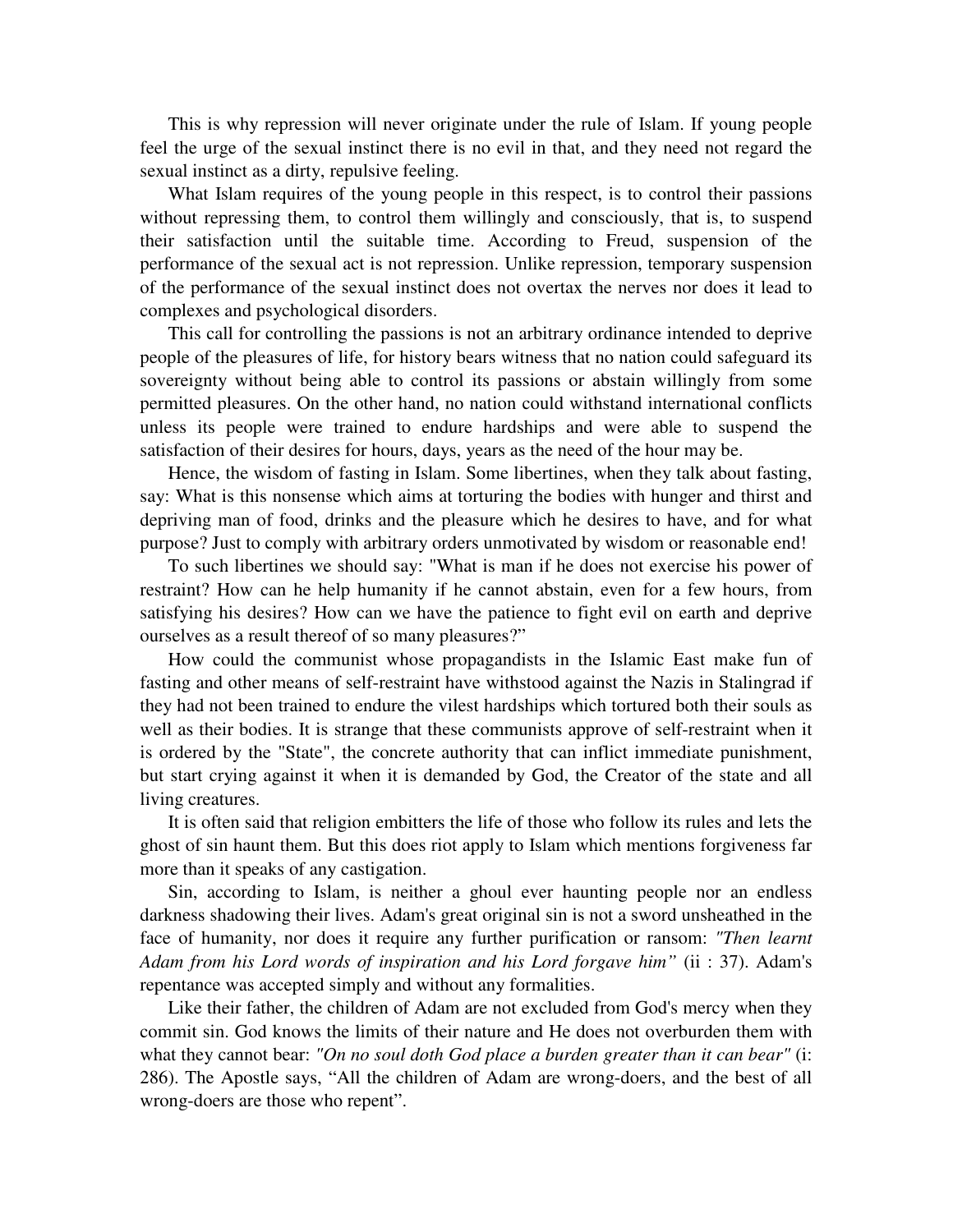The verses of the Qur'an which describes God's mercy, forgiveness and repentance are very numerous but we are content to quote the following verse:

*"Be quick in the race for forgiveness from your Lord, and for a garden whose width is that (of the whole) of heavens and of the earth prepared for the righteous-those who spend (freely) whether in prosperity or in adversity; who restrain anger, and pardon (all) men;-for God loves those who do good; and those who having done something to be ashamed of, or wronged their own souls, earnestly bring God to mind, and ask for forgiveness for their sins,-and who can forgive sins except God? -and are never obstinate in persisting knowingly in (the wrong) what they have done".* 

*"For such the reward is forgiveness from their Lord, and gardens with rivers flowing underneath,-on eternal dwelling: how excellent a recompense for those who work (and strive)"* (iii:133-136).

How vast and far-reaching God's mercy is! He not only accepts the repentance of souls but also absolves them of their sins and grants them His acceptance and kindness and even elevates them to the rank of the righteous.

After such mercy could there be the slightest doubt as to God's forgiveness? How could torture and sin haunt the souls of people when God accepts and welcomes them if they truly utter one word: repentance.

There is no need to quote further texts in support of our argument. But, nonetheless, we shall quote the saying of the Apostle : "By He in whose hand my soul doth lie, had you not committed any sin God should have taken you away to replace with others who would commit sin and ask God's forgiveness which will be granted to them".

It is, then, the will of God that He forgives people's sins. In conclusion, we quote this wonderful verse of the Holy Qur'an:

*"What con God gain by your punishment, if ye are grateful and ye believe? Nay, it is God that recognizeth (all good) and knoweth all things"* (iv : 147).

Yes, what can God gain by torturing people when He loves to grant them His mercy and forgiveness?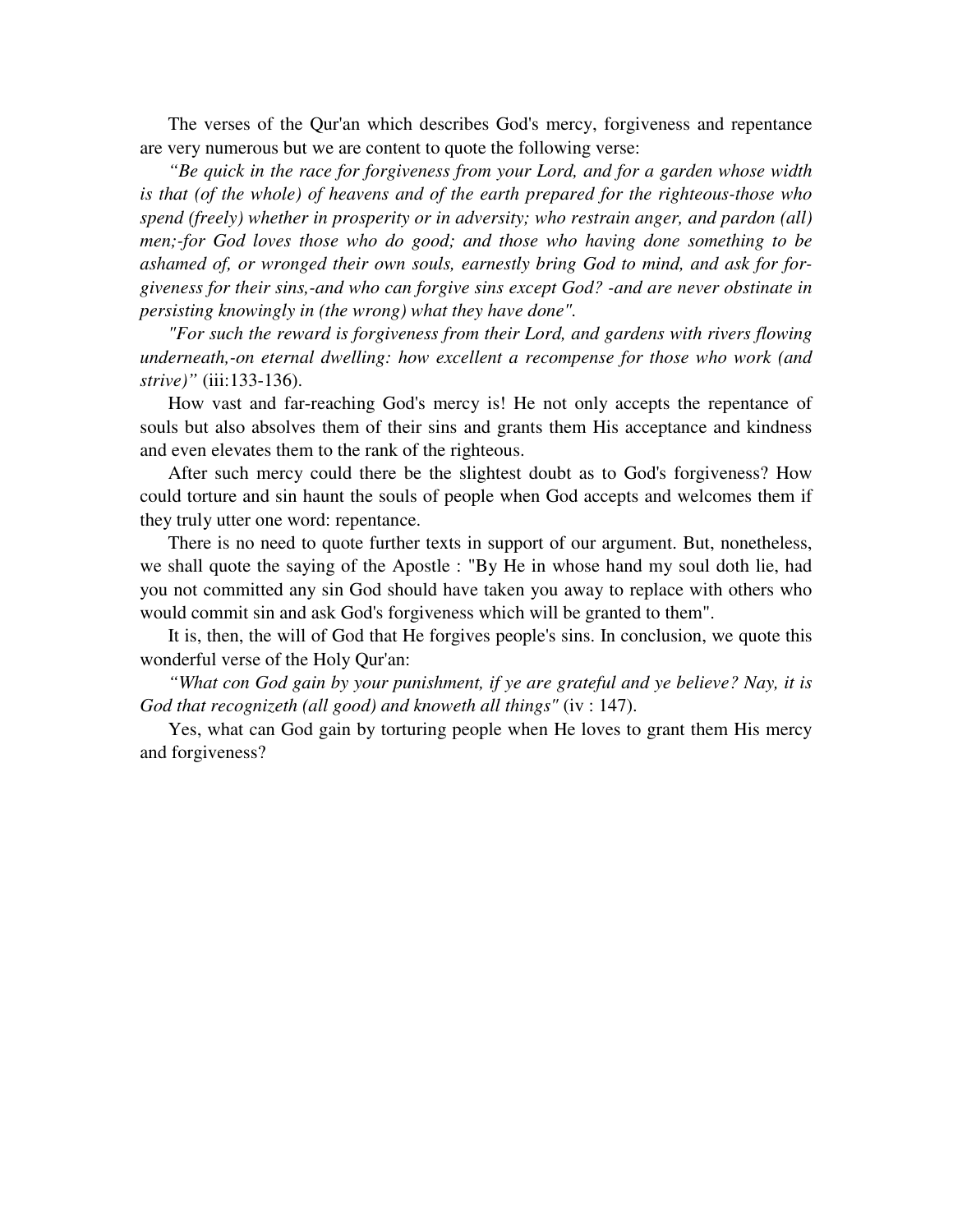## **ISLAM AND FREEDOM OF THOUGHT**

During the course of a discussion I was told: "You are not liberal". "Why?" I asked him. "Do you believe in the existence of a God?" he said. "Yes, I do". "Do you pray and fast for Him?" "I do". "Well, then you are not liberal". Thereupon I asked him:

"How do you say that I am not a freethinker?"

"Because you believe in nonsense that has no existence at all," he told me

"And you? What do you people believe in? What do you think created universe and life?" I asked him.

"Nature!"

"But what is Nature?"

"It is the secret power that is limitless but has got manifestations which can be perceived by the sense organs," he said,

At this I said: "I understand by this statement of yours that you prevent me from believing in an unknown power because you want me to believe in another equally unknown power. But the question is that why should I disown my God for the sake of another equally unknown but false god, especially when in the one I find peace, tranquility and comfort, whereas the false god of Nature neither answers my call, nor comforts me?"

This in short is the case of the progressives who talk about freedom of thought. For them freedom of thought is synonymous to freedom of disowning one's God. This is, however, not freedom of thought but freedom of atheism. Starting with these premises they accuse Islam of restricting the freedom of thought simply because it prohibits atheism. But the question is: Is freedom of thought and atheism one and the same thing, and is atheism really a necessary precondition to the freedom of thought? Misled by the history of European liberalism they overlook the fact that if certain local circumstances necessitated the spread of atheism in Europe, this does not mean that the same thing should happen everywhere in the world.

There is no doubt that the image of Christianity as presented by the church in Europe with its suppression of science, torturing of scientists and passing on a set of lies an superstitions in the name of the word of God drove the free thinkers of Europe to atheism. The intellectuals of Europe had to choose between two irreconcilable attitudes: the natural belief in God or the belief in theoretical and practical scientific facts.

The European intellectuals found in Nature a partial escape from the dilemma. So they said to the church: "Take back your God in whose name you enslave us and impose on us burdensome exactions and subject us to tyrannous dictatorship and superstitions. The belief in your God wants us to lead the ascetic life of hermits and recluses, we refuse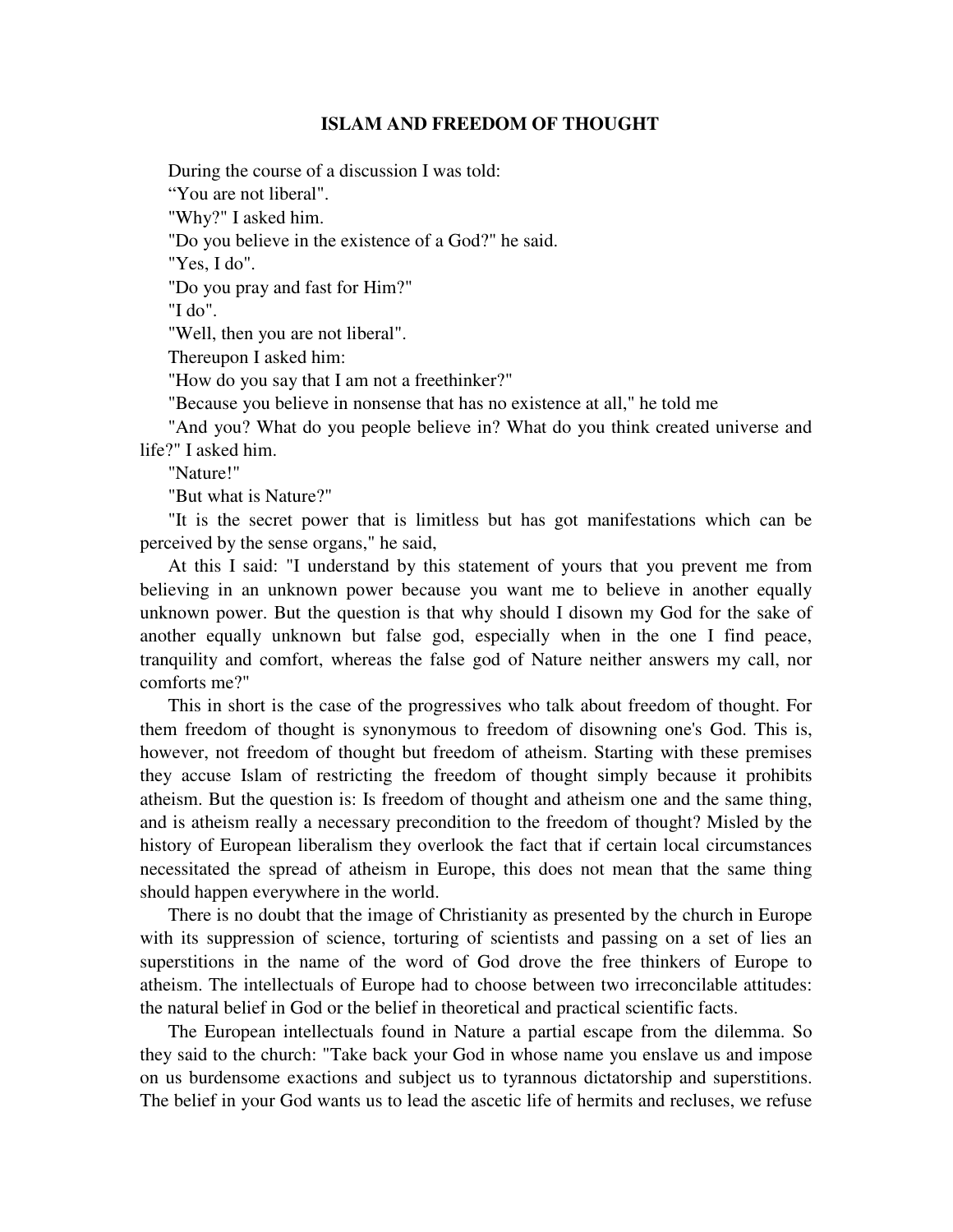to do your bidding. We shall, therefore, have a new God who possessed most of the qualities of the first God but who has no church to enslave us, nor does He impose on us any moral, intellectual or materialistic obligations as your God does".

But in Islam there is no such thing as may drive people to atheism. There are no dilemmas here which puzzle the mind. There is only one God; He has created all beings and all will return to Him. It is a clear and simple concept which even the naturalists and atheists may find hard to reject or doubt.

In Islam there are no churchmen such as the European church had. Religion is the common property of all and every Muslim is entitled to benefit from it as much as his natural, spiritual and intellectual equipment may permit. All people are equal and they are treated as they deserve in the light of their deeds in life. The more honored of all people are the God-fearing individuals whether they are engineers, teachers, workmen or craftsmen. But religion is not one of these so many occupations. There are no professional churchmen in Islam, so that Islamic worship is observed without the intercession of a churchman. But it is necessary that some people should specialize in the study of jurisprudence and Jaw on which public order is based. The status such specialists in Islamic jurisprudence and constitutional law enjoy is not more than that which their counterparts in other countries do. They are not entitled to any authority or class prestige over the people. They are just the jurisprudents and counsels of the state. It may be pointed out here that Al-Azhar is a religious institute but it does not have, as the churchmen did, the authority to burn or torture people. All that Al-Azhar can do is to challenge and criticize an individual's understanding of religion. But on the other hand, anyone from outside can as well challenge and criticize Al-Azhar's understanding of religion, for Islam is not the monopoly of any individual or class. Only those persons are considered as an authority on questions of religion who in the light of their deep understanding of it apply it to practical life regardless of their own professions.

When the Islamic rule is established the "Ulama" (Islamic scholars) will not automatically become the governors or ministers or heads of departments. The only change is that the system of rule will be based on Islamic Sharia (Law)-the law of God. The engineers will continue to be charged with the engineering works, the doctors will be responsible for medical affairs, the economists will direct the economic life of the community with the only change that the Islamic economy alone will then provide them with the guidelines.

History bears witness that neither the Islamic faith nor its system of rule ever came into conflict with science or the application of its theories. No scientist in Islam has ever been burnt or tortured for discovering or announcing a scientific fact. True science is not in conflict with the Islamic faith and the belief that God created everything. Islam calls on people to study space and earth and to meditate on their creation in order to discover the existence of God. It should be remembered that many Western scientists who did not believe in God came to discover His existence through proper scientific research.

There is nothing in Islam which may drive people on to atheism. The advocates of atheism in the East are but blind followers of their erstwhile colonialist masters. They want to be given the freedom to attack the faith and all kinds of worship and to urge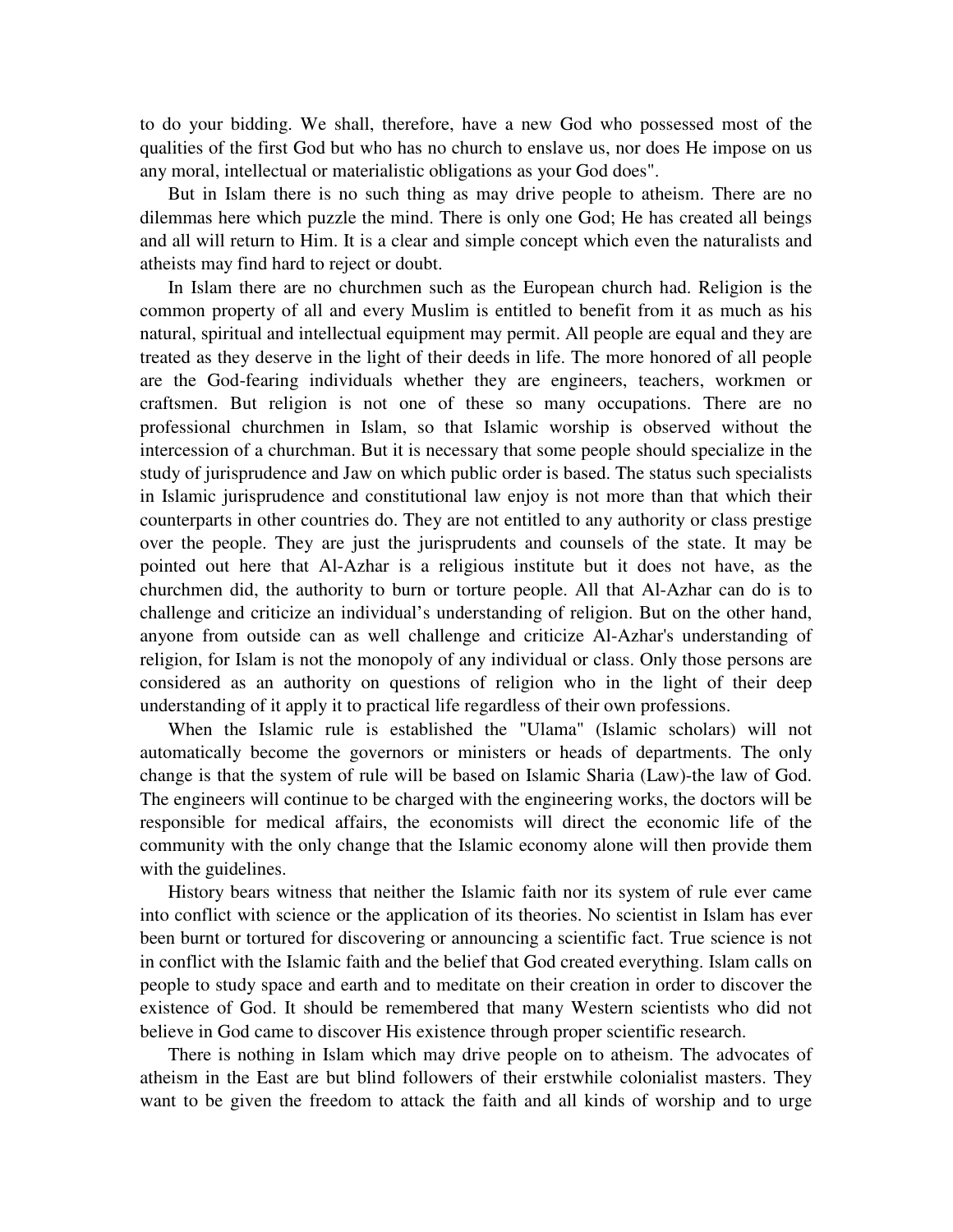people to abandon their religion. But why do they want such freedom? In Europe, people sought to attack religion in order to liberate their minds from superstition and to free people from oppression and tyranny. But if Islamic faith already gives them all the freedom they need to have or they clamor for, why should they attack it? The truth is that these so-called liberals are not interested in the freedom of thought but are rather more interested in spreading moral corruption and uncontrolled sexual anarchy. They use freedom of thought as a mask to hide their base motives. It is no more than a camouflage in their hideous war against religion and morality. They are against Islam not because it restricts freedom of thought but only because it stands for the liberation of mankind from the dominance of its baser passions.

The advocates of "free thinking" allege that the Islamic system of rule is dictatorial because the state has vast powers. The worst of it, they say, is that the state enjoys immense power and authority in the name of the faith which has a very great attraction for the people. So they blindfoldly subject themselves to its tyrannical rule. Thus, they conclude, these vast powers lead to dictatorship and the common people are made slaves with no right to think for themselves. The freedom of thought is lost for ever. None dare challenge the rulers and he who does is accused of rebellion against religion and God.

These false accusations are best refuted by referring to these verses of the Holy Qur'an : 1 "*And their government is by counsel among themselves"* (xlii: 38). 2. *"And when you judge between people you judge with justice"* (iv: 58).

Abu Bakr, the first Caliph said: "Obey me so long as I obey God and His Prophet. But if I disobey God or the Prophet I shall no longer be entitled to your obedience".

Omar addressed the Muslims saying: "Put me right if you discover any crookedness in me". One of the audience retorted: "By God Almighty if we had found any crookedness in thee we should have put you right with our swords".

It is true that oppression and tyranny ruled in the name of religion. It is also true that such oppression still dominates in some countries in the name of religion. But is religion the only mask used by dictators? Did Hitler rule in the name of religion? It is now admitted even in Russia, that Stalin was a tyrant and a dictator who ruled over a police state. But did Stalin rule in the name of religion? Do all tyrants and dictators including Mao Tse-tung, Franco, Malan in South Africa, Chiang Kai-shek in Na'ionalist China, dominate on behalf of religion? There is no doubt that the twentieth century which has managed to get rid of religious domination has witnessed the most monstrous dictatorships which beguile mankind by attractive names no less sacred than religion.

No One would defend dictatorship; no man of free intellect and conscience would approve of it. But any noble principle can be exploited and used as a mask to hide personal ambitions. The French Revolution witnessed the most heinous crimes being committed in the name of liberty. But this should not be taken as a pretext for fighting against liberty. Hundreds of innocent people have been imprisoned, tortured or murdered on behalf of the constitution. Should all constitutions be annulled then? Oppression and tyranny dominated some countries in the name of religion. Should we, therefore, abandon all religions? It would be right to abandon religion if religion as such were to advocate oppression and injustice. This cannot be said of Islam which established the noblest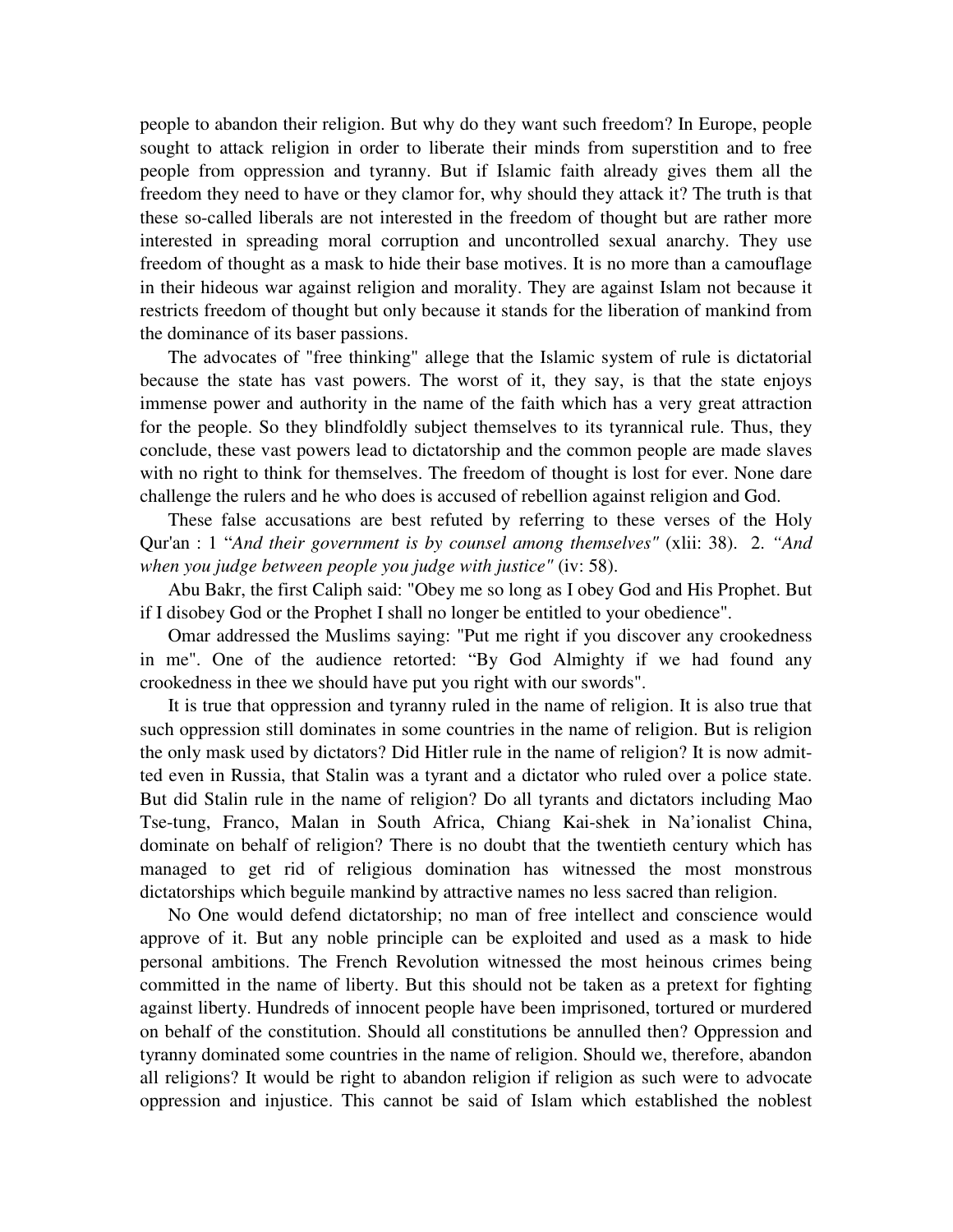examples of pure justice and equity not only among the Muslims themselves but between Muslims and their fatal enemies as well.

Tyranny is best fought by teaching the people to believe in God and to respect freedom which is defended and safeguarded by religion. Such people would not allow the ruler to commit injustice, but will keep him within the limits of his legal powers. I do not think that any system has ever aimed at the establishment of justice or the opposition of tyranny as much as Islam did. Islam made it a duty of the people to put the ruler right if he is unjust. The Prophet Says*: "He who witnesses any vice should change it".* He also says: *"A word of Justice uttered before all unjust ruler is the greatest of Jihad (holy war)".* 

It was due to these very principles that the people revolted against Othman, the third Caliph, when they believed that he had deviated from the straight course though the revolution itself brought about even a greater deviation.

In conclusion we would like to drop a word of advice to these "progressive free thinkers". The true way of liberation is not the abandonment of religion but in giving people the revolutionary spirit which abhors injustice and rectifies the unjust. This spirit is essentially the spirit of the Islamic people.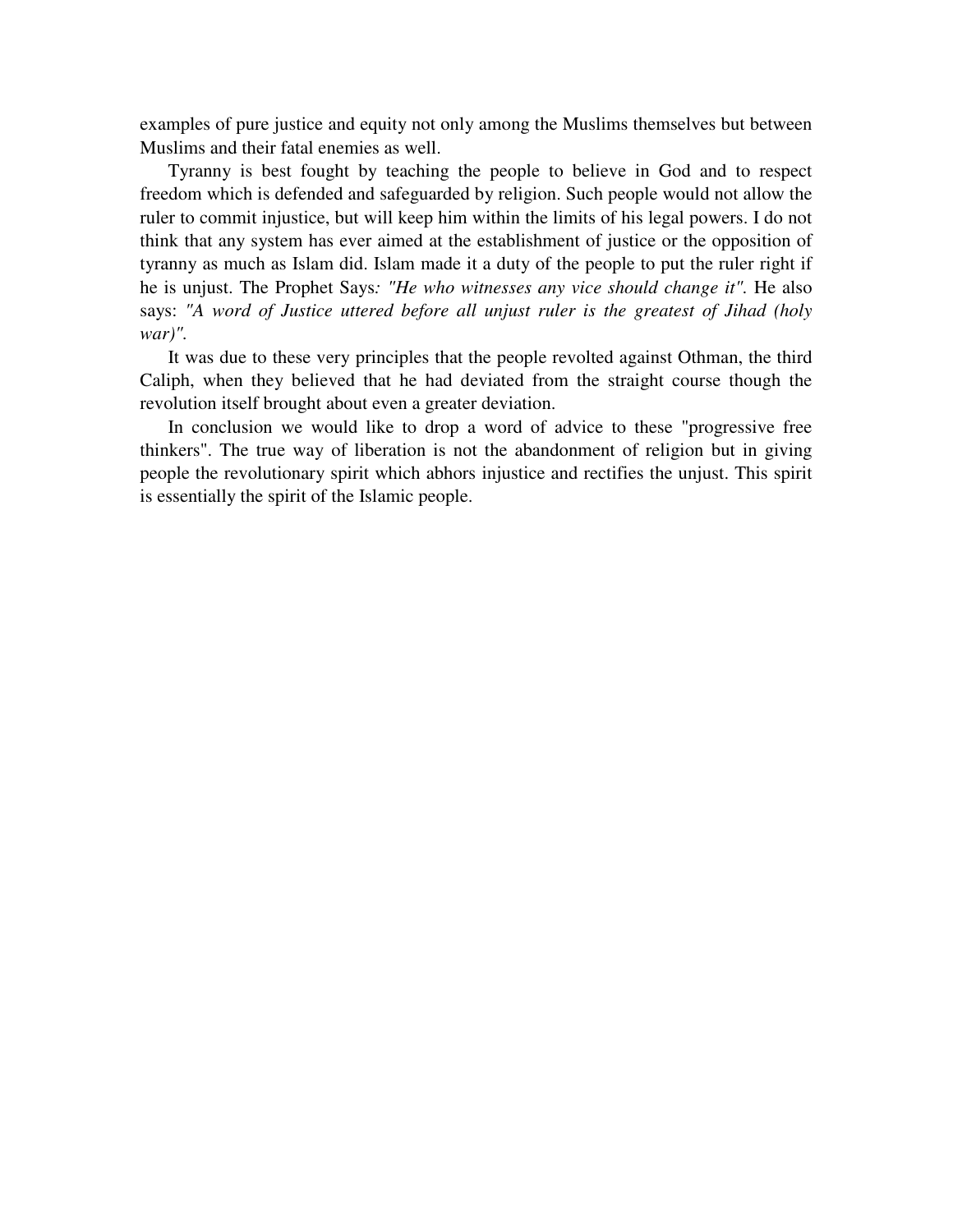## **RELIGION: THE OPIUM OF THE PEOPLE?**

Karl Marx said so. The communist propagandists in tile Islamic Orient have not only faithfully repeated this fallacy ever since but they even attempt to apply it to Islam as well.

It might well be said that Karl Marx and other communist pioneers in view of the peculiar circumstances obtaining in Europe at the time, had at least an excuse for revolting against their religion and churchmen. At that time feudalism played a most monstrous role in Europe and particularly in Russia where thousands of people were starved to death every year and millions of people died of consumption and other diseases while cold killed an equal number of people every winter. But the feudal lords still wallowed in the blood of the working people and led a life of licentious luxury enjoying all imaginable kinds of pleasures.

But if the working people ever thought of protesting or even tried to feel the gross injustice to which they were subjected, the clergy would hastily tell them: "Whoever beats you on your right cheek turn the left cheek for him; whoever takes a part of your garment give him the rest of your clothes".

The churchmen stupefied the people and tried to divert them from the path of revolution by administering to them dopes of promises of an eternal heaven and paradise where those who bear injustice in this world will live for ever in comfort and pleasure.

If church promises did not work, they would resort to threatening, saying that he who disobeys his feudal lord disobeys God, the church and the churchmen. It should be remembered that at the time the church itself was the greatest of all feudal lords, with millions of serfs working on its estates. Therefore it was only natural for the church to join forces with the Tzar and the nobility against the hard working people. They all belonged to the same camp and knew full well that if revolution broke out it would spare no blood sucker whether he was a nobleman or a churchman.

 When both promising and menacing did not work, force was resorted to and punishment was inflicted on the rebels for rebelling against God and religion. That is why religion was regarded as the real enemy of the people there. Hence the remark of Karl Marx: "Religion is the opium of the people"

The communists in the Islamic Orient refer to the behavior of professional "men of religion" and to how they ingratiate themselves with the rulers at the expense of the nard workers and try to induce them to bear humiliation and injustice by promising them an eternal paradise which will be the recompense of the patient. By such promises "men of religion" try to dope the sensitivity of the hard workers so that the criminal blood-suckers may safely enjoy themselves.

The communists also refer to some of Al-Azhar men who used to kiss the hands of kings and interpret the provisions of the glorious Qur'an to their satisfaction and falsify the spirit and principles of Islam in order to establish the power of the rulers and prevent the hard working people from revolting against them by warning them that they would be committing a rebellion against the word of God which required obedience to the rulers.

All this may have been true; but were such professional men of religion really acting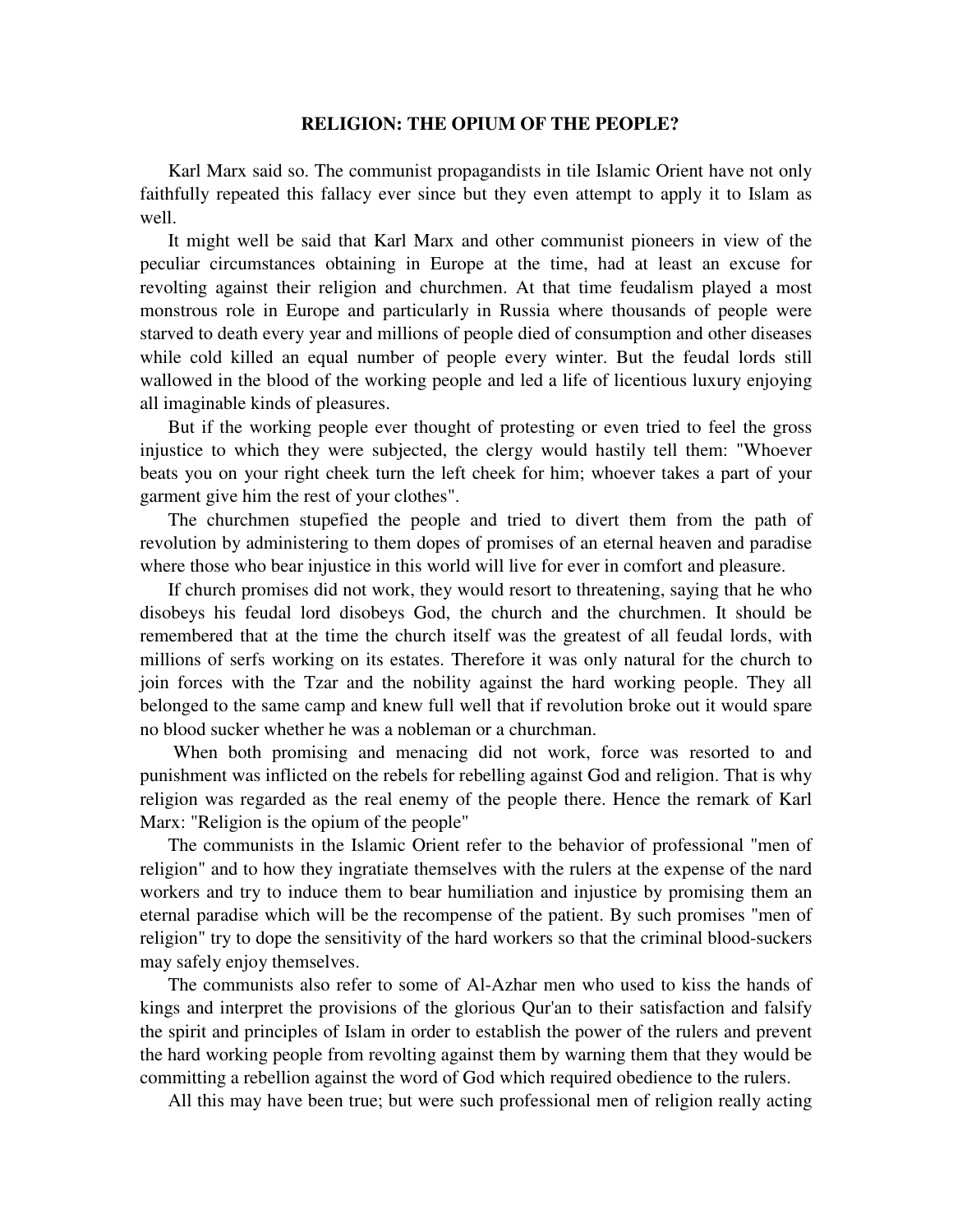in accordance with the word of God, and the principles of the Islamic faith? Or did they act in a way that served their personal and selfish interest?

The fact is that such professional men of religion were acting against the word of God and the principles of Islam. Their case is similar to that of the impious poets, writers and journalists of today who would gladly wallow in dirt if they are sure to obtain thereby some transient though forbidden pleasure. But the crime of such "men of religion" is nonetheless far greater and more monstrous than that of the impious poets, writers and journalists because the men of religion are supposed to guard the word of God, and to know the essence of religion more than anyone else. They are supposed to realize the reality of their own attitudes when they falsify the word of God for a worthless price.

Before proceeding further we would, however, like to stress the fact that these are no "men of religion" as such in Islam and that what they say is not binding on Islam. The misfortune of Islamic people, in fact, sprang up from their ignorance of their own religion.

The false accusation that Islam discourages the rebellion of the working people against oppression is best refuted by the fact that the movement which deposed the exking of Egypt was, to start with, essentially a religious movement.

It should also be mentioned that all the liberation movements in the Islamic East were inspired by Islam. The resistance of the Egyptian people against French occupation was led by Muslim scholars (Ulama). The rebellion against the injustice of Mohammad Ali was advocated by a religious leader, Omar Makram. The rebellion against the British occupation of Sudan was led by Al-Mahdi, still another religious leader. The rebellion against the Italians in Libya and the French in Morocco as well as the Kashani Revolution against the British occupation, all these were rebellions inspired by and launched in the name of Islam. Every rebellion in the Islamic East contains evidence to show that Islam is a great liberating force directed against all forms of injustice and humiliation.

Communist propagandists often refer to certain verses of the Holy Qur'an from which they try to extort evidence that Islam calls on people to bear patiently all kinds of injustice and humiliation.

They refer to this verse:

*"And do not Covet that by which God hath made some of you excel others"* (iv 32), and to the following verse:

*"Nor strain thine eyes in longing for the things We have given for enjoyment to parties of them, the splendor of the life of this world through which We test them, but the provision of they Lord is better and more enduring"* (xx: 131).

Interpreters of the Holy Qur'an say that the former verse was revealed when a woman asked: "Why are men privileged with the obligation of fighting in Allah's way while women are deprived of such a privilege?" According to another and more generally accepted interpretation, this verse forbids empty longings that are unaccompanied by practical effort: such longings are apt to make men envious, which represent, a morbid state of mind and feelings without any material gains such as humanity may benefit from. This verse exhorts the people to do acts which might gain for them merit and honor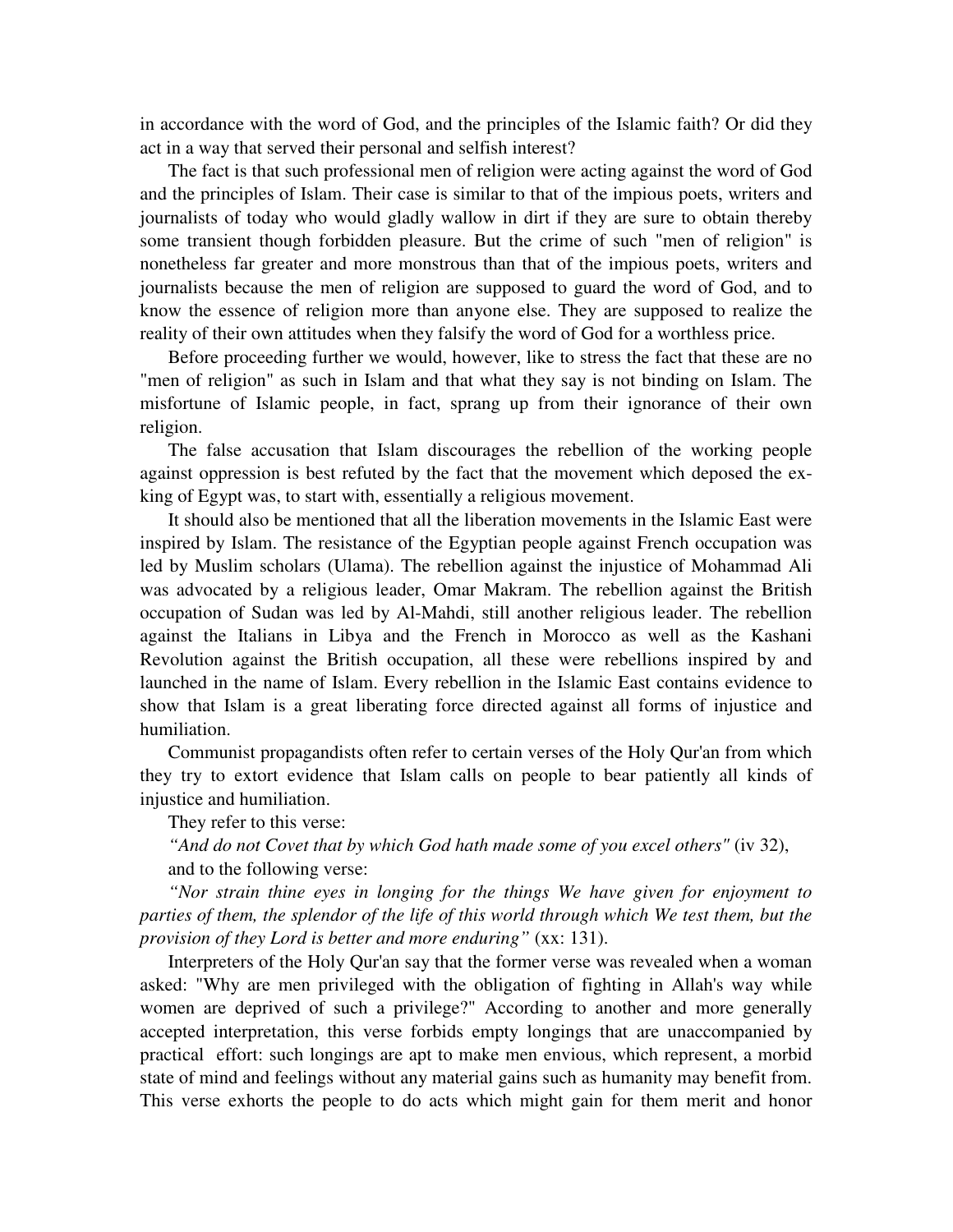instead of merely building castles in the air, desiring benefits but not prone to put in any effort for their realization.

The second verse cans on people to rise higher than merely material considerations and should not covet or think highly of others simply because they happen to enjoy material prosperity. The verse is believed to have been originally addressed to the Apostle (peace and prayer of God be upon him) to belittle the unfaithful who had been endowed with plenty of materialistic pleasures. The Apostle is more elevated than such people because he has right and truth on his side.

Nevertheless, let us suppose, for the sake of sheer argument, that these verses advocate contentment with what we have, forbidding to long for what others have. But the question is as to when should such an injunction be put into effect? When should it be complied with?

In this connection it may be pointed out that Islam should either be adopted and applied as a whole or wholly abandoned. As a system of life it can bear fruit only if all its demands and its instructions are followed and complied with in total. This call on the poor and the deprived ever to be patient and refrain from longing for what the rich people have been given is only one side of the picture. On the other hand, there is another call on the rich people to be selfless and spend their money in the way of God. They are threatened with great punishment in the hereafter in case they should in this world stoop to hateful selfishness. If we view the question in this light, the scales of the balance seem to be in perfect equilibrium.

On the one hand, there is the invitation to spend selflessly and, on the other, the invitation to purify the spirit from malice and not to humiliate oneself by coveting what others have been given. In this way Islam makes the community live in spiritual peace which is fully in keeping with the economic justice that demands that wealth should be evenly and fairly distributed among the people without making some people live in luxury or leaving others to suffer privations. When a society adopts the principles of Islam there will be neither injustice nor economic deprivation which the oppressed are called on to accept and bear in non-Islamic communities. But where the rich people do not fulfill their obligations of spending their money in the way of God or to serve the public interest, who would call on the poor and the deprived to accept and bear their deprivation? Surely Islam would not do such a thing. On the Contrary, Islam threatens with ill fate in this world as well as in the hereafter all those who submit to injustice or forbear from resisting it. Says the Holy Qur'an:

*"When angels take the souls of those who die in sin against their souls,* they say*: "In what (plight) were ye*?" They say*:* "*Was not the earth of God spacious enough for you to move yourselves away (from evil)?" Such men will find their abode in Hell, -What an evil refuge! Except those who are (really) weak and oppressed- men, women and childrenwho have no means in their power nor (a guide post) to direct their way. For these there is hope that God will forgive: For God doth blot out (sins) and forgive again and again" (iv*: 97-99).

It is an unforgivable crime to submit to injustice on the excuse that one is weak or oppressed on earth. The Qur'an uses this term, self oppressors or sinners against their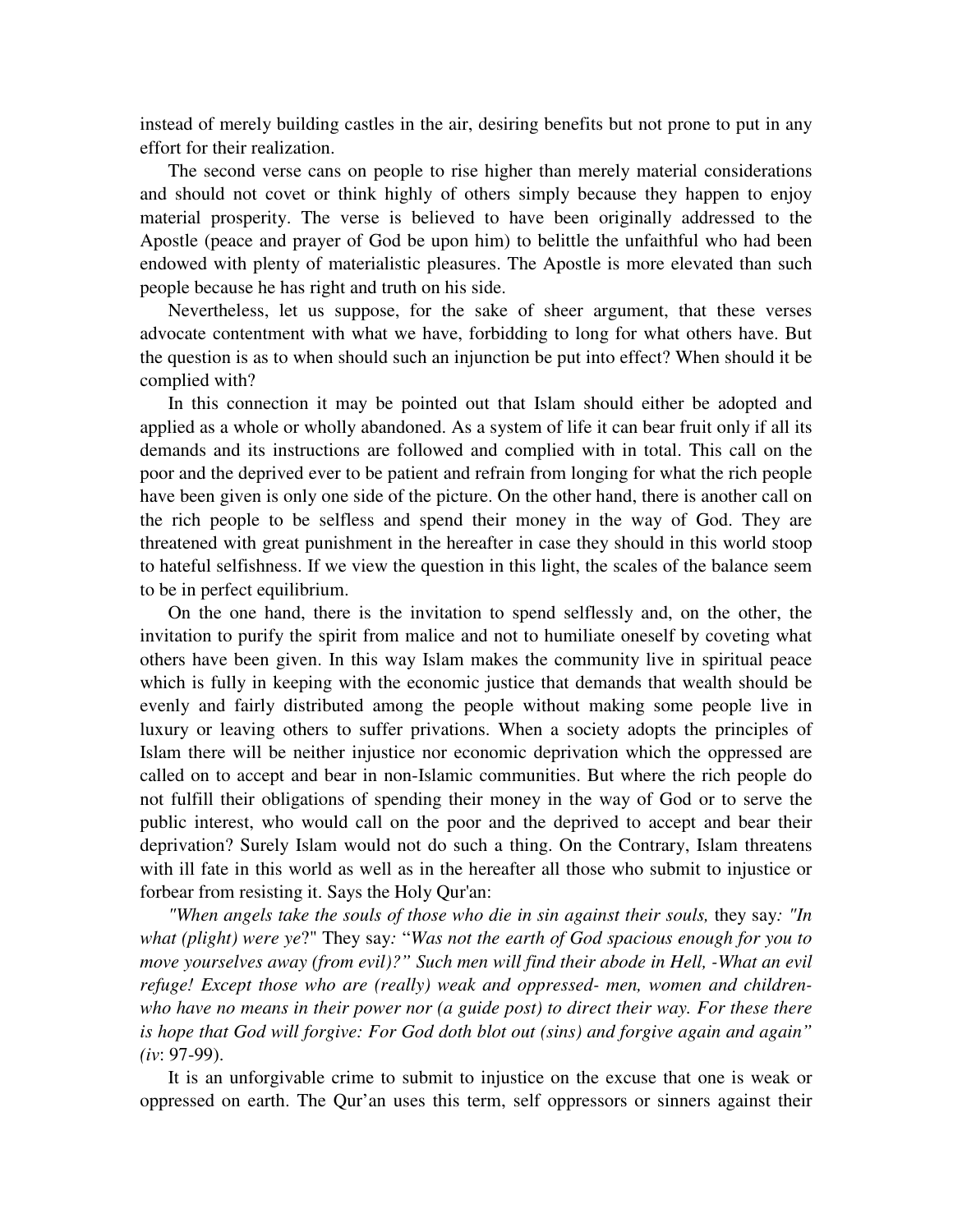own souls in describing people who accept a position less than the honorable one which God wants all people to enjoy and calls on them to work with all their might for its achievement.

The call for migration from places where Islam was being persecuted was revealed on a specific occasion, for migration is not the only mean, of fighting against injustice. There are many other ways of resisting and struggling against Injustice. What we want to stress here is that Islam deems it very horrible to bear injustice patiently. Even those who arc really very weak and oppressed and have no means in their power nor a guiding post to direct their way have been in the above verse promised only a prayer for forgiveness, and not a certain express forgiveness, though their excuse is clear and their weakness is real. The verse does not mean that God would not forgive such weak and oppressed people-as God would not do injustice to His creatures-but stresses the fact that no one with even an iota of strength should forbear struggling against injustice.

As for the Muslims who are really weak and oppressed, they would not be left to themselves. It is the obligation and the duty of the Islamic nation to light for their sake and *liberate* them from oppression:

"*And why should ye not fight in the cause of God and of those who being weak, are ill-treated (and oppressed)-men, Women and children whose cry is "Our Lord! Rescue us from this town, whose people are oppressors" (iv* : 75).

God is never satisfied with those who willingly accept and succumb to injustice. They are rather required to struggle against injustice and rescue the Oppressed that God may be satisfied with them.

Some people may think that these verses apply to the practice of faith only *i,e.* when Muslims live among infidels who force them to disown God or prevent them from performing their Islamic duties as Muslims.

Islam does not make any distinction between the performance of religious rites and the improvement of *Social,* economic and political life of *the* people as they are all based on the basic creed of Islam. It makes no difference whether those who prevent the performance of Islamic rites and the establishment of Islamic system are infidels in name and practice or are Muslims in name but infidels in their practical life. Says the Holy Qur'an: *"Those who do not rule in accordance with what was revealed by God are the unbelievers" (v:* 44).

Islam prescribes that wealth should not be confined to the few rich people. It also lays down that the state should ensure, by all possible means, security of employment for its subjects: either by providing honorable jobs for them or by Supporting them from the Public Treasury in the event of their incapacity to work.

Moreover, the Apostle of Islam orders that certain guarantees that have already been described in the foregoing pages should be accorded to government employees-the guarantees that also apply to those working in private or public establishments, all this forms an integral part of the religion of Islam. It does not as such regard anyone a true Muslim unless he is ready to endeavor to enforce divine law on this earth. The abovementioned verses regarding acceptance of injustice willingly and those who commit injustice towards their own souls apply to those who do not fight for the enforcement of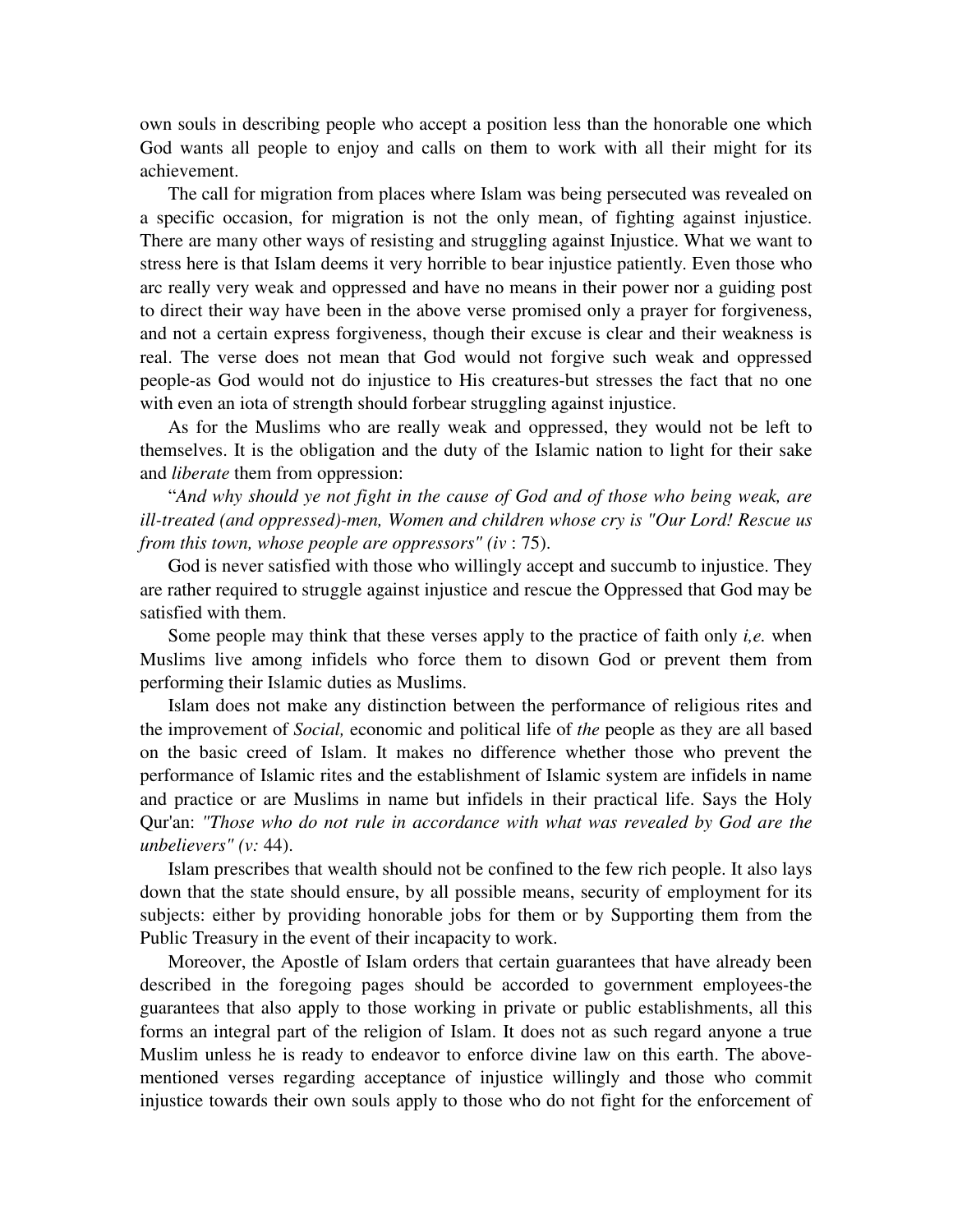the political, economic and social legislations of Islam.

Let us suppose that people will forbear from struggling against social injustice in compliance with the mistaken understanding of the verses: *"And in no wise covet that by which God hath bestowed His gifts more freely on some of you than on others,"* and the verse: *"And strain not thine eyes towards that which We cause some classes among them to enjoy"* What would be the outcome of forbearing to fight against social injustice?

Wealth will be hoarded up in the hands of a particular class of people sharing it among themselves and depriving of it the majority (just as what actually happened under feudalism and capitalism). But this is a monstrous evil; it violates God's express order that wealth should not be confined to the rich. Another consequence of such a forbearance to fight against social injustice would be that the wealthy people will withhold their wealth or they will spend it on their own selves and indulge in luxury and extravagant pleasures. The former state is an evil one: *"And there are those who hoard gold and silver and spend it not in the way of God: announce unto them a most grievous penalty"* (ix: 34). In the latter case, there are many verses in the Qur'an which explicitly prohibit luxury and dub those who live in luxury as impious disbelievers:

*"And We sent not unto any township a warner but its pampered ones declared: Lo! We are disbelievers in that which ye bring unto us" (xxxiv:* 33). *"When We decide to destroy a population, We (first) send a definite order to those among them who are given the good things of this life and yet transgress: So that the Word is proved true against them: then (it is) that We destroy them utterly*"(xvii: *16).* 

*"And those on the left hand: what of those on the left hand? In scorching wind and scalding water and in shadow of black smoke, neither cool nor refreshing. Lo! Heretofore they lived in luxury"(lvi* : 41).

Nothing but evil will result from people's forbearing from struggling against social injustice. How can Islam be accused of calling on people to accept evil for the pleasure of God, when God Himself says: *"Curses were pronounced on those among the Children of Israel who rejected faith by the tongue of David and of Jesus, the son of Mary: Because they disobeyed and persisted in excesses. Nor did they (usually) forbid one another the iniquities which they committed: evil indeed were the deeds which they did"* (v; 81-82). God treats acceptance of iniquity and evil and the forbearance of these as a mark of disbelief that brings forth God's wrath, Curses and castigation.

The Apostle says, "He who sees evil should prevent it" and he also says: "The greatest (jihad) struggling for the sake of God is a Word of justice said before an unjust ruler".

The above-mentioned evils call never Spread ill the society and be acceptable to a ruler unless he is unjust who as such should be resisted and fought against for the sake of God.

No one of sound mind can accuse Islam of enjoining upon people to cringe before injustice or to accept deprivation. Only those who are prejudiced against it or dominated by their lust and passion can dare utter such a falsehood.

The above-mentioned verses prohibit the idle longings which are not accompanied with productive effort. They also advocate acceptance of situations such as cannot be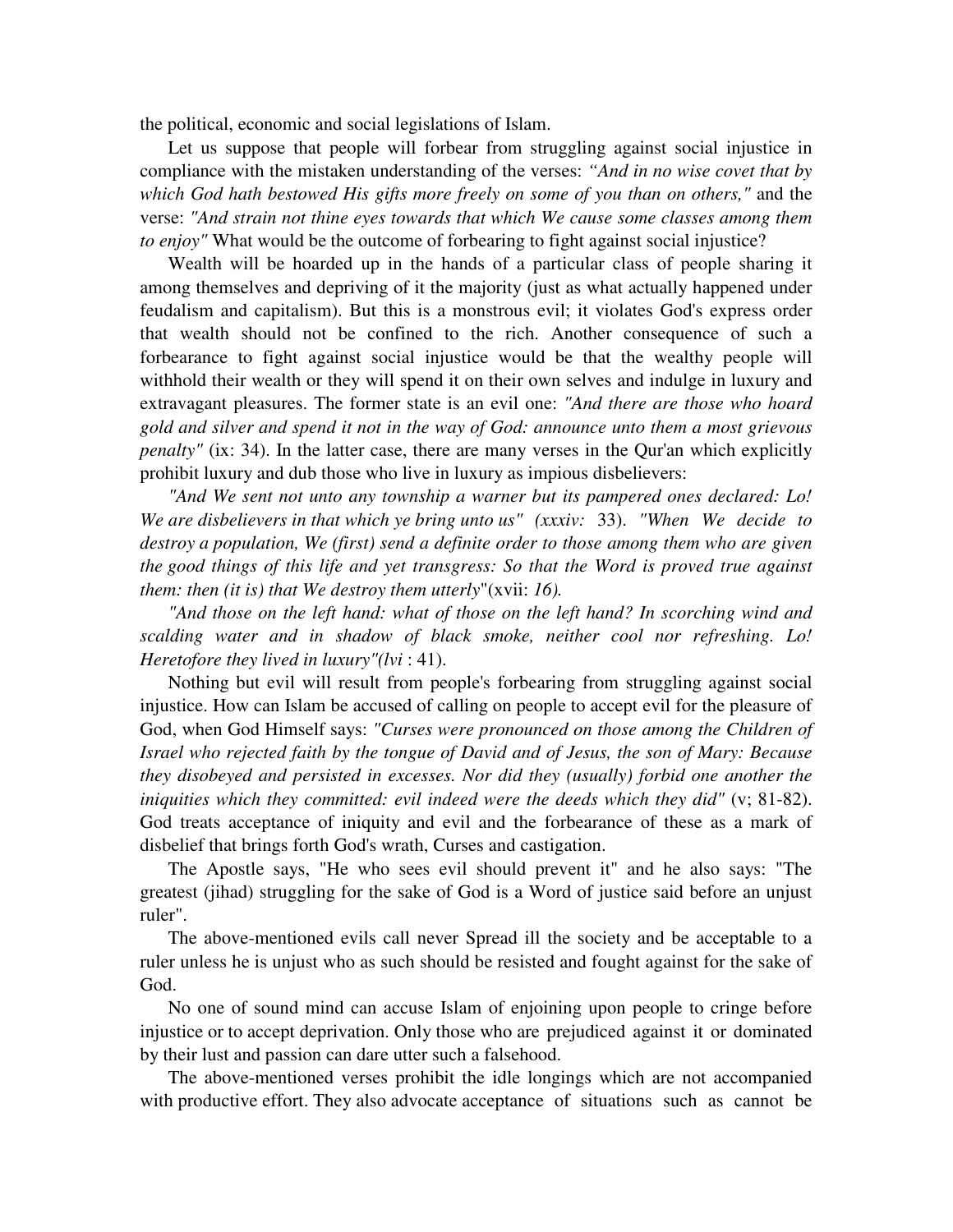altered by any Power on earth: the state, society or any people. They are natural, not an artificial outgrowth.

There are many people who have the talents that may bring them fame and popularity. Others long to have a similar fame but they do not have the necessary talents to achieve or deserve it. What can the state do in order to satisfy such idle longings? Can it prevent them from degenerating into morbid malice? Will or can the state "manufacture" a talent for such people?

Let us take the example of a beautiful woman who captures attention or admiration and still another one who lacks beauty as well as grace but nonetheless desires to be considered very beautiful so as to attract attention and admiration. What can the state do in order to establish equality in this case? Or take the case of a married couple living in happiness and love begetting children who become a source of happiness for them, and another couple that are far from leading a happy life of love with no children to please them despite all medical treatment. How can all the powers on earth try to make up for what the second couple lack in this respect?

There are innumerable examples of such cases in life. Neither economic solutions nor any scheme of social justice can do anything about it. The only solution in such cases is the acceptance and contentment with God's provisions that are given out to people in accordance with measures other than the earthly ones, and which recompense this worldly deprivation with the heavenly bliss.

Even from the social and economic points of view, who can say that absolute equality is attainable on this earth? Is there a single country in the world where all wages and all posts are equal?

Take for instance life in the Soviet Union, the country that claims to have established absolute equality. Supposing that there is an ambitious workman who longs to become an engineer but his mental ability does not qualify him to become one despite all fair opportunities that are given to him. How can the state help him realize his wish? Similarly, there might be another worker who does not have the physical ability to take up a voluntary work-shift for which he can get extra wages, but still he desires to get the extra wages which only the stronger workman can earn. What can the state do in his case? How can such people enjoy a life full of constant worrying, incessant longing and morbid malice? How can such people properly perform the duties of their work without looking up for greater power and expecting swollen salaries there from. Is it better to cure this malady with fire and sword from without or to remedy it willingly and with one's own initiative from within?

In short, the message of Islam is to work actively for the realization of lawful desires and to accept willingly that which cannot be altered. But where there is injustice that can be prevented, God will not be pleased with such people unless they rebel against it and do away with such injustice: *"To him who fighteth in the cause of God whether he is slain or gets victory-soon shall We give a reward of great (value)"* (iv : 74).

Should there be in the world any religion that can be termed as an opium of the people, surely Islam is not that religion, as it disowns all forms of injustice and threatens those who accept it with the most grievous chastisement.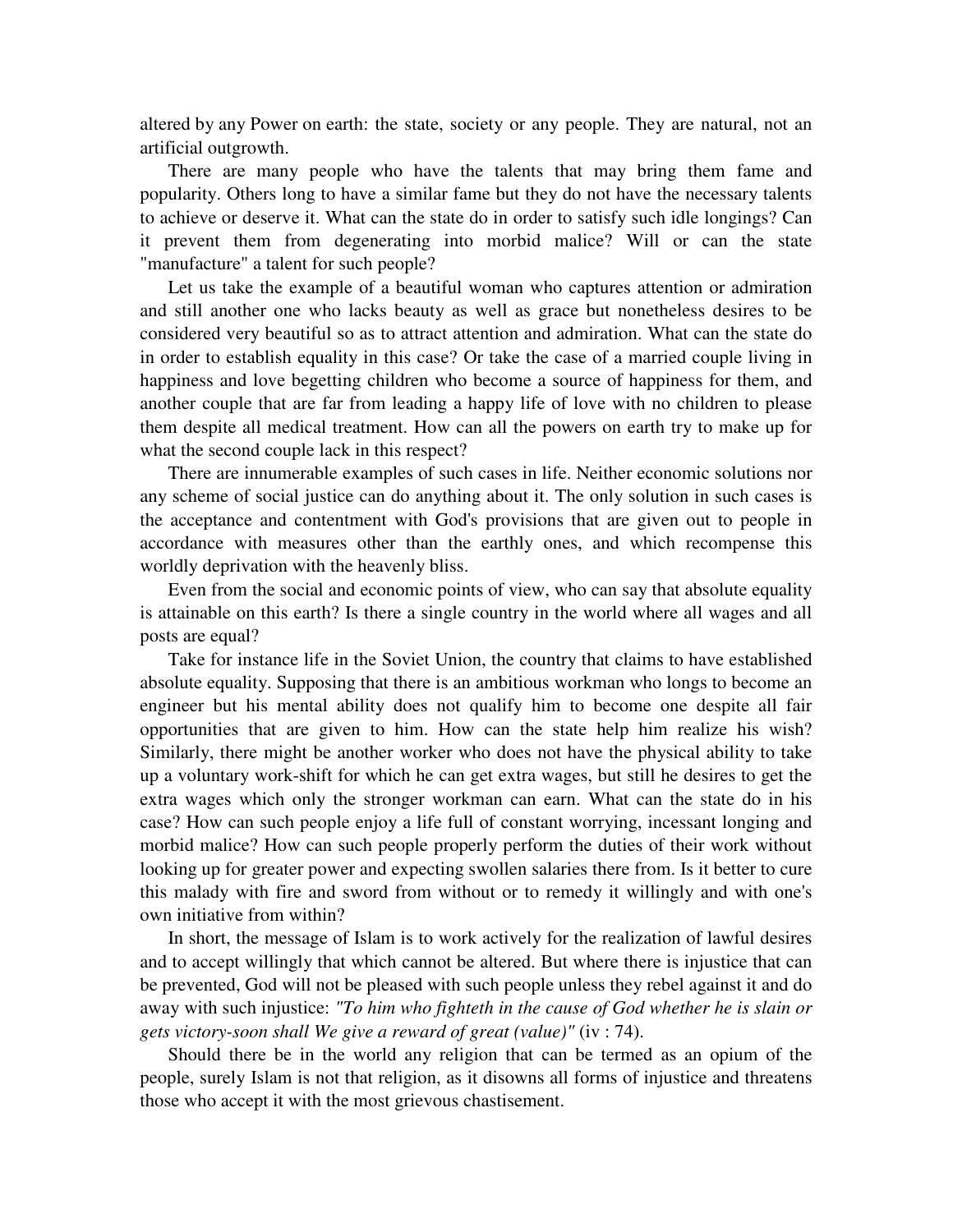### **ISLAM AND NON-MUSUM COMMUNITIES**

It has always been said that the attitude of non-Muslim communities towards Islamic rule is a critical and delicate question which many people hesitate to discuss for fear of causing dissension between Muslims and non-Muslims.

Let us be frank with the Christians of the Islamic East and put to them these questions:

What do they fear from the rule of Islam? Are they afraid of the holy texts of Islam or of the manner of their application?

As for the provisions, we may quote the Holy Qur'an: *"God forbids you not, with regard to those who fight you not/or (your) Faith nor drive you out of your homes, from dealing kindly and justly with them: For God loveth those who are just"* (Ix : 8); and

*"The food of the people of the Book is lawful unto you and yours is lawful unto them. (Lawful unto you in marriage) are (not only) chaste women who are believers, but chaste women among the people of the Book*" (vi: 6).

We should also refer to the general principle in Islamic jurisprudence: "They shall have the same obligations and rights as we".

The Islamic holy texts enjoin Muslims to treat non-Muslims in a kind and fair manner, Apart from the rights and obligations involving worship, they are equal to Muslims with respect to all other rights and obligations related to social life and the rights of citizens. In addition, Islamic faith strives to strengthen the links connecting the non-Muslims to visit them and to eat their food, which is the custom of close friends.

Moreover, Islam tries to make the relationship grow closer by permitting intermarriage, the strongest social bond, between Muslims and non-Muslims.

As to the practical application of the Islamic holy texts we had better quote a European Christian, who cannot be accused of bias prejudice, Sir T. W. Arnold in his book "'The Preaching of Islam": "That force was not the determining factor in these conversions may be judged from the amicable relations that existed between the Christian and the Muslim Arabs. Muhammad himself had entered into treaty with several Christian tribes, promising them his protection and guaranteeing them the free exercise of their religion and to their clergy undisturbed enjoyment of their old rights and authority" (pp. 47-48).

He goes on to say:

"From the examples given above of the toleration extended towards the Christian Arabs by the victorious Muslims of the first century of the Hijrah and continued by succeeding generations, we may surely infer that those Christian tribes that did embrace Islam, did so of their own choice and free will" (p.51).

"When the Muslim army reached the valley of Jordan and Abu Ubaydah pitched his camp at Fihl, the Christian inhabitants of the country wrote to the Arabs, saying: "O Muslims, we prefer you to the Byzantines, though they are of our own faith because you keep better faith with us and are more merciful to us and refrain from doing us injustice and your rule over us is better than theirs, for they have robbed us of our goods and our homes" (p. 55).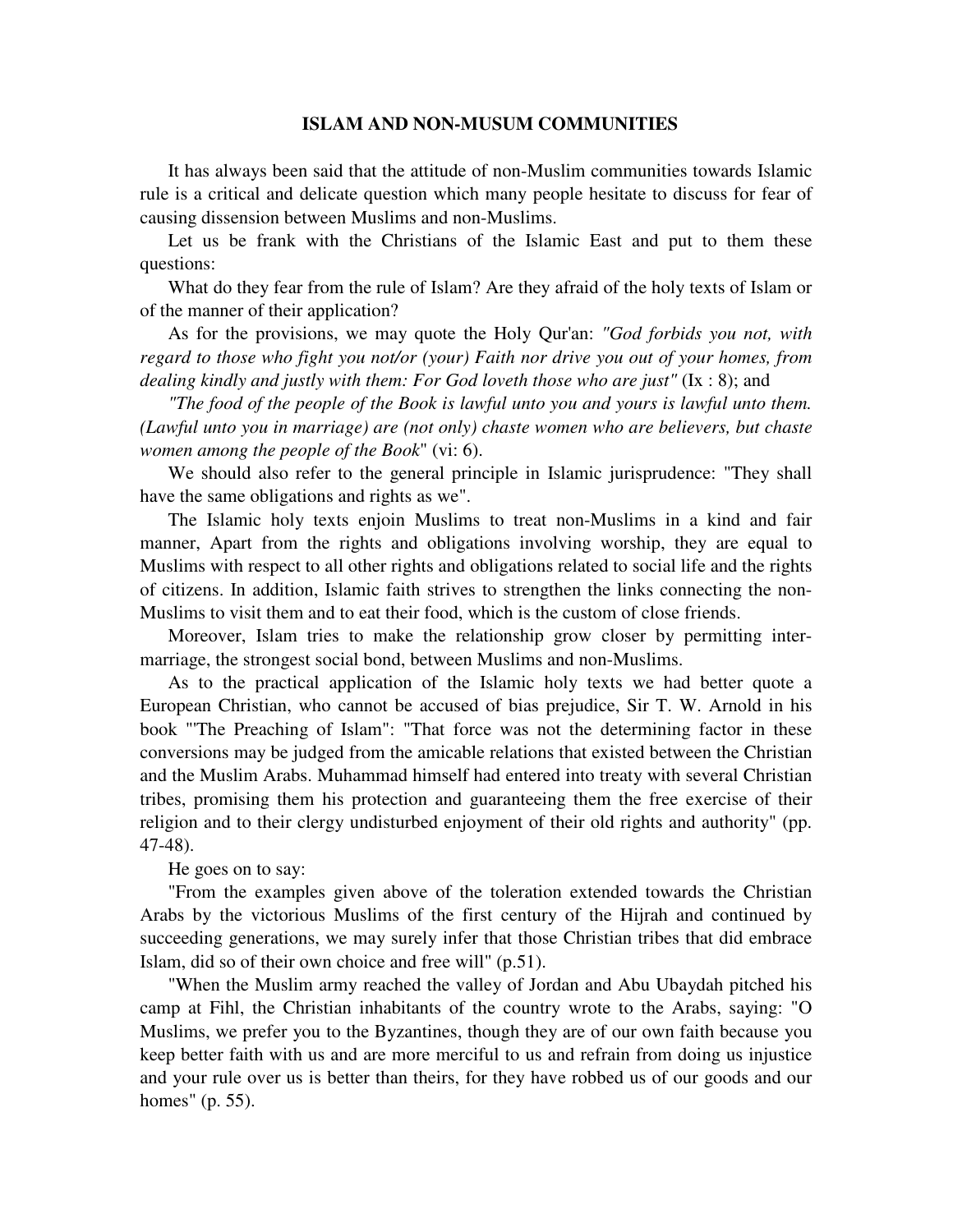He also tells us:

"Such was the state of feeling in Syria during the campaign of 633-639 in which the Arabs gradually drove the Roman army out of the province. And when Damascus, in 637, set the example of making terms with the Arabs, and thus secured immunity from plunder and other favorable conditions, the rest of the cities of Syria were not slow to follow. Emessa, Arethusa, Hieropolis and other towns entered into treaties whereby they became tributary to the Arabs. Even the patriarch of Jerusalem surrendered the city on similar terms. The fear of religious compulsion on the part of the heretical emperor made the promise of Muslim toleration appear more attractive than the connection with the Roman Empire and a Christian government, and after the first terrors caused by the passage of an invading army, there succeeded a profound revulsion of feeling in favor of the Arab conquerors" (p. 55).

This is the evidence given by a Christian scholar on Islam. What is it then that the Christians fear from Islamic rule?

It may be that the Christians are afraid of Muslim fanaticism. If this is true, it seems that they have no idea of what fanaticism is. Here are a few examples of fanaticism.

Courts of inquisition set up by the Christian Church were primarily meant to exterminate the Muslims of Spain. The said courts tortured Muslims in a monstrous way which had never been experienced before. People were burnt alive, their finger nails were pulled off, their eyes were put out, and their limbs were amputated. This torture was inflicted in order to force the people to change their religion and adopt a particular Christian creed.

Have the Christians of Islamic East ever suffered such treatment?

Massacres are carried out for the extermination of Muslims in Europe: Yugoslavia, Albania, Russia or countries under European rule such as North Africa, Somalia, Kenya, Zanzibar or in other countries: India and Malaya. Such massacres are staged sometimes on the pretext of the purgation of ranks and sometimes for the maintenance of peace and security.

Another significant example is the treatment of Muslims in Ethiopia which has ancient historical, geographical, cultural and religious links with Egypt. It has a mixed population of Muslims and Christians. Although Muslims account for 35 %-65 % of the total population there is not a single school where Islamic faith or Arabic is taught. Private schools which the Muslims open at their own expense are subjected to exorbitant taxes and inconveniences which lead to their closing and disheartening those who may think of opening new schools. In this way, Islamic teaching is confined to a primitive way of teaching.

 Until very recently-just before the Italian invasion-a Muslim who could not -pay a debt to his Christian creditor was taken in slavery by the Ethiopian Christians. The Muslim was caught, sold and tortured under the governments sight.

 It goes without saying that there is not a single Muslim in the cabinet or in any key post to represent the one-third of the population.

Have the Christians of the Islamic world ever experienced such a treatment? Would they accept reciprocal treatment?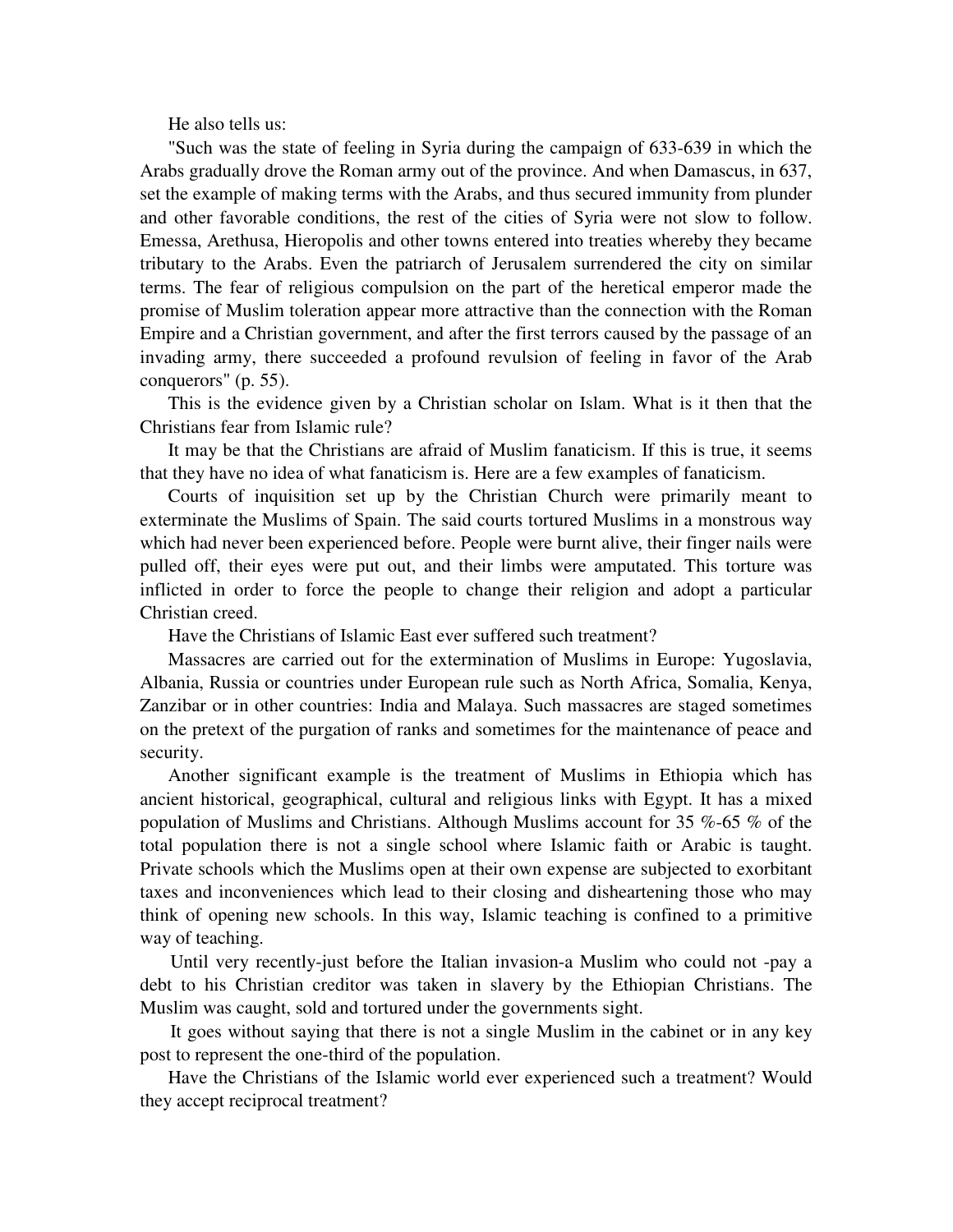That is real fanaticism.

The communists believe that the real existence of man is essentially an economic existence. If so, have the Christians living in Islamic countries ever been denied the right to acquire and dispose of property or to amass wealth? Have they ever been denied, on account of their religious belief, the right to have education, to join public service or promotion to higher public posts?

As for the moral and spiritual existence, it should be stressed that the Christians living under Islamic rule have never been subjected to any form of religious persecution with the exception of the very rare incidents engendered by the British Colonialists for the purpose of sowing dissension and diversion. It is alleged that the imposition of tribute on non-Muslims is the result of religious discrimination. The best refutation of this baseless accusation lies in the words of T. W. Arnold, who says:-

"On the other hand, when the Egyptian peasants, although Muslim in faith, were made exempt from military service, a tax was imposed upon them as on the Christians in lieu thereof". $<sup>1</sup>$ </sup>

"As stated above, the jizyah was levied on the able-bodied males, in lieu of the military service they would have been called upon to perform had they been Musalmans; and it is very noticeable that when any Christian people served ill the Muslim army, they were exempted from the payment of this tax. Such was the case with the tribe of al-Jurajimah, a Christian tribe in the neighborhood of Antioch, who made peace with the Muslims, promising them to be their allies and fight on their side in battle, on condition that they should not be called upon to pay jizyah and should receive their proper share of the booty". $2$ 

From this it is clear that the imposition of tribute is not the result of any religious discrimination. The truth is that the tribute was imposed on all those who did not take part in military service regardless of their religious belief. It would be useful to refer in this respect to the following Holy verse:

*"Fight those who believe not in God nor the Last Day, nor hold that forbidden which hath been forbidden by God and His Apostle, nor acknowledge the Religion of Truth (even if they are) of the People of the Book, until they pay the Jizyah with willing submission and feel themselves subdued"* (ix : 29).

It should be pointed out that this verse refers to non-Muslims who wage war against Islam. It does not apply to the non-Muslims living in Islamic countries.

In conclusion, I should like to warn that the seeds of dissension between Muslims and non-Muslims living in Islamic countries are sown by colonialists as well as by communists. The communist devils address each community in accordance with its particular aspirations. They address the working classes saying, "If you adopt Communism we shall hand over all factories to you" while speaking to peasants, they promise to give them the lands. On talking to unemployed graduates they say, "If you become communists you will get the jobs that fit in with your qualifications".

<sup>&</sup>lt;sup>1</sup> The Preaching of Islam, p. 63.

 $2$  Ibid., p. 62.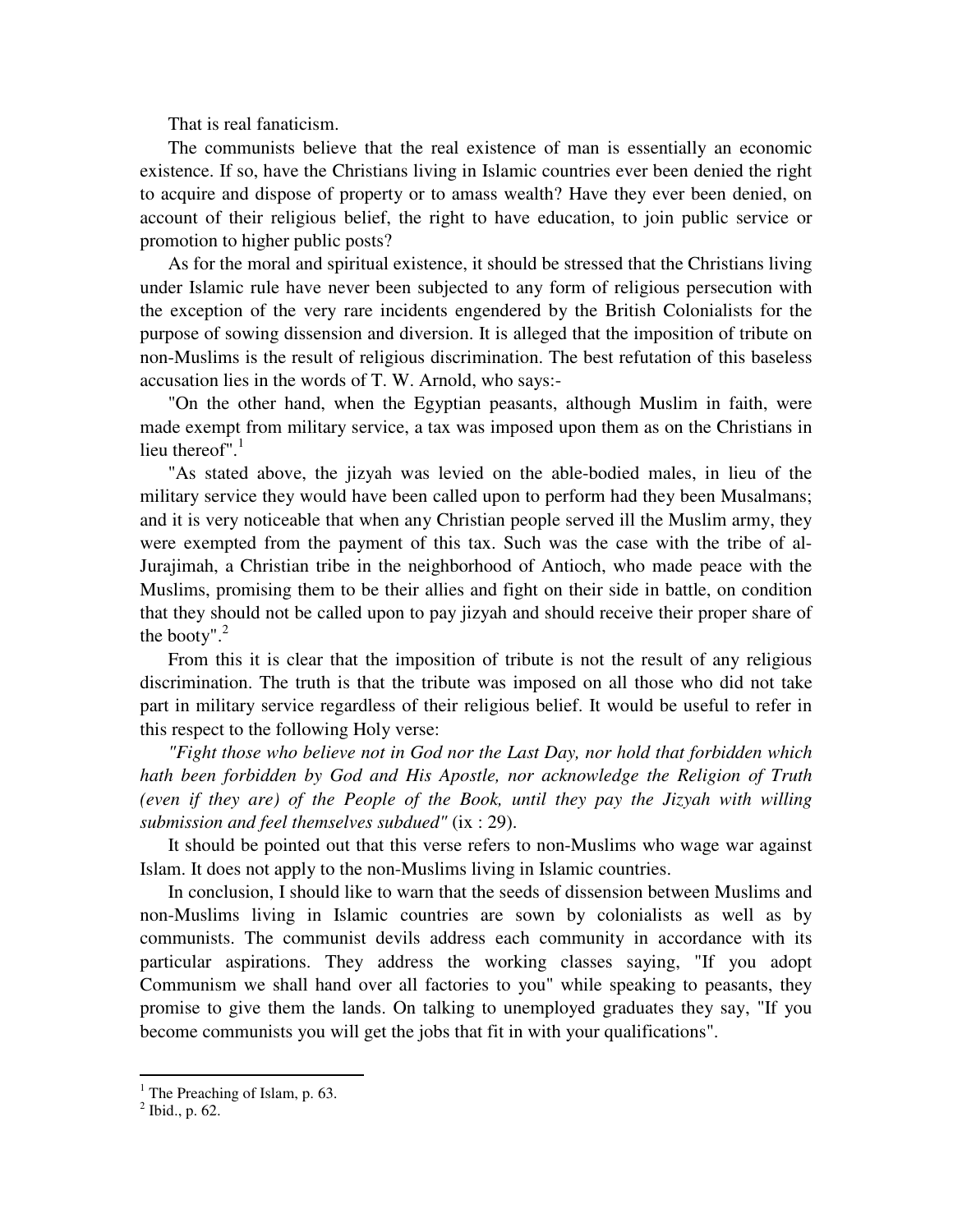As for the youth suffering from sexual repression, the communists promise them a free society, where every one can act as one likes without intervention by law or subjection to traditions.

The communists address Christians in the following manner: "If you adopt communism we shall destroy Islam, the religion that discriminates among people on account of their religion." But *"it is a grievous thing that comes from their mouths as a saying, for, what they say is nothing but falsehood"* (xviii: 5*).* 

It cannot be said that Islam distinguishes among people on account of their religion because Islam confers the essential rights on all people without any distinction. Islam brings all people together on a purely human basis and at the same time guarantees them absolute freedom to adopt the religion of their choice, under its own care and protection.

Besides, as the Christians of the East are also anxious to retain their historical links with Muslims and protect their mutual interests, let us hope that they would not listen to these propagandists or dissenters.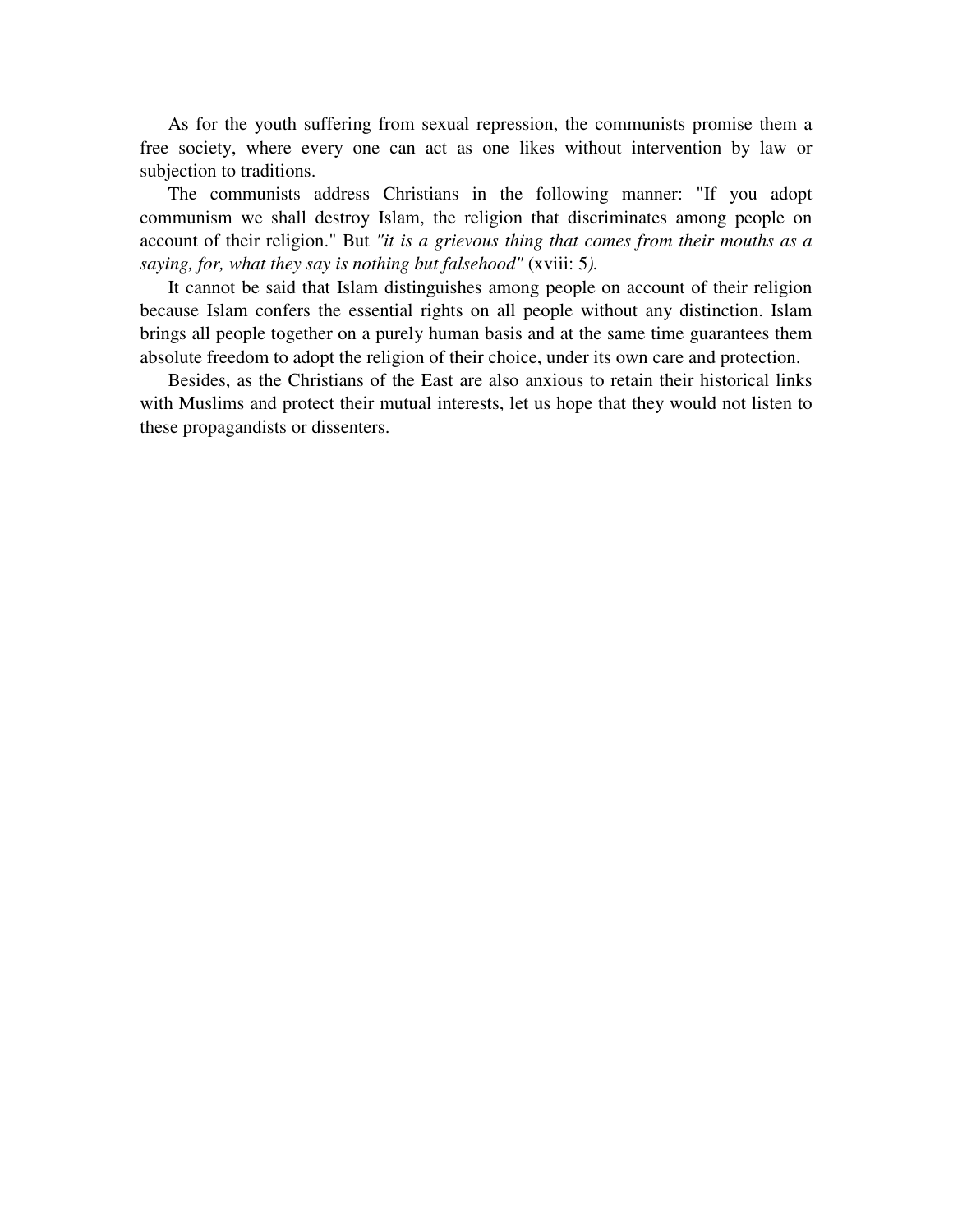# **ISLAM AND IDEALISM<sup>1</sup>**

We are often asked: "Where is the Islam you Muslims talk about?"

When was it ever applied to life in its true form? You are never tired of saying that it is an excellent ideal system but did it ever exist in actual life? If asked about its practical form you cannot but refer to a short period stretching over the life of the (Holy) Prophet and the early caliphate or rather the first two caliphs. You are never tired of saying about Omar bin Al-Khattab, in particular, that he was the embodiment of what Islam stood for; you depict him in the most resplendent colors but when we inquire about the conditions of life prevailing during his reign we find nothing but "layers of darkness one above another"-feudalism, inequity, tyranny, reactionarism and backwardness. You assert that Islam gives the nation the right to chastise its rulers in case they fail to carry out their obligations but when, except in the early caliphate, were the people ever allowed to choose their own rulers, let alone chastising them? You also say that Islam offers a very just economy with a fair distribution of wealth but when, even in the early caliphate were the differences among the people leveled? You tell us that it makes the providing of the employment for all its citizens incumbent upon the state, but what about those millions of unemployed who sometimes lived on begging or were otherwise doomed to a lifelong privation and poverty? You also speak about the rights of women in Islam but did she ever in fact enjoy these rights? Isn't it a fact that she has never been able to exercise them because of the unfavorable socio-economic conditions? You talk about the spiritual elevation of men as a result of their fear of God and establishment of relations as a consequence therefore between the rulers and the ruled, between different classes of the community on the basis of a mutual co-operation for the sake of justice and virtue, but when, save in a comparatively rare period, was this spiritual elevation ever witnessed? Did it ever provide a check on the rulers to prevent them from usurping the rights of the poor subjecting them to injustice and cruelty? Did it prevent them from trampling underfoot the liberties of the people and from exposing them to disgrace and humiliation?

 $\overline{a}$ 

<sup>&</sup>lt;sup>1</sup> "Idealism" is a word very popular in the East where it is used to describe a system that embraced in itself all that is best. From this it must be clear that we are not using this term in this sense with regard to Islam as we are in this book concerned with the aspersions cast against it. We use this word rather in the sense in which it is generally used in the West. According to the western interpretation, idealism means soaring high in the realm of ideas leaving the people below on earth to their fate, deprivations, hunger, misery and inequity. Practically nothing is done in order to do away with these evils. The people are left to themselves to groan under them. This is why the Europeans came to hate the word "idealism", quite justifiably of course, as it called on the people to accept the hell of feudalism, to suffer tribulations and disgrace, while it talked on to them about philosophical subjects such as had no meaning or use for them in their everyday life. Dry and empty as these abstract discussions were, they were also devoid of all sense. Naturally, human reason could not but abhor this sophistry. It is because of this historical background that the Europeans ridicule and hate all forms of idealism. Anxious to exploit this situation the communists betray their own ignorance when they accuse Islam of a similar barren and visionary idealism.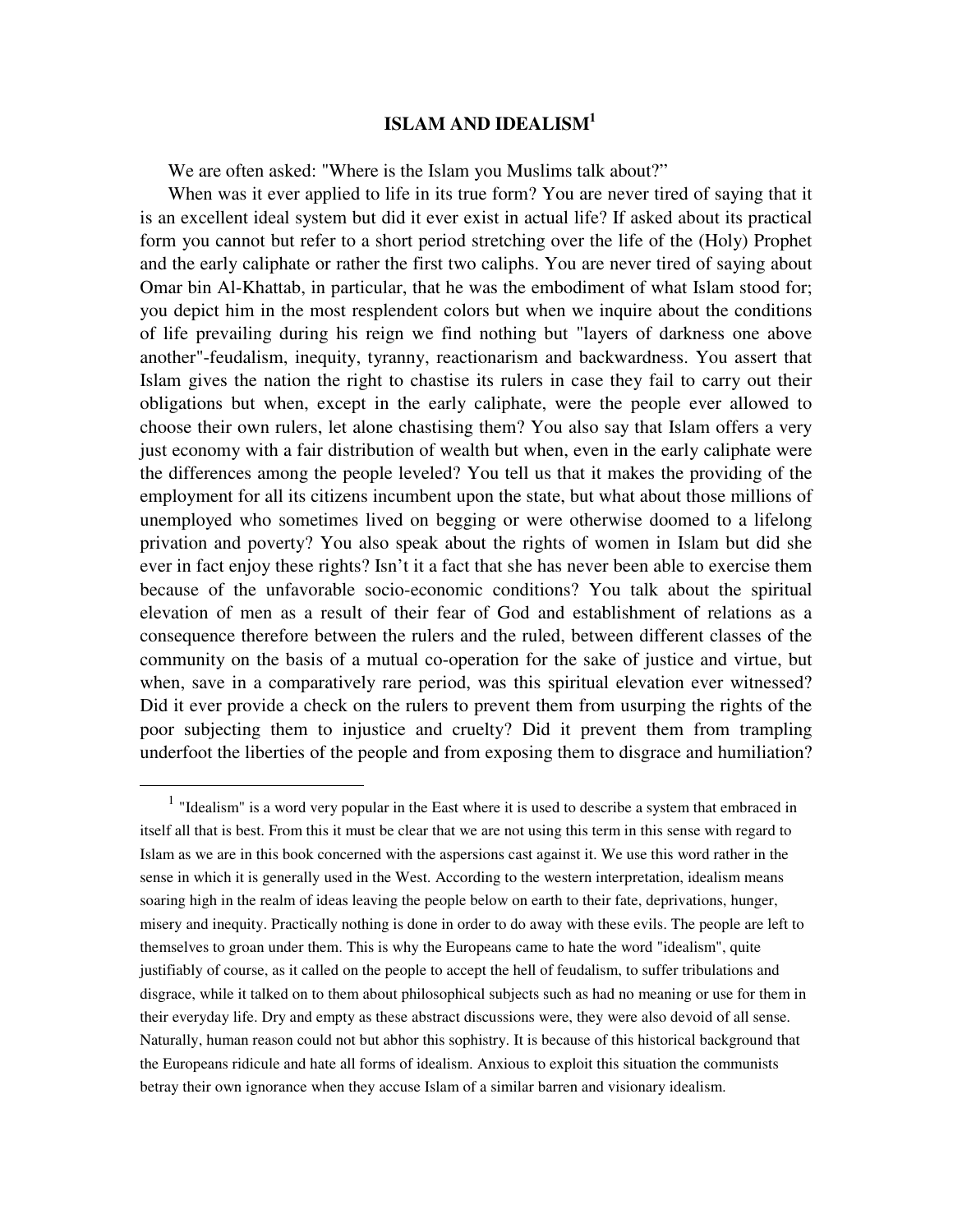In fact you are talking about a dreamland which does not exist in the world of reality, and the short period of which you are so fond proves nothing beyond the fact that there were certain extraordinary persons who did perform mighty deeds such as others can never hope to do. It is an exception, for it was never afterwards repeated, for is it likely to be witnessed again".

This is what tile communists and their like assert. Many of the Muslims too are unfortunately found to be a prey to this sort of propaganda as they know nothing about the Islamic history save that taught to them by their imperialist masters.

Before proceeding further we would like to stress a basic difference between a pure idealism with no instance to show that it is practicable or applicable to conditions of life, and an idealism such as is fully attainable with historical evidence to support its claim that it cannot only be successfully applied to practical life but is also fully capable of directing its course. As such, the question that crops up is: is Islam by its very nature merely a Utopian ideal that exists nowhere, nor is capable of being practiced in this world, its whole texture being fabricated out of purely imaginary and fictitious elements, or is it a practical system of life but may not necessarily be applied to lire with equal success or in similar manner during all the periods of human history? Evidently, there is a very great difference between these two forms of idealism. If Islam be an ideology of a purely abstract character, then there is no longer any hope of its ever being applicable to the actually conditions of life howsoever great a change the social circumstances and conditions of life might undergo in future. But if it is a practical system or life and only the external conditions or life intervene in the way or its fullest application, then the case is quite different. In such a case there is every hope that it might be materialized in life if and when these unfavorable conditions of life change or become favorable to it. Which or the two cases is applicable to Islam, the former or the latter?

The answer is not far to seek as the matter is so clear that there can hardly be two opinions about it. That Islam has once been already fully applied in human history proves beyond any doubt as to its being a practical system of lire that is fully capable of being practiced or adopted by man. It also proves 1hat its basis is not an imaginary or a fictitious one. Men are what they were or have been before, there being no change in the human nature as such. Therefore what happened once might happen again and again. Modern progressionists say that it cannot re-happen and, therefore, Islamic revival is a hopeless task, but may we ask them if they want to say that man in the early days or Islam had attained to such a high pinnacle of moral perfection as humanity is unable to regain those heights ever again? How do they justify this stand of theirs in the face of their own claim that humanity is constantly advancing forward and ever marching ahead?

The question as to why the like of the early caliphate is not seen in the subsequent history save once in the beginning and later on during the extremely short periods scattered here and there in Muslim history, such as the reign of Omar bin Abdul Aziz for example, calls for a close study of the problem. Its answer, however, is clearly imprinted on the pages of history, either in the form of a local phenomenon witnessed in the Islamic world or as a universal truth exhibited in the life-history of mankind.

We needs must in this respect refer to the following two facts: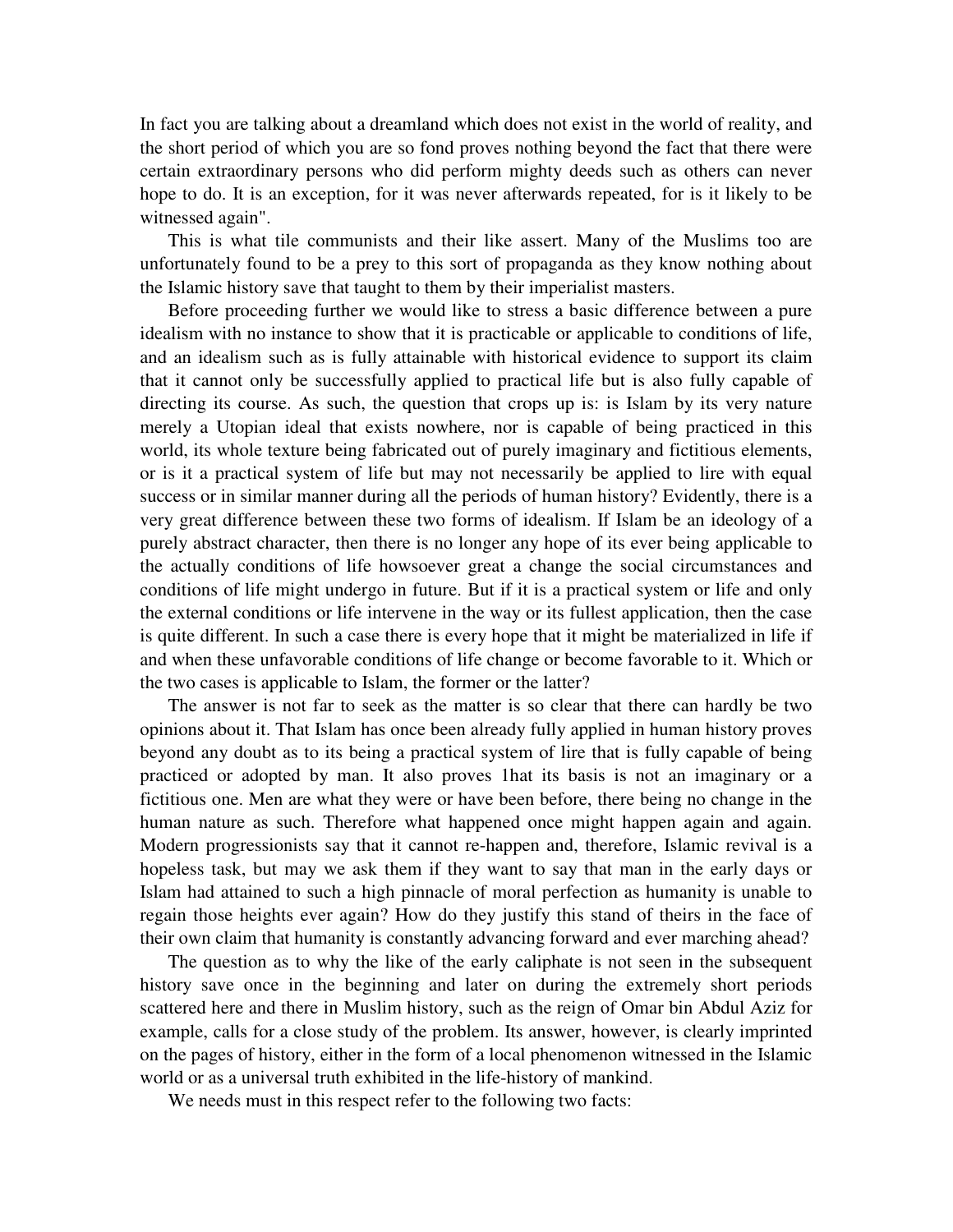*Firstly,* the great leap that humanity strode forward with the help of Islam and the deep abyss from the bottom of which Islam lifted it to the lofty heights of moral refinement witnessed in the early caliphate, was a phenomenon such as cannot be explained in terms of ordinary physical laws of life; it was rather a miracle out or the so many other miracles brought about by Islam on the face of this earth. But it was made possible only after years of preparation and a thorough moral reorientation of those great heroes of Islam who exemplified and embodied this great miracle in their persons as well as in their whole conduct in life.

But Islam spread with such a lightning speed in the world that there is hardly any parallel to it in the history of the different historical movements either in the earlier or in the subsequent periods. This is just another miracle brought about by Islam that is hard to explain through any materialistic or economic interpretation of history such as with which the communists and the materialists are wont to explain away human history. This speedy propagation of Islam, however, brought into its fold very many nations who were far from being fully acquainted with the real spirit of Islam, nor did they understand the real significance of its socioeconomic and political system. Unfortunately, it was not possible for the Muslim governments of the time to arrange for the doctrinal instruction or moral education of these converts such as was given to early Muslims of Arabia. Consequently, the Islamic empire expanded and the number of the believers also multiplied but Islamic principles and teachings never found way into the hearts of these large hosts of converts. The rulers no longer feared public opinion while trampling underfoot the commandments of Islam. They usurped the people's liberties and subjected them to all forms of injustice as is known by the history of the Ommeyeds, Abassides, Turks and Mamlukes. In the absence of a well-formed and educated public opinion they could easily treat Islam as a plaything and usurp the rights of the people.

*Secondly,* the great advancement that Islam effected in human life cannot be termed as a physical or a natural phenomenon, for in one great leap it raised humanity from the lowest depths of slavery and serfdom to the highest and most ideal state of social justice yet experienced by mankind under any other social system it has so far tried. Islam freed it from the dominance of unruly passions and elevated it to the highest realms of moral perfection ever witnessed in the whole range of human history.

It was Islam that made men win these surprisingly lofty moral heights during its early period as the spiritual force exemplified in the personality of the Holy Prophet and his Companions was an extraordinary one. It was this force that raised men to a plane far higher than they could ordinarily attain and made them perform mighty works very much akin to miracles. When, however, this mighty impulse ebbed away the people reverted to their former state from their erstwhile sublime state of moral and spiritual existence, although they still retained a spark at least of the divine light. It is the pages of history illumined by this divine light which we intend to point out to our fellowmen in this treatise. But this does not mean, as some people have wrongly assumed, that it requires the constant presence of the Prophet himself and his Companions to bring about even the smallest change in practical life such as was effected by Islam, for that which was a miracle in the world of politico-economic relationships thirteen hundred years ago, has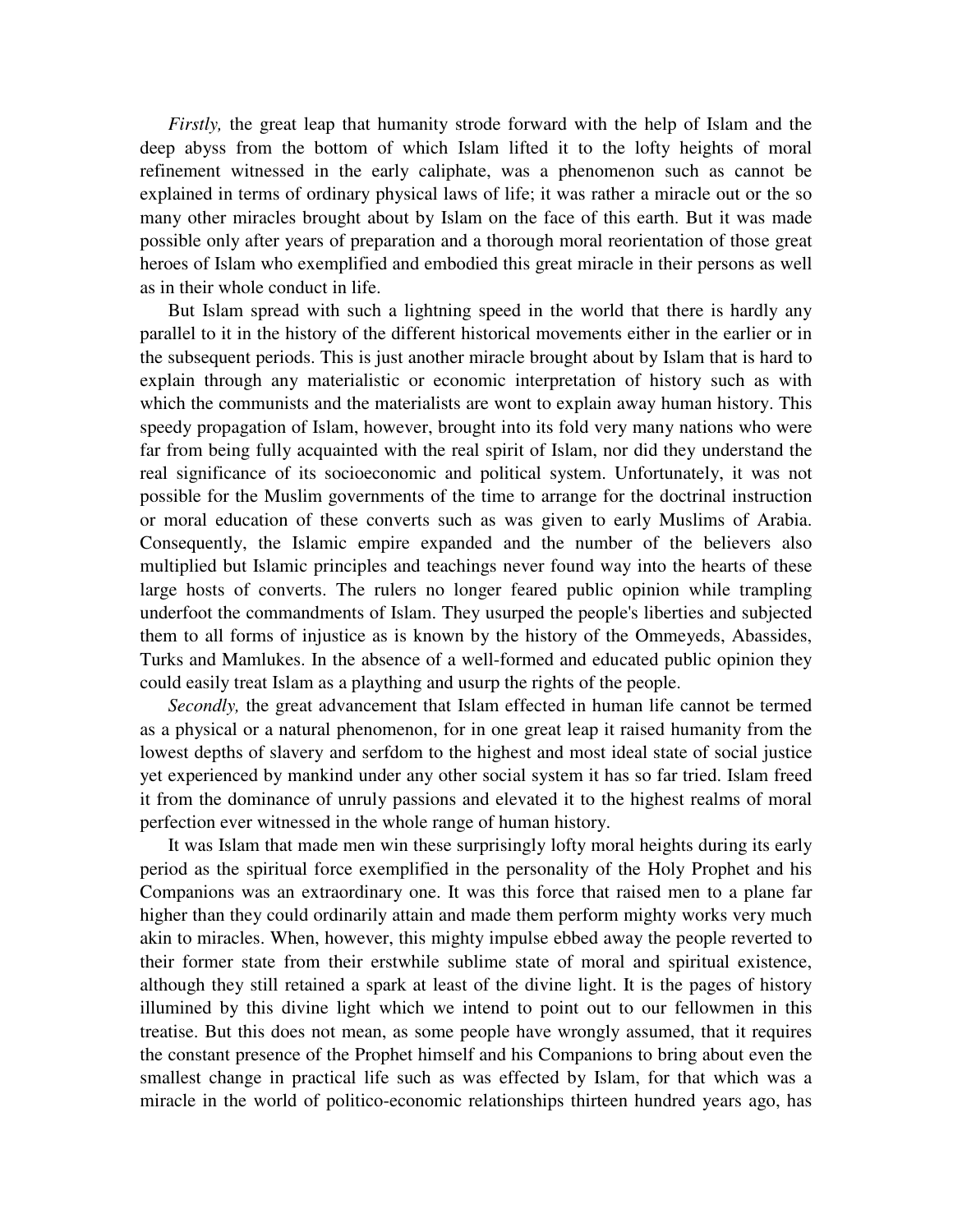now, thanks to the experiences gained by mankind or by the Muslim community itself over the centuries, become a task for the performance of which man is fully equipped. Therefore if we should want to apply Islam to the modern conditions of life making due allowance for the high moral excellence exemplified in the lives of the early Muslims we would not have to move forward at the miraculously high speed such as characterized the early history of Islam, for the various experiences and the progress since made by man have already brought us much closer to the lofty pinnacle of the Islamic ideal. Its achievement has, as a consequence thereof, become much easier, the effort required also being far less arduous. A few examples from the modern life may suffice to illustrate the truth of what we have said above.

Most of the nations in the modern times elect their rulers through general elections and also have the right to suspend or dismiss them if they should fail in discharging their obligations towards the people. But this is no more than a modem application of an important feature of the Islamic system of government that was instituted by Islam

more than thirteen hundred years ago. Surely this was a miracle in the age of the caliphs Abu Bakr and Omar, but not in this modem world of ours; its realization is now completely within our means provided we should honestly wish to enforce it in our lives. For if we can take it from England or America, why cannot we as well adopt it in the name of Islam, especially when it is already therein Islam?

Then there is the question of guaranteeing the basic needs of its employees by the state. About this too there is the explicit commandment of the Prophet (peace be on him) that all employees of the state shall be provided with their basic needs. It was this very commandment that communism carried into effect in the twentieth century notwithstanding the fact that Islam had already done so without resorting to a dictatorship of the proletariat such as communism could not do without. If we are inclined today to guarantee these basic needs to the state-employees, why should we not follow the lead of Islam rather than imitate communism?

Thus the problem we are dealing with in the final analysis crystallizes into the fundamental question: Is a particular socio-economic and political system practicable or not? This is the only criterion whereby the practicability or otherwise of a system can be judged aright. Judging from this standpoint we find that the Islamic system of life is in fact a practical system of life, for it was the first system ever practically applied to human life on the face of this earth.

There is no truth in what the communists and their camp-followers say that the modern life is raised on a scientific foundation while Islam is a system based on passions and pious intentions. That this is absolutely false may be realized from the fact that the Islamic law, for instance, does not at all rest on the feelings or emotions of men. Similarly, early caliphs did not rest their decisions on wishful thinking or the intentions of men when conferring with their councils or seeking some legal interpretation and application of Islamic law.

The fact is that Islam does not rely on law alone. It no doubt frames various laws but it first of all wants to civilize human beings from within so that they would willingly submit to the law if and when it is enforced not only because of any outside fear of the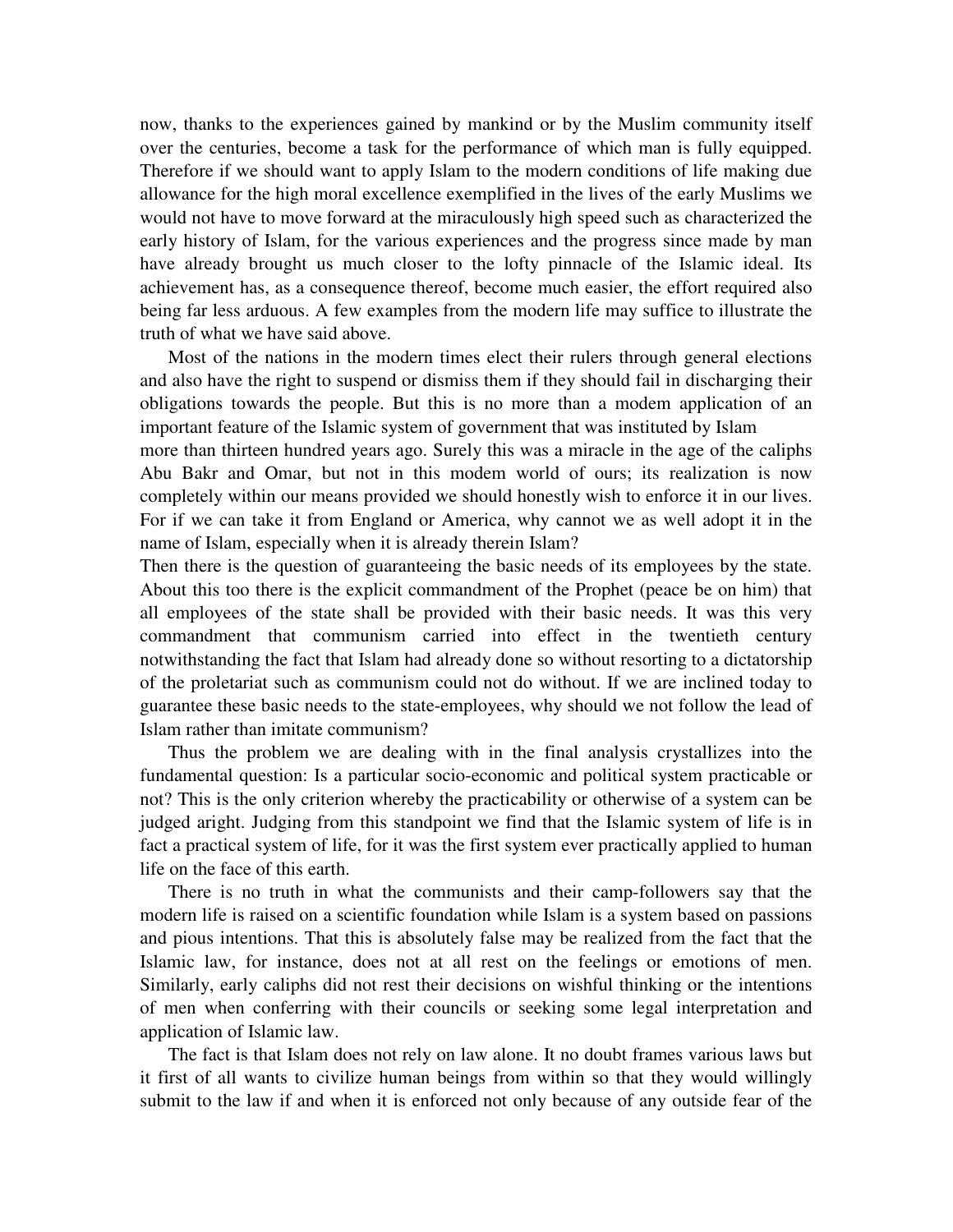government but because of their own moral initiative from within. Undoubtedly, this is the most excellent achievement so far gained by mankind in the world of politics. But still the law is there all the time although it is invoked only when the general good calls for it. In such cases it is enforced without any regard whatsoever of people to such an extent that caliph Othman said: "God restrains with authority that which is not restrained by the Qur'an."

Some writers while arguing that the revival of Islam is impossible allege that men like Omar are not born every day; personalities like him are exceptions and not met with frequently in history, But such a line of reasoning betrays their own barrenness of thought, For, it is not the person of Omar-the typical man produced by Islam that we stand in need of for the enforcement of the Islamic law but rather the laws framed or legal precedents left behind by him. Thus, for instance, Omar ordered that the hands of a thief shall not be cut in case there is a possibility of his being driven to it due to some external economic or social exigency. Surely, this legal precedent does not necessarily call for the presence of a man like Omar to apply it to practical life, as it was nothing but an interpretation of the basic principle of the Islamic jurisprudence which lays down that in cases of doubtful nature the legal punishment should be avoided. There is no external or internal check upon us such as due to which we may not be able to enforce it in our practical life just because there is no Omar amongst us.

Similarly, Omar laid it down that the ruler was fully authorized to take of the excess of the rich people's wealth and distribute it among the poor as is nowadays being done, for instance, in England. It did not need an Omar to enforce this law in England which is sufficient to prove its practicability in the modern world. This ruling of his was also based on the well-known Qura'nic principle concerning riches: "*In order that it may not (merely) make a circuit between the wealthy among you"* (Iix : 7). Omar also enunciated the right of the state to institute an inquiry about the wealth amassed by the governors with a view to know as to whence they had acquired it, if it was their own or misappropriated from public funds or gained through unlawful means. This has also become almost a universal practice in the contemporary world, although there is, of course, no Omar here among us, He also made it a law that a foundling shall be looked after by the state and his expenses defrayed from the public exchequer, for he could not be held responsible or left to suffer for the sin committed by the parents, Europe and America at last recognized this by framing laws to that effect in the twentieth century, which again shows that so far as the enforcement or the application of the law is concerned the presence of an Omar is not inevitable. We need Omar not just because he was a man of towering personality but because he is the most outstanding legist of the early period of Islam besides his being so deeply imbued with the spirit and understanding of Islam, As for his personal life, we may follow it with benefit, for it helps us to ascend to higher planes of being and affords the Muslims of all times to come with a sublime and noble example to follow. But even if we fail in following his personal example, our observance of the laws enacted by him might suffice in practical life, for these would enable us to stand on our legs and not merely imitate or follow blindfoldly the laws and constitutions imported from foreign lands.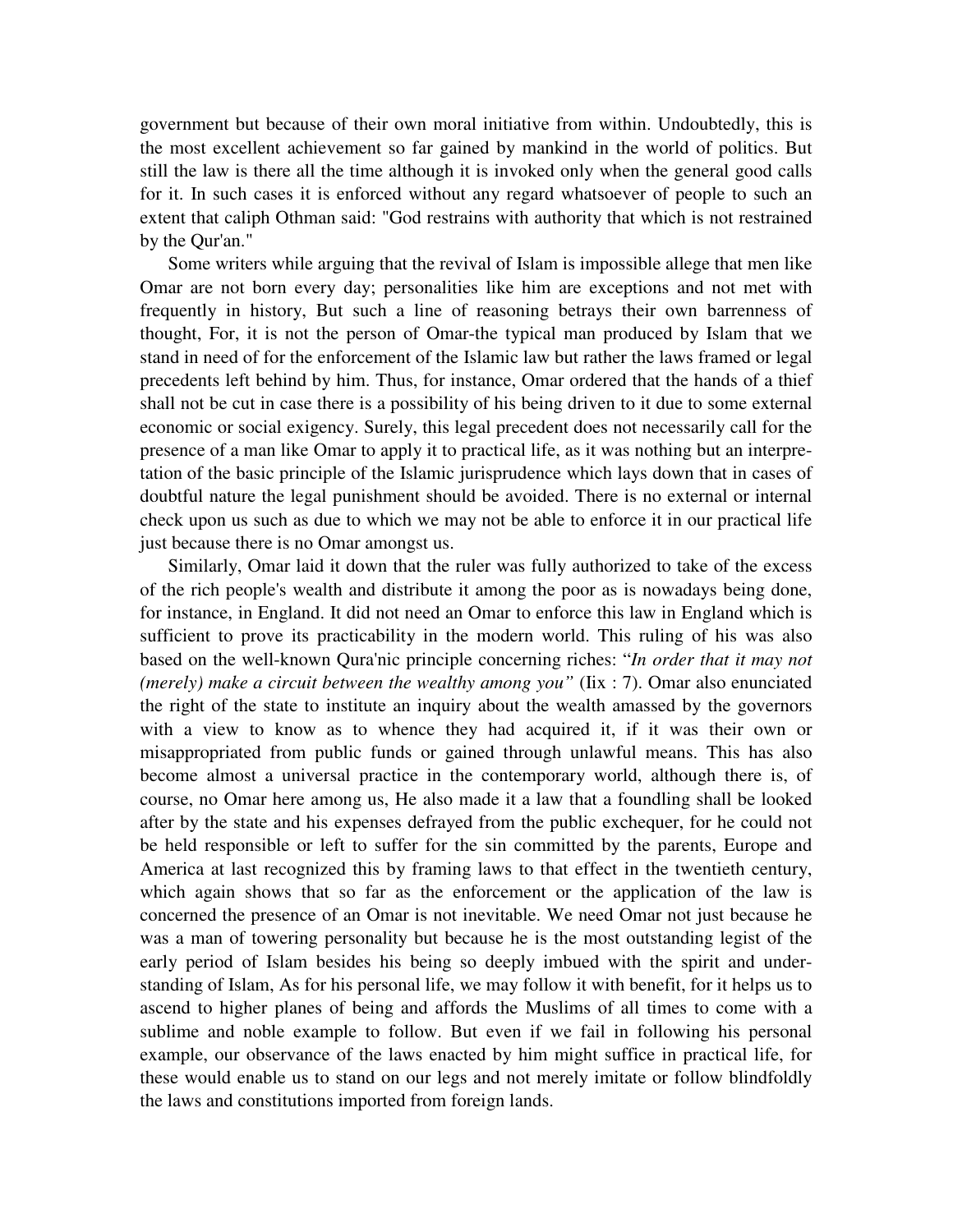There is also still another great misunderstanding prevalent against Islam. It is said that Islam was never fully established on this earth save in the early caliphate period. It is correct that Islam was never enforced in its true form except during the short period of Omar bin Abdul Aziz after the early caliphate; yet it does not at all mean that Islam as a religion and a system of life had ceased to exist after the caliphate period. In the subsequent years, it was the government only that had suffered a morbid change from the point of view of Islam partly or totally. The rest of the society remained as Islamic in spirit as ever. It did never recognize the division of the people into the 'haves' and 'havenots' nor into masters and salves. Rather they were all united in a universal brotherhood sharing with one another the labor as well as the fruits thereof.

The law of the land of Islam always ruled supreme in all the different parts of tile Islamic world. The people were never left to the mercy of feudal lords as happened in Europe. The Islamic traditions lived and these may be witnessed in the history of wars of Islam against its enemies. A perusal of the crusades, particularly during the days of Salah-ud-Din Al-Ayubi, may suffice to convince one of the veracity of the above Statement. The conduct of the Muslims in carrying out their international agreements even during their latter history was no less sublime and glorious. Their love for knowledge and regard for civilization made the Islamic world a favorite haunt of all true seekers of knowledge and arts. It was this torch of knowledge lighted by Islam that finally set ablaze the whole of Europe and made it march ahead on the path of progress and development.

In short, Islam is not an ideal system in the derogatory sense this term is commonly understood to imply in the West. It is rather a perfectly practical system of life that has already been once tried by humanity. Mankind as such can adopt it now with as much success as it did thirteen hundred years ago thanks to the experience gained since, for it has brought mankind much closer and nearer to its realization. On the other hand, it is communism which may rightly be dubbed as a mere idle idealism with no successful practical application of it so far to human life. The stage of real communism, we are told, has not yet been attained: the world is rather steadily moving towards that ideal stage. When all the world shall be brought under the control of a single world communist state and all wealth distributed evenly among all its citizens, then will the real stage of communism be attained. Then the class-war between the 'haves' and the 'have-nots' shall be done away with once for all as it is the uneven distribution of wealth that is the sole cause of this class warfare.

This communist dreamland is a Utopia such as would never be materialized in this world of reality. It belongs under the realm of delusion. Its basic assumptions that human beings can ever be artificially made equal in possessing similar means of production and that all class war shall come to an end when and if wealth is distributed evenly among all the people and that humanity cannot progress except through interclass warfare, are altogether baseless and untrue. It represents an idealism such as can fascinate the fools only. It originated out of materialism and, ironically enough, is supposed to be based on scientific principles and facts of life.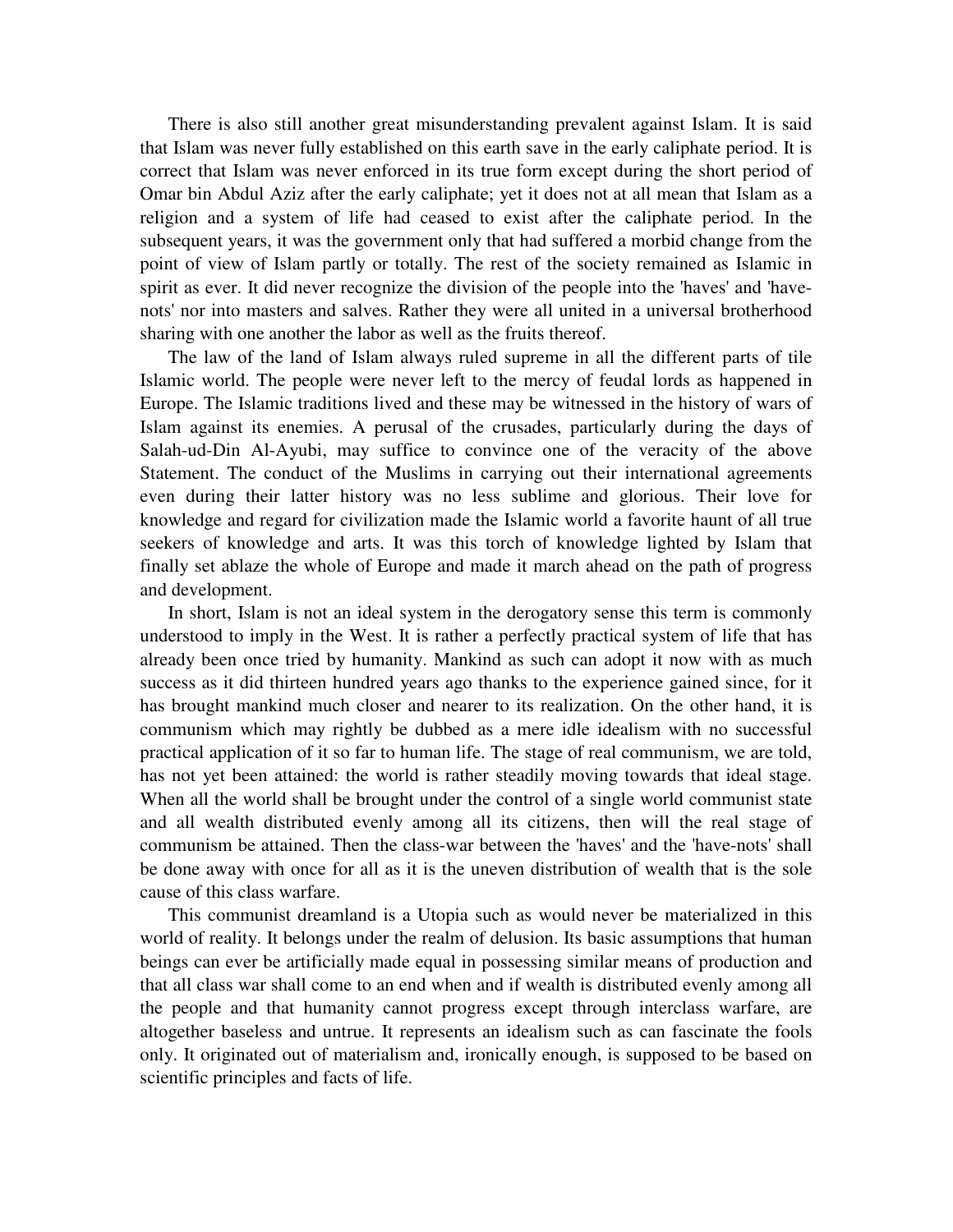#### **ISLAM AND COMMUNISM**

"As we have already submitted, Islam stands for all that is good, healthy and desirable in life. It is the religion for all times, generations and societies but as the Islamic world during the last four centuries has been in a state of constant depression, the portion of the Islamic law dealing with economic problems remained static. Why shouldn't we then adopt Islam as a creed to edify our souls and purify thoughts and embrace communism as the economic system to solve our economic problems as it would in no wise affect our social set-up or any aspect thereof. We shall thus be able not only to safeguard our morals, social traditions and customs but also have at the same time one of the most modern economic systems of the present times to-resolve our economic problems"

The reasoning such as this given above is a part of the diabolical game the communists are out to play now since a long time. To begin with, they adopted an aggressive attitude towards Islam in the East and cast various doubts about it. But when they found that this had rather increased Muslims' attachment to Islam, they changed their strategy and resorted to fraud and deception. Thus they reasoned that: "Communism does not at all interfere with Islam, as it is basically just another name for social justice and stands for the responsibility of the state towards its citizens to provide them with the basic needs of life. Do you mean to say that Islam is opposed to social justice by alleging that it is opposed to communism? Surely Islam cannot oppose such a system based on social justice".

This diabolical reasoning is similar to that resorted to by the imperialists before this. They too had started with attacking Islam openly but when they found that it had only put the Muslims on their guard and they were watchful, they resorted to another course.

They said: "The West is interested only in the spread of civilization in the East; how can Islam be against civilization when it is itself the father of civilization?" They assured the Muslims that they could adopt this western civilization without giving up their fastings, prayers, and mystic practices, although they were sure that if the Muslims once succumbed to their civilization they would no longer be able to retain their Islamic character with the result that within a few generations this civilization would overpower them once for all. They proved right. Consequently, there arose a generation among the Muslims after some time who was completely ignorant about Islam, who rather felt a repulsion from it without any knowledge or reason whatsoever.

It is this very game of fraud and deception that the communists are playing today. They say that the Muslims can at once remain Muslims, can pray, fast and perform esoteric rituals and adopt communism as an economic system, for it does not at all meddle with their religion. Why should they then hesitate in embracing it? But while thus arguing they know very well that Muslims will no longer remain Muslims if they once but succumbed to its temptation. In such a case, they are sure to remold them in a few years' time after their own philosophy of life and put an end to Islam and all it stands for because the age we are living in is one of rapid movement and dynamism which means that great changes can very easily be brought about in a comparatively very short period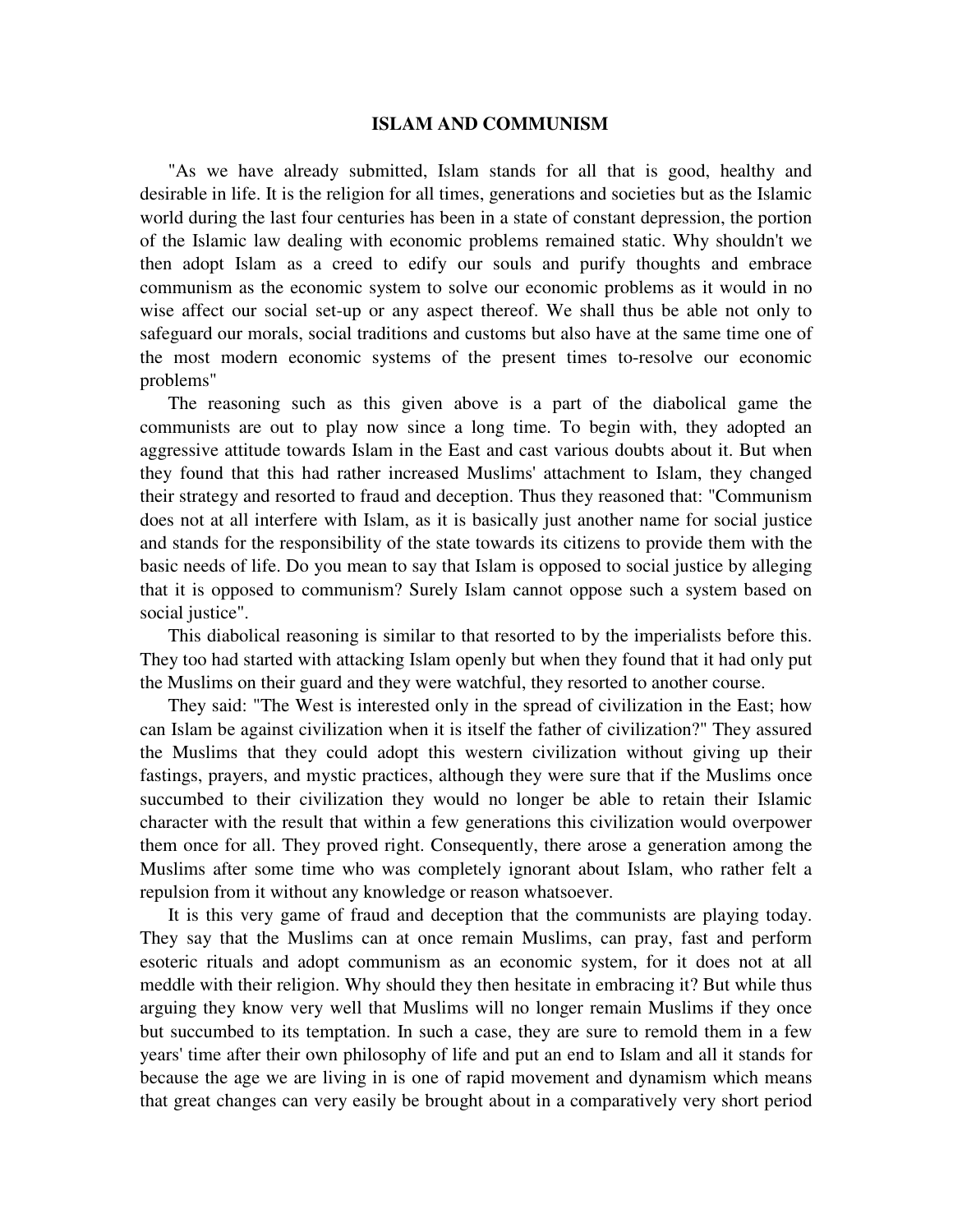of time. But in spite of all these facts there are very many Muslims who willingly allow themselves to be hoodwinked by such a spurious reasoning as it provides them with an excuse at least to avoid hard struggle in carrying out their unpleasant duties as Muslims promising them at the same time freedom from the cumbrous task of finding their own way, use their own reason and exert themselves in constructive activities. They would rather just like to sit down and dream idle dreams and let themselves be guided by others.

We would at this point like to stress the fact that in principle Islam does not oppose any system such as is basically not antagonistic to its principles and serves the Muslim community in solving its problems arising out of the changed conditions of life. The fact, however, is that communism does not at all see eye to eye with Islamic ideology although it might in some respects superficially resemble Islam. The Muslim community which already possesses the best system cannot pass by Islam and instead adopt communism, capitalism or materialistic socialism though they might in certain respects appear to be similar to it, for God has expressly commanded : *"And they Who do not judge in accordance with that which is revealed by God, they are indeed the unbelievers"* (v: 47)

Can we in reality embrace communism and yet live on as Muslims? The answer is a big No, for, when we apply communism (erroneously or dishonestly described as being a purely economic system), we find that it is opposed to Islam in theory as well as in practice. Their collision is inevitable for the simple reason that it cannot be helped or avoided.

That theoretically both stand opposed to each other in so many respects may well be judged from the following points:

*Firstly,* communism rests on a purely materialistic basis: it does not recognize anything save that perceived by sense organs: what is not perceivable by these sensory organs is unreal, nonsense and has no existence whatsoever or if it does exist it is so insignificant that one need not at all bother about it. Engels said: "Matter is the only real thing in the world". And the materialists argue: "Human reason is just a manifestation of matter which reflects the external material environment surrounding it". They go on to say that what is called soul does not at all have an independent existence of its own but is rather a product of matter. Thus we see that communism is a purely materialistic ideology which ridicules all forms of spiritualism dubbing them all as unscientific. Islamic ideology, on the other hand, declines to concede such a narrowing down of human spheres of activities or degrade man to such low levels of existence. It looks upon man rather as a being that aspires to soar high in the realms of spirit and thought although he walks on earth and possesses a physical body. Nor are his needs limited to food, shelter and sexual gratification as Karl Marx claimed. A question might at this stage be raised in the minds of some readers: How can this materialistic philosophy affect us when we shall have nothing to do with it: we shall adopt only the economic program of communism and retain all our basic creeds, our God, our Apostle, and our spiritual system. These cannot be affected by the economic program we might adopt as it is something quite different from the things described above and has an independent existence of its own. Let none be under this illusion, for as the communists hold, there exists a strong affinity between the economic system and the basic creed, ideology and outlook upon life of a people; they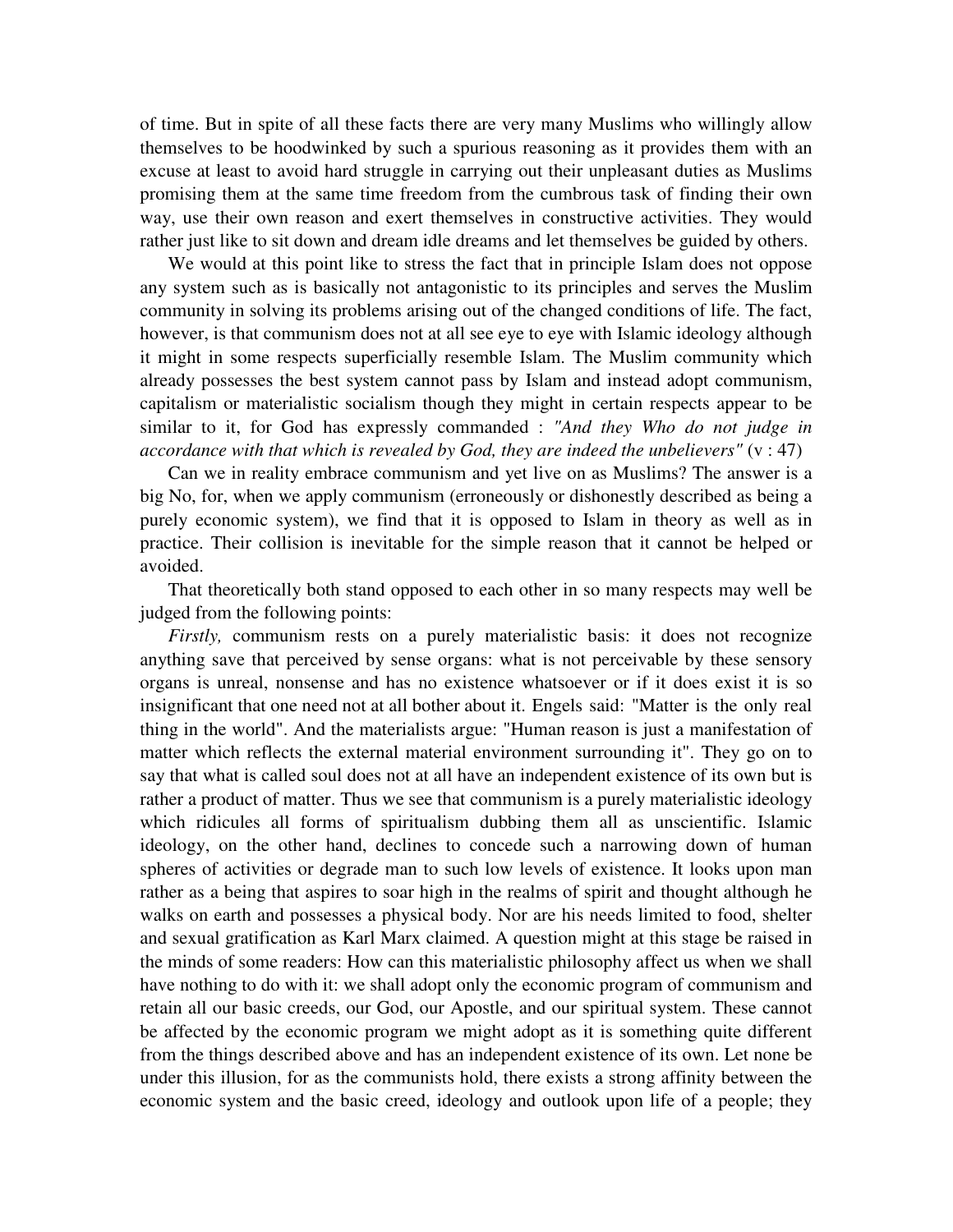cannot be viewed in isolation: they are closely interrelated, for they are based on the same economic system which is raised on a purely materialist philosophy of life as has been clarified by the communist pioneers Engels and Marx in their writings.

The communists, for instance, also believe in dialectical materialism. They hold that it is the conflict of the opposites (the 'haves' and the 'have-nots' or workers and capitalists) that is the only real though insidious factor behind all economic and human progress that mankind has achieved so far starting from the first communist age and moving on to slavery, then feudalism, capitalism and then final communist age. It is with this very dialectical materialism that they justify their standpoint and prove the final emergence of communism as the victor out of the present ideological warfare. They claim that there is a close scientific relationship between communism and this theory of dialectical materialism, in which there is no place whatsoever for any concept of God, His apostles or their message, for in their arrogance they think that all these things are but merely an outcome of the interplay of economic forces. They have no meaning or significance apart from the economic circumstances that engendered them. As such they lose all their importance in human life and are simply worthless in interpreting or defining life or determining its true objectives. The one and the only factor of importance is the means of production which, if changed, affects the whole human existence and revolutionizes it. The fallacy and weakness of communists' view of human history is amply proved by the fact that it fails to offer any adequate explanation of the great revolution brought about by Islam in Arabia, for it cannot point out any change in the means of economic production in the Arabian peninsula or even in the whole of the contemporary Islamic world that might be referred to as having caused the emergence of the Holy Prophet in that part of the world bringing with him a completely new system of life.

This is quite sufficient to show that Islam and communism stand diametrically opposed to each other. How can the two be said to be at one then? The Muslims who believe in the Beneficence of God as well as His immense Grace embracing all His creatures and who believe that it is God Who sends to them His apostles to guide them aright and who believe that Islam is not subject to the economic exigencies but ascends far above them, how can such Muslims adopt with impunity the communism which holds that all the different stages of human progress are determined by the interplay of the opposing forces alone, thus leaving no place for God's will or any other factor or initiative save that lent to it by economic existence, the pressure of need.

*Secondly*, man as viewed by communism is just a passive being whose will has no importance whatever in the face of the material and economic forces. Karl Marx said: "The mode of production of the material means of existence conditions the whole process of social, political and intellectual life. It is not tile consciousness of men that determines their existence, but, on the contrary, it is their social existence that determines their consciousness".

In Islam, on the other hand; we find that man is viewed as an active being with a free will of his own that is subject to the higher will of God alone, Says the Holy Qur'an: "*And He has subjected to you, as from Him, all that is in the heavens and on earth"* (xlv: 13).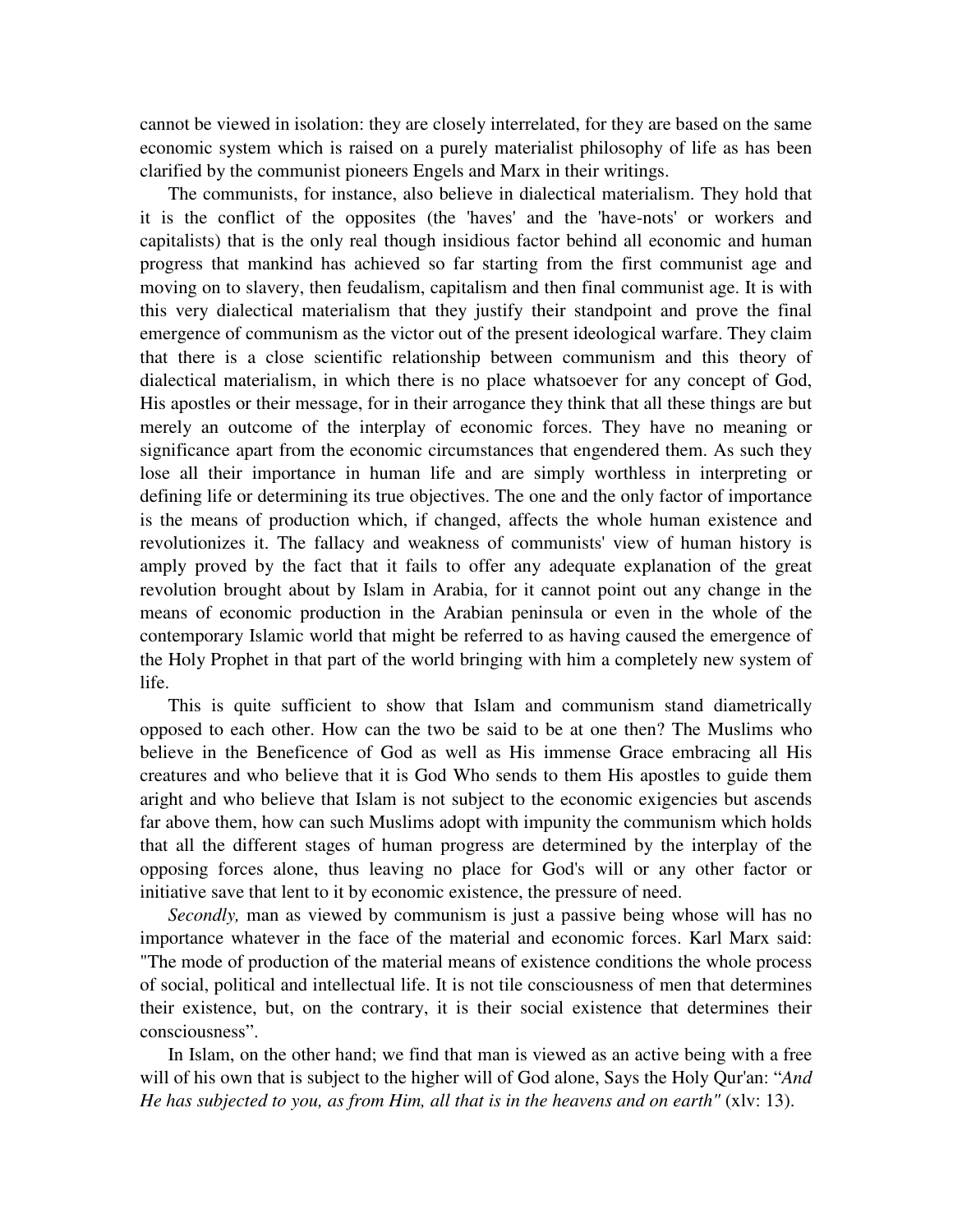Thus Islam makes it clear that it is man who enjoys supreme power and position on this earth with all the material and economic forces being there to do his bidding. Islam itself is a case in point in this respect. Its progress was not limited or directed by any process of dialectical materialism. The early Muslims never even for a single moment felt that the economic existence of man alone played a decisive role in shaping his destiny or that it was something beyond his conscious control as Marx said. They, on the contrary, did consciously shape their economy in accordance with the guidance of God and His Apostle basing all their social relationships on the teachings of Islam, They freed slaves without any consideration of economic gains or initiative inducing them to it; and they did in fact never witness the establishment of feudalism in their lands although it had been the most prevalent system for centuries in Europe and in the world at large,

The adoption of communist economy must inevitably lead to the adoption of the communist philosophy, the philosophy which makes man a mere plaything of the economic forces that take their way quite independent of men's will for they can neither change their course nor can they affect their working in any way as it is simply impossible and, therefore, unthinkable.

*Thirdly*, as we have already pointed out in the chapter on "Private Ownership," it is next to impossible to divorce an economic system from the social philosophy behind it. Therefore if we accept communism as an economic program we must also inevitably embrace along with that the social philosophy it offers and which states that society is the only real thing, the individual having no importance whatever save as member of a community, This is a position quite contrary to that taken up by Islam, for it attaches great importance to the individual and relies more upon him than on society for the realization of its ends. Islam civilizes man from within so that he would willingly discharge all his responsibilities as a member of a community. Thus it elevates man to the position of a conscious member of society with a will of his own, choosing his own job as well as the place he would like to work in freely. He enjoys freedom to comply with the orders of the ruler or refuse to obey him if the ruler should happen to transgress the bounds set by obedience to Gad and Islam. Thus Islam makes every individual a guardian of the community's morals besides holding him responsible for the eradication of all forms of evils. But such a thing cannot for obvious psychological and practical reasons happen in a society wherein the individual is reduced to the status of an insignificant midget or a worthless manikin whose destiny is solely shaped and controlled by the government as it alone controls all economic means of production,

Last, we must also remember that the communist philosophy is based on the assumption that it is the economic factor alone that is supreme so far as the determining or molding of the diverse social relationships within a social group are concerned. Islam does not deny or under-rate the importance of the economic factor in human life nor does it ignore the importance of a sound economic basis for the social life of a community so as to make the moral and social virtues flourish, But it does not at all contribute towards the notion that life is but-economics. It also does not believe that if economic problems are solved all the other problems of the society will also be solved as a result thereof. To make this point clear let us, however, consider some particular cases from life. Supposing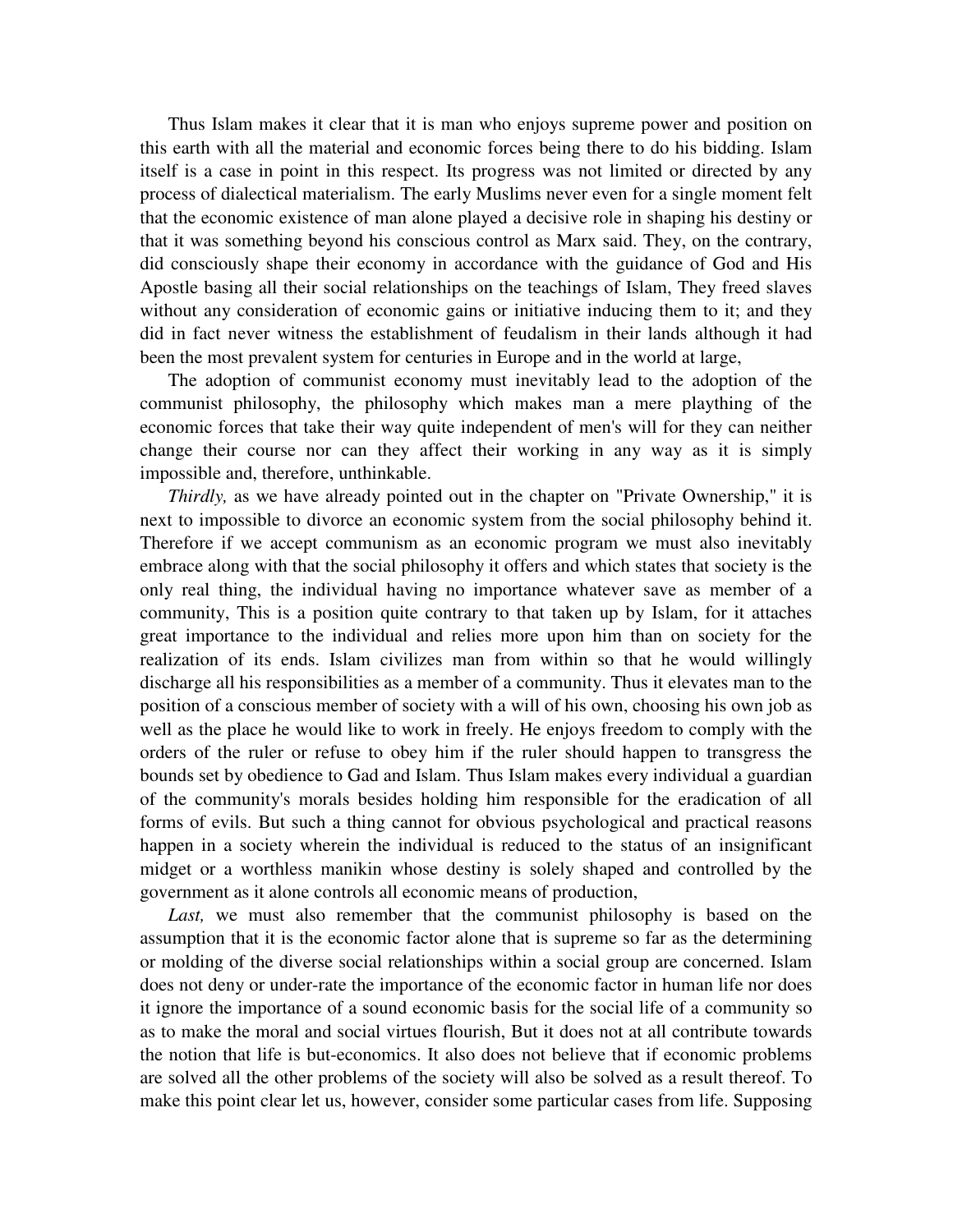there are two young men of a similar economic status, the one being inclined to voluptuousness and engrossed in his animal passions and completely enslaved by these, while the other enjoys a reasonable portion of material prosperity and spends most of his extra energy in broadening his mental or spiritual horizon by acquiring some knowledge or skill. Can these two young men be treated as equals and their cases considered as identical? Do the two represent an equal degree of virtue, goodness and success in their respective modes of living?

We may as well take the case of a man with a strong personality to whom the people listen with deference and are ready to act upon his advice readily and still another goodfor-nothing fellow, who has no personality but is just a laughing-stock among the circle of his acquaintances. Now the question is, can the solution of his economic problems help the latter in any wise? Can he be deemed to lead a life as glorious as that of the man in the former case?

 Taking still another case we might ask if a woman endowed with grace and beauty can in any way be matched with a woman devoid of all grace and beauty. Can the removal of economic hurdles help the ugly woman in resolving her difficulties?

It is because of this that Islamic rationale gives basic importance not to economic values but to the non-economic ones, the moral values in particular, for it believes that it is the non-economic values that form the basis of human life for the proper organization of which at least as much exertion and enthusiasm are called for as those needed in the case of purely economical ones. It, therefore, stresses a perpetual relationship between God and man, for it is this very spiritual bond between man and his God which is an excellent means for the full flourish of moral values in practical life as it lifts men from the plane or their humdrum existence where they are no better than mere slaves to their material needs and subject to internecine rivalries, hatred and rancor, to a higher, far higher plane where they are free from all these base earthly passions and where they move in a world permeated with virtue, goodness and love.

From a still another standpoint Islam holds the spiritual force in human life as of primary importance, for it is a very precious possession of man on this earth besides exercising a powerful influence on his destiny as a man. If it is paid proper attention to and organized efficiently it might prove not less powerful as an agent shaping human society than any other including even the economic one. It might rather prove far more effective and powerful than all the other agents of social change. The Muslims might find enough evidence in their own history to convince them of the truth of the above statement. Thus we find that the first caliph Abu Bakr stood firm in the face of the threat of apostasy in the beginning of his rule although all the Muslims including men like Omar bin Al-Khattab did not support his stand to wage a war against the defecting tribes. Still he remained firm as a rock and did not flinch. Whence did he derive his inspiration? Was it a material power or the sense of economic well-being or was it some human power that sustained him in that ordeal? Surely, it was none of these that inspired him or backed him up at that momentous period of his life. Had he put his faith in anyone of these he would have never dared fight against such odds at so precarious a moment in the history of Islam. It was the spiritual power alone that gave Abu Bakr the will, determination and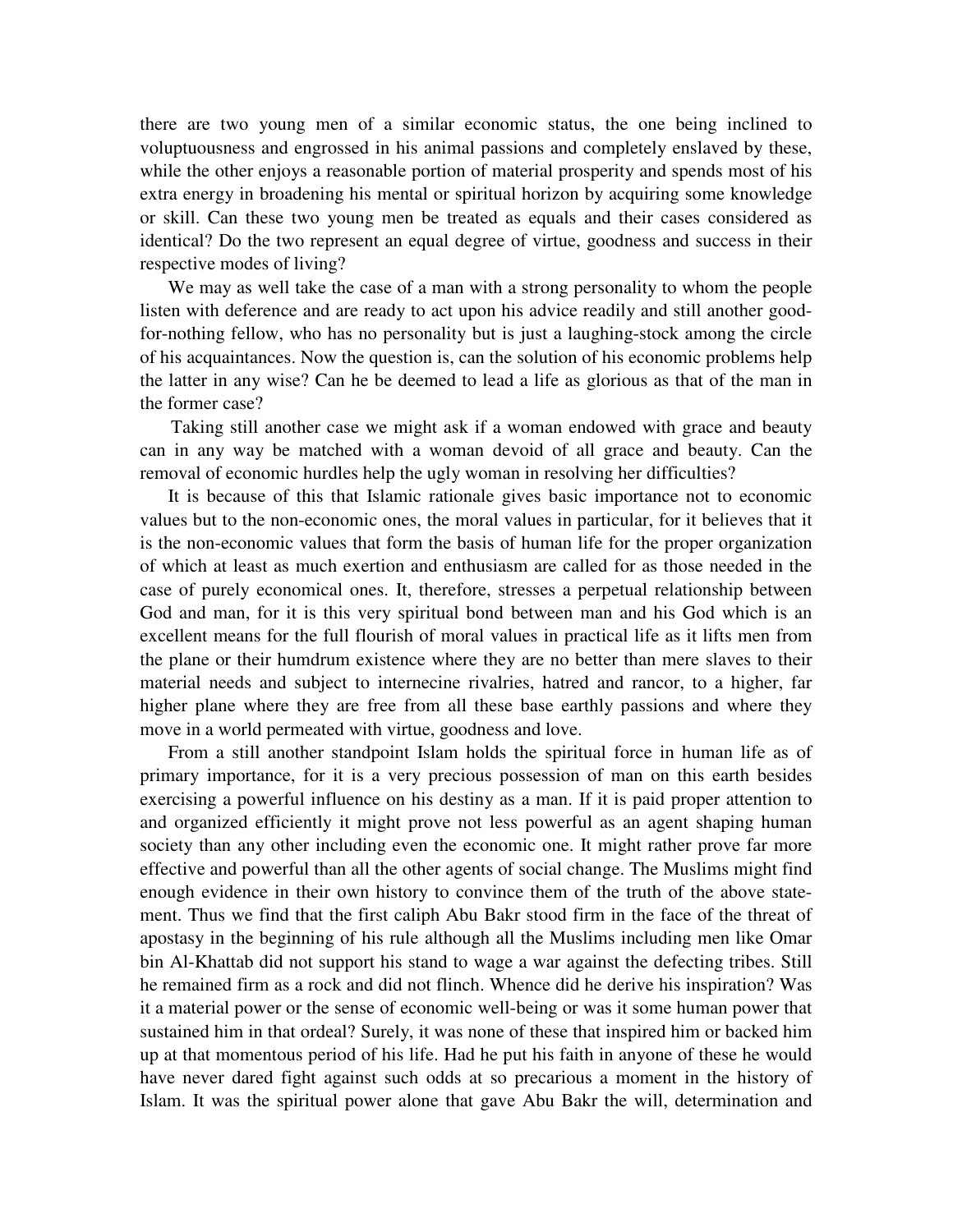courage to stand against the rebels who were finally subdued and turned once again good Muslims as before, leaving off their hostility towards Islam or Muslims once for all. This is a very significant chapter of human history showing how the conscious spiritual energy is transformed into material and economic power such as has no parallel in history. Similar is the case with Omar bin Abdul Aziz who with the help of his spiritual force alone swept away the politico-social injustice created by the early Ommeyeds. He rectified the injustice and successfully reformed the society resuscitating the underlying social principles of Islam. It was then that the great historical and economical miracle was witnessed: there was no longer any poor or needy man to be met with in the entire Muslim society.

Islam, therefore, gives foremost importance to spiritual power, for it does not want to deprive man of the great and miraculous benefits it can bring to him although it does not at the same time sit idle nor does it refuse material means to realize its end. Islam does believe in miracles but favors not the idle waiting for the spiritual miracles to happen. Its constant guiding principle rather is: "God restrains with Authority that which is not restrained by the Qur'an".

On the other hand, it is next to impossible for men to exert themselves towards the realization of their economic ends in the way communism suggests and then be able to pay any attention to the moral values or betterment of their own spiritual life, because the exaggerated importance given to the economic aspect in communism favors but a onesided development only. It may be likened to an outgrowth of human heart or liver the invariable result being that such an outgrown organ of human body hampers the proper development or functioning of other parts.

We know that there are persons who feel aversion from such a philosophical comparison of Islam and communism as we have attempted above, for they believe that such theoretical discussions carry no weight and are rather superfluous and signify nothing. To them only the practical problems have importance which as such, according to them, should be given all possible precedence over all abstract considerations. They think that the things will be all right and we need not bother about any abstract questions while adopting a certain system of life except its practicability. Thus they are at a toss to understand that Islam and communism can ever come into conflict with, each other so far as practical life is concerned. They rule out all possibility of such a conflict between the two.

We do not share their contempt of the theoretical or philosophical aspect of the problem, for we believe that the two can never be viewed in isolation from each other. However we shall point out some of the practical differences between Islam and communism for their consideration. Some of the differences may be summed up as follows:

(1) Islam holds that the real duty of a woman is the propagation of the human race. It, therefore, does not encourage her to leave her queendom and work in factories and fields, except, of course, in cases of genuine need, that is to say, in case she has no male bread earner, be he her father, brother, husband or a near one. But communism makes it obligatory for woman to go out and work in factories or fields for as many hours as the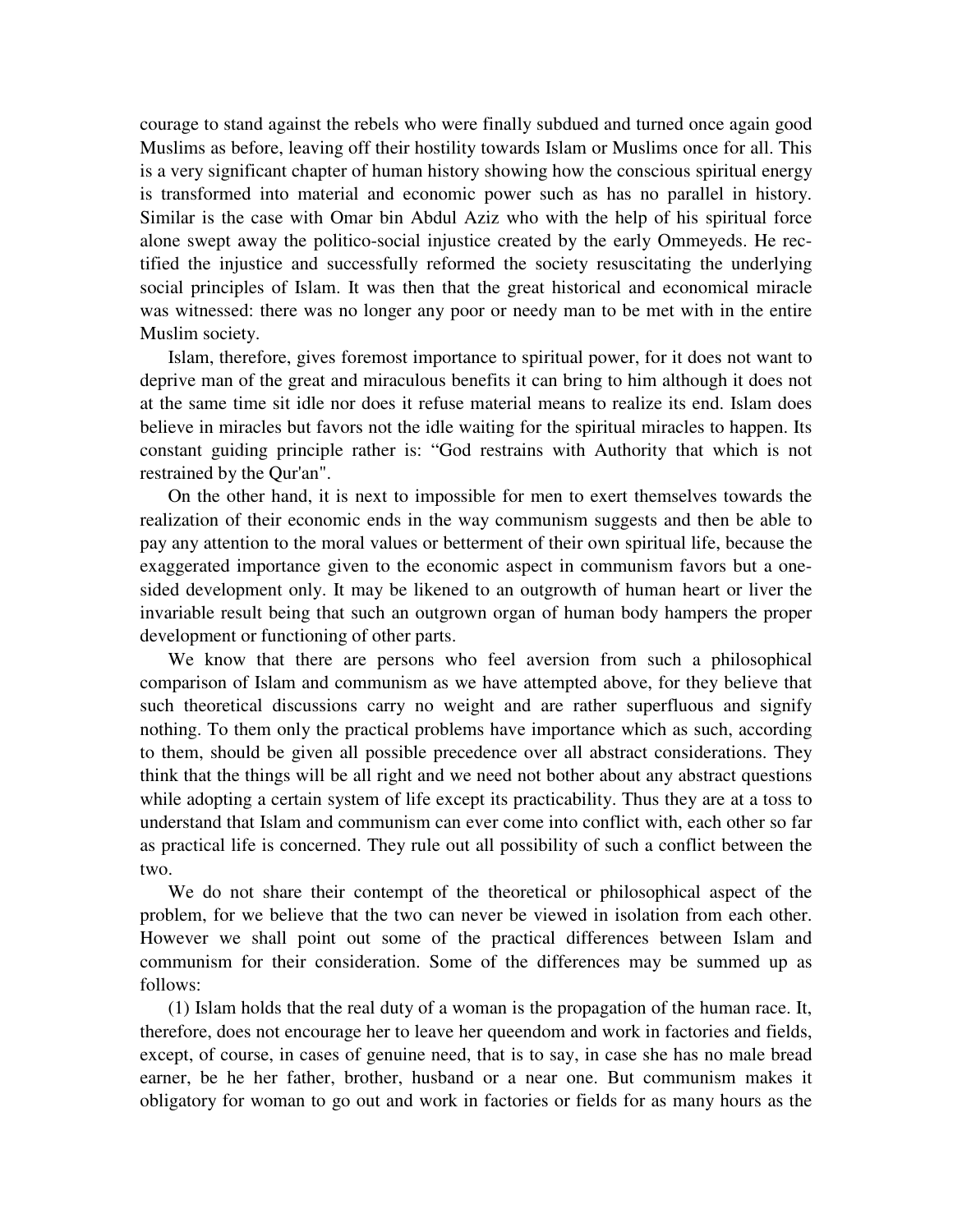men do. Even if we overlook for the time being the underlying communist philosophy which refuses to recognize any difference between the functions as well as the psychological make-up of the sexes, the communist economy by its very nature rests on the basis of effecting increase in material means of production to the farthest possible limit. Such an increase is possible only if all the members of the community should go forth and exert themselves in factories, laboratories and fields. The woman too will have to bear an equal burden along with other members of the community and will be off her work during the period of her confinement only. The children<sup>1</sup> shall as a result thereof be brought up wholesale by the state in a process similar to that of mass production.

Therefore, if we embrace the communist economy an inevitable result of it will be that woman will have to leave her home to work outside which means in other words that one of the fundamental institutions of Islam-family-the bedrock on which the whole superstructure of Islamic morality and economics rests and which shows that woman's true function is within her home while man is to do the outside work, is also dealt a fatal blow.<sup>2</sup> If it is said that to go out and work in factories will not be necessary for woman then surely it will be a position alien to that upheld by communism, for the communists have already made their stand too clear on the point. Now so far as effecting an increase in production is concerned, we admit that it is undoubtedly genuine and of vital importance to human existence. But it does not in any way call for the adoption of communist economy, for the communists themselves borrowed the means of increasing their production from the European capitalism.<sup>3</sup> The establishment of an Islamic state does in no wise forbid the use of the most modern means of agricultural and industrial production for material benefit.

(2) The communist economy rests on a full-fledged dictatorship of the proletariat, which means that the state alone decides as to the functions performed by different citizens without any regard whatsoever to their respective aptitudes or likings. The state alone controls all thought, acts, associations as well as the ends to be realized by them. At this point we must also differentiate between the dictatorship of a single ruler and the dictatorship of the state (proletariat). For, in the case of a ruler it is just possible that he be of a congenial, modest character with the welfare of his country very dear to his heart and may even at times condescend to consult the representatives of the people-real or falsebefore deciding a matter or enacting a law. But all these possibilities are simply out of question in the case of a dictatorship of the proletariat or state, concerned as it primarily will be with the economics alone and the realization of such ends, as suit it, with an iron

 $\overline{a}$ 

 $<sup>1</sup>$  As to the problem of upbringing children, we have already discussed it in the chapter: "Islam and</sup> Woman<sup>"</sup>

 $2$  This, however, does not negate co-operation within the family as such, just as special functions performed by the members of a community do in no wise negate co-operation among them *i.e.* farmers, artisans, engineers and doctors etc. etc.

<sup>&</sup>lt;sup>3</sup> Russia was in the early stage of Communism extremely backward industrially. So it borrowed and developed all means of material production from Europe.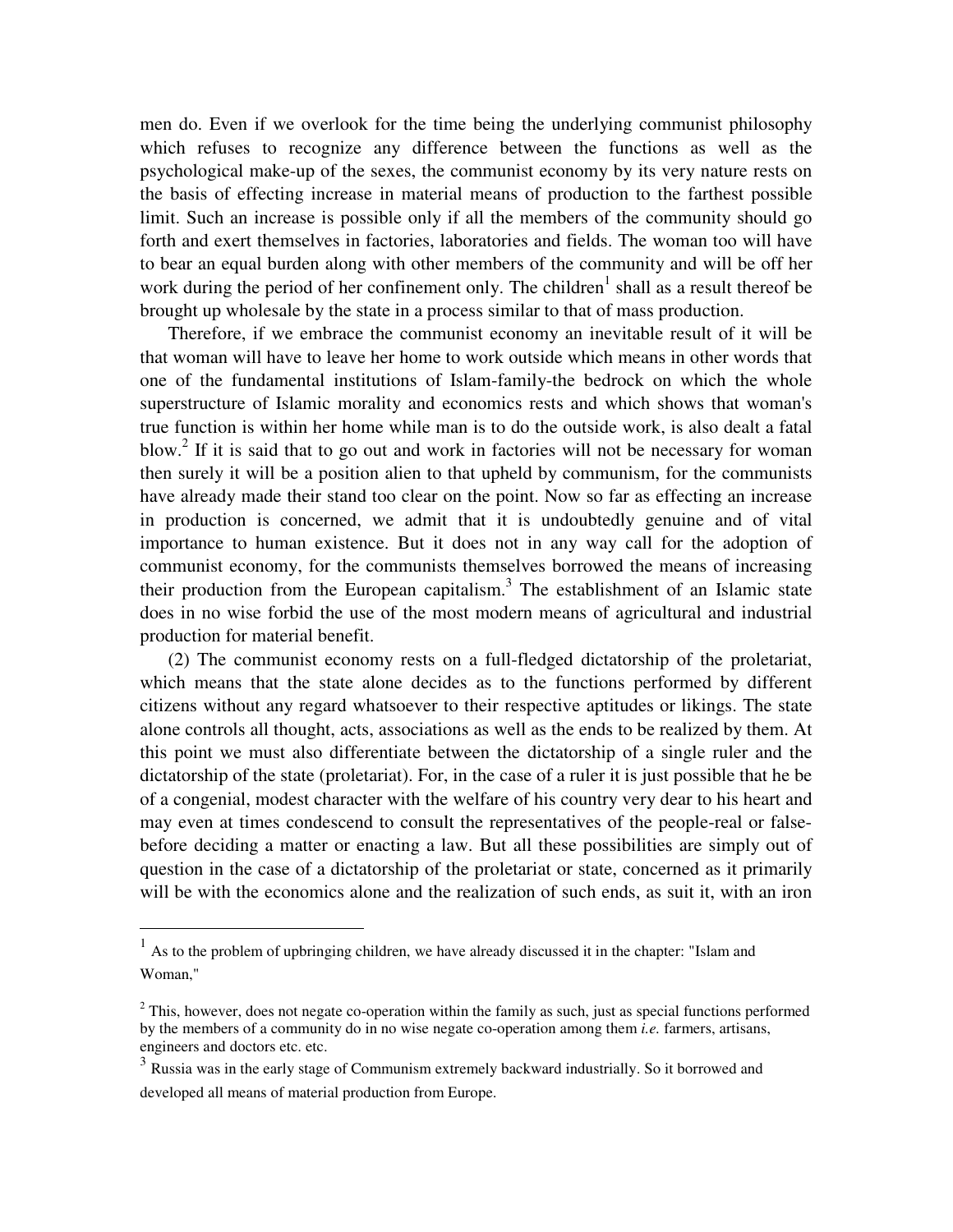hand. That is what is signified by the very name-dictatorship of the proletariat.

To the drawbacks of communism enumerated above we may add yet another one: it has no sound basis because of which it is often seen mucking around with theory as well as practice. Thus for instance, to begin with, it advocated an outright abolition of all private ownership and claimed to bring on a par the wages of all the different workers, but was forced to abandon its stand due to the pressure of the circumstances, as it soon found it better to allow a limited amount of private ownership and a difference in the wages of workers in proportion to their enthusiasm and pains. So communism shifted its position thus turning its back on two of the most fundamental elements in the philosophy of Karl Marx and coming as much nearer to the standpoint of Islam. How can we Muslims justify ourselves in forsaking the real and only true system of life such as humanity is all the time driven back to, whenever it toys with any other system?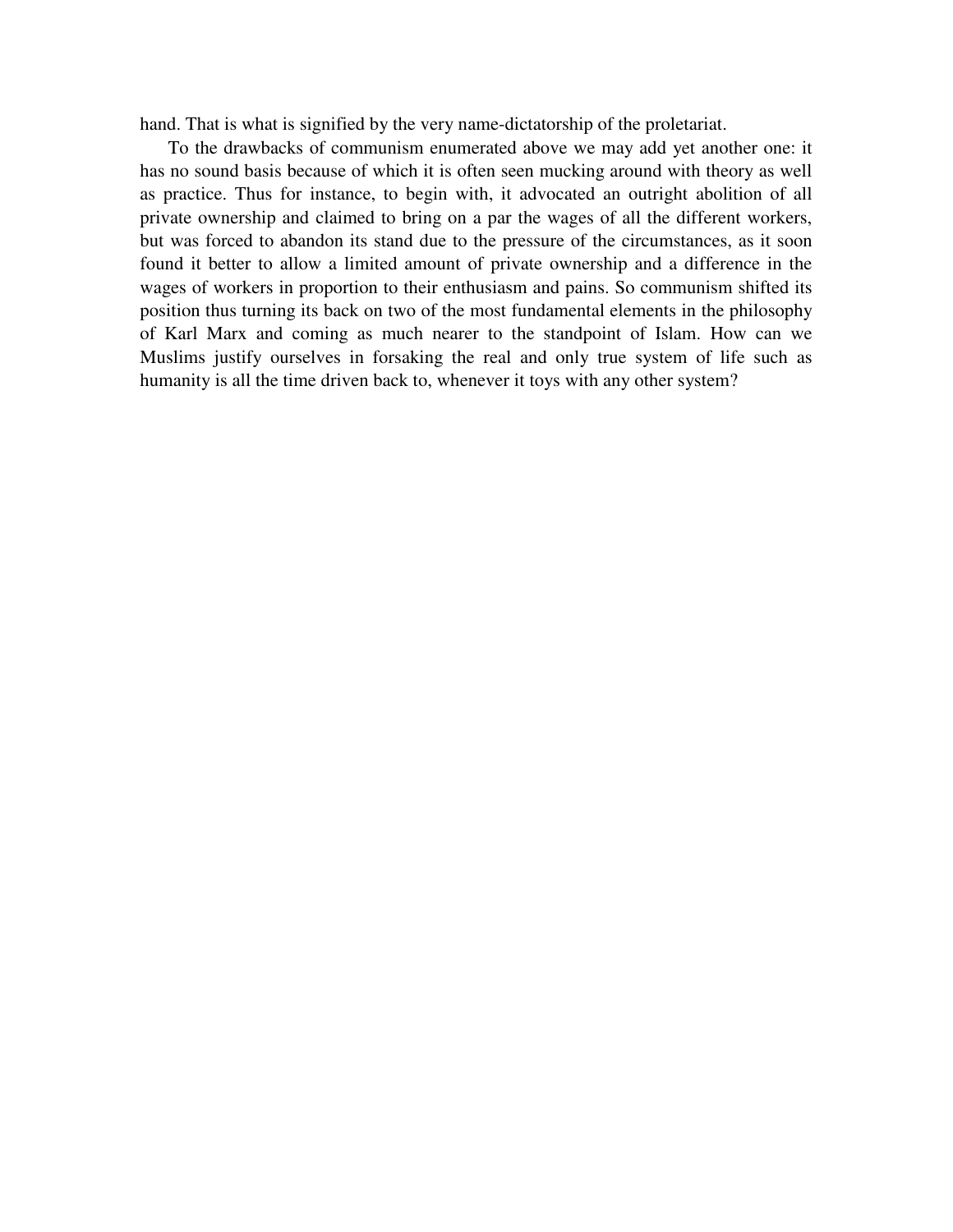#### **WHAT NEXT?**

What ought we to do for the realization of the ideal Islam sets forth before us? Granted that Islam is the best system to be found on this earth and that as our historical, geographical as well as international position shows, Islam is our only means to regain honor, leadership and social justice in this world, the question is whither lies the way that leads to the realization of Islamic ideology in a world hostile to it and in the presence of the dictatorial rulers in some Muslim lands who fight against it even more furiously than its enemies from abroad do?

Yes, whither is the way? What ought we to do? The answer is that there is one and only one way to attain the Islamic goal as there has always been the case with all the movements springing up in human history and that in one word is: Faith.

It was this very faith that helped the early Muslims: it still remains the only force that can help their present generation. Our stand and position today as Muslims is not in the least different from that taken up by the early Muslims. They were just a handful of men but were out to fight against two of the most powerful and proud states of that time, the Roman Empire on their left and the Persian to their right. Both of these adversaries were far superior to them in men, material wealth, art of war, military science as well as political insight. But despite this the great miracle happened and the handful of Muslims overpowered both the Caesars as well as the Kosroes in less than half a century. They captured their vast territories stretching from the Indian Ocean to the Atlantic. How did this miracle happen?

No materialistic interpretation of history can adequately explain this great miracle. The one thing with which we can unravel its mystery is faith and faith alone. It was this very faith that made one of these early Muslims stand up saying: "Is it not true that nothing intervenes between me and paradise but that I should go and kill this man *(i.e.* the unbeliever fighting against Muslims) or get killed by him?" And then saying this he would advance towards the battlefield as tight-heartedly as if he were going to embrace his bride. Or he would jump into the field saying to his adversaries:

"Do you await for us but one of the two most excellent things: victory or martyrdom?" That then is the way to realize our objectives as this has always been the only course before any other movement originating in history.

There are certain people who ask us, some out of sincerity and others because of their defeatist mentality, as to where is the necessary weaponry for this purpose. Weapons? Yes, we do need weapons, but we must not overlook the fact that the first and the foremost requisite for us is not the weapons, for weapons only can not in this respect help a nation in the least. During the last World War the Italians possessed most effective and deadly weaponry, but still it could not save them, nor could they achieve with it any glorious success. They excelled in one thing only: running away from the battlefield leaving all their weapons in the hands of their enemies. What they wanted was not weapons but faith and inspiration.

On the other hand, we find that a handful of inspired fighters whose total strength did not exceed a hundred men at the most and whose nocturnal raiding parties never included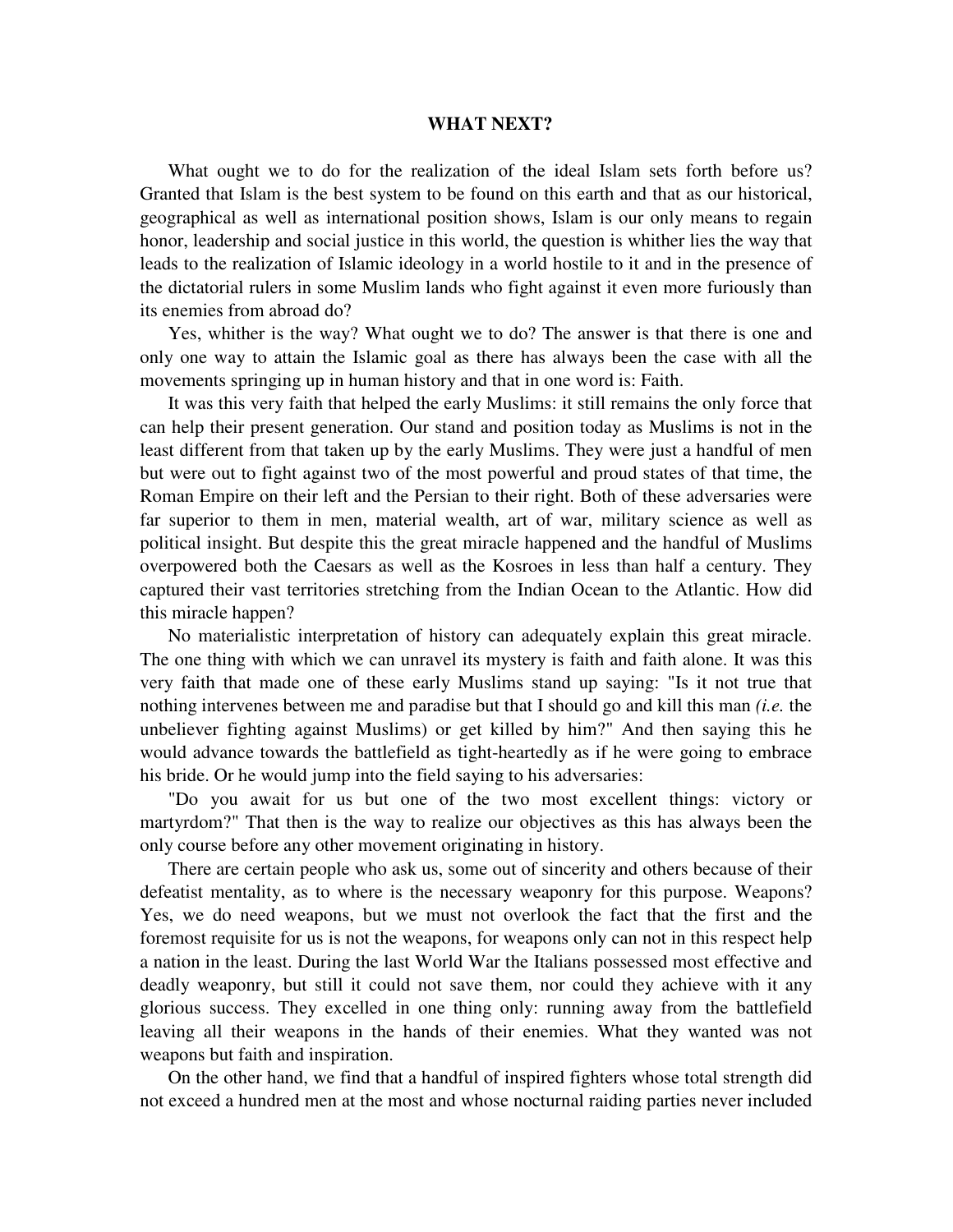more than six or seven men in a party at a time, so perturbed the leaders of senile old empires that they preferred leaving the country to those handful of men rather than conquer them. This faithful band of warriors did not possess deadly weapons; they did not have heavy artillery, jet-fighters or the armored corps. They fought with ordinary revolvers, guns and rifles but they had with them a weapon far deadlier than what their enemies possessed: they possessed faith! They had in them the spirit the early handful of Muslims had, fighting in the way of God killing the non-believers or themselves getting killed by them. That is how they succeeded against such heavy odds.

We know that the path we have chosen for ourselves is not strewn with flowers. It is rather a way that calls for sweat, blood and tears. It demands sacrifices, self-immolation, tribulations and a readiness to exert ourselves to the utmost. But there is nothing strange in this, for similar is the case with every other movement. Sacrifices are inevitable. There is no short cut to success.

But why should we not strive hard and be ready to suffer for the lofty cause before us-for honor, glory and for social justice when the sacrifices already experienced by us because of opprobrium, obloquy, poverty, weakness and disintegration are no less great and severe than the sacrifices called for by Islam? Millions of men from different Arab nationalities were killed in the last World War; thousands more perished by the bombardment of the Allied planes; properties were destroyed and a large number of men were made prisoners; all material resources were confiscated without any fighting against the conquerors on the part of their possessors. But still after suffering all this Mr. Churchill was not satisfied with us. He told us bluntly: "We have saved you. Now pay us the price for it."

It was only a short while ago that the western powers were so anxious to get the Arabs agree to conclude a joint defense pact with them. Their real purpose was to incorporate at least half a million Arabs in their armed forces so as to try their deadly weapons on them and thus save the white men of America and England from their deadly effects. In doing so they forcibly captured all the food production of the Arab world, exposed its people to dishonor and disgrace and when at last they no longer needed their services, kicked them out.

There is, of course, no escaping from death, from sacrifices and tribulations. Men died even for ignominy and ingloriousness: half a million at least laid their lives in the last Great War fighting for the Allies. Why should we then flinch back from laying down our lives for Islam, for glory and truth? When there are half a million men (as many as died for the Allies!) ready to lay down their lives for Islam the results will surely be different. There shall not remain even a single insolent dictator and tyrant on this earth, there will be no Christian or heathen imperialism to strut abroad then. Doesn't that show how we can achieve our goal? There is the way.

Some people are perturbed over the spread of communism in the modern world. But in fact there is nothing to he upset about that, for so far as Islam is concerned the world situation has not undergone any change whatsoever. The countries under communist control at present are what formed a Part of Christendom before the advent of communism and were as such as hostile to Islam and Muslims are they are today. Russia,